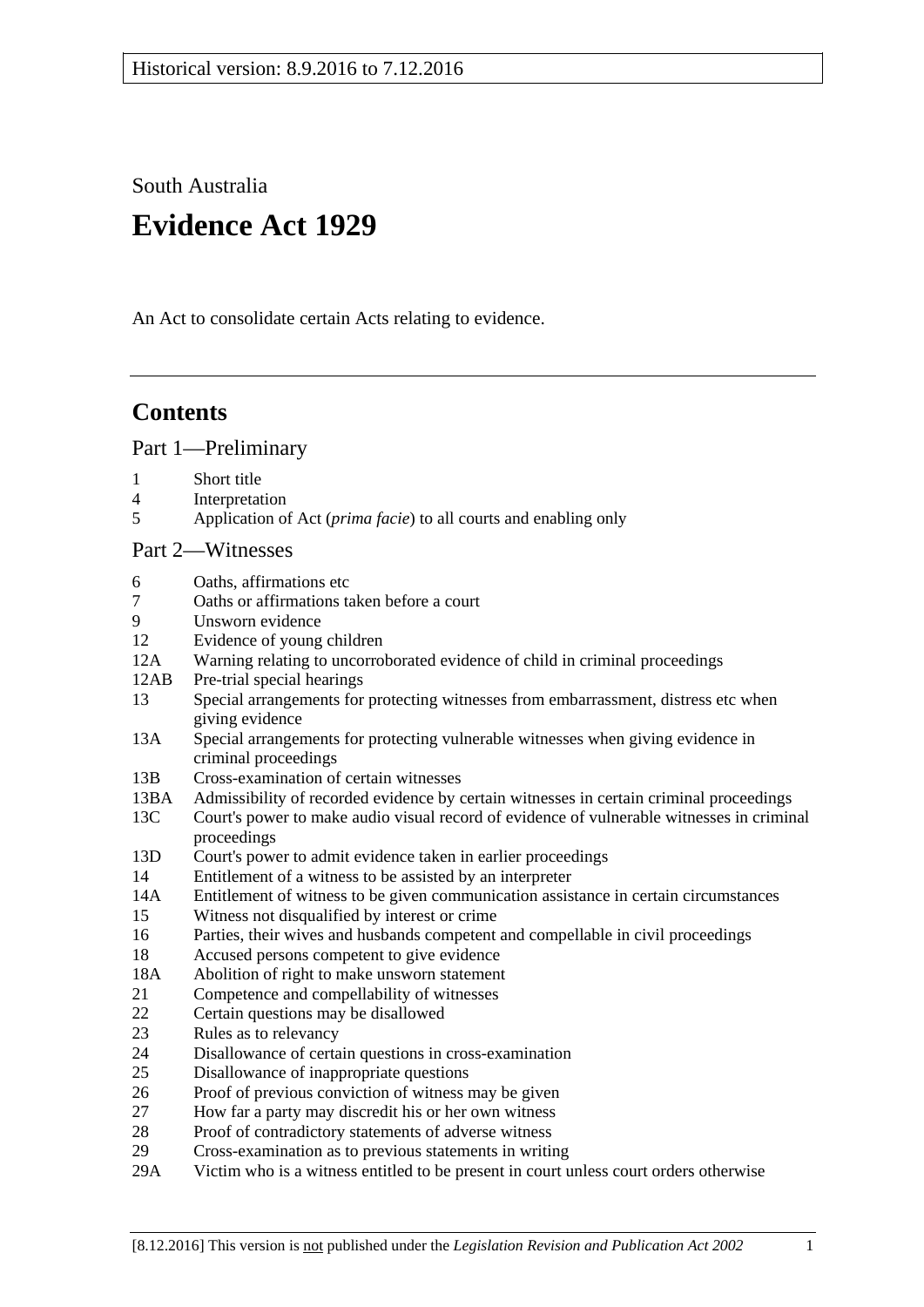## [Part 3—Miscellaneous rules of evidence](#page-30-0)

#### [Division 1—Miscellaneous rules of evidence in general cases](#page-30-1)

- 30 [As to comparison of disputed writing](#page-30-2)
- 31 [Attesting witness need not be called in certain cases](#page-30-3)
- 33 [Disclosure in action for defamation](#page-30-4)
- 34 [Admissions by accused persons](#page-30-5)
- 34A [Proof of commission of offence](#page-30-6)
- 34AB [Identification evidence](#page-30-7)
- 34C [Admissibility of documentary evidence as to facts in issue](#page-31-0)
- 34CB [Direction relating to delay where defendant forensically disadvantaged](#page-32-0)
- 34D [Weight to be attached to evidence](#page-33-0)
- 34E [Proof of instrument to validity of which attestation is necessary](#page-33-1)
- 34F [Presumptions as to documents twenty years old](#page-33-2)
- 34G [Interpretation and savings](#page-33-3)
- 34J [Special provision for taking evidence where witness is seriously ill](#page-34-0)
- 34K [Admissibility of depositions at trial](#page-34-1)
- 34KA [Admissibility of evidence of out of court statements by unavailable witnesses](#page-34-2)
- 34KB [Credibility](#page-36-0)
- 34KC [Stopping the case where evidence is unconvincing](#page-36-1)
- 34KD [Court's general discretion to exclude evidence](#page-37-0)

## [Division 2—Miscellaneous rules of evidence in sexual cases](#page-37-1)

- 34L [Evidence in sexual cases generally](#page-37-2)
- 34LA [Admissibility of evidence of out of court statements by certain alleged victims of sexual](#page-38-0)  [offences](#page-38-0)
- 34M [Evidence relating to complaint in sexual cases](#page-39-0)
- 34N [Directions relating to consent in certain sexual cases](#page-40-0)

#### Division [3—Admissibility of evidence showing discreditable conduct or disposition](#page-40-1)

- 34O [Application of Division](#page-40-2)
- 34P [Evidence of discreditable conduct](#page-41-0)
- 34Q [Use of evidence for other purposes](#page-41-1)
- 34R [Trial directions](#page-41-2)
- 34S [Certain matters excluded from consideration of admissibility](#page-42-0)
- 34T [Severance](#page-42-1)
- [Part 4—Documents and other records](#page-44-0)

#### [Division 1—Public Acts and documents](#page-44-1)

- 35 [Judicial notice of legislative instruments](#page-44-2)
- 36 [Proof of votes and proceedings of Parliament](#page-44-3)
- 37 [Evidentiary value of official publications](#page-44-4)
- 37A [Proof of Gazette](#page-44-5)<br>37B Proof of printing
- [Proof of printing by Government Printer](#page-45-0)
- 37C [Proof of Imperial orders-in-Council](#page-45-1)
- 38 [Foreign and Colonial Acts of State, judgments etc provable by copies](#page-45-2)
- 39 [Public documents provable by examined or certified copy](#page-46-0)
- 40 [Proof of documents by examined or certified copies](#page-46-1)
- 41 [Certifying a false document](#page-46-2)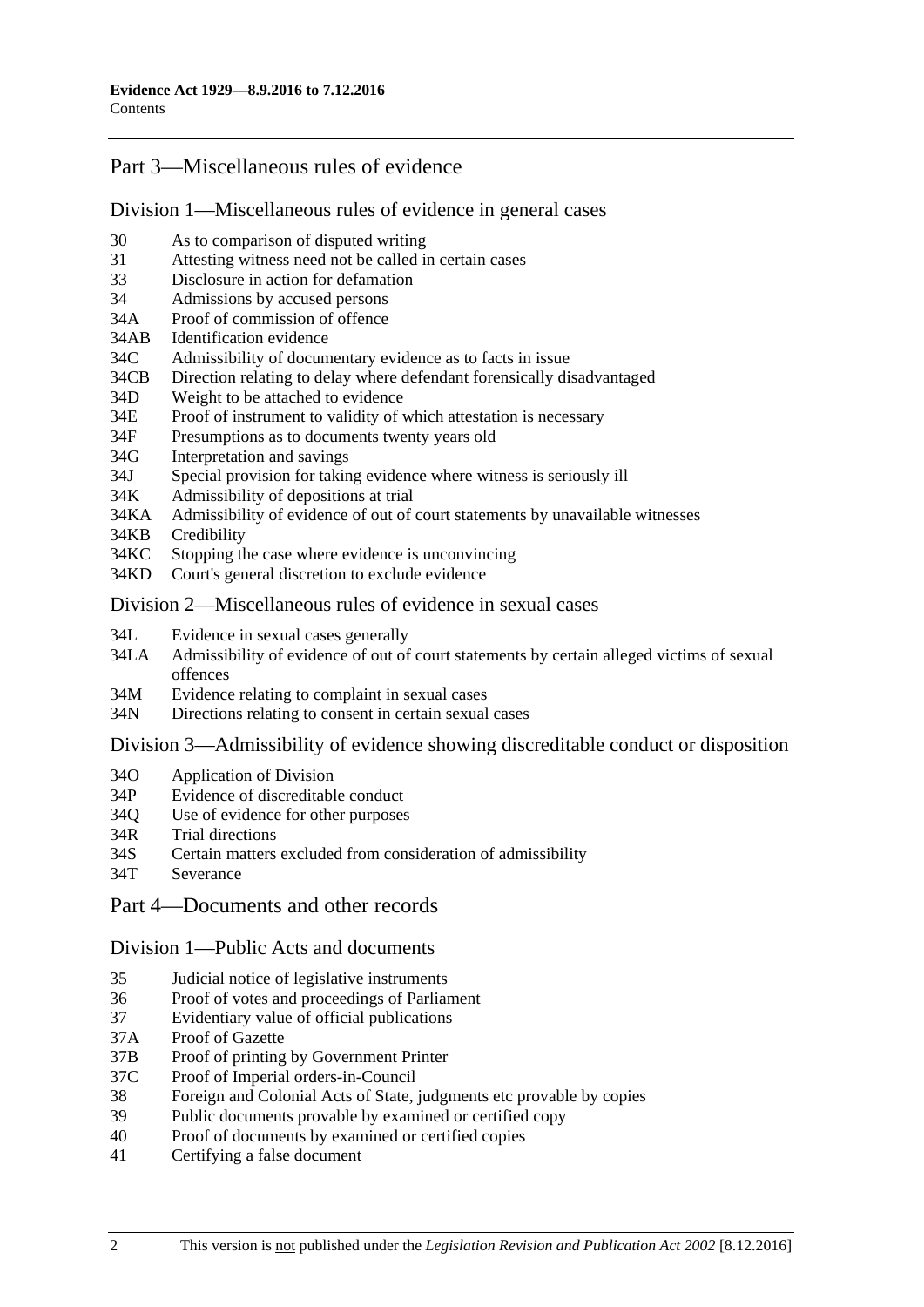## [Division 2—Proof of convictions, acquittals etc](#page-46-3)

- 42 [Proof of conviction or acquittal of an indictable offence](#page-46-4)
- 43 [Proof of convictions and orders of courts of summary jurisdiction](#page-47-0)
- 43A [Proof of identity of person convicted in another State](#page-47-1)

#### [Division 3—Documents relating to ships or transport](#page-47-2)

- 44 [Registers of British vessels and certificates of registry admissible as](#page-47-3) *prima facie* evidence [of their contents](#page-47-3)
- 45 [Documents relating to transportation of persons or goods](#page-48-0)

#### [Division 4—Banking records](#page-48-1)

- 46 [Interpretation](#page-48-2)
- 47 [Admission of banking record in evidence](#page-49-0)
- 48 [Evidence of non-existence of account may be given by affidavit](#page-49-1)<br>49 Power to order inspection of banking records etc
- [Power to order inspection of banking records etc](#page-49-2)
- 50 [Bank not compellable to produce records except under order](#page-50-0)
- 51 [Costs occasioned by default of bank](#page-51-0)

#### [Division 5—Other documents and records](#page-51-1)

- 52 [Admission of certain documents in evidence](#page-51-2)
- 53 [Admission of business records in evidence](#page-51-3)

#### Division [6—Matters relating to communications](#page-52-0)

- 54 [Electronic communications](#page-52-1)
- 55 [Telegrams and lettergrams](#page-53-0)

#### [Division 7—Miscellaneous](#page-53-1)

- 56 [Evidence produced by processes, machines and other devices](#page-53-2)
- 57 [Modification of best evidence rule](#page-54-0)

## [Part 6B—Obtaining evidence from outside a court's territorial jurisdiction](#page-56-0)

- 59D [Interpretation](#page-56-1)
- 59E [Taking of evidence outside the State](#page-56-2)
- 59F [Power of South Australian Court to take evidence on request](#page-57-0)
- 59G [Depositions to be signed](#page-57-1)
- 59H [Transmission of request](#page-57-2)
- 59I [Saving provision](#page-58-0)

## [Part 6C—Use of audio and audio visual links](#page-60-0)

#### [Division 1—Preliminary](#page-60-1)

- 59IA [Interpretation](#page-60-2)
- 59IB [Transitional](#page-60-3)
- 59IC [Application of Part](#page-60-4)

## [Division 2—Use of interstate audio or audio visual link in proceedings before South](#page-61-0)  [Australian courts](#page-61-0)

- 59ID [Application of this Division](#page-61-1)
- 59IE [State courts may take evidence and submissions from outside State](#page-61-2)
- 59IF [Expenses](#page-61-3)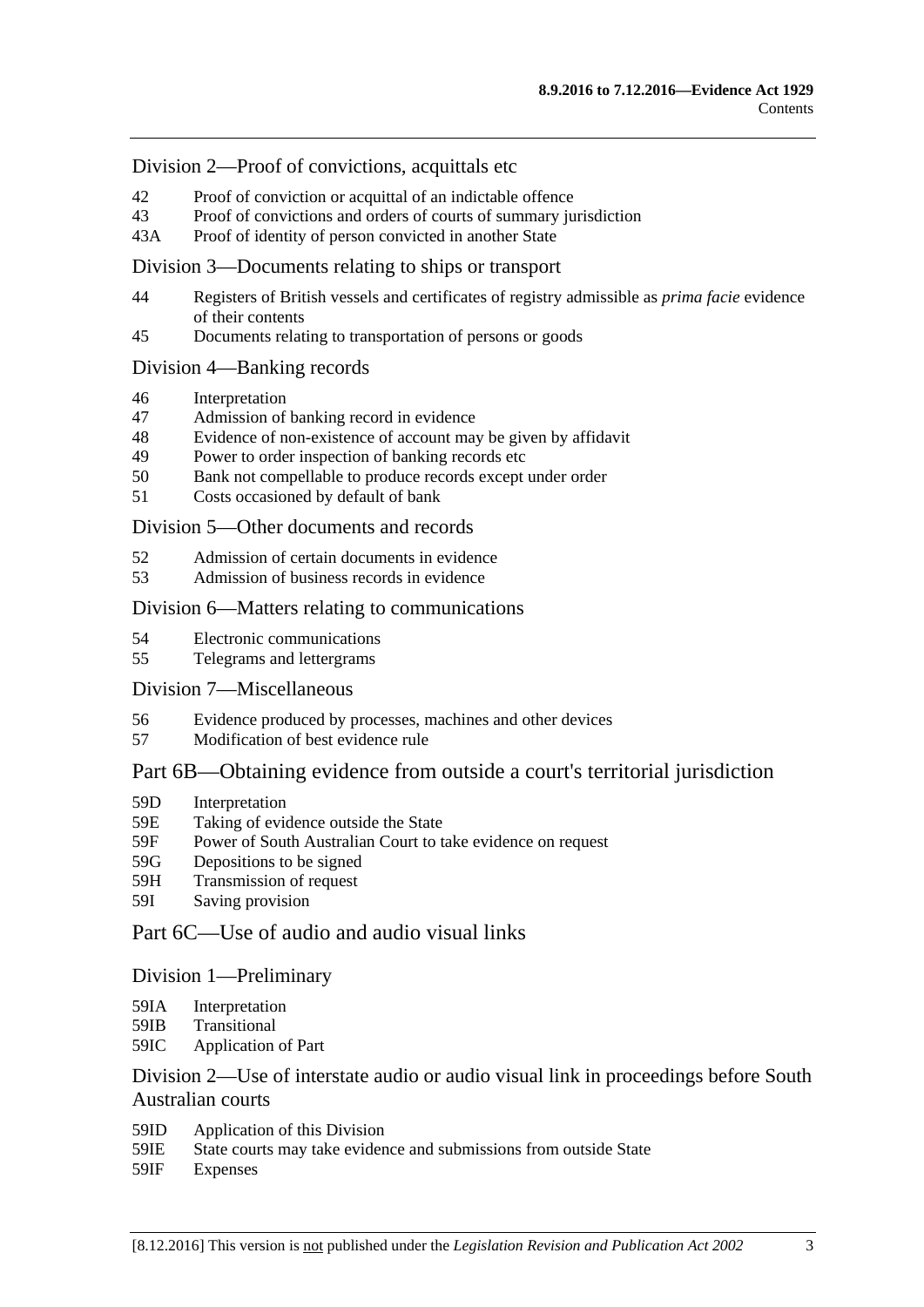#### 59IG [Counsel entitled to practise](#page-61-4)

[Division 3—Use of interstate audio or audio visual link in proceedings in](#page-62-0)  [participating States](#page-62-0)

- 59IH [Application of Division](#page-62-1)
- 59II [Recognised courts may take evidence or receive submissions from persons in South](#page-62-2)  [Australia](#page-62-2)
- 59IJ [Powers of recognised courts](#page-62-3)
- 59IK [Orders made by recognised court](#page-62-4)
- 59IL [Enforcement of order](#page-62-5)
- 59IM [Privileges, protection and immunity of participants in proceedings in courts of](#page-63-0)  [participating States](#page-63-0)
- 59IN [Recognised court may administer oath in South Australia](#page-63-1)
- 59IO [Assistance to recognised court](#page-63-2)
- 59IP [Contempt of recognised courts](#page-63-3)

#### [Division 4—Use of audio visual link or audio link generally](#page-64-0)

- 59IQ [Appearance etc by audio visual link or audio link](#page-64-1)
- 59IR [Communication between lawyer and client](#page-65-0)

#### [Part 7—General provisions](#page-68-0)

#### [Division 1—Power to dispense with formal proof](#page-68-1)

59J [Court's power to dispense with formal proof](#page-68-2)

- [Division 2—Notice of action](#page-68-3)
- 60 [Sufficiency of notice of action](#page-68-4)

#### [Division 3—Facilitation of proof of certain matters](#page-68-5)

- 62 [Proof of "public place" in certain cases](#page-68-6)
- 62A [Proof of place being within municipality etc](#page-68-7)
- 63 [Proof of foreign law](#page-69-0)
- 63A [Evidence as to foreign law](#page-69-1)
- 64 [Proof of matters of history, science etc](#page-69-2)
- 65 [Reference by court to books, official certificates etc](#page-69-3)
- 65A [Proof of age](#page-70-0)

#### [Division 4—Taking affidavits etc outside the State](#page-70-1)

- 66 [Taking of affidavits out of the State](#page-70-2)
- 66A [Taking of affidavits out of the State by sailors, soldiers and airmen](#page-71-0)
- 67 [Extension of provisions relating to affidavits to attestation etc of other documents](#page-72-0)

#### [Division 5—Admission of official documents in evidence](#page-72-1)

67A [Admissibility of documents without proof of seal etc](#page-72-2)

#### [Division 6—Power of foreign authority to take evidence](#page-73-0)

67AB [Taking of evidence in this State by foreign authorities](#page-73-1)

#### [Division 7—Select Committee evidence](#page-73-2)

67B [Evidence before the Parliamentary Select Committee of Inquiry into Prostitution](#page-73-3)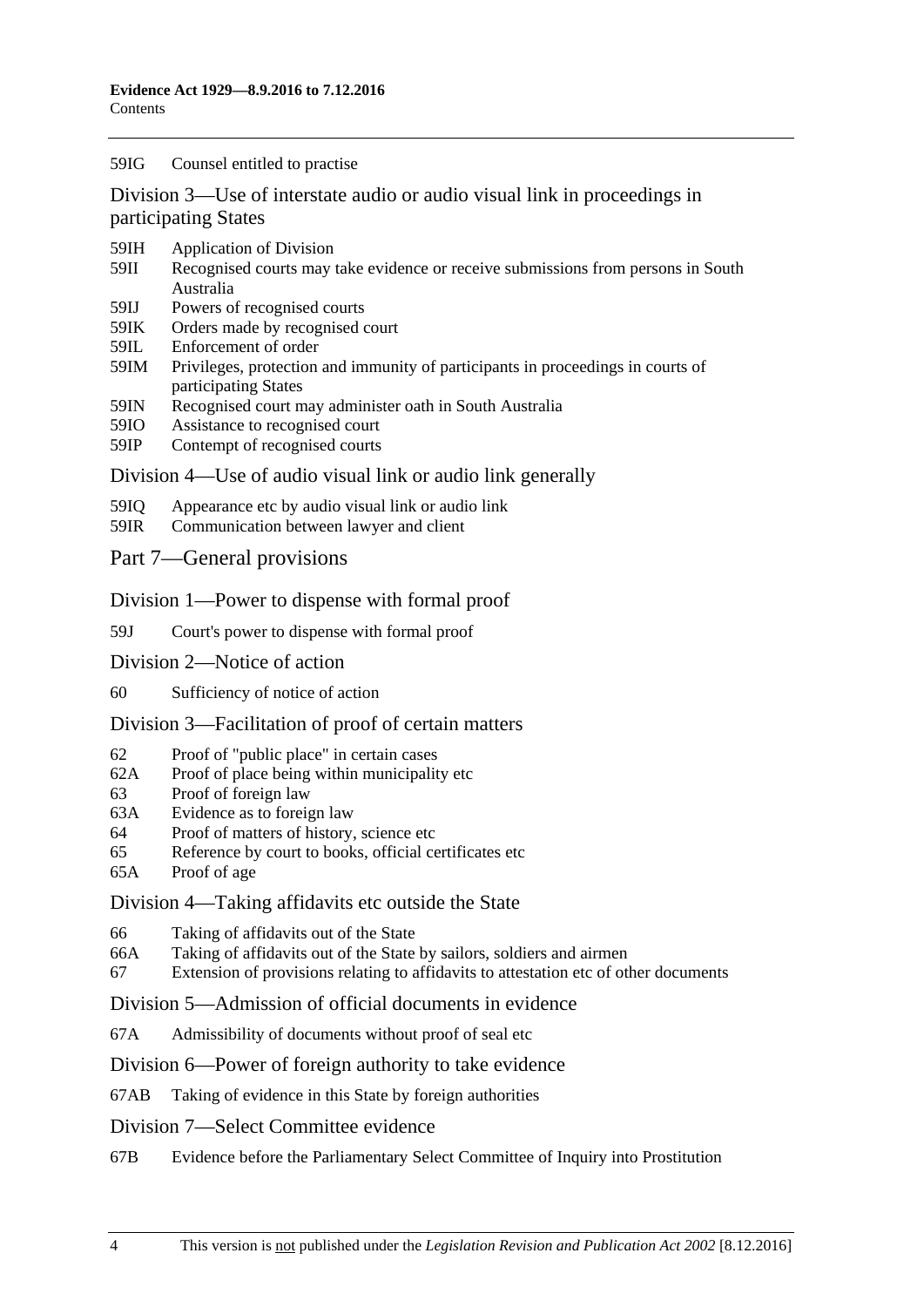[Division 8—Evidence of settlement negotiations](#page-74-0)

67C [Exclusion of evidence of settlement negotiations](#page-74-1)

## [Division 9—Protected communications](#page-75-0)

- 67D [Interpretation](#page-75-1)
- 67E [Certain communications to be protected by public interest immunity](#page-75-2)
- 67F [Evidence of protected communications](#page-76-0)

#### [Division 10—Sensitive material](#page-77-0)

- 67G [Interpretation and application](#page-77-1)
- 67H [Meaning of sensitive material](#page-79-0)
- 67HA [Court may give access to certain sensitive material in certain circumstances](#page-79-1)
- 67I [Procedures for giving restricted access to sensitive material](#page-79-2)
- 67J [Improper dissemination of sensitive material](#page-80-0)
- [Part 8—Publication of evidence](#page-82-0)
- [Division 1—Preliminary](#page-82-1)

68 [Interpretation](#page-82-2)

[Division 2—Orders for clearing court or suppressing publication of evidence etc](#page-82-3)

- 69 [Order for clearing court](#page-82-4)
- 69A [Suppression orders](#page-83-0)<br>69AB Review of suppress
- [Review of suppression orders](#page-85-0)
- 69AC [Appeal against suppression order etc](#page-86-0)
- 69B [Appeals](#page-87-0)
- 70 [Disobedience to orders under this Division](#page-87-1)
- 71 [Attorney-General to provide annual report](#page-87-2)

[Division 3—Sexual cases](#page-88-0)

71A [Restriction on reporting on sexual offences](#page-88-1)

[Division 4—Cases](#page-90-0) generally

- 71B [Publishers required to report result of certain proceedings](#page-90-1)
- 71C [Restriction on reporting of proceedings following acquittals](#page-91-0)

[Part 9—Miscellaneous](#page-92-0)

73 [Regulations](#page-92-1)

[Schedule 1—Review of identity parade evidence](#page-94-0)

1 [Review and report on section](#page-94-1) 34AB

## [Schedule 4—Affidavit about proof of identity of person convicted in another](#page-95-0)  [State or Territory](#page-95-0)

## [Legislative history](#page-96-0)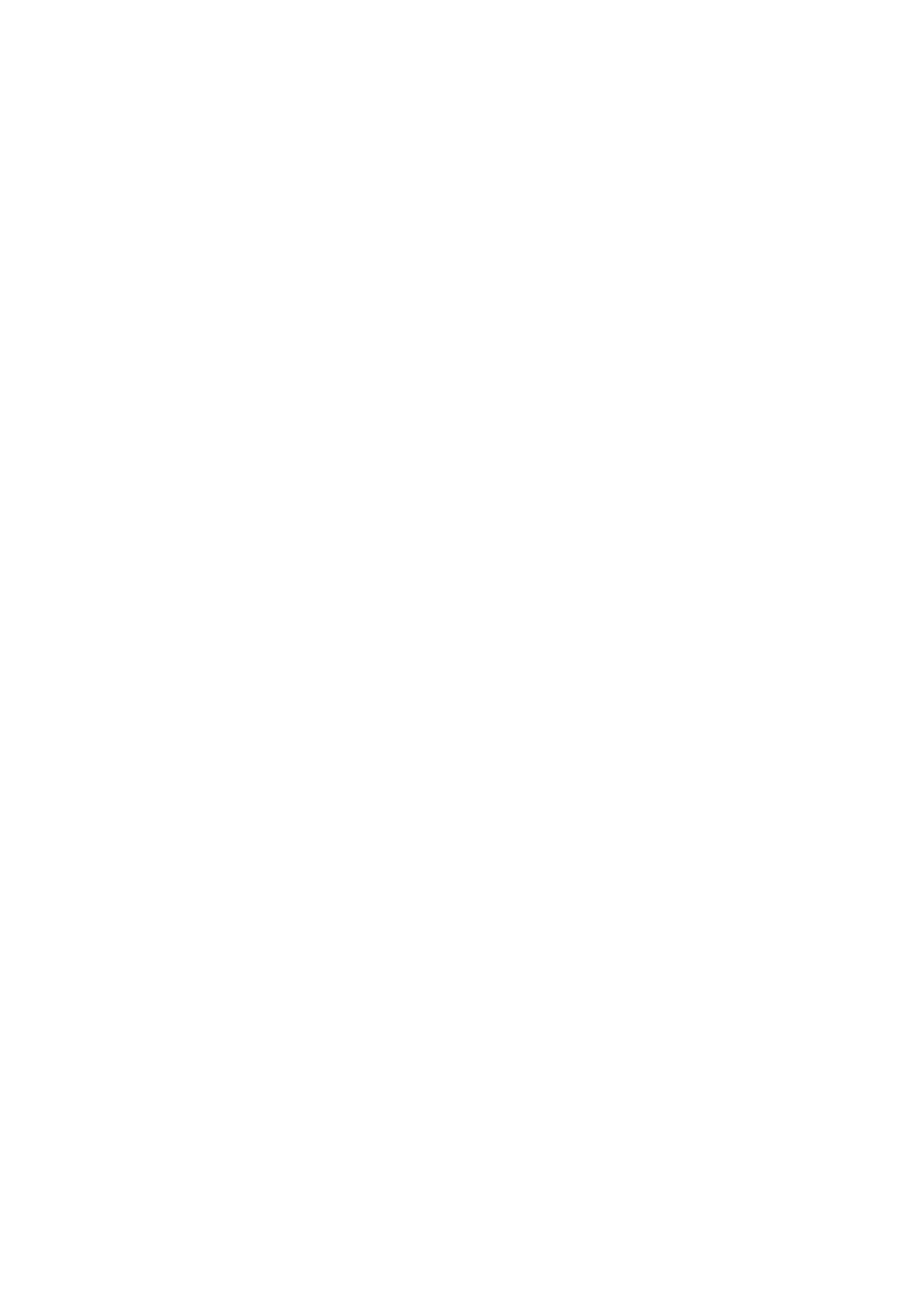## <span id="page-6-0"></span>**The Parliament of South Australia enacts as follows:**

## **Part 1—Preliminary**

## <span id="page-6-1"></span>**1—Short title**

This Act may be cited as the *Evidence Act 1929*.

## <span id="page-6-2"></span>**4—Interpretation**

(1) In this Act, unless some other intention is expressed, or implied by the context—

*child* means a person under the age of 18 years;

*cognitive impairment* includes the following:

- (a) a developmental disability (including, for example, an intellectual disability, Down syndrome, cerebral palsy or an autistic spectrum disorder);
- (b) an acquired disability as a result of illness or injury (including, for example, dementia, a traumatic brain injury or a neurological disorder);
- (c) a mental illness;

*communication partner* means a person, or a person of a class, approved by the Minister for the purposes of providing assistance in proceedings to a witness with complex communication needs;

*court* includes a tribunal, authority or person invested by law with judicial or quasi-judicial powers, or with authority to make any inquiry or to receive evidence;

*domestic partner* means a person who is a domestic partner within the meaning of the *[Family Relationships Act](http://www.legislation.sa.gov.au/index.aspx?action=legref&type=act&legtitle=Family%20Relationships%20Act%201975) 1975*, whether declared as such under that Act or not;

*judge* includes the member or members of any court having authority to admit evidence;

*legal proceeding* or *proceeding* includes any action, trial, inquiry, cause, or matter, whether civil or criminal, in which evidence is or may be given and includes an arbitration;

*serious offence against the person* means—

- (a) attempted murder; or
- (b) attempted manslaughter; or
- (c) a sexual offence; or
- $(d)$ 
	- (i) an offence of stalking under section 19AA of the *[Criminal Law](http://www.legislation.sa.gov.au/index.aspx?action=legref&type=act&legtitle=Criminal%20Law%20Consolidation%20Act%201935)  [Consolidation Act](http://www.legislation.sa.gov.au/index.aspx?action=legref&type=act&legtitle=Criminal%20Law%20Consolidation%20Act%201935) 1935*; or
	- (ii) an offence of causing serious harm under section 23 of the *[Criminal](http://www.legislation.sa.gov.au/index.aspx?action=legref&type=act&legtitle=Criminal%20Law%20Consolidation%20Act%201935)  [Law Consolidation Act](http://www.legislation.sa.gov.au/index.aspx?action=legref&type=act&legtitle=Criminal%20Law%20Consolidation%20Act%201935) 1935*; or
	- (iii) an offence involving an unlawful threat to kill or endanger life; or
	- (iv) an offence involving abduction; or
	- (v) an offence involving blackmail; or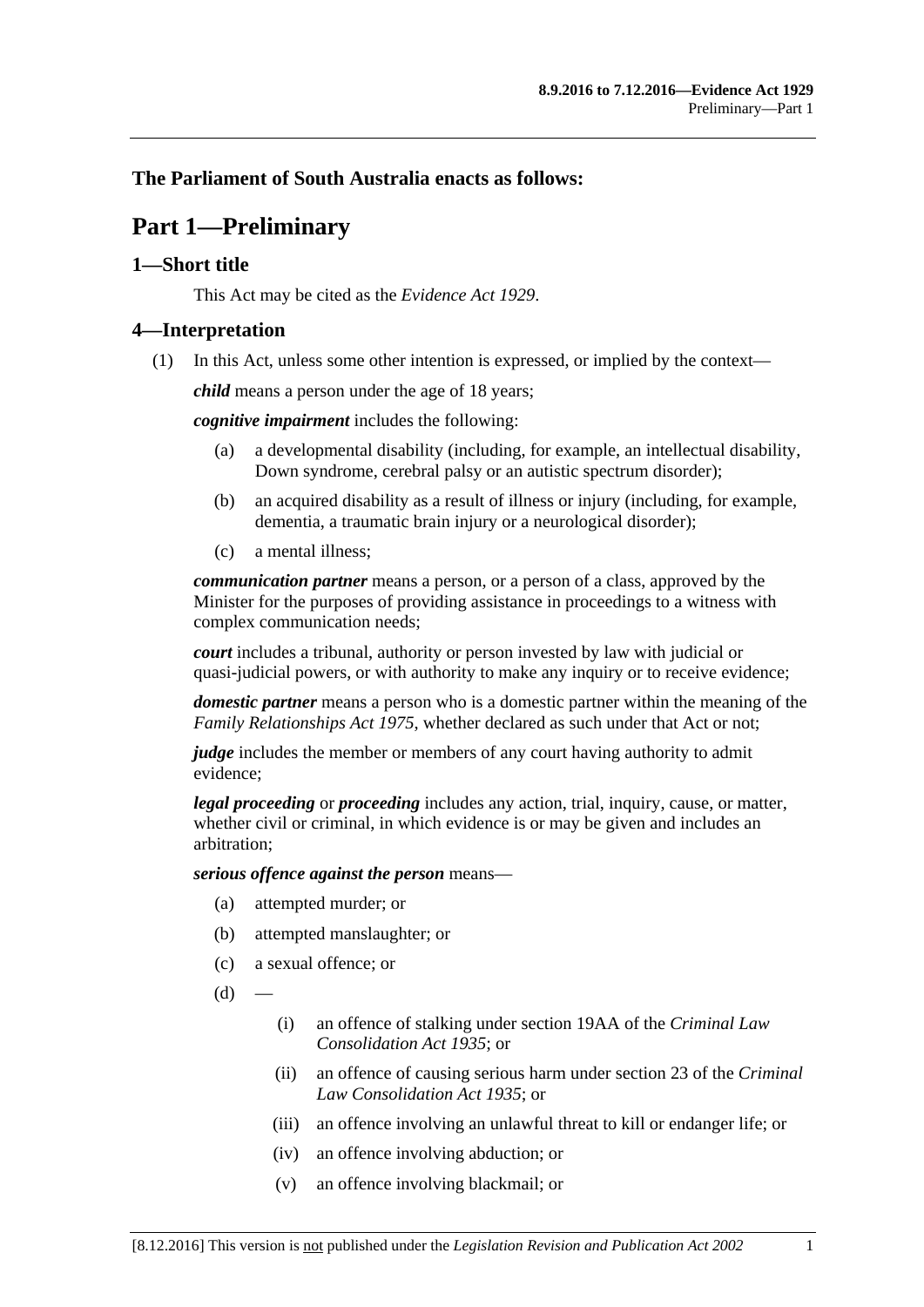(vi) an attempt to commit, or assault with intent to commit, any of the offences in the preceding subparagraphs;

#### *sexual offence* means—

- (a) rape; or
- (ab) compelled sexual manipulation; or
- (b) indecent assault; or
- (c) any offence involving unlawful sexual intercourse or an act of gross indecency; or
- (d) incest; or
- (da) any offence involving sexual exploitation or abuse of a child, or exploitation of a child as an object of prurient interest; or
- (db) an offence of sexual exploitation of a person with a cognitive impairment under section 51 of the *[Criminal Law Consolidation Act](http://www.legislation.sa.gov.au/index.aspx?action=legref&type=act&legtitle=Criminal%20Law%20Consolidation%20Act%201935) 1935*; or
- (e) any attempt to commit, or assault with intent to commit, any of the foregoing offences;

*spouse*—a person is the spouse of another if they are legally married;

*statement* includes a statement however made;

*sworn evidence* means evidence given under the obligation of an oath or an affirmation; and *unsworn evidence* has a corresponding meaning;

*electric telegraph* means any system of telecommunication operated by the Australian Telecommunication Commission or any other authority approved by proclamation;

*telegraphic message* means any message or other communication transmitted, or intended for transmission, or purporting to have been transmitted, by electric telegraph;

*telegraph station* means a station established or used by the Australian Telecommunication Commission or other authority approved by proclamation for the receipt or transmission of telegraphic messages;

#### *vulnerable witness* means—

- (a) a witness who is under 16 years of age; or
- (b) a witness who is cognitively impaired; or
- (c) a witness who is the alleged victim of an offence to which the proceedings relate—
	- (i) where the offence is a serious offence against the person; or
	- (ii) in any other case—where, because of the circumstances of the witness or the circumstances of the case, the witness would, in the opinion of the court, be specially disadvantaged if not treated as a vulnerable witness; or
- (d) a witness who—
	- (i) has been subjected to threats of violence or retribution in connection with the proceedings; or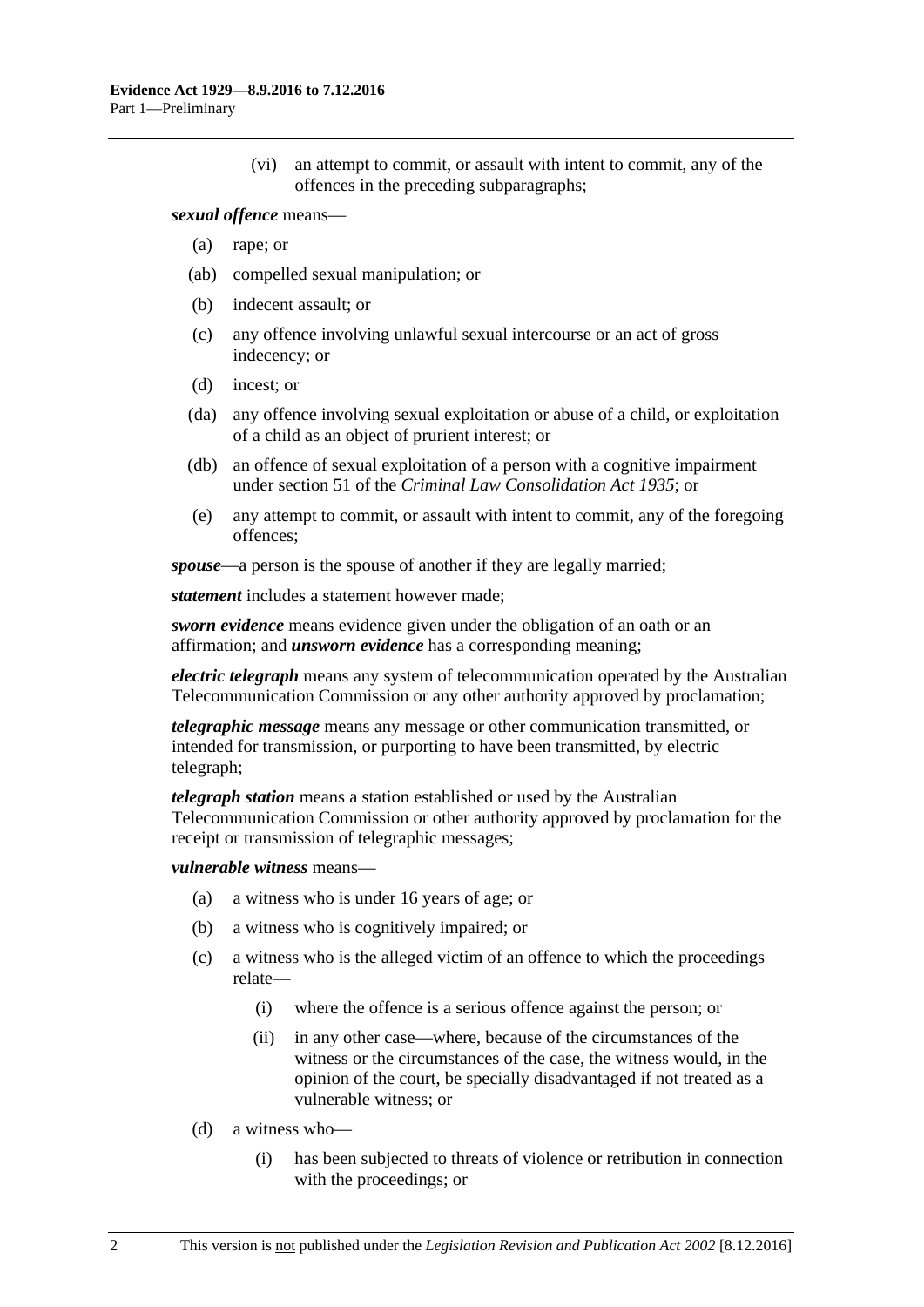- (ii) has reasonable grounds to fear violence or retribution in connection with the proceedings; or
- (e) in the case of proceedings for a serious and organised crime offence (within the meaning of the *[Criminal Law Consolidation Act](http://www.legislation.sa.gov.au/index.aspx?action=legref&type=act&legtitle=Criminal%20Law%20Consolidation%20Act%201935) 1935*)—a person who will only consent to being a witness in the proceedings if he or she is treated as a vulnerable witness for the purposes of the proceedings;

*young child* means a child of or under the age of 14 years.

- (2) For the purposes of this Act, a witness who is to give oral evidence in proceedings will be taken to have *complex communication needs* if the witness's ability to give the evidence is significantly affected by a difficulty to communicate effectively with the court, whether the communication difficulty is temporary or permanent and whether caused by disability, illness, injury or some other cause.
- (3) However, a witness who is to give oral evidence in proceedings whose native language is not English will not be taken to have *complex communication needs* merely because the witness is not reasonably fluent in English (although the witness may be entitled to give the evidence through an interpreter under [section](#page-23-0) 14).

## <span id="page-8-0"></span>**5—Application of Act (***prima facie***) to all courts and enabling only**

The provisions of this Act, unless an intention to the contrary is expressed, or appears or is implied by the context—

- (a) apply to every proceeding before any court whatever; and
- (b) are in addition to, and not in derogation of, any rules of evidence, or power, or right, or duty in relation to procedure or evidence, whether existing at common law, or provided for by any law, at any time, in force in the State.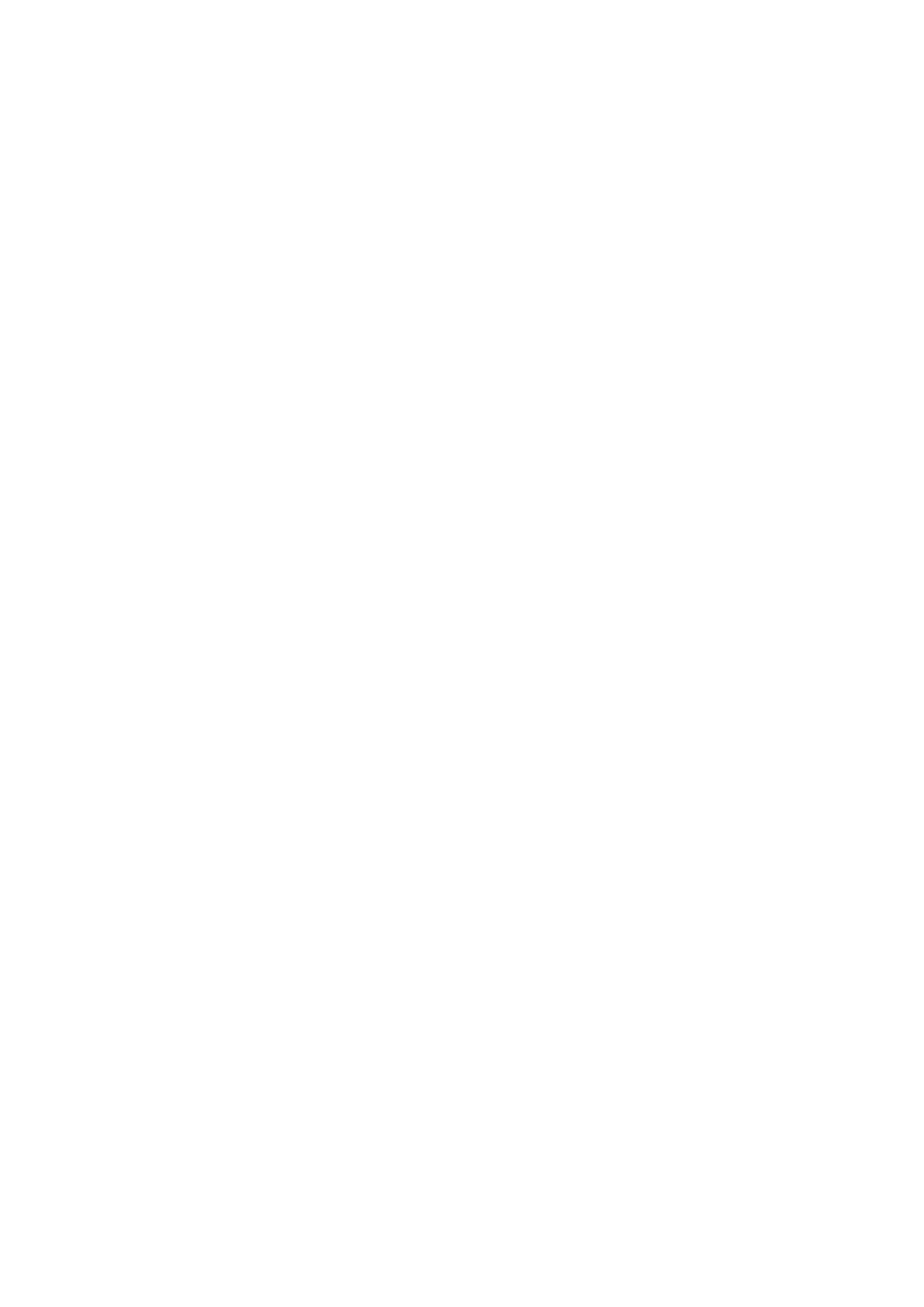## <span id="page-10-0"></span>**Part 2—Witnesses**

## <span id="page-10-1"></span>**6—Oaths, affirmations etc**

- (1) An oath shall be administered and taken as follows:
	- (a) the person taking the oath shall hold a copy of the Bible (being a book that contains the New Testament, the Old Testament or both) in his hand and, after the oath has been tendered to him, shall say "I swear"; or
	- (b) in any other manner and form which the person taking the oath declares to be binding on his conscience; or
	- (c) in any other manner or form authorised or permitted by law.
- (2) Where an oath has been lawfully administered and taken, the fact that the person taking the oath had no religious belief, or that the oath was not taken so as to be binding on his conscience, shall not affect, at law, the validity or effect of the oath.
- (3) A person is permitted, and should be offered the choice, to make an affirmation instead of an oath in all circumstances in which, and for all purposes for which, an oath is required or permitted by law.
- (4) An affirmation is to be administered to a person by asking the person "Do you solemnly and truly affirm" followed by the words of the appropriate oath (omitting any words of imprecation or calling to witness) after which the person must say "I do solemnly and truly affirm".
- (5) Every affirmation has, at law, the same force and effect as an oath.
- (6) No oath or affirmation is invalid by reason of a procedural or formal error or deficiency.

## <span id="page-10-2"></span>**7—Oaths or affirmations taken before a court**

- (1) Every court has authority to administer an oath or an affirmation.
- (2) Where an oath or affirmation is to be taken before a court, or in connection with proceedings before a court, it may be administered by—
	- (a) the court itself; or
	- (b) an officer of the court; or
	- (c) any person authorised by the court to administer the oath or affirmation; or
	- (d) any other person authorised by law to administer the oath or affirmation.

## <span id="page-10-3"></span>**9—Unsworn evidence**

- (1) A person is presumed to be capable of giving sworn evidence in any proceedings unless the judge determines that the person does not have sufficient understanding of the obligation to be truthful entailed in giving sworn evidence.
- (2) If the judge determines that a person does not have sufficient understanding of the obligation to be truthful entailed in giving sworn evidence, the judge may permit the person to give unsworn evidence provided that—
	- (a) the judge—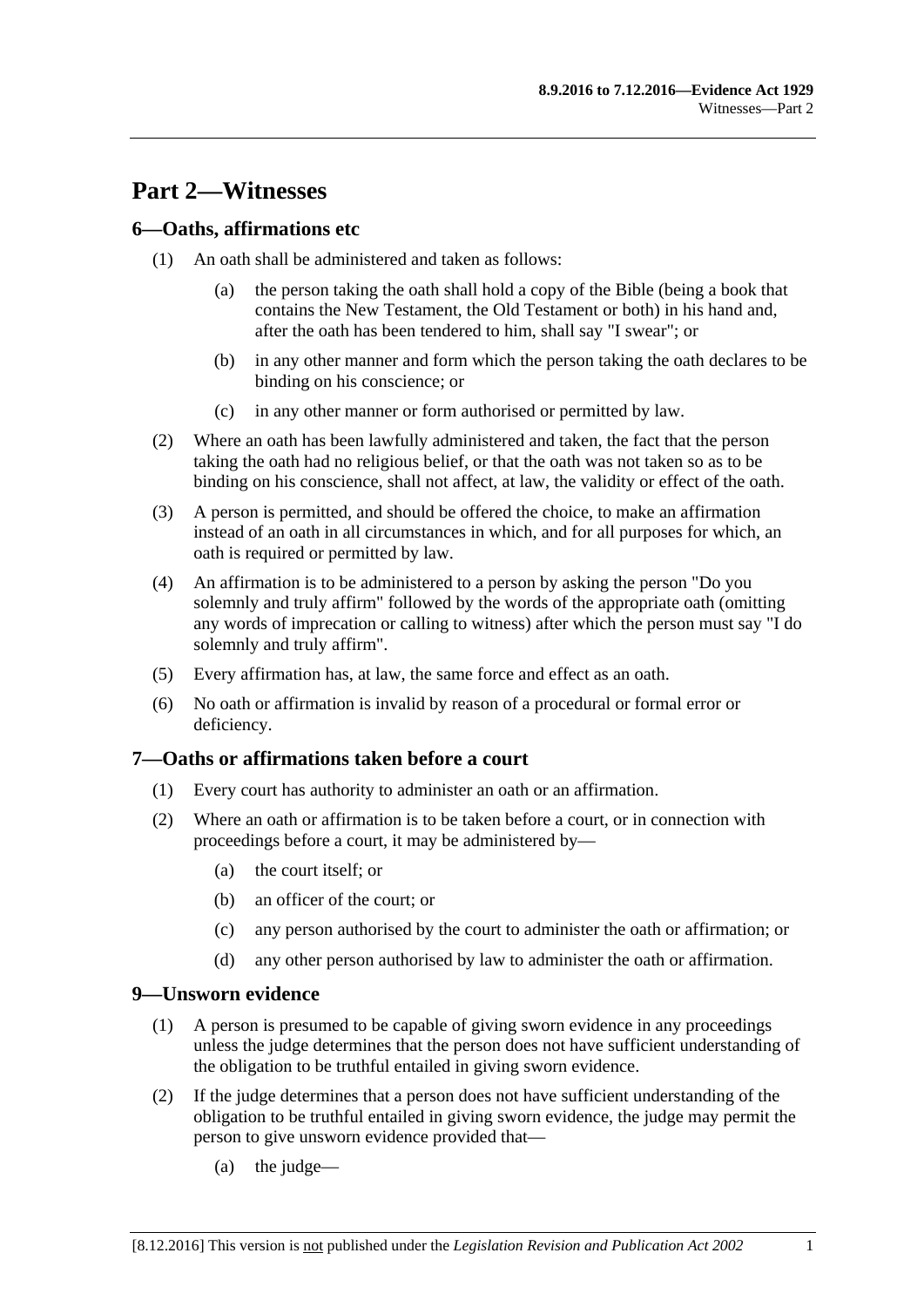- (i) is satisfied that the person understands the difference between the truth and a lie; and
- (ii) tells the person that it is important to tell the truth; and
- (b) the person indicates that he or she will tell the truth.
- (3) In determining a question under this section, the judge is not bound by the rules of evidence, but may inform himself or herself as the judge thinks fit.
- (4) If unsworn evidence is given under this section in a criminal trial, the judge—
	- (a) must explain to the jury the reason the evidence is unsworn; and
	- (b) may, and if a party so requests must, warn the jury of the need for caution in determining whether to accept the evidence and the weight to be given to it.
- (5) A justice to whom it appears that a person who desires to lay a complaint or information does not have sufficient understanding of the obligation to be truthful entailed in giving sworn evidence may ascertain by inquiry the subject matter of the complaint or information and reduce it into the appropriate form, and any action or proceedings may be taken on the complaint or information in all respects as if the complainant or informant had deposed to the truth of the contents on oath or affirmation.
- (6) Subject to this Act, this section does not apply to a statement made outside of a court admitted as evidence in any proceedings under an exception to the rule against hearsay at common law or under this Act.

## <span id="page-11-2"></span><span id="page-11-0"></span>**12—Evidence of young children**

- (4) A young child who is called as a witness is, while giving evidence, entitled to have present in the court, and within reasonable proximity, a person of his or her choice to provide emotional support (but the person must not interfere in the proceedings).
- (5) Unless the court otherwise allows, a witness or prospective witness in the proceedings cannot be chosen under [subsection](#page-11-2) (4) to provide emotional support for a young child.

## <span id="page-11-1"></span>**12A—Warning relating to uncorroborated evidence of child in criminal proceedings**

- (1) In a criminal trial, a judge must not warn the jury that it is unsafe to convict on a child's uncorroborated evidence unless—
	- (a) the warning is warranted because there are, in the circumstances of the particular case, cogent reasons, apart from the fact that the witness is a child, to doubt the reliability of the child's evidence; and
	- (b) a party asks that the warning be given.
- (2) In giving any such warning, the judge is not to make any suggestion that the evidence of children is inherently less credible or reliable, or requires more careful scrutiny, than the evidence of adults.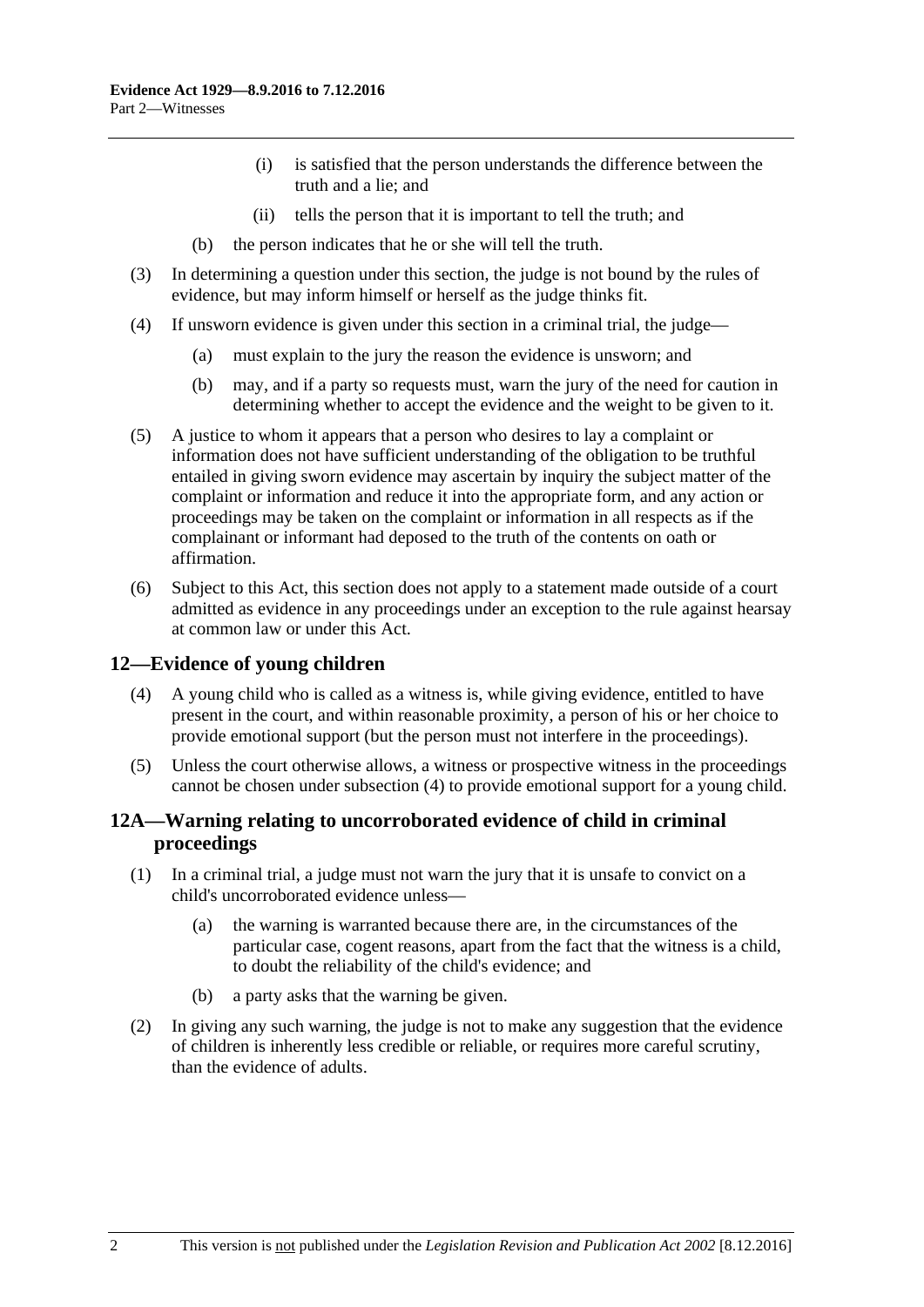## <span id="page-12-0"></span>**12AB—Pre-trial special hearings**

- <span id="page-12-1"></span>(1) Subject to this section, if—
	- (a) the evidence of a witness to whom this section applies is necessary for the purposes of the trial of a charge of an offence to which this section applies; and
	- (b) the facilities necessary to take the evidence of the witness are readily available to the court and it is otherwise practicable to make arrangements for a special hearing to be convened as a proceeding preliminary to the trial (a *pre-trial special hearing*); and
	- (c) the arrangements can be made without prejudice to any party to the proceedings,

<span id="page-12-2"></span>the court should, on application under this section, order that arrangements be made relating to the giving of evidence by the witness at a pre-trial special hearing.

- <span id="page-12-3"></span>(2) An order for a pre-trial special hearing—
	- (a) must make provision for each of the following matters:
		- (i) that a hearing be convened as a proceeding preliminary to the trial of the charge of the offence for the purpose of taking the evidence of the witness in any setting that the court thinks fit in the circumstances (including an informal setting);
		- (ii) if the witness has a physical disability or cognitive impairment—that the evidence be taken in a particular way (to be specified by the court) that will, in the court's opinion, facilitate the taking of evidence from the witness or minimise the witness's embarrassment or distress (including, if the witness has complex communication needs, with such communication assistance as may be specified by the court);

**Note—**

Communication assistance for a witness may be provided, for example, by a communication partner or by using a device (such as a speak-and-spell communication device).

- (iii) that an audio visual record of the evidence be made;
- (iv) that the taking of evidence at the hearing be transmitted to the defendant by means of closed circuit television;
- (v) if the defendant attends the hearing in person—that appropriate measures be taken to prevent the witness and the defendant from directly seeing or hearing each other before, during or after the hearing; and
- (b) may make provision for the witness to be accompanied at the hearing by a relative, friend or other person for the purpose of providing emotional support; and
- (c) may specify that the hearing is convened for any (or all) of the following purposes:
	- (i) examination of the witness;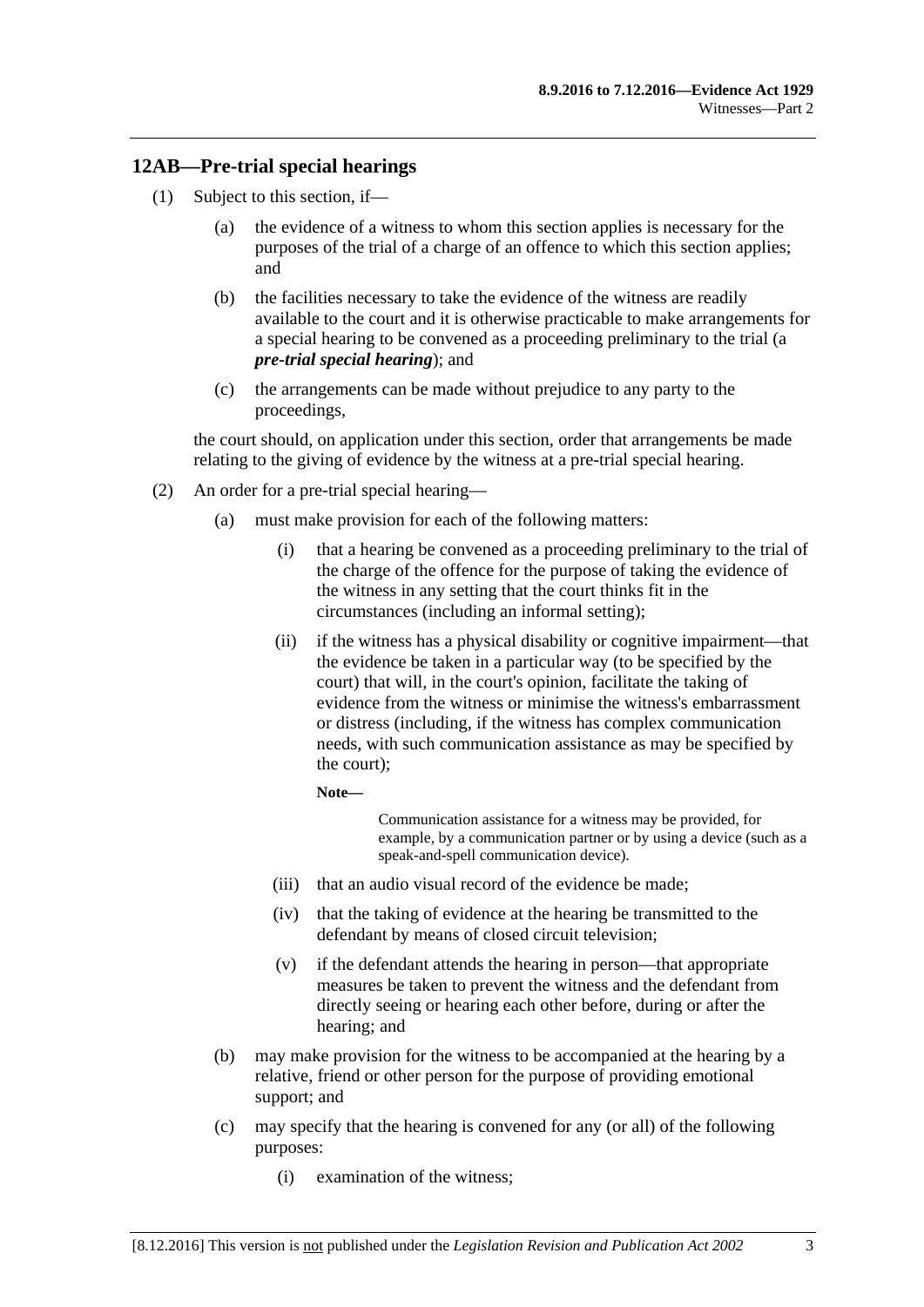- (ii) cross-examination of the witness;
- (iii) re-examination of the witness; and
- (d) may make provision for any other matter that the court thinks fit.
- (3) An order for a pre-trial special hearing must not be made if the effect of the order would be—
	- (a) to relieve a witness from the obligation to give evidence; or
	- (b) to relieve a witness from the obligation to submit to cross-examination; or
	- (c) to prevent the judge or defendant from observing the witness's demeanour in giving evidence (but the observation may be direct or by live transmission of the witness's voice and image); or
	- (d) to prevent the defendant from instructing counsel while the witness is giving evidence.
- (4) If a witness to whom this section applies is accompanied by a person for the purpose of providing emotional support or communication assistance—
	- (a) the accompanying person must be visible to the judge while the witness is giving evidence; and
	- (b) if the defendant is prevented from seeing the accompanying person directly while the witness is giving evidence—the court must ensure that the defendant is able to observe that person by direct transmission of images of the witness together with that person while the witness is giving evidence; and
	- (c) the audio visual record of the evidence must show the accompanying person throughout the taking of the evidence.
- (5) A person may only provide communication assistance—
	- (a) if the person—
		- (i) is a communication partner or has been approved by the court to provide such assistance to the witness; and
		- (ii) takes an oath or makes an affirmation that he or she will communicate accurately with both the witness and the court; and
	- (b) in a case where a party to the proceedings disputes the person's ability or impartiality in providing communication assistance—if the judge is satisfied as to the person's ability and impartiality.
- (6) The fact that a person has provided communication assistance to a witness in a pre-trial special hearing under this section does not of itself prevent that person also from being called as a witness in the trial of the charge of the offence or in any other relevant proceedings.
- (7) An application for a pre-trial special hearing order must—
	- (a) be made in writing by the party calling the witness to whom this section applies to give evidence; and
	- (b) be filed in the court as a proceeding preliminary to the commencement of the trial; and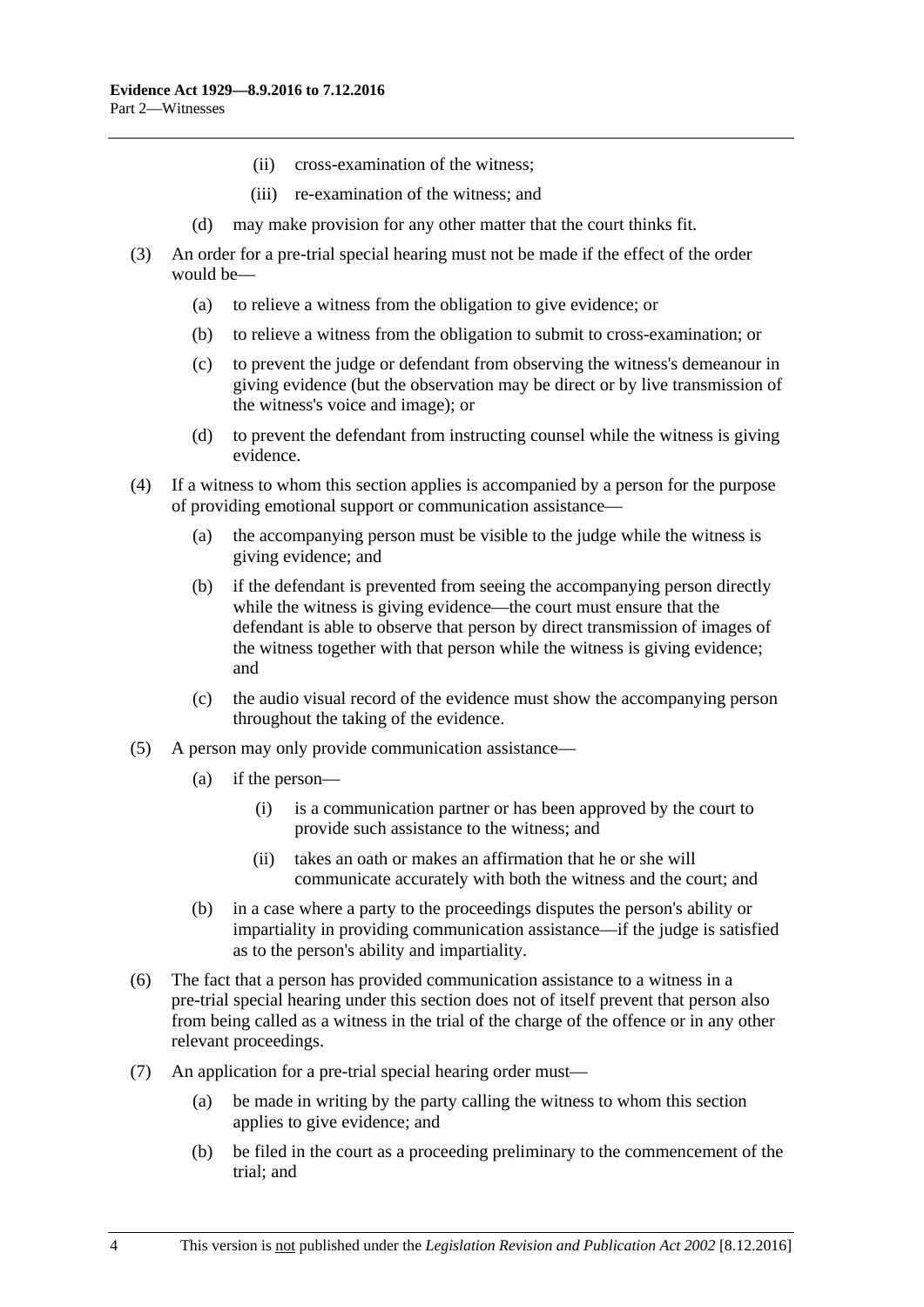- (c) within 14 days of being filed in the court—be served on the other party to the proceedings (the *respondent*); and
- (d) specify why the witness is a witness to whom this section applies and the reasons why the special hearing is sought; and
- (e) otherwise be made in accordance with the rules of court.
- (8) The respondent may, if of the opinion that the witness on whose behalf the application has been made is not in fact a witness to whom this section applies, within 14 days of being served with the application (the *prescribed period*), file an answering document in the court objecting to the application on that ground.
- (9) If an objection to the application is filed within the prescribed period, the court must determine the application before the commencement of the trial—
	- (a) in the absence of the applicant and respondent; or
	- (b) by conducting a hearing in a room closed to the public.
- (10) If no objection to the application is filed within the prescribed period, the court must, subject to [subsection](#page-12-1) (1)(b) and [\(c\),](#page-12-2) make a pre-trial special hearing order pursuant to this section.
- (11) A pre-trial special hearing order may be made, varied or revoked on the court's own initiative, or on the application of a party to the proceedings.
- (12) A determination or order made by a judge under this section is binding on the judge presiding at the trial of the defendant, whether the trial is the first or a new trial following a stay of the proceedings, discontinuance of an earlier trial or an appeal, unless the trial judge considers that it would not be in the interests of justice for the determination or order to be binding or the determination or order is inconsistent with an order made on such an appeal.
- (13) Subject to [section](#page-20-0) 13BA, an audio visual record of the evidence of a witness made at a pre-trial special hearing is admissible as evidence of the witness in the trial of a charge of an offence to which this section applies.
- (14) In this section—

*trial of a charge of an offence to which this section applies* means—

- (a) the trial of a charge of a serious offence against the person; or
- (b) the trial of a charge of an offence of contravening or failing to comply with an intervention order under the *[Intervention Orders \(Prevention of Abuse\)](http://www.legislation.sa.gov.au/index.aspx?action=legref&type=act&legtitle=Intervention%20Orders%20(Prevention%20of%20Abuse)%20Act%202009)  Act [2009](http://www.legislation.sa.gov.au/index.aspx?action=legref&type=act&legtitle=Intervention%20Orders%20(Prevention%20of%20Abuse)%20Act%202009)*; or
- (c) the trial of a charge of an offence of contravening or failing to comply with a restraining order under the *[Summary Procedure Act](http://www.legislation.sa.gov.au/index.aspx?action=legref&type=act&legtitle=Summary%20Procedure%20Act%201921) 1921*;

#### *witness to whom this section applies* means—

- (a) a young child; or
- (b) a person with a disability that adversely affects the person's capacity to give a coherent account of the person's experiences or to respond rationally to questions.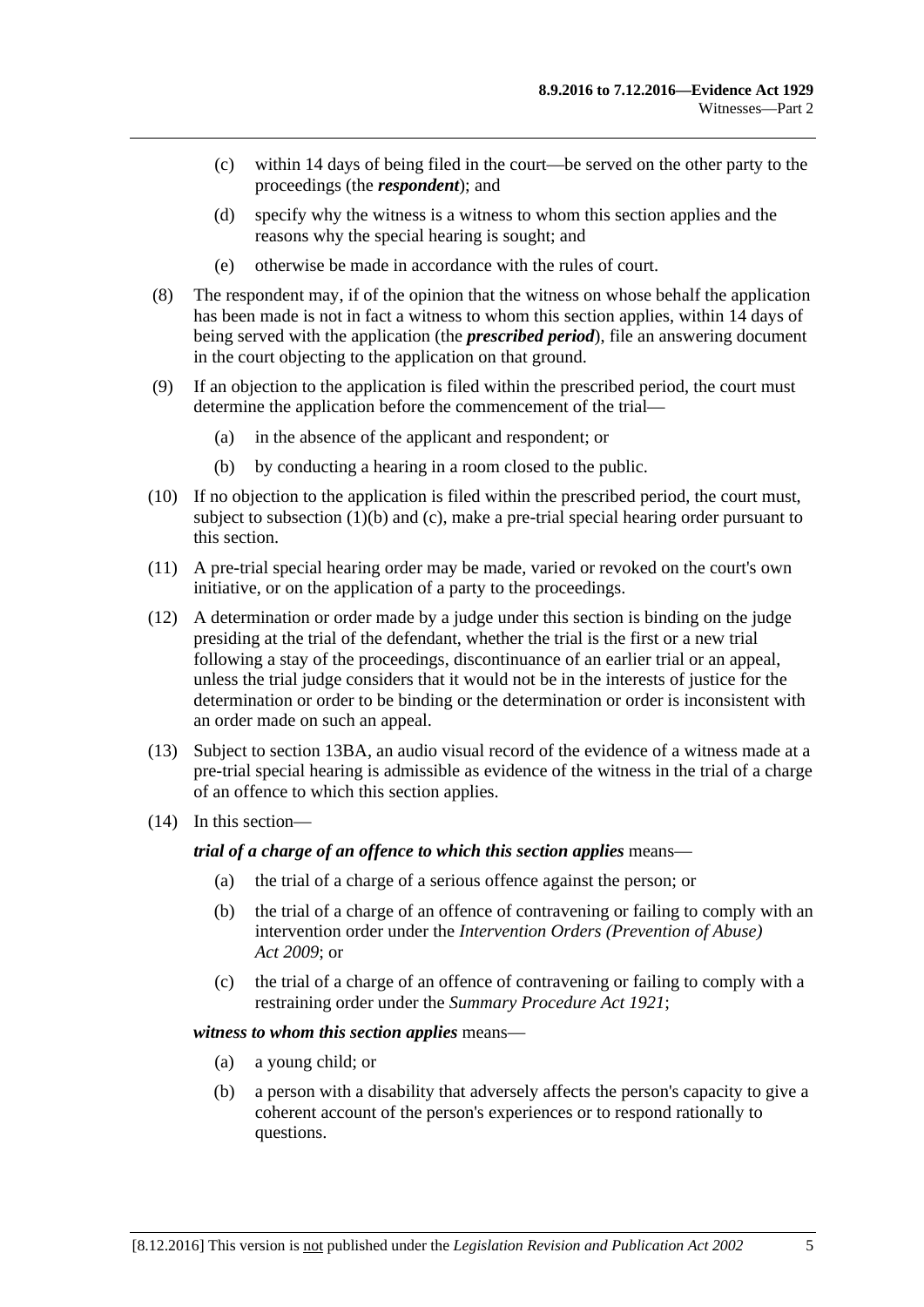## <span id="page-15-0"></span>**13—Special arrangements for protecting witnesses from embarrassment, distress etc when giving evidence**

- (1) Subject to this section, if—
	- (a) it is desirable to make special arrangements for taking evidence from a witness in a trial in order to protect the witness from embarrassment or distress, to protect the witness from being intimidated by the atmosphere of the courtroom or for any other proper reason; and
	- (b) the facilities necessary for the special arrangements are readily available to the court and it is otherwise practicable to make the special arrangements; and
	- (c) the special arrangements can be made without prejudice to any party to the proceedings,

the court should, on its own initiative, order that special arrangements be made for taking the evidence of the witness.

- (2) Without limiting the kind of order that may be made under this section, the court may make 1 or more of the following orders:
	- (a) an order that the evidence be given outside the trial court and transmitted to the trial court by means of closed circuit television;
	- (b) an order that the evidence be taken outside the trial court, and that an audio visual record of the evidence be made and replayed in the trial court;
	- (c) an order that a screen, partition or one-way glass be placed to obscure the view of a party to whom the evidence relates or some other person;
	- (d) an order that a defendant be excluded from the place where the evidence is taken, or otherwise be prevented from directly seeing and hearing the witness while giving evidence;
	- (e) an order that the witness be accompanied by a relative or friend for the purpose of providing emotional support;
	- (f) if the witness has a physical disability or cognitive impairment—an order that the evidence be taken in a particular way (to be specified by the court) that will, in the court's opinion, facilitate the taking of evidence from the witness or minimise the witness's embarrassment or distress.
- (3) The court may, if of the opinion that expert evidence would assist the court to determine the special arrangements that should be made for taking the evidence of the witness, receive such evidence and, if the native language of the witness is not English and the witness is not reasonably fluent in English, evidence about any additional difficulty that may be caused by the witness giving evidence through an interpreter.
- (4) Special arrangements made under this section may relate to the witness's evidence as a whole or to particular aspects of the witness's evidence, such as cross-examination and re-examination.
- (5) An order must not be made under this section if the effect of the order would be—
	- (a) to relieve a witness from the obligation to give sworn evidence; or
	- (b) to relieve a witness from the obligation to submit to cross-examination; or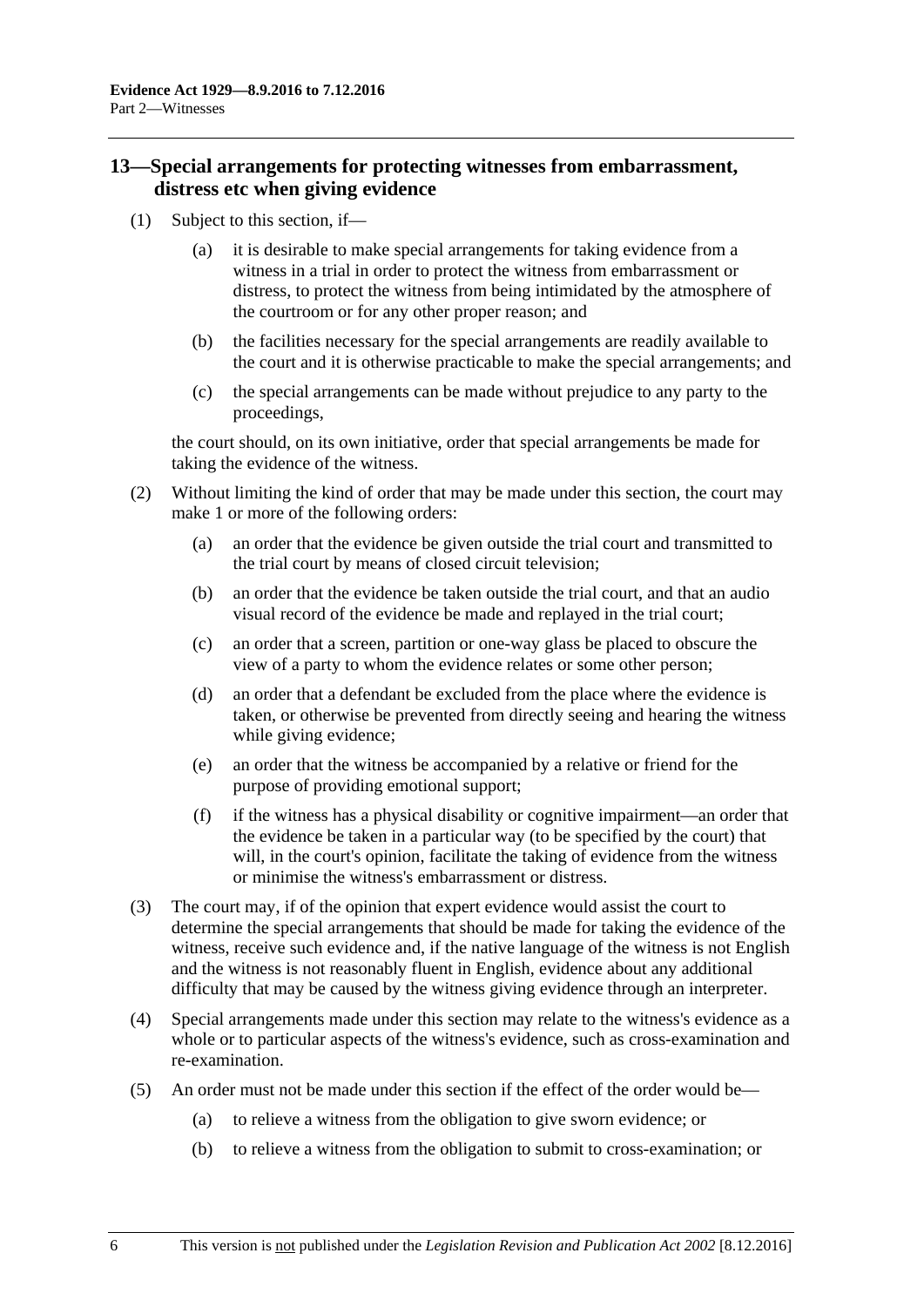- (c) to prevent the judge, jury or defendant from observing the witness's demeanour in giving evidence (but the observation may be direct or by live transmission of the witness's voice and image or by replay of a recording of the witness's voice and image); or
- (d) to prevent the defendant from instructing counsel while the witness is giving evidence.
- (6) If a witness is accompanied by a relative or friend for the purpose of providing emotional support, that person must be visible to the judge and jury (if any) while the witness is giving evidence and, if, in consequence of an order under this section, a party is prevented from seeing that person directly while the witness gives evidence, the court must ensure that the party is able to observe that person either—
	- (a) by direct transmission of images of the witness together with that person while the witness is giving evidence; or
	- (b) by the later replay of a recording of images of the witness together with that person made while the witness was giving evidence.
- (7) If, in a criminal trial, a court makes special arrangements for taking the evidence of a witness, the judge must warn the jury not to draw from that fact any inference adverse to the defendant, and not to allow the special arrangements to influence the weight to be given to the evidence.
- (8) An order under this section may be made, varied or revoked on the court's own initiative, or on the application of a party or witness.

## <span id="page-16-0"></span>**13A—Special arrangements for protecting vulnerable witnesses when giving evidence in criminal proceedings**

- (1) Subject to this section, if—
	- (a) a vulnerable witness is to give evidence in criminal proceedings; and
	- (b) the facilities necessary for the special arrangements are readily available to the court and it is otherwise practicable to make the special arrangements; and
	- (c) the special arrangements can be made without prejudice to any party to the proceedings,

the court must, on application under this section, order that special arrangements be made for taking the evidence of the witness.

- <span id="page-16-1"></span>(2) Without limiting the kind of order that may be made under this section, the court may make 1 or more of the following orders:
	- (a) an order that the evidence be given outside the trial court and transmitted to the trial court by means of closed circuit television;
	- (b) an order that the evidence be taken outside the trial court, and that an audio visual record of the evidence be made and replayed in the trial court;
	- (c) an order that a screen, partition or one-way glass be placed to obscure the view of a party to whom the evidence relates or some other person;
	- (d) an order that a defendant be excluded from the place where the evidence is taken, or otherwise be prevented from directly seeing and hearing the vulnerable witness while giving evidence;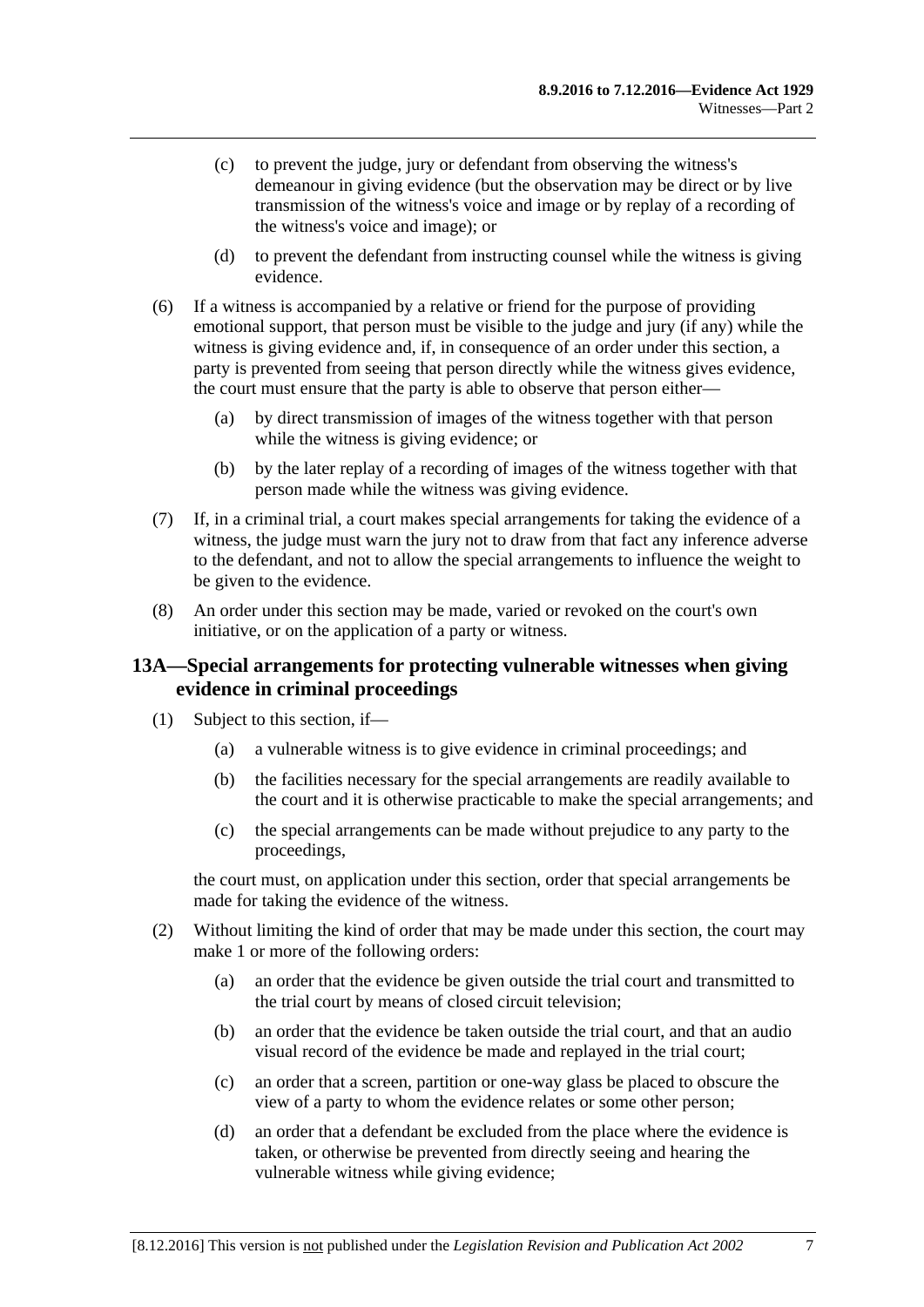- (e) an order that the evidence be taken in a particular way (to be specified by the court) that will, in the court's opinion, facilitate the taking of evidence from the vulnerable witness or minimise the witness's embarrassment or distress, including (for example)—
	- (i) that the witness be accompanied by a relative, friend or other person for the purpose of providing emotional support; and
	- (ii) if the witness has a physical disability or cognitive impairment—that the evidence be taken in a particular way (to be specified by the court) that will, in the court's opinion, facilitate the taking of evidence from the witness or minimise the witness's embarrassment or distress (including, if the witness has complex communication needs, with such communication assistance as may be specified by the court); and

**Note—**

Communication assistance for a vulnerable witness with complex communication needs may be provided, for example, by a communication partner or by using a device (such as a speak-and-spell communication device).

- (iii) that extra allowance be made for breaks during, and time to be given for, the taking of evidence; and
- (iv) that, while the evidence is being taken, the judge and any lawyer present in the court not wear a wig or gown (or both).
- (3) Special arrangements made under this section may relate to the vulnerable witness's evidence as a whole or to particular aspects of the witness's evidence, such as cross-examination and re-examination.
- (4) An order must not be made under this section if the effect of the order would be—
	- (a) to relieve a vulnerable witness from the obligation to give sworn evidence; or
	- (b) to relieve a vulnerable witness from the obligation to submit to cross-examination; or
	- (c) to prevent the judge, jury or defendant from observing the vulnerable witness's demeanour in giving evidence (but the observation may be direct or by live transmission of the witness's voice and image or by replay of a recording of the witness's voice and image); or
	- (d) to prevent the defendant from instructing counsel while the vulnerable witness is giving evidence.
- (5) If a vulnerable witness is accompanied by a person for the purpose of providing emotional support or communication assistance, that person must be visible to the judge and jury (if any) while the witness is giving evidence and, if, in consequence of an order under this section, a party is prevented from seeing that person directly while the witness gives evidence, the court must ensure that the party is able to observe that person either—
	- (a) by direct transmission of images of the witness together with that person while the witness is giving evidence; or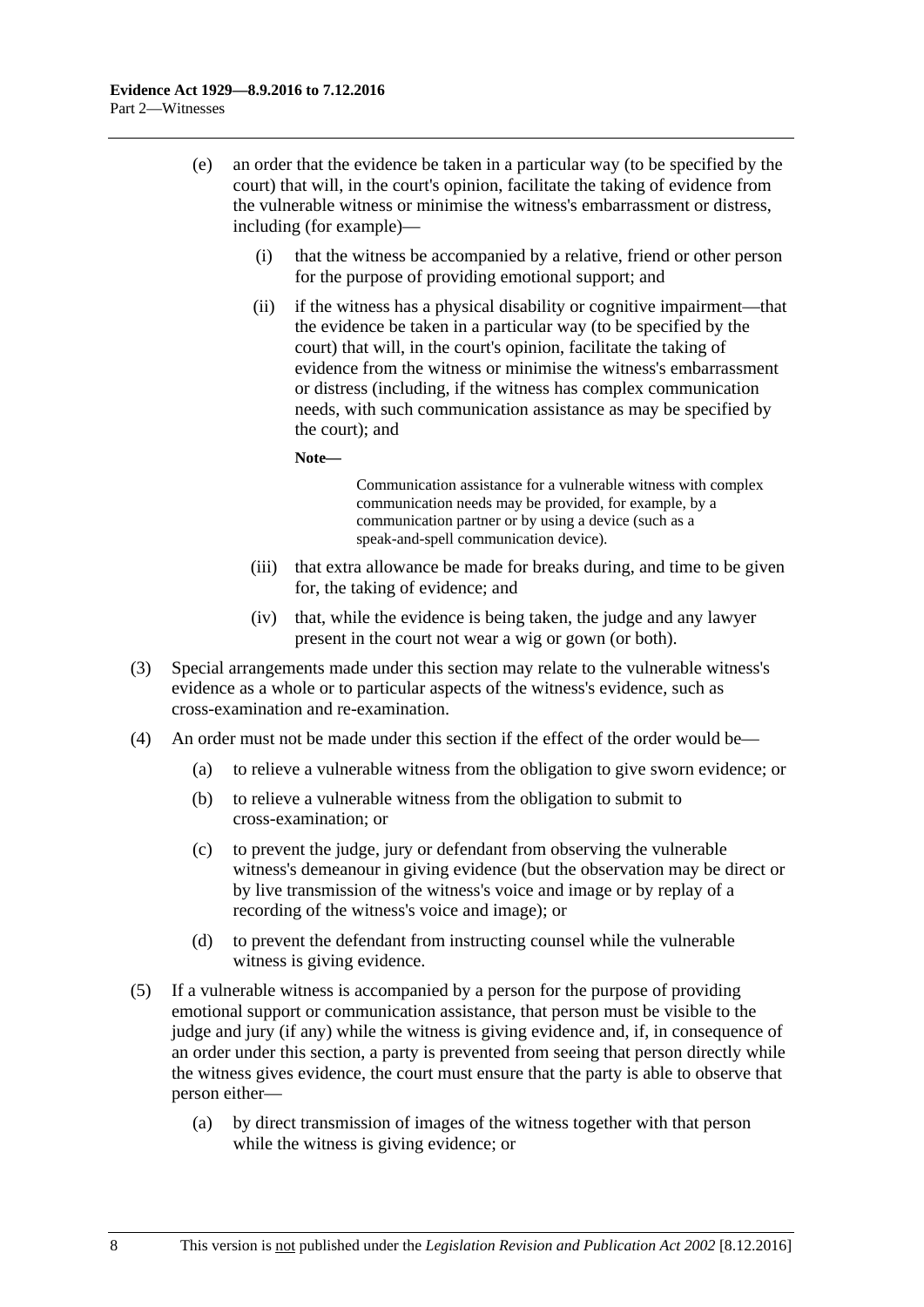- (b) by the later replay of a recording of images of the witness together with that person made while the witness was giving evidence.
- (5a) A person may only provide communication assistance to a witness—
	- (a) if the person—
		- (i) is a communication partner or has been approved by the court to provide such assistance to the witness; and
		- (ii) takes an oath or makes an affirmation that he or she will communicate accurately with both the witness and the court; and
	- (b) in a case where a party to the proceedings disputes the person's ability or impartiality in providing communication assistance—if the judge is satisfied as to the person's ability and impartiality.
- (5b) The fact that a person has provided communication assistance to a witness in proceedings under this section does not of itself prevent that person also from being called as a witness to give evidence in the proceedings or in any other relevant proceedings.
- (6) An application for an order under this section must—
	- (a) be made in writing by the party calling the vulnerable witness to give evidence; and
	- (b) be filed in the court before the commencement of the trial; and
	- (c) within 14 days of being filed in the court—be served on the other party to the proceedings (the *respondent*); and
	- (d) specify the nature of the vulnerability of the witness, the special arrangements sought and the reasons for the arrangements; and
	- (e) otherwise be made in accordance with the rules of court.
- (7) The respondent may, if of the opinion that the witness on whose behalf the application has been made is not in fact a vulnerable witness, within 14 days of being served with the application (the *prescribed period*), file an answering document in the court objecting to the application on that ground.
- (8) If an objection to the application is filed within the prescribed period, the court must determine the application before the commencement of the trial—
	- (a) in the absence of the applicant and respondent; or
	- (b) by conducting a hearing in a room closed to the public.
- (9) The court may, if of the opinion that expert evidence would assist the court to determine the special arrangements that should be made for taking the evidence of the vulnerable witness, receive such evidence and, if the native language of the witness is not English and the witness is not reasonably fluent in English, evidence about any additional difficulty that may be caused by the witness giving evidence through an interpreter.
- (10) If no objection to the application is filed within the prescribed period, the court may order that appropriate special arrangements be made for taking the evidence of the vulnerable witness at the trial.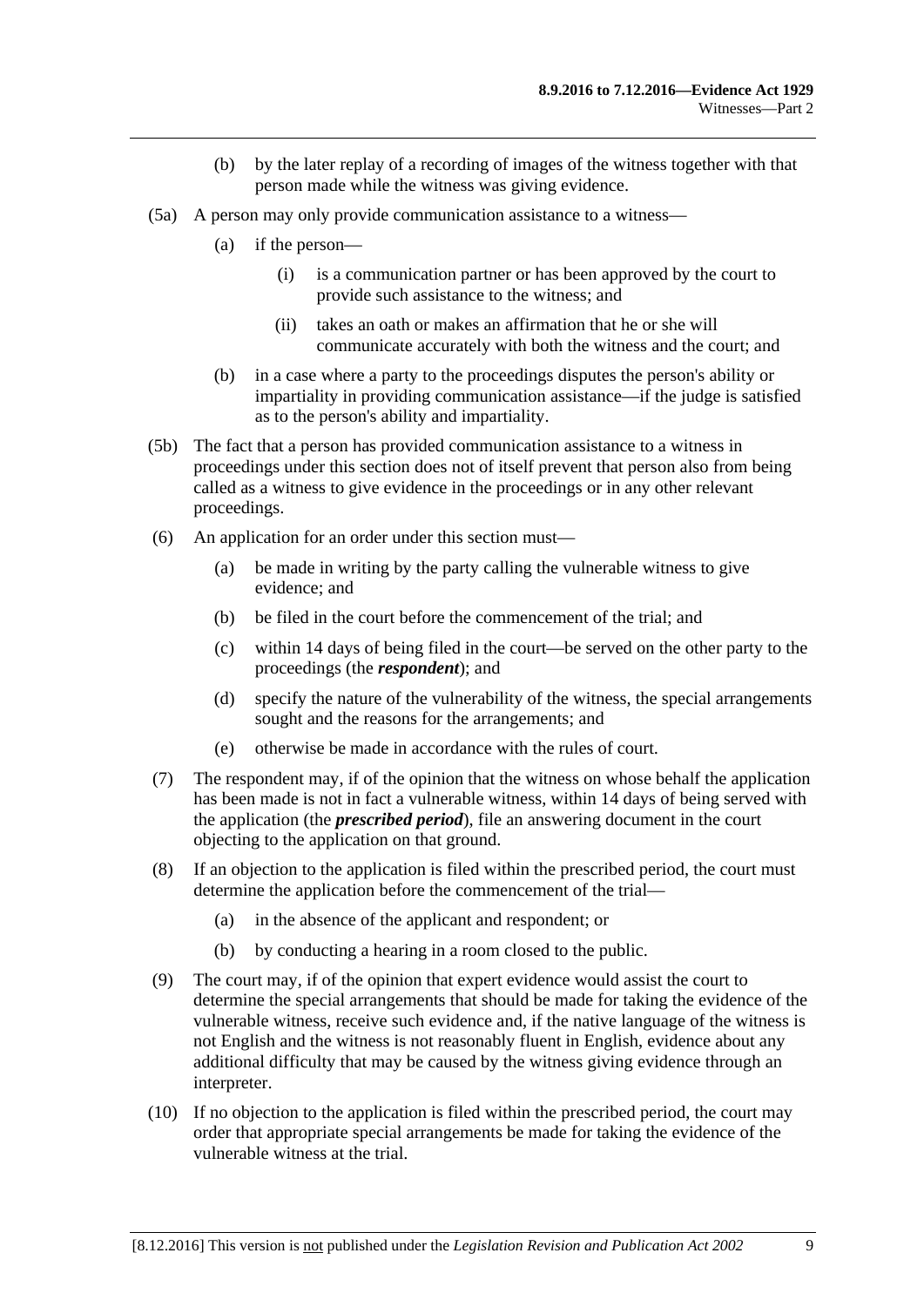#### (11) The court—

- (a) may dispense with special arrangements for taking the evidence of a vulnerable witness in criminal proceedings if—
	- (i) the witness is an adult; and
	- (ii) the court is satisfied that—
		- (A) the facilities necessary for the special arrangements are not readily available to the court; and
		- (B) taking into account the following matters, it is not reasonably practicable to make the facilities available:
			- the cost, inconvenience and delay involved in procuring the necessary facilities or in adjourning to some other place where the necessary facilities are available;
			- the urgency of the proceedings; and
- (b) must give reasons for its decision.
- (12) If, in a criminal trial, a court makes special arrangements for taking the evidence of a vulnerable witness, the judge must warn the jury not to draw from that fact any inference adverse to the defendant, and not to allow the special arrangements to influence the weight to be given to the evidence.
- (13) An order under this section may be made, varied or revoked on the court's own initiative, or on the application of a party to the proceedings.

#### <span id="page-19-0"></span>**13B—Cross-examination of certain witnesses**

- (1) A defendant is not to be permitted to cross-examine a witness who is the alleged victim of an offence to which this section applies—
	- (a) in a criminal trial unless the cross-examination is by counsel;
	- (b) in civil proceedings relating to the offence unless—
		- (i) the cross-examination is by counsel; or
		- (ii) if the defendant is not legally represented in the proceedings—to be undertaken—
			- (A) by the defendant submitting to the judge, in the manner required by the judge, the questions the defendant proposes the witness be asked in cross-examination and the judge (or the judge's delegate) asking the witness those of the questions submitted that are determined by the judge to be allowable in cross-examination; or
			- (B) as otherwise directed by the judge.
- (3) If a defendant is not legally represented in a criminal trial that will involve the taking of evidence from any such witness, the court must ensure that the defendant—
	- (a) has been warned of the limitation on the right of cross-examination imposed by this section; and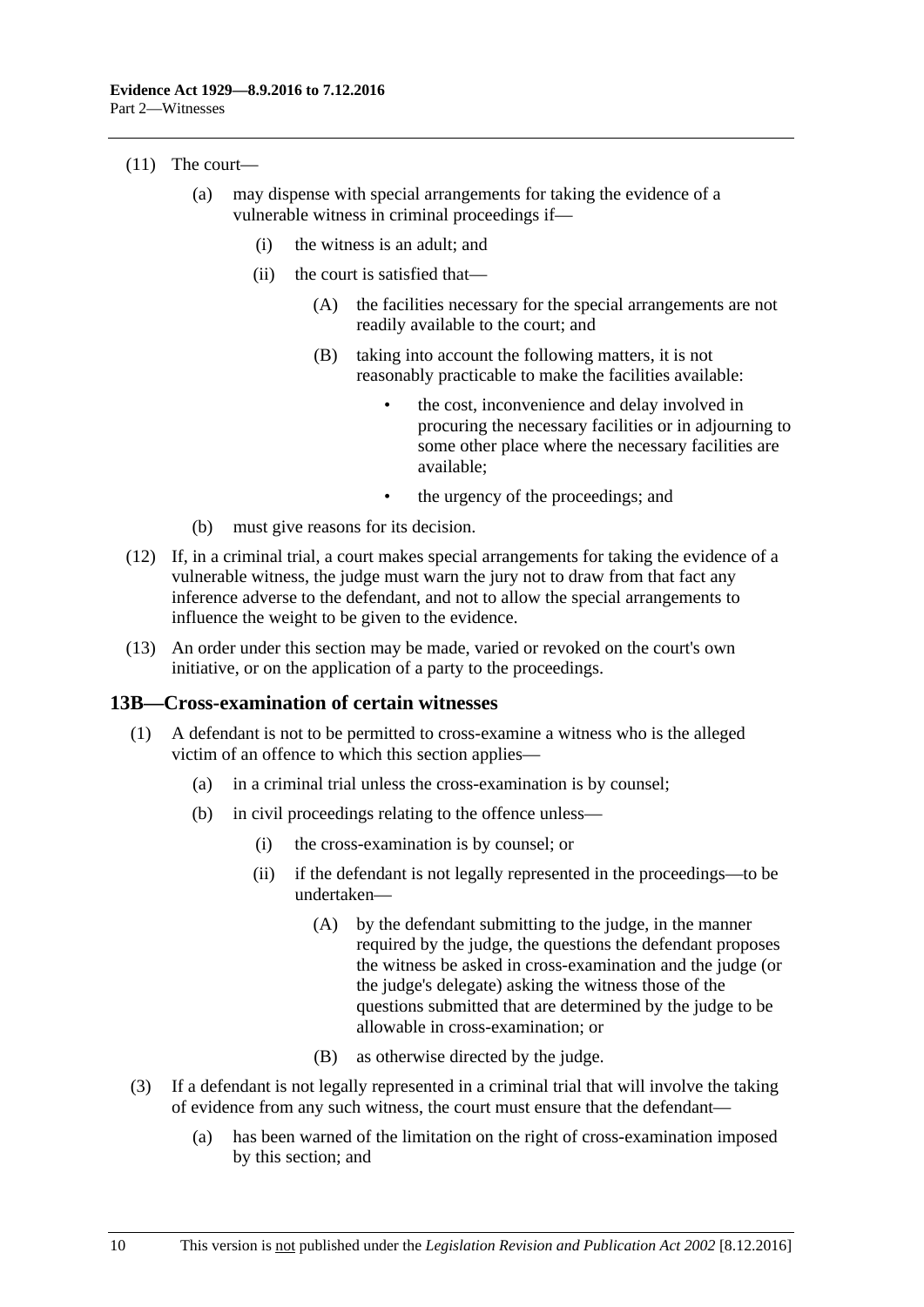- (b) has been informed—
	- (i) that he or she may be entitled to legal assistance under the *[Legal](http://www.legislation.sa.gov.au/index.aspx?action=legref&type=act&legtitle=Legal%20Services%20Commission%20Act%201977)  [Services Commission Act](http://www.legislation.sa.gov.au/index.aspx?action=legref&type=act&legtitle=Legal%20Services%20Commission%20Act%201977) 1977*;
	- (ii) in any case—of his or her rights under the *[Criminal Law \(Legal](http://www.legislation.sa.gov.au/index.aspx?action=legref&type=act&legtitle=Criminal%20Law%20(Legal%20Representation)%20Act%202001)  [Representation\) Act](http://www.legislation.sa.gov.au/index.aspx?action=legref&type=act&legtitle=Criminal%20Law%20(Legal%20Representation)%20Act%202001) 2001* to obtain the assistance of counsel for the purpose of cross-examining the witness; and
- (c) has had a reasonable opportunity to obtain the assistance of counsel before the evidence is taken.
- (4) If, in a criminal trial, an unrepresented defendant obtains the assistance of counsel for the purpose of cross-examining such a witness, the judge must—
	- (a) explain to the jury the limitation imposed by this section on the defendant's right to personally cross-examine the witness; and
	- (b) warn the jury that no adverse inference may be drawn against the defendant from the requirement for the unrepresented defendant to obtain the assistance of counsel to cross-examine the witness.
- (5) In this section—

#### *offence to which this section applies* means—

- (a) a serious offence against the person; or
- (ab) an aggravated offence under section 20 of the *[Criminal Law Consolidation](http://www.legislation.sa.gov.au/index.aspx?action=legref&type=act&legtitle=Criminal%20Law%20Consolidation%20Act%201935)  Act [1935](http://www.legislation.sa.gov.au/index.aspx?action=legref&type=act&legtitle=Criminal%20Law%20Consolidation%20Act%201935)*, where the aggravating circumstances of the offence are the circumstances referred to in section  $5AA(1)(g)$  of that Act; or
- (b) an offence of contravening or failing to comply with an intervention order under the *[Intervention Orders \(Prevention of Abuse\) Act](http://www.legislation.sa.gov.au/index.aspx?action=legref&type=act&legtitle=Intervention%20Orders%20(Prevention%20of%20Abuse)%20Act%202009) 2009*; or
- (c) an offence of contravening or failing to comply with a restraining order under the *[Summary Procedure Act](http://www.legislation.sa.gov.au/index.aspx?action=legref&type=act&legtitle=Summary%20Procedure%20Act%201921) 1921*.

## <span id="page-20-0"></span>**13BA—Admissibility of recorded evidence by certain witnesses in certain criminal proceedings**

- <span id="page-20-1"></span>(1) Subject to this section, the court may, in the trial of a charge of an offence order that the evidence of a witness be admitted in the form of an audio visual record.
- (2) An application for an order under [subsection](#page-20-1) (1) must—
	- (a) be made in writing by the party wishing to have the audio visual record of the evidence admitted in the trial; and
	- (b) be filed in the court; and
	- (c) within 14 days of being filed in the court—be served on the other party to the proceedings (the *respondent*); and
	- (d) otherwise be made in accordance with the rules of court.
- <span id="page-20-2"></span>(3) An audio visual record of the evidence of a witness may be admitted under this section if—
	- (a) the recording has been made pursuant to—
		- (i) [section](#page-12-0) 12AB; or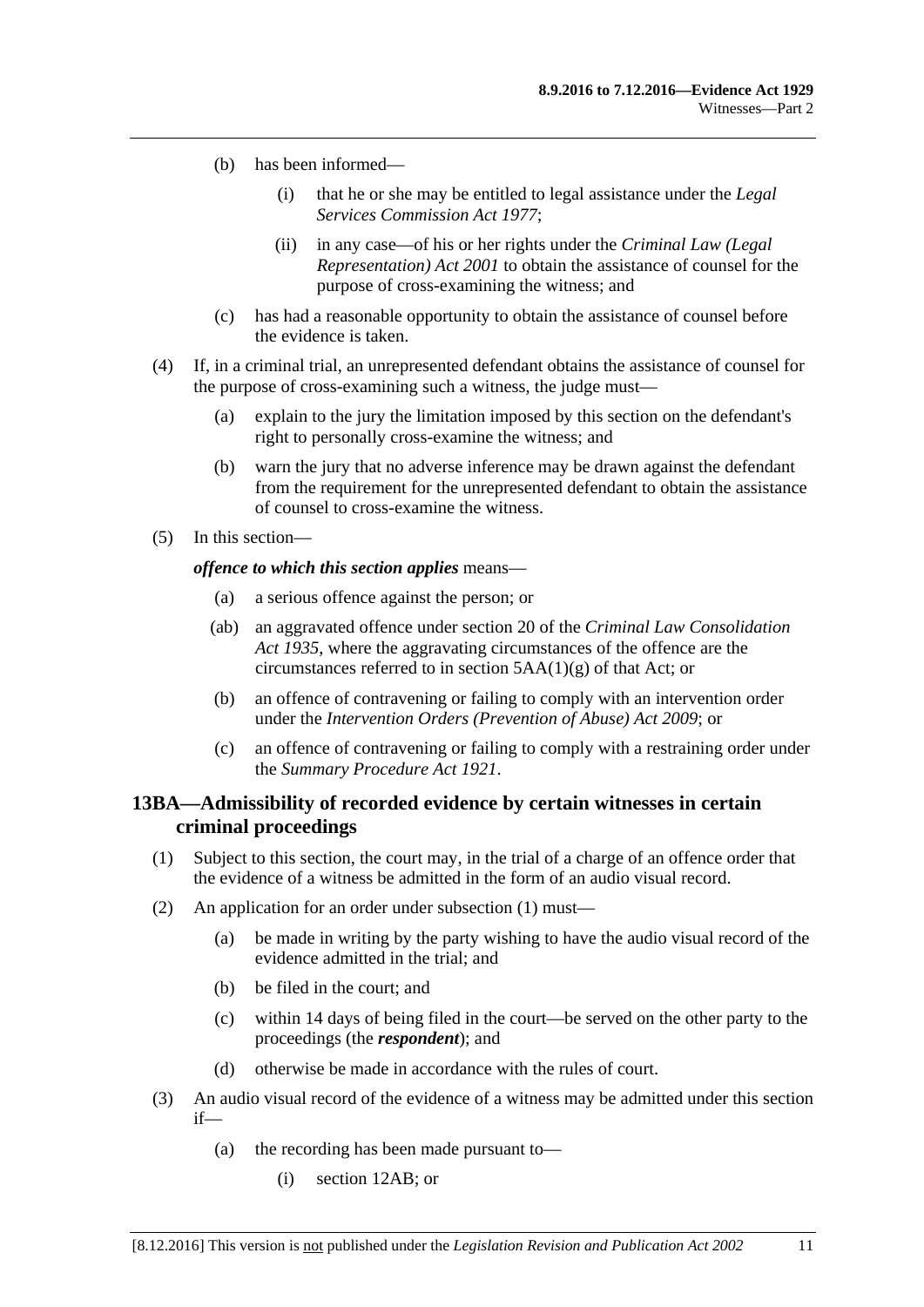(ii) Part 17 Division 3 of the *[Summary Offences Act](http://www.legislation.sa.gov.au/index.aspx?action=legref&type=act&legtitle=Summary%20Offences%20Act%201953) 1953*; and

- (b) the court is satisfied as to the witness's capacity to give sworn or unsworn evidence at the time the recording was made; and
- (c) the court is satisfied that the respondent has been given a reasonable opportunity to view the recording; and
- (d) during the course of the trial, the witness is available, if required, for further examination, cross-examination or re-examination.
- <span id="page-21-1"></span>(4) The court's discretion to exclude evidence is not affected by [subsection](#page-20-2) (3) and the court may—
	- (a) rule as inadmissible the whole or any part of the recording; or
	- (b) before admitting the recording, order that it be edited so as to exclude evidence that is inadmissible for any reason.
- (5) Despite [subsection](#page-21-1) (3)(d), the witness cannot be further examined, cross-examined or re-examined on the evidence admitted in the trial without the permission of the court which may only be given, on application by a party to the proceedings—
	- (a) if the court is satisfied that a party to the proceedings has, since the making of the audio visual record, become aware of a matter of which the party could not reasonably have been aware at the time the record was made; or
	- (b) if the witness gives evidence in the trial apart from or in addition to evidence admitted under this section in the form of an audio visual record and the court is satisfied that it is in the interests of justice that the witness be further examined, cross-examined or re-examined; or
	- (c) if the court is satisfied that it is otherwise in the interests of justice to permit the witness to be further examined, cross-examined or re-examined.
- (6) If a court admits evidence in the form of an audio visual record under this section, the judge must-
	- (a) explain to the jury that the law allows the court to admit evidence in this form; and
	- (b) warn the jury—
		- (i) not to draw from the admission of evidence in that form any inference adverse to the defendant; and
		- (ii) not to allow the admission of evidence in that form to influence the weight to be given to the evidence.

## <span id="page-21-0"></span>**13C—Court's power to make audio visual record of evidence of vulnerable witnesses in criminal proceedings**

- (1) If a vulnerable witness is to give evidence in criminal proceedings, the following provisions apply:
	- (a) in the case of a vulnerable witness who is a child of or under the age of 16 years and who is the alleged victim of a sexual offence—the court must order that an audio visual record be made of the witness's evidence before the court (unless an order has already been made in respect of the witness's evidence under section  $12AB(2)(a)$  or  $13A(2)(b)$ ;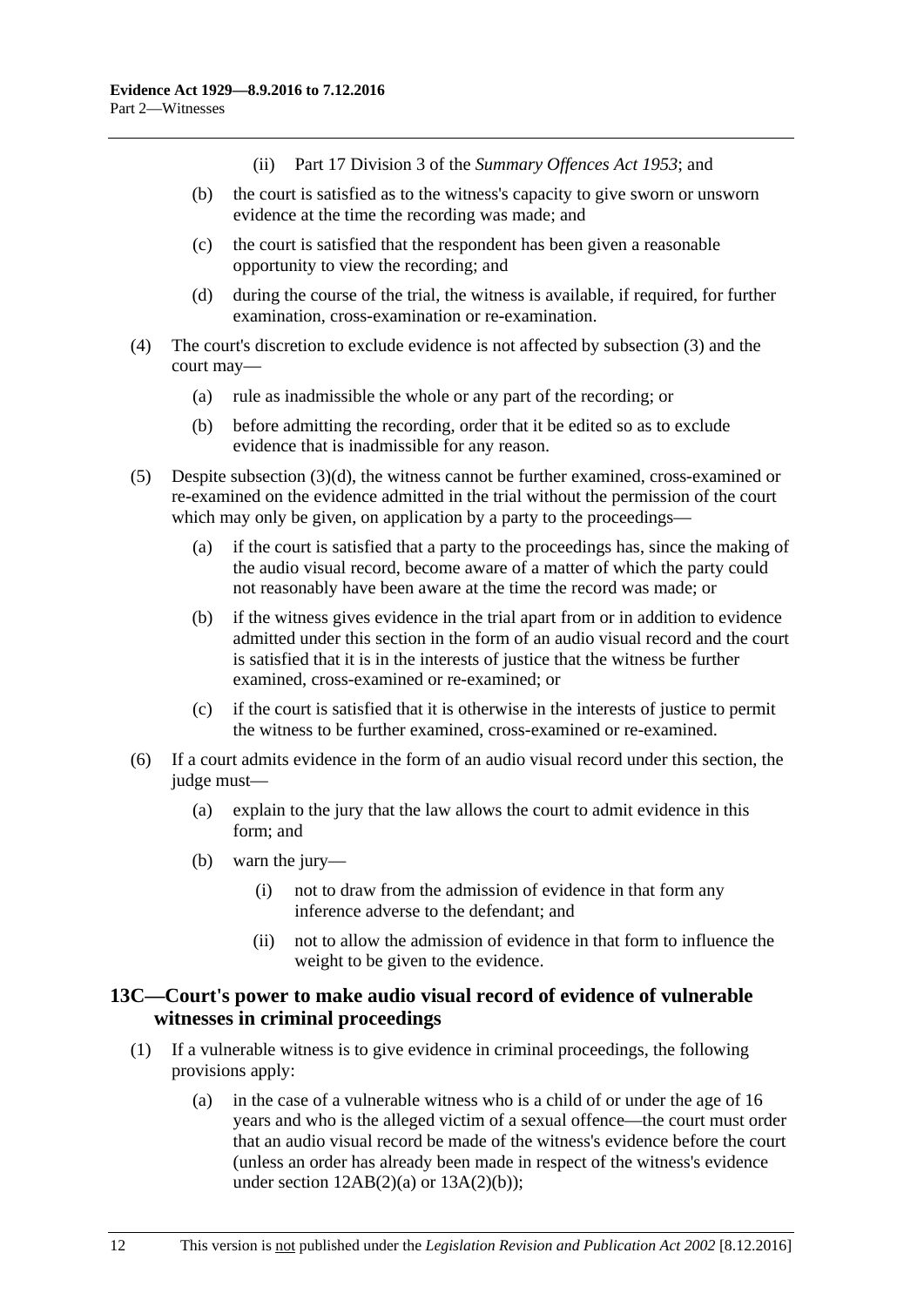- (b) in the case of any other vulnerable witness—the court may, on application by the prosecution, order that an audio visual record be made of the witness's evidence before the court if—
	- (i) the facilities necessary for making an audio visual record of the evidence are readily available to the court; and
	- (ii) it is otherwise practicable to make such a record.
- (2) Subject to [subsection](#page-22-1) (3), an audio visual record of evidence (whether made by order under this section, section  $12AB(2)(a)$  or  $13A(2)(b)$  is to be kept in the custody of the court.
- (2a) Rules of court may be made regulating access to, and responsibility for, an audio visual record in the custody of the court.
- <span id="page-22-1"></span>(3) The court (or a superior court) may authorise a person to take custody of the audio visual record of evidence, or to have some other form of access to it, if satisfied that the custody or access is reasonably necessary for the purposes of related proceedings that have been commenced or are in contemplation.
- (4) Despite any other law, access to an audio visual record of evidence is not to be allowed except as provided by this section.

## <span id="page-22-0"></span>**13D—Court's power to admit evidence taken in earlier proceedings**

- (1) If, on application by a party to civil or criminal proceedings before a court, the court is satisfied that—
	- (a) evidence given by a witness in earlier criminal proceedings is relevant to the proceedings before the court; and
	- (b) the witness—
		- (i) has died; or
		- (ii) has become too ill or infirm to give evidence; or
		- (iii) has not, after diligent search, been found; or
		- (iv) is a vulnerable witness,

the court in the later proceedings has a discretion to admit an official record of the evidence.

- (2) An *official record* of evidence is a record made at the direction or with the approval of the court before which the evidence was taken and, if an audio or audio visual record of the evidence was taken at the direction or with the approval of the court, in addition to a written transcript, the official record of evidence includes the audio or audio visual record.
- (3) Before the court admits an official record into evidence in proceedings under this section, the record must be edited—
	- (a) as agreed between the parties to those proceedings so as to exclude material that is not relevant to those proceedings; and
	- (b) so as to exclude evidence that is inadmissible in those proceedings for any other reason.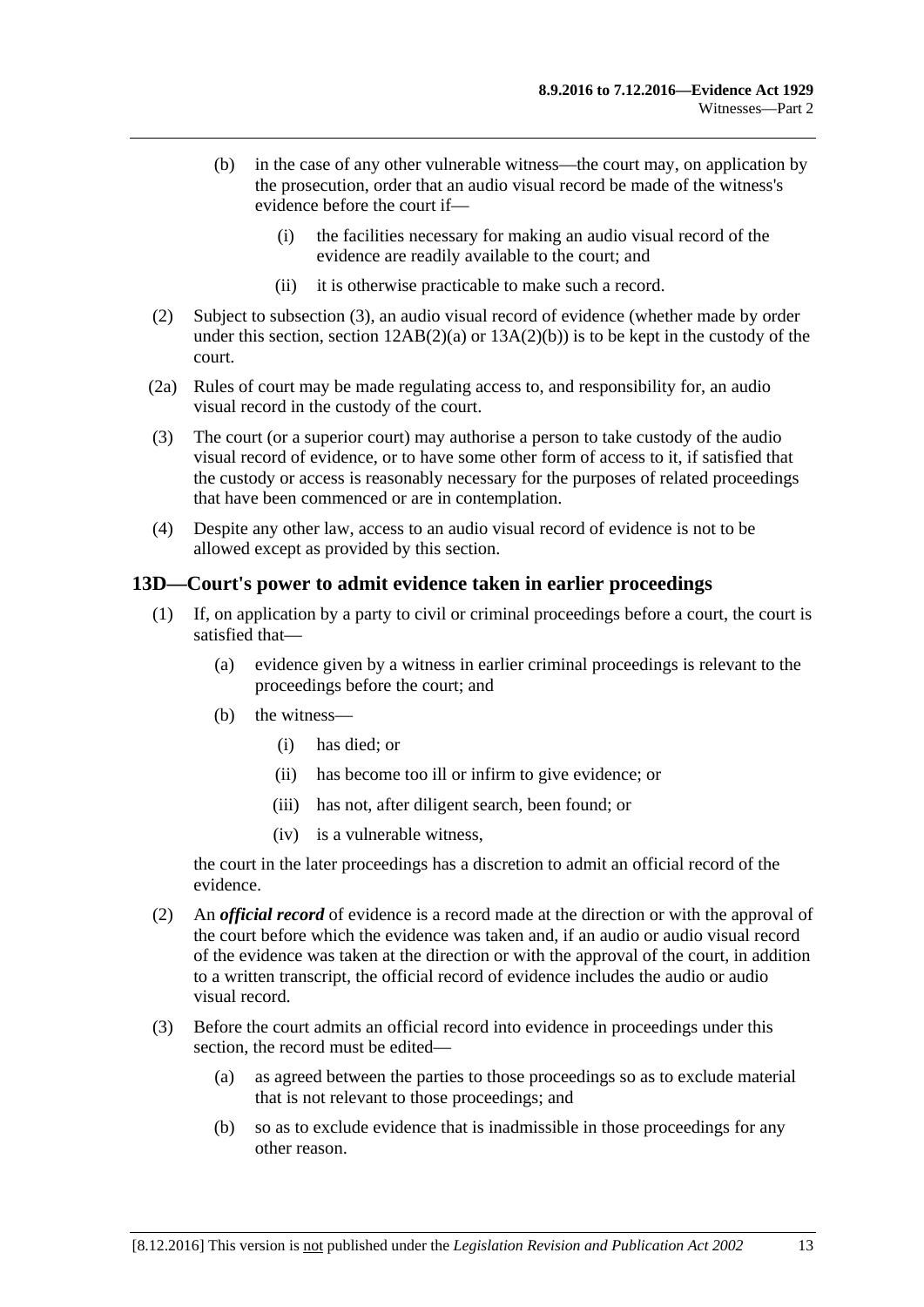(4) If the court admits an official record into evidence under this section, it may relieve the witness, wholly or in part, from an obligation to give evidence in the later proceedings.

## <span id="page-23-0"></span>**14—Entitlement of a witness to be assisted by an interpreter**

- (1) Where—
	- (a) the native language of a witness who is to give oral evidence in any proceedings is not English; and
	- (b) the witness is not reasonably fluent in English,

the witness is entitled to give that evidence through an interpreter.

- (1a) A person may only act as an interpreter—
	- (a) if the person takes an oath or makes an affirmation to interpret accurately; and
	- (b) in a case where a party to the proceeding disputes the person's ability or impartiality as an interpreter, if the judge is satisfied as to the person's ability and impartiality.
- (2) An affidavit or other written deposition in a language other than English shall be received in evidence in the same circumstances as an affidavit or other written deposition in English if it has annexed to it—
	- (a) a translation of its contents into English; and
	- (b) an affidavit by the translator to the effect that the translation accurately reproduces in English the contents of the original.

## <span id="page-23-1"></span>**14A—Entitlement of witness to be given communication assistance in certain circumstances**

- (1) Subject to this section, if—
	- (a) a witness in proceedings is a person with complex communication needs; and
	- (b) assistance of a kind to meet the needs of the witness with understanding and communicating with the court during proceedings is readily available and it is otherwise practicable to make the assistance available,

the court may, on application under this section or on its own initiative, order that the evidence be given by the witness using assistance of a kind specified in the order (*communication assistance*).

- (2) An order under this section need not be made in respect of a witness if the court is satisfied that the witness is able to understand and communicate with the court during the proceedings, including the ability to answer questions put orally and respond to them.
- (3) Without limiting the kind of order that may be made under this section, the court may make 1 or more of the following orders:
	- (a) an order that the witness be accompanied by a communication partner;
	- (b) an order that the witness use a device or device of a kind, approved by the court, for the purpose of facilitating the taking of evidence from the witness;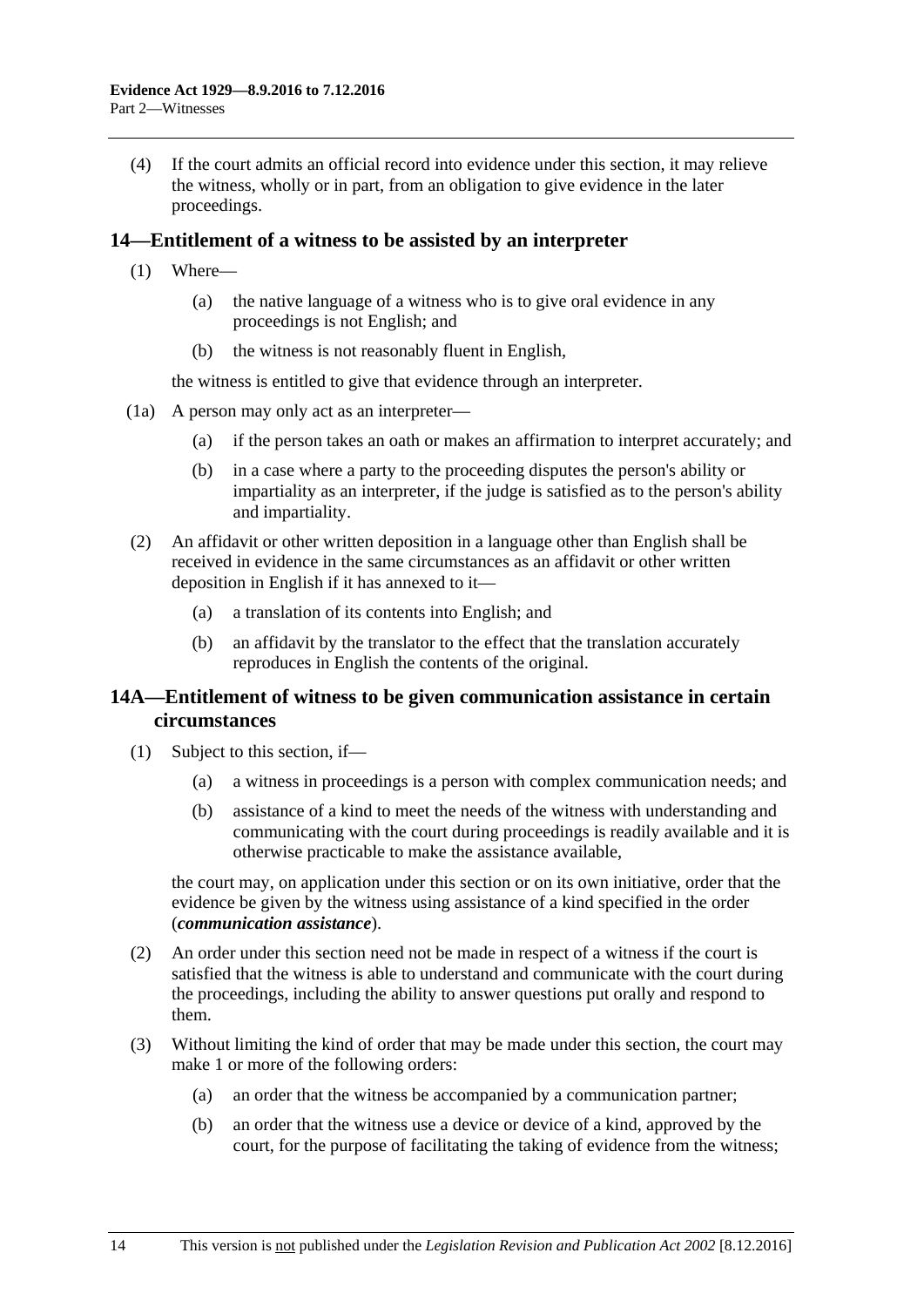- (c) an order that the evidence be taken in some other particular way (to be specified by the court) that will, in the court's opinion, facilitate the taking of evidence from the witness.
- (4) A person may only provide communication assistance to a witness—
	- (a) if the person—
		- (i) is a communication partner or has been approved by the court to provide such assistance to the witness; and
		- (ii) takes an oath or makes an affirmation that he or she will communicate accurately with both the witness and the court; and
	- (b) in a case where a party to the proceeding disputes the person's ability or impartiality in providing communication assistance—if the judge is satisfied as to the person's ability and impartiality.

## <span id="page-24-0"></span>**15—Witness not disqualified by interest or crime**

No person shall be excluded from giving evidence on the ground—

- (a) that he has or may have an interest in the matter in question or in the event of the proceeding, or
- (b) that he has previously been convicted of any crime or offence.

## <span id="page-24-1"></span>**16—Parties, their wives and husbands competent and compellable in civil proceedings**

In any proceeding not being a criminal proceeding the parties thereto and the persons on whose behalf such proceeding is brought or defended, and the husbands and wives of such parties or persons respectively, shall, subject to the provisions of this Act, be competent and compellable to give evidence on behalf of either or any of the parties to such proceeding.

#### <span id="page-24-2"></span>**18—Accused persons competent to give evidence**

- <span id="page-24-3"></span>(1) Every person charged with an offence shall be a competent witness for the defence at every stage of the proceedings, whether the person so charged is charged solely or jointly with any other person: Provided as follows:
	- (a) a person so charged shall not be called as a witness in pursuance of this Act except upon his own application;
	- (b) the failure of any person charged with an offence to give evidence shall not be made the subject of any comment by the prosecution;
	- (c) a person charged and being a witness in pursuance of this Act may be asked any question in cross-examination notwithstanding that it would tend to criminate him as to the offence charged;
	- (d) a person charged and called as a witness in pursuance of this Act shall not be asked, and if asked, shall not be required to answer, any question tending to show that he has committed or been convicted of or been charged with any offence other than that wherewith he is then charged, or is of bad character, unless—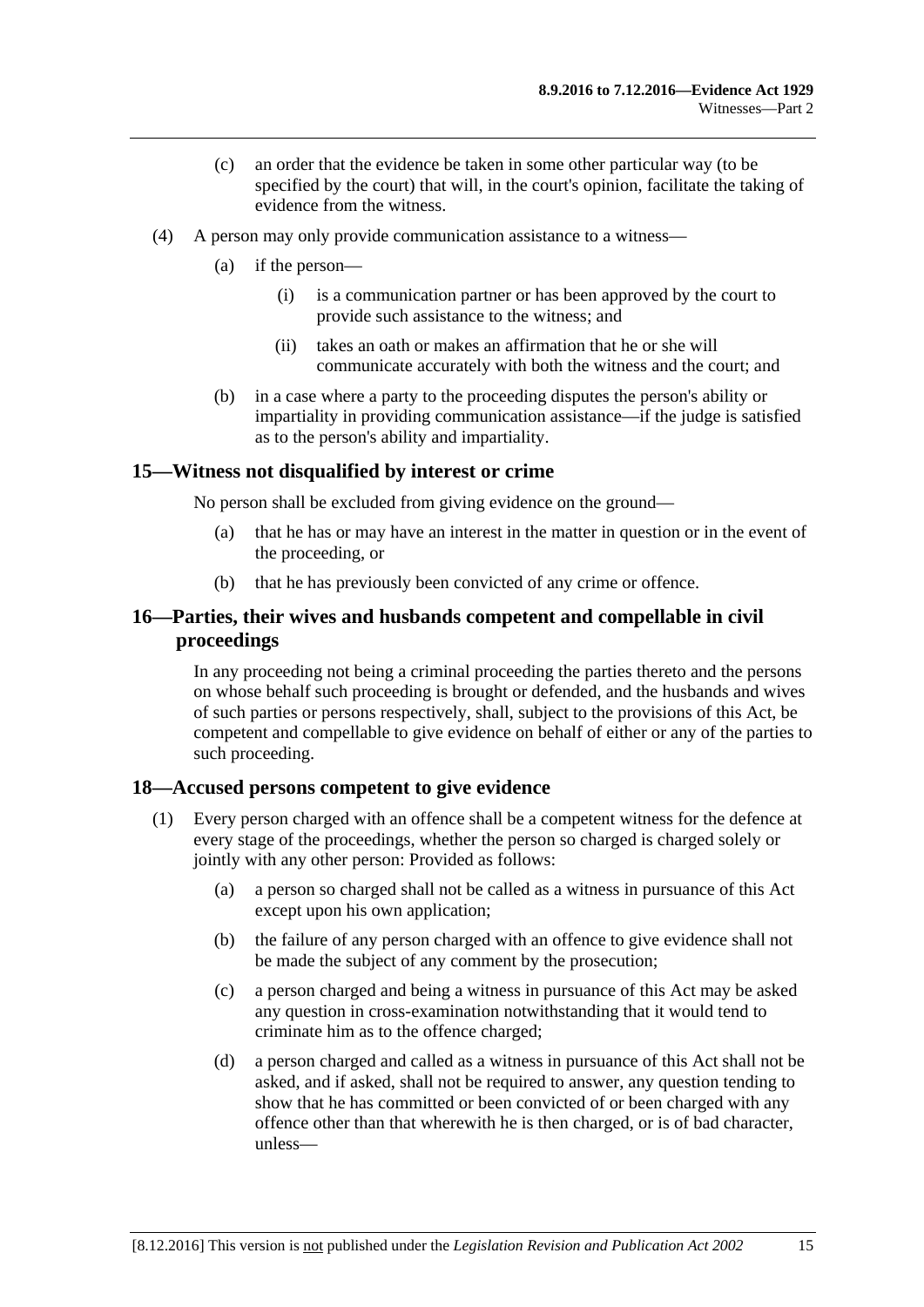- (i) the evidence to be elicited by the question is admissible as tending to show that he is guilty or not guilty of the offence with which he is charged; or
- (ii) he has personally or by his advocate asked questions of the witnesses for the prosecution with a view to establish his own good character or has given evidence of his good character; or
- (iii) he forfeits the protection of this paragraph by virtue of [subsection](#page-25-2) (2); or
- (iv) he has given evidence against any other person charged with the same offence;
- (e) every person called as a witness in pursuance of this Act shall, unless otherwise ordered by the court, give his evidence from the witness box or other place from which the other witnesses give their evidence;
- (f) nothing herein contained shall affect the provisions of section 110 of the *[Justices Act](http://www.legislation.sa.gov.au/index.aspx?action=legref&type=act&legtitle=Justices%20Act%201921) 1921*.
- <span id="page-25-2"></span>(2) A defendant forfeits the protection of [subsection](#page-24-3)  $(1)(d)$  if—
	- (a) the nature or conduct of the defence is such as to involve imputations on the character of the prosecutor or a witness for the prosecution; and
	- (b) the imputations are not such as would necessarily arise from a proper presentation of the defence.
- (3) Notwithstanding the provisions of [subsection](#page-25-2) (2), a defendant does not forfeit the protection of [subsection](#page-24-3) (1)(d) by reason of imputations on the character of the prosecutor or a witness for the prosecution arising from evidence of the conduct of the prosecutor or witness—
	- (a) in the events or circumstances on which the charge is based; or
	- (b) in the investigation of those events or circumstances, or in assembling evidence in support of the charge; or
	- (c) in the course of the trial, or proceedings preliminary to the trial.

#### <span id="page-25-0"></span>**18A—Abolition of right to make unsworn statement**

A person charged with an offence is not entitled to make at the trial for the offence any unsworn statement of fact in defence of the charge (except in the course of giving unsworn evidence under [section](#page-10-3) 9).

#### <span id="page-25-1"></span>**21—Competence and compellability of witnesses**

- (1) A close relative of a person charged with an offence is competent and compellable to give evidence for the defence and, subject to this section, is competent and compellable to give evidence for the prosecution.
- <span id="page-25-3"></span>(2) If a person is charged with an offence and a close relative of the accused is required by law (whether by subpoena or other process) to give evidence against the accused in any proceedings related to the charge (including proceedings for the grant, variation or revocation of bail, or an appeal at which fresh evidence is to be taken), the prospective witness may apply to the court for an exemption from the requirement to give evidence against the accused in the proceedings.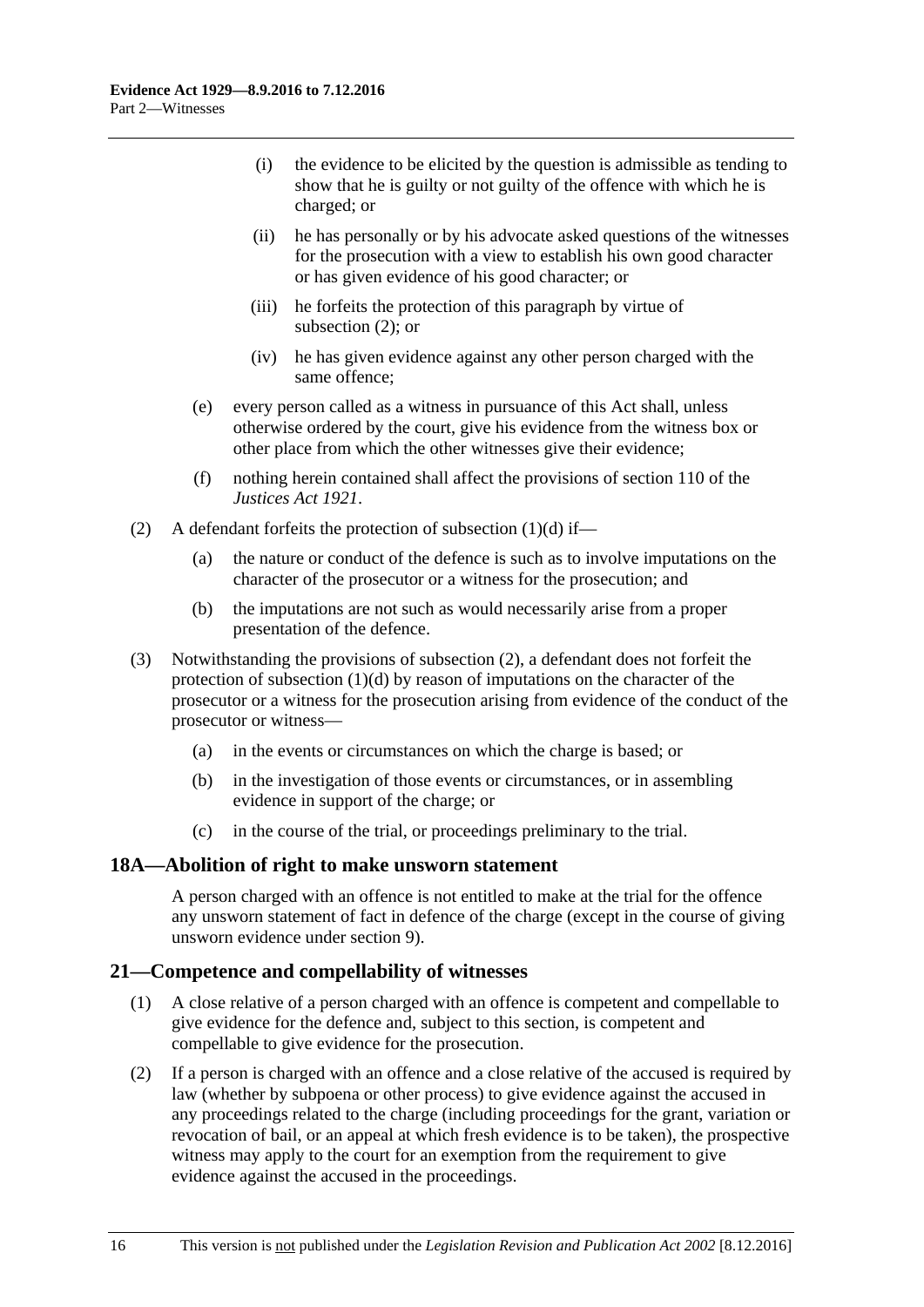- <span id="page-26-0"></span>(3) If, on an application under [subsection](#page-25-3) (2), the court considers that—
	- (a) if the prospective witness were to give evidence, or evidence of a particular kind, against the accused, there would be a substantial risk of—
		- (i) serious harm to the relationship between the prospective witness and the accused; or
		- (ii) serious harm of a material, emotional or psychological nature to the prospective witness; and
	- (b) having regard to the nature and gravity of the alleged offence and the importance to the proceedings of the evidence that the prospective witness is in a position to give, there is insufficient justification for exposing the prospective witness to that risk,

the court may exempt the prospective witness (wholly or in part) from the requirement to give evidence against the accused in the proceedings before the court.

- <span id="page-26-1"></span>(4) A court may, on its own initiative, grant an exemption under [subsection](#page-26-0) (3) where no application has been made under [subsection](#page-25-3) (2) if—
	- (a) the prospective witness who is required by law to give evidence against the accused is a young child or is cognitively impaired; and
	- (b) the court is of the opinion that such an exemption should be granted.
- <span id="page-26-2"></span>(5) Despite [subsection](#page-26-1) (4), in proceedings in which a close relative of an accused person is called as a witness against the accused, the court is not required to make any inquiry about whether the prospective witness—
	- (a) is aware of his or her right to apply for an exemption under this section; or
	- (b) is incapable (whether by reason of age or some other reason) of understanding his or her right to apply for an exemption under this section.
- (6) If a court is constituted of a judge and jury—
	- (a) an application for an exemption under this section must be heard and determined by the judge in the absence of the jury; and
	- (b) the following matters may not be made the subject of a question put to a witness in the presence of the jury or of any comment to the jury by counsel or the judge:
		- (i) whether or not a person applied for an exemption under this section;
		- (ii) whether or not the court considered granting an exemption under this section;
		- (iii) whether a person has been granted or refused an exemption under this section.
- (7) A decision or order of a court made under this section, or the failure of a court to make an inquiry under [subsection](#page-26-2) (5), does not give rise to a ground of appeal under section 352(1)(a)(i) or (ii) of the *[Criminal Law Consolidation Act](http://www.legislation.sa.gov.au/index.aspx?action=legref&type=act&legtitle=Criminal%20Law%20Consolidation%20Act%201935) 1935*.
- (8) This section does not operate to make a person who has been charged with an offence compellable to give evidence in proceedings related to that charge.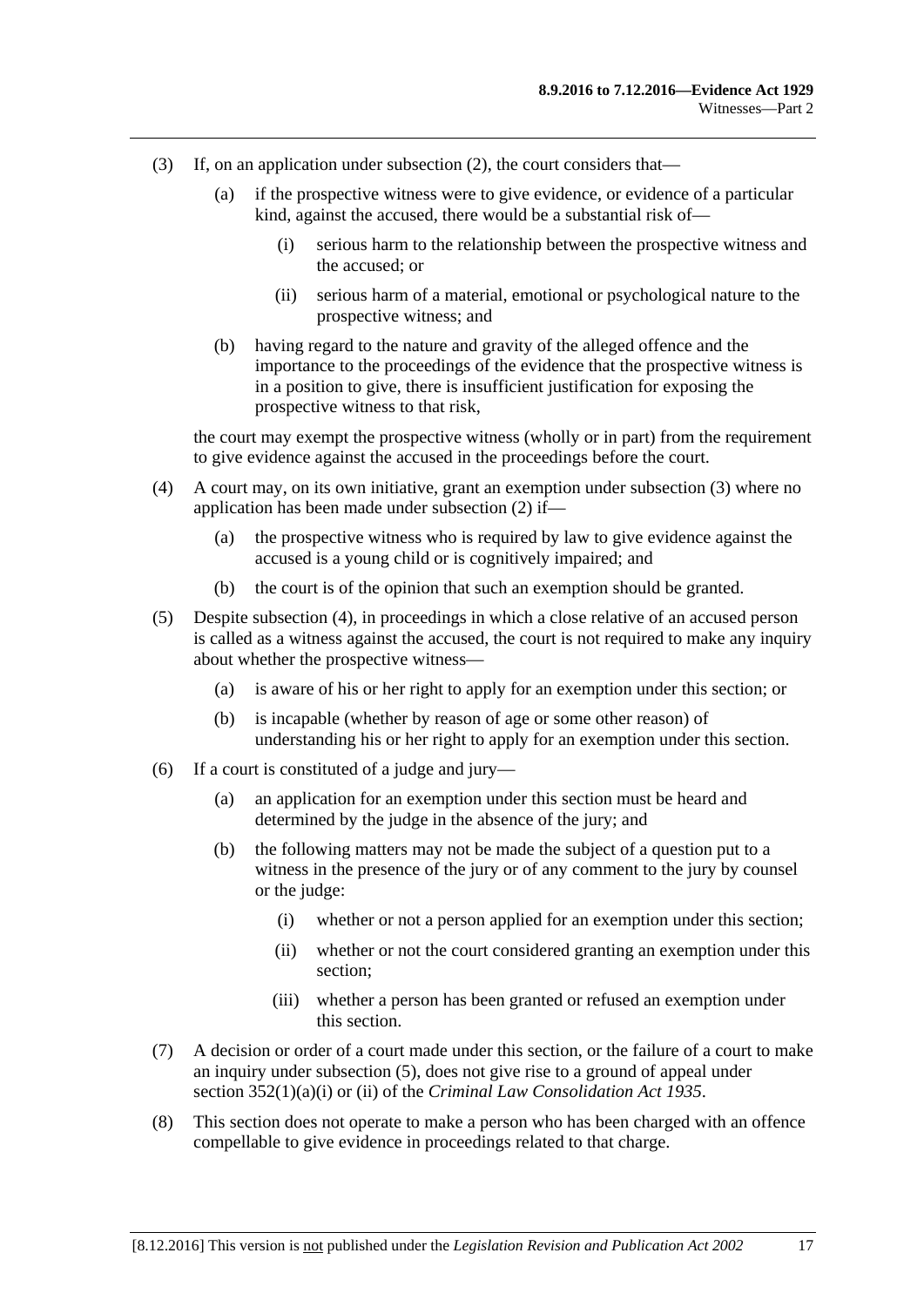(9) In this section—

*close relative* of an accused person means a spouse, domestic partner, parent or child.

## <span id="page-27-0"></span>**22—Certain questions may be disallowed**

In any proceeding in any court, whether civil or criminal, the judge may disallow any questions put in cross-examination of any party or other witness which may appear to him to be vexatious and not relevant to any matter proper to be inquired into in the proceeding.

## <span id="page-27-1"></span>**23—Rules as to relevancy**

In deciding whether a question affecting the credibility of a witness is relevant, or ought to be allowed, the judge shall have regard to the following considerations:

- (a) such questions are proper if they are of such a nature that the truth of the imputation conveyed by them would seriously affect the opinion of the court as to the credibility of the witness on the matter to which he testifies;
- (b) such questions are improper if the imputation which they convey relates to matters so remote in time, or of such a character, that the truth of the imputation would not affect, or would affect only in a slight degree, the opinion of the court as to the credibility of the witness on the matter to which he testifies;
- (c) such questions are improper if there is a great disproportion between the importance of the imputation made against the witness's character and the importance of his evidence.

#### <span id="page-27-2"></span>**24—Disallowance of certain questions in cross-examination**

- (1) If any question put to a witness upon cross-examination relates to a matter not relevant to the proceeding, except in so far as it affects the credit of the witness by injuring his character, it shall be the duty of the court to decide whether or not the witness shall be compelled to answer it, and the court may, if it thinks fit, inform the witness that he is not obliged to answer it.
- (2) In exercising this discretion the court shall have regard to the considerations referred to in [section](#page-27-1) 23.

## <span id="page-27-3"></span>**25—Disallowance of inappropriate questions**

- (1) A question is an *inappropriate question* if—
	- (a) the question is misleading or confusing; or
	- (ab) the question is expressed in language that is unnecessarily complicated; or
	- (b) the question is apparently based on a stereotype, including a sexual, racial, ethnic or cultural stereotype or a stereotype based on age or physical or mental disability; or
	- (c) the question is unnecessarily repetitive, offensive or oppressive, or is 1 of a series of questions that is unnecessarily repetitive, offensive or oppressive; or
	- (d) the question is put in a humiliating, insulting or otherwise inappropriate manner or tone.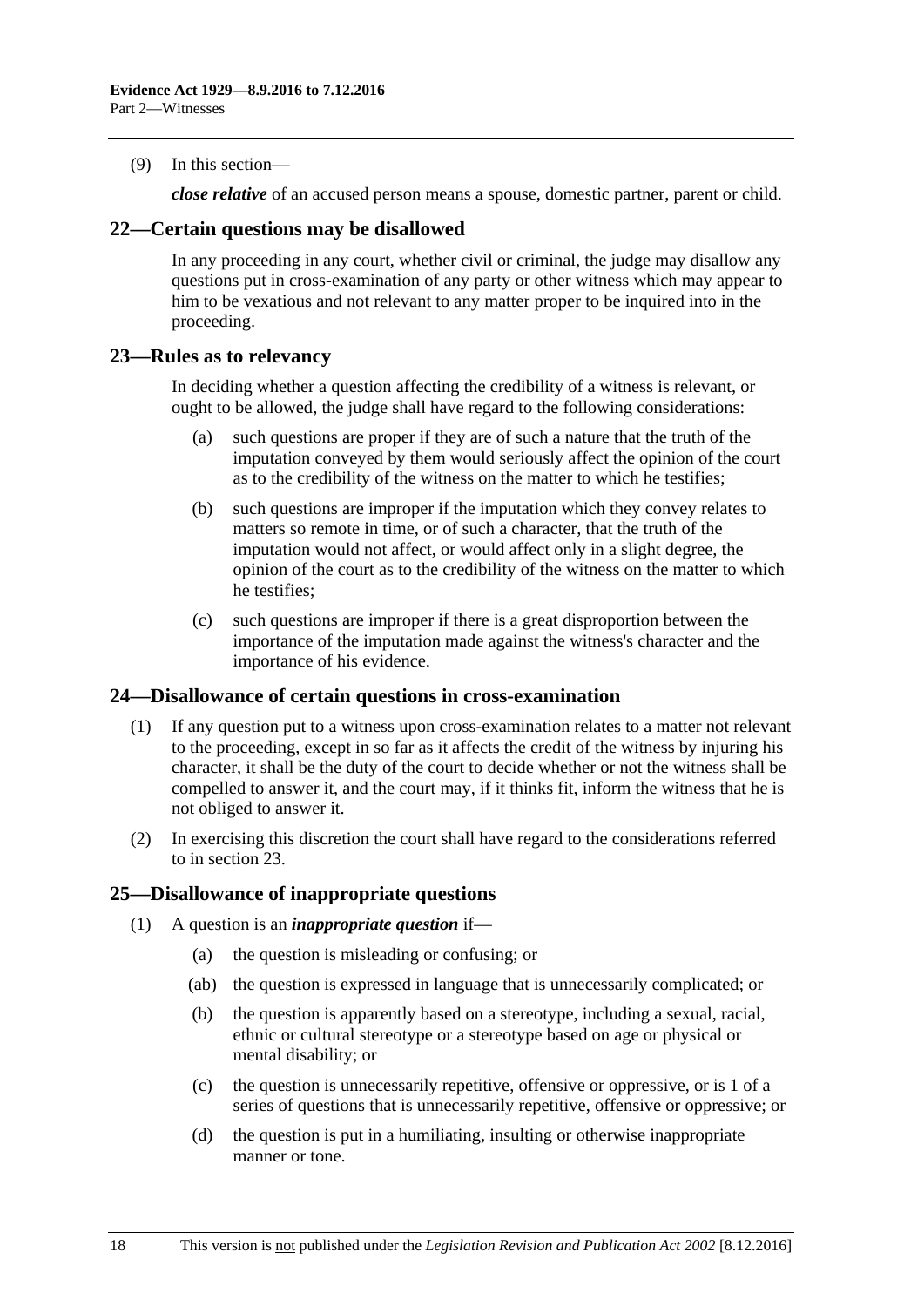- (2) A question is not, however, inappropriate only because—
	- (a) it challenges the truthfulness of the witness, or the consistency or accuracy of statements made by the witness; or
	- (b) it deals with matters the witness would find distasteful or intrudes on the witness's privacy.
- (3) If an inappropriate question is put to a witness in cross-examination, the court must—
	- (a) disallow the question; and
	- (b) inform the witness that the question need not be answered.
- (4) In determining whether a question is inappropriate, the court may take into account—
	- (a) the age, personality and educational level of the witness; and
	- (b) any physical disability or cognitive impairment of the witness; and
	- (c) the witness's ethnic and cultural background; and
	- (d) any other characteristics of the witness that may be relevant; and
	- (e) the context in which the question is put, including—
		- (i) the nature of the proceedings and, if the proceedings are criminal proceedings, the nature of the offence to which they relate; and
		- (ii) the relationship (if any) between the witness and a party to the proceedings; and
	- (f) any other relevant factor.
- (5) The failure to exercise the discretion in relation to a question does not affect the admissibility of any answer given in response to the question.

#### <span id="page-28-0"></span>**26—Proof of previous conviction of witness may be given**

A witness may, subject to any other provisions of this Act, be questioned as to whether he has been convicted of any offence, and upon being so questioned, if he either denies or does not admit the fact, or refuses to answer, it shall be lawful for the cross-examining party to prove such conviction.

#### <span id="page-28-1"></span>**27—How far a party may discredit his or her own witness**

A party producing a witness shall not be allowed to impeach his credit by general evidence of bad character; but if the judge is of opinion that the witness is adverse, the party may—

- (a) contradict the witness by other evidence; or
- (b) with the permission of the judge, prove that the witness has made, at any other time, a statement inconsistent with his present testimony: Provided that, before giving such last-mentioned proof, the circumstances of the supposed statement sufficient to designate the particular occasion, must be mentioned to the witness, and he must be asked whether or not he has made the statement.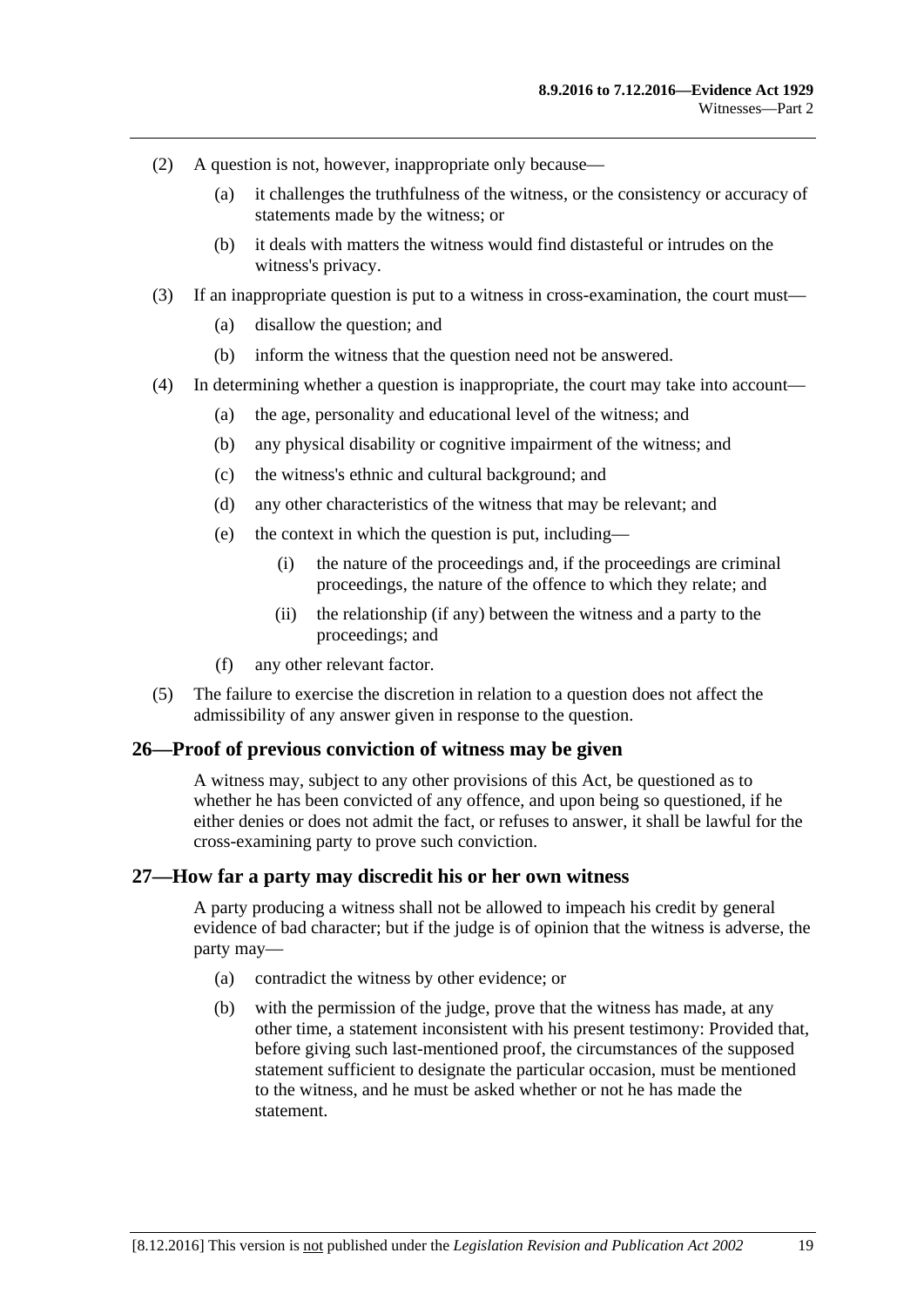## <span id="page-29-0"></span>**28—Proof of contradictory statements of adverse witness**

If any witness, upon cross-examination as to a former statement made by him, relative to the subject matter of the cause, and inconsistent with his present testimony, does not distinctly admit that he has made the statement, proof may be given that he did in fact make it; but before such proof can be given, the circumstances of the supposed statement, sufficient to designate the particular occasion, must be mentioned to the witness, and he must be asked whether or not he has made the statement.

#### <span id="page-29-1"></span>**29—Cross-examination as to previous statements in writing**

A witness may be cross-examined as to previous statements made by him in writing, or reduced into writing, relative to the subject matter of the cause, without the writing being shown to him; but if it is intended to contradict the witness by the writing, his attention must, before such contradictory proof can be given, be called to those parts of the writing which are to be used for the purpose of so contradicting him: Provided always, that the judge, at any time during the trial, may require the production of the writing for his inspection; and may thereupon make such use of it, for the purposes of the trial, as he thinks fit.

## <span id="page-29-2"></span>**29A—Victim who is a witness entitled to be present in court unless court orders otherwise**

- (1) A court in a criminal proceeding may only order a victim of the offence who is a witness in the proceeding to leave the courtroom until required to give evidence if the court considers it appropriate to do so, whether to ensure a fair trial or for any other reason.
- (2) Nothing in this section prevents a court from ordering a victim who is a witness in the proceeding to leave the courtroom at any time after giving evidence if the court considers it appropriate to do so.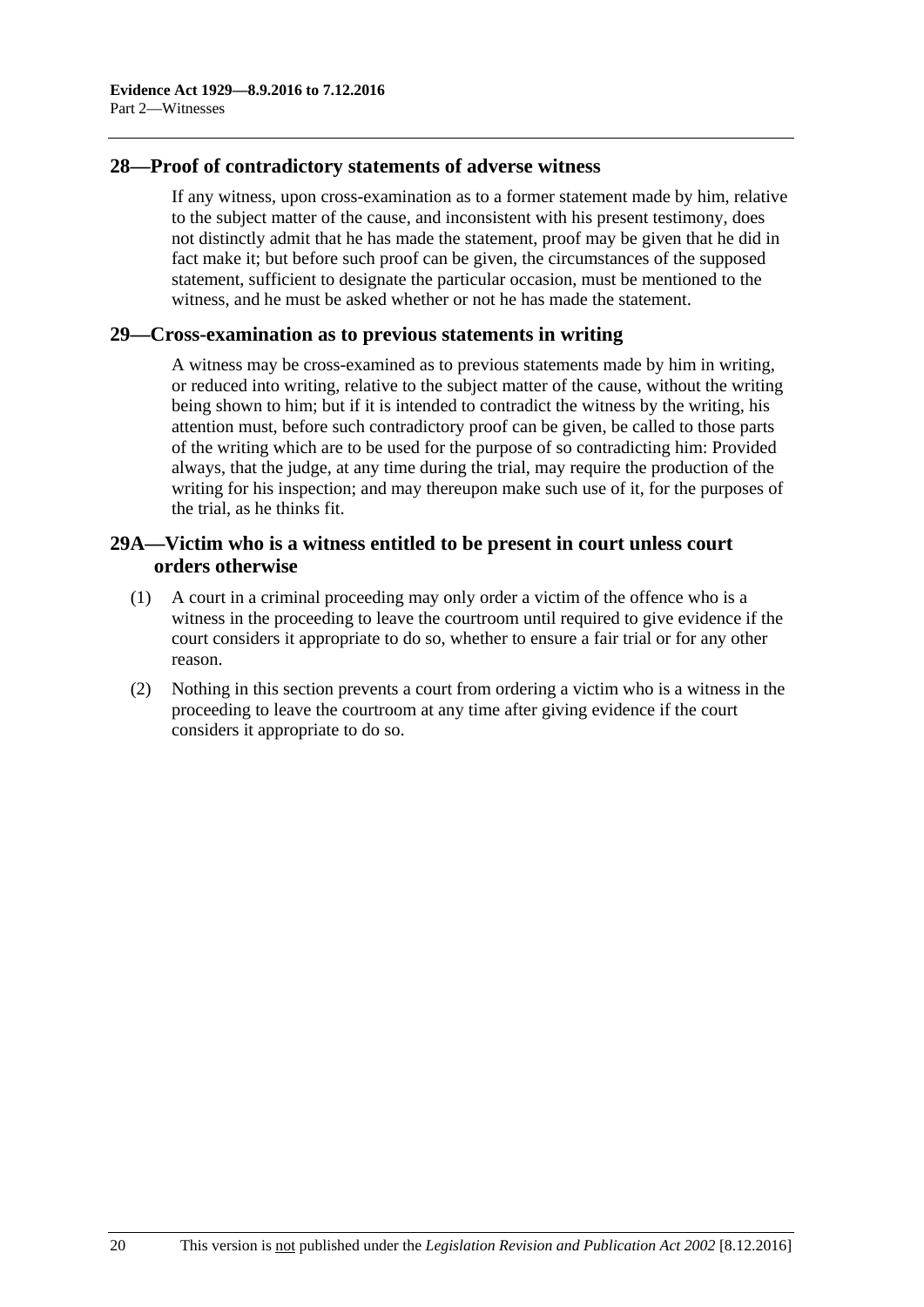## <span id="page-30-0"></span>**Part 3—Miscellaneous rules of evidence**

## <span id="page-30-1"></span>**Division 1—Miscellaneous rules of evidence in general cases**

## <span id="page-30-2"></span>**30—As to comparison of disputed writing**

Comparison of a disputed writing with any writing proved to the satisfaction of the judge to be genuine shall be permitted to be made by witnesses; and such writings, and the evidence of witnesses respecting the same, may be submitted to the court as evidence of the genuineness or otherwise of the writing in dispute.

## <span id="page-30-3"></span>**31—Attesting witness need not be called in certain cases**

It shall not be necessary to prove, by the attesting witness, any instrument to the validity of which attestation is not requisite; and such instrument may be proved by admission or otherwise, as if there had been no attesting witness thereto.

## <span id="page-30-4"></span>**33—Disclosure in action for defamation**

- (1) A person who is required to answer a question, or to disclose or produce a document or thing, in civil proceedings for defamation is not excused from answering the question or disclosing or producing the document or thing on the ground that the answer to the question or the disclosure or production of the document or thing might tend to incriminate the person of an offence.
- (2) However, any answer given to a question, or document or thing disclosed or produced, by a natural person in compliance with the requirement is not admissible in evidence against the person in any other action or proceedings.

## <span id="page-30-5"></span>**34—Admissions by accused persons**

A person may admit on his trial any fact alleged or sought to be proved against him, and such admission shall be sufficient proof of the fact without other evidence: Provided that the admission shall be made by the accused either personally or by his counsel or solicitor in his presence, or, in the case of a body corporate, by its counsel or solicitor.

## <span id="page-30-6"></span>**34A—Proof of commission of offence**

Where a person has been convicted of an offence or found by a court exercising criminal jurisdiction to have committed an offence and the commission of the offence is in issue or relevant to an issue in a civil proceeding, the conviction or finding is evidence of the commission of the offence and admissible in the proceeding against the person or a party claiming through or under the person.

## <span id="page-30-7"></span>**34AB—Identification evidence**

- (1) In a criminal trial, evidence of the identity of a person alleged to have committed an offence is not inadmissible, and is not to be excluded, merely because it was obtained other than by means of an identity parade involving a physical line-up of persons.
- <span id="page-30-8"></span>(2) In a criminal trial, evidence of the identity of a person alleged to have committed an offence obtained by means of an identity parade is to be excluded unless—
	- $(a)$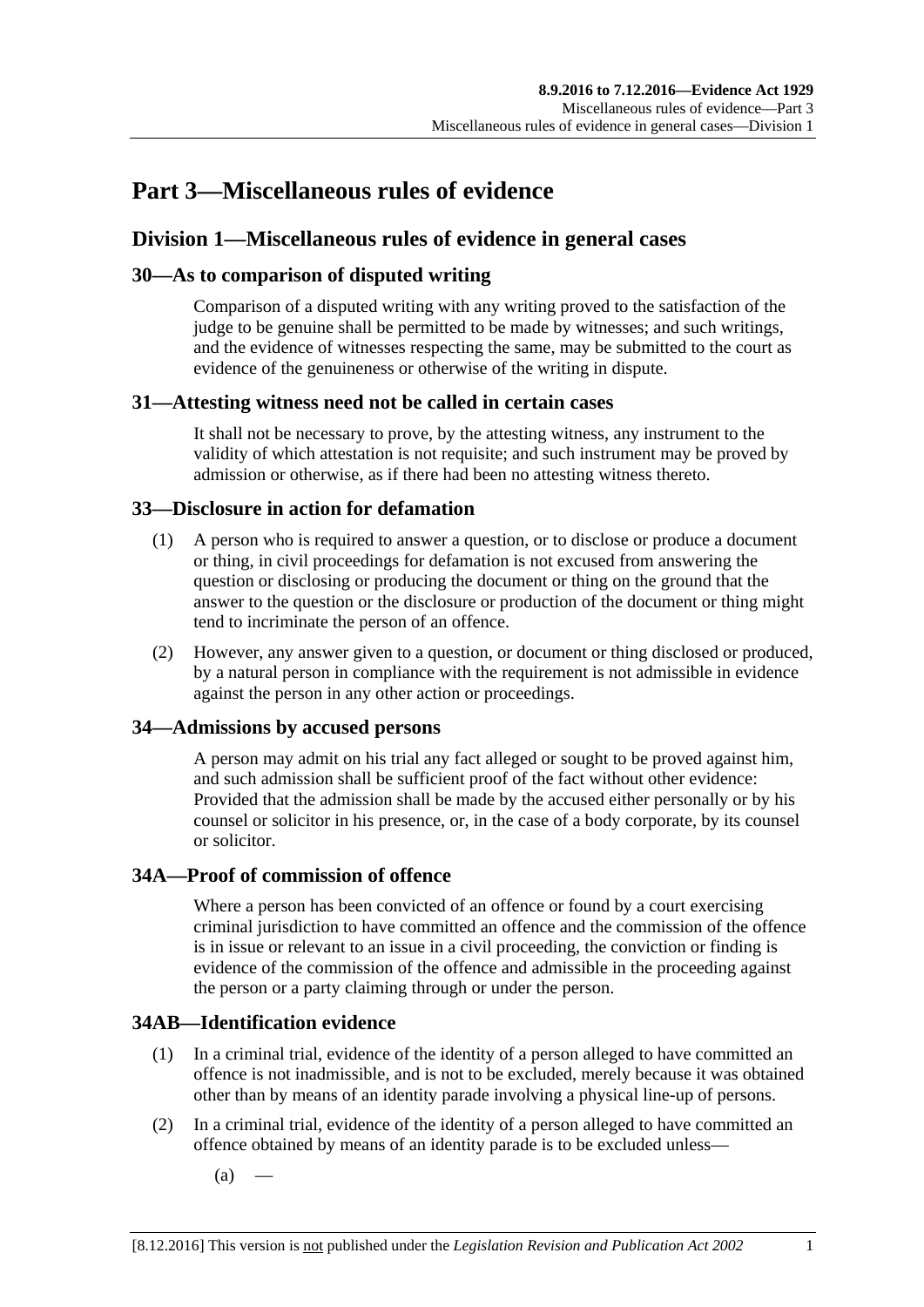- (i) an audio visual record of the identity parade is made and kept in accordance with the regulations; and
- (ii) if the regulations prescribe procedures for the conduct of an identity parade—the identity parade is conducted in accordance with the prescribed procedures; or
- (b) the judge is satisfied that the interests of justice require the admission of the evidence despite the failure to comply with [paragraph](#page-30-8) (a).
- (3) In a criminal trial where the identity of a person alleged to have committed an offence is in issue, the judge must, if evidence of the identity of the person is admitted, inform the jury—
	- (a) of the need for caution before accepting identification evidence; and
	- (b) of the reasons for the need for caution, both generally and in the circumstances of the case.
- (4) In giving any such information, the judge is not required to use any particular form of words but may not suggest that identification evidence obtained from an identity parade by any means other than by a physical line-up of persons is inherently or intrinsically less reliable than evidence obtained from an identity parade by such means.
- (5) To avoid doubt, this section does not—
	- (a) make evidence admissible that would otherwise be inadmissible; or
	- (b) affect the court's discretion to exclude evidence.
- (6) In this section—

*identity parade* means a contemporaneous presentation (whether by a physical line-up or by means of images) of a number of persons to a witness for the purpose of identifying a person.

## <span id="page-31-1"></span><span id="page-31-0"></span>**34C—Admissibility of documentary evidence as to facts in issue**

- (1) In any civil proceedings where direct oral evidence of a fact would be admissible, any statement made by a person in a document and tending to establish that fact shall, on production of the original document, be admissible as evidence of that fact if the following conditions are satisfied, that is to say—
	- (a) if the maker of the statement either—
		- (i) had personal knowledge of the matters dealt with by the statement; or
		- (ii) where the document in question is or forms part of a record purporting to be a continuous record, made the statement (in so far as the matters dealt with thereby are not within his personal knowledge) in the performance of a duty to record information supplied to him by a person who had, or might reasonably be supposed to have, personal knowledge of those matters; and
	- (b) if the maker of the statement is called as a witness in the proceedings.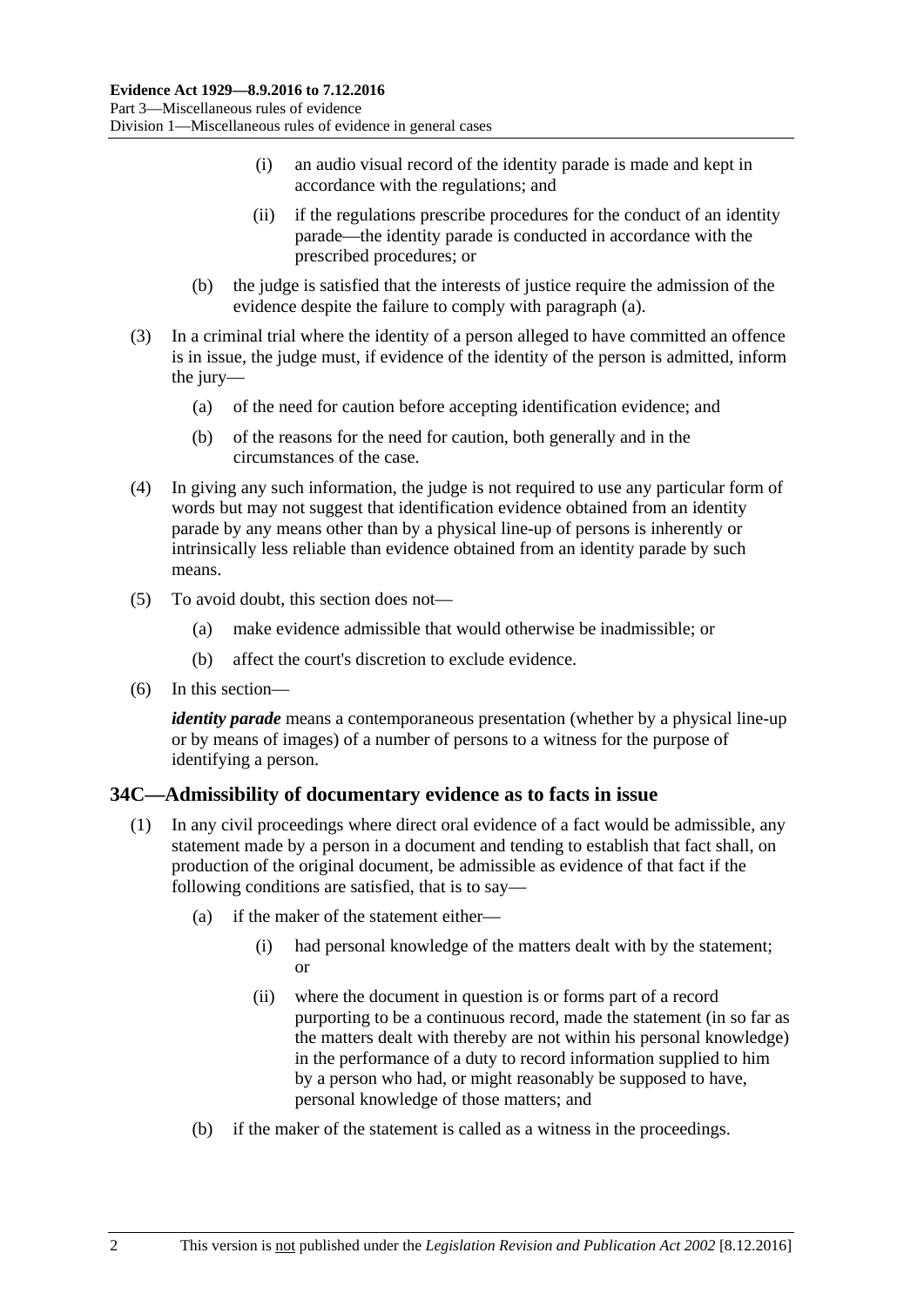- (1a) However, the condition that the maker of the statement shall be called as a witness need not be satisfied if he is dead, or unfit by reason of his bodily or mental condition to attend as a witness, or if he is beyond the seas and it is not reasonably practicable to secure his attendance, or if all reasonable efforts to find him have been made without success.
- (2) In any civil proceedings, the court may at any stage of the proceedings, if having regard to all the circumstances of the case it is satisfied that undue delay or expense would otherwise be caused, order that such a statement as is mentioned in [subsection](#page-31-1) (1) of this section shall be admissible as evidence or may, without any such order having been made, admit such a statement in evidence—
	- (a) notwithstanding that the maker of the statement is available but is not called as a witness;
	- (b) notwithstanding that the original document is not produced, if in lieu thereof there is produced a copy of the original document or of the material part thereof certified to be a true copy in such manner as may be specified in the order or as the court may approve, as the case may be.
- (3) Nothing in this section shall render admissible as evidence any statement made by a person interested at a time when proceedings were pending or anticipated involving a dispute as to any fact which the statement might tend to establish.
- (4) For the purposes of this section, a statement in a document shall not be deemed to have been made by a person unless the document or the material part thereof was written, made or produced by him with his own hand, or was signed or initialled by him or otherwise recognised by him in writing as one for the accuracy of which he is responsible.
- (5) For the purpose of deciding whether or not a statement is admissible as evidence by virtue of the foregoing provisions, the court may draw any reasonable inference from the form or contents of the document in which the statement is contained, or from any other circumstances, and may, in deciding whether or not a person is fit to attend as a witness, act on a certificate purporting to be the certificate of a legally qualified medical practitioner and where the proceedings are with a jury, the court may in its discretion reject the statement notwithstanding that the requirements of this section are satisfied with respect thereto, if for any reason it appears to it to be inexpedient in the interests of justice that the statement should be admitted.

## <span id="page-32-0"></span>**34CB—Direction relating to delay where defendant forensically disadvantaged**

(1) A rule of law or practice obliging a judge in a trial of a charge of an offence to give a warning of a kind known as a *Longman* warning is abolished.

**Note—**

#### See *Longman v The Queen* (1989) 168 CLR 79

- <span id="page-32-1"></span>(2) If, in a trial of a charge of an offence, the court is of the opinion that the period of time that has elapsed between the alleged offending and the trial has resulted in a significant forensic disadvantage to the defendant, the judge must—
	- (a) explain to the jury the nature of the forensic disadvantage; and
	- (b) direct that the jury must take the forensic disadvantage into account when scrutinising the evidence.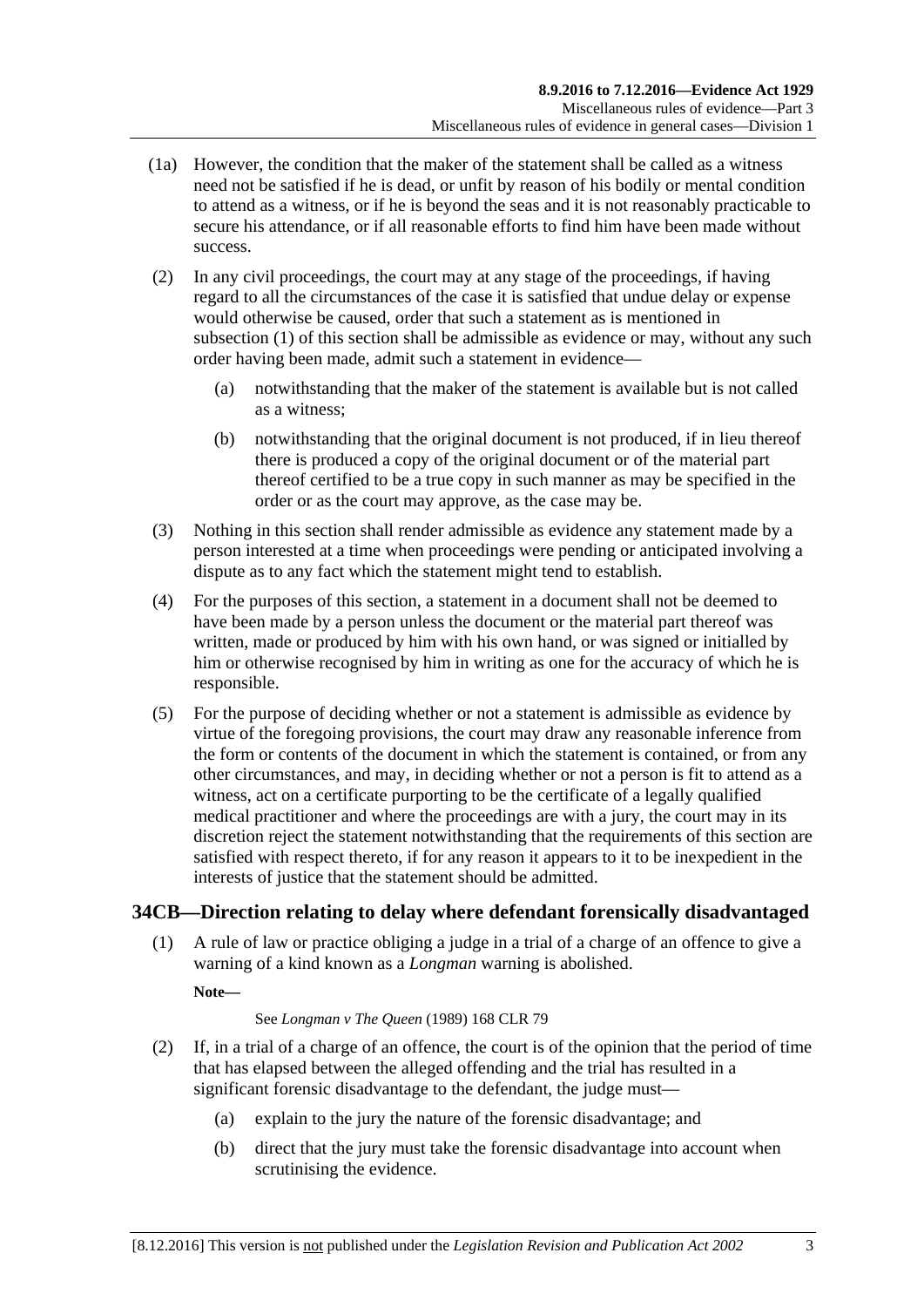- (3) An explanation or direction under [subsection](#page-32-1) (2) may not take the form of a warning and—
	- (a) must be specific to the circumstances of the particular case; and
	- (b) must not include the phrase "dangerous or unsafe to convict" or similar words or phrases.

## <span id="page-33-0"></span>**34D—Weight to be attached to evidence**

- (1) In estimating the weight, if any, to be attached to a statement rendered admissible as evidence by this Act, regard shall be had to all the circumstances from which any inference can reasonably be drawn as to the accuracy or otherwise of the statement, and in particular to the question whether or not the statement was made contemporaneously with the occurrence or existence of the facts stated, and to the question whether or not the maker of the statement had any incentive to conceal or misrepresent facts.
- (2) For the purpose of any rule of law or practice requiring evidence to be corroborated or regulating the manner in which uncorroborated evidence is to be treated, a statement rendered admissible as evidence by this Act shall not be treated as corroboration of evidence given by the maker of the statement.

## <span id="page-33-1"></span>**34E—Proof of instrument to validity of which attestation is necessary**

Subject as hereinafter provided, in any proceedings, whether civil or criminal, an instrument to the validity of which attestation is requisite may, instead of being proved by an attesting witness, be proved in the manner in which it might be proved if no attesting witness were alive: Provided that nothing in this section shall apply to the proof of wills or other testamentary documents.

#### <span id="page-33-2"></span>**34F—Presumptions as to documents twenty years old**

In any proceedings, whether civil or criminal, there shall, in the case of a document proved, or purporting, to be not less than twenty years old, be made any presumption which immediately before the commencement of this Act would have been made in the case of a document of like character proved, or purporting, to be not less than thirty years old.

#### <span id="page-33-3"></span>**34G—Interpretation and savings**

(1) In [sections](#page-31-0) 34C to [34F](#page-33-2) (inclusive) of this Act—

*document* includes books, maps, plans, drawings and photographs;

*statement* includes any representation of fact, whether made in words or otherwise;

*proceedings* includes arbitrations and references, and *court* shall be construed accordingly.

- (2) Nothing in [sections](#page-31-0) 34C to [34F](#page-33-2) (inclusive) of this Act shall—
	- (a) prejudice the admissibility of any evidence which would apart from the provisions of those sections be admissible; or
	- (b) enable documentary evidence to be given as to any declaration relating to a matter of pedigree, if that declaration would not have been admissible as evidence if those sections had not been enacted.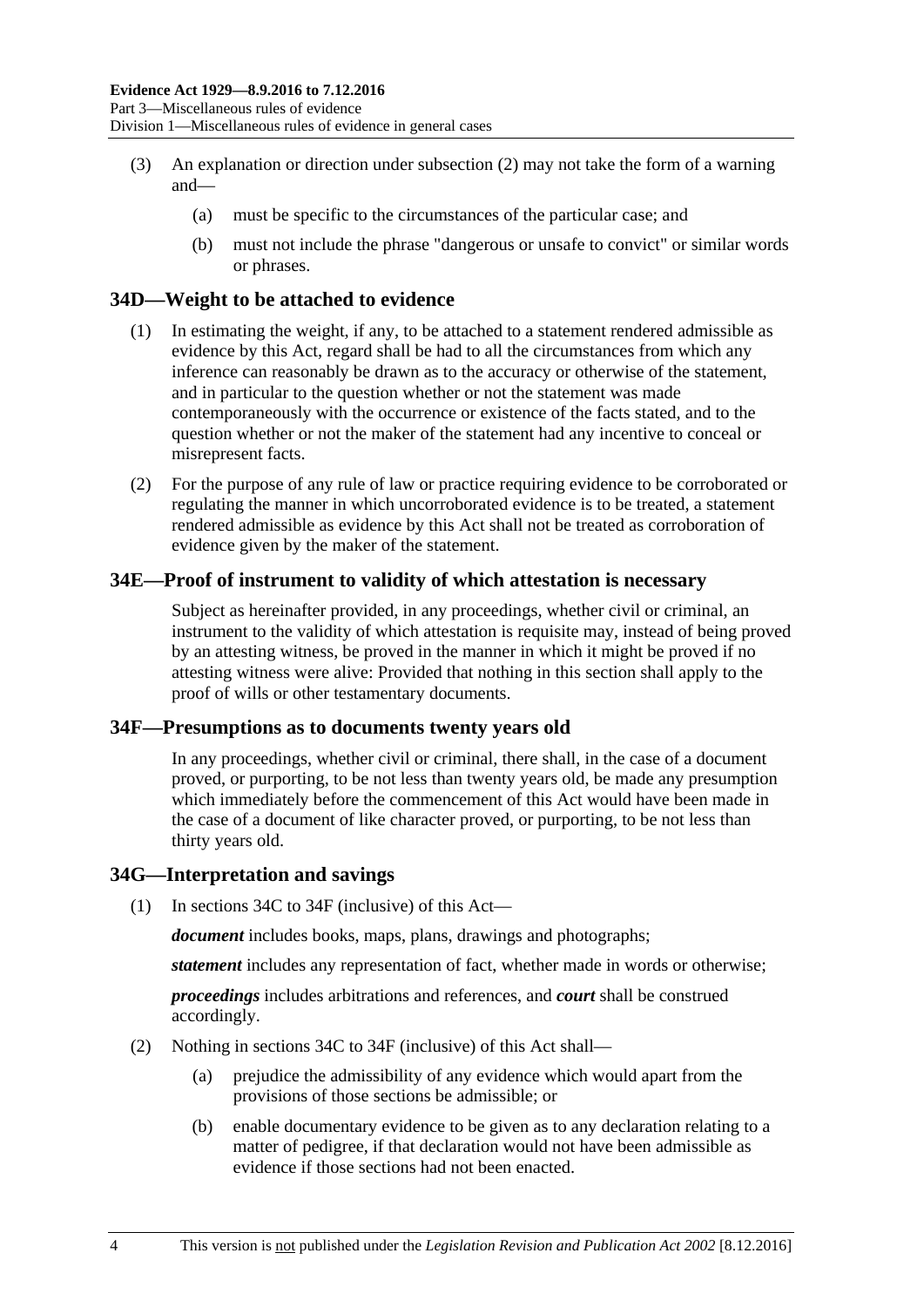## <span id="page-34-0"></span>**34J—Special provision for taking evidence where witness is seriously ill**

- (1) Where a person who may be in a position to give information in relation to an indictable offence is dangerously ill and, in the opinion of a medical practitioner, unlikely to recover from the illness, a magistrate or justice may take a statement from that person.
- (2) The statement is to be a sworn statement unless the magistrate or justice determines that the person making the statement does not have sufficient understanding of the obligation to be truthful entailed in giving sworn evidence.
- (3) Where a person is subsequently charged with an indictable offence to which the statement is relevant, the statement is admissible in evidence at the preliminary examination or trial of the charge if it is established—
	- (a) that the person from whom the statement was taken is dead or unable to give evidence because of illness or infirmity; and
	- (b) that the prosecutor or defendant (as the case requires) had reasonable notice of the proposal to take evidence and a reasonable opportunity to attend and cross-examine the person.

## <span id="page-34-1"></span>**34K—Admissibility of depositions at trial**

- (1) Where—
	- (a) a statement from a witness is filed or tendered for the purpose of the preliminary examination of a charge of an indictable offence or oral evidence is taken from a witness at a preliminary examination; and
	- (b) the witness subsequently dies or becomes so ill or infirm that he or she cannot give evidence at the trial,

the record of the witness's evidence at the preliminary examination may, with the permission of the court of trial, be read as evidence at the trial.

(2) Permission to admit evidence for the prosecution under this section will not be granted if the court considers that admission of the evidence without the opportunity of cross-examination would, in the circumstances of the case, be unfair to the defendant.

## <span id="page-34-2"></span>**34KA—Admissibility of evidence of out of court statements by unavailable witnesses**

- (1) Subject to this section, in prescribed proceedings, a statement not made in oral evidence in the proceedings (an *out of court statement*) is admissible as evidence of any matter stated if—
	- (a) oral evidence given in the proceedings by the person who made the out of court statement would be admissible as evidence of that matter; and
	- (b) the person who made the out of court statement (the *relevant person*) is identified to the court's satisfaction; and
	- (c) any 1 of the conditions specified in [subsection](#page-34-3) (2) is satisfied.
- <span id="page-34-3"></span>(2) The conditions are as follows:
	- (a) that the relevant person is dead;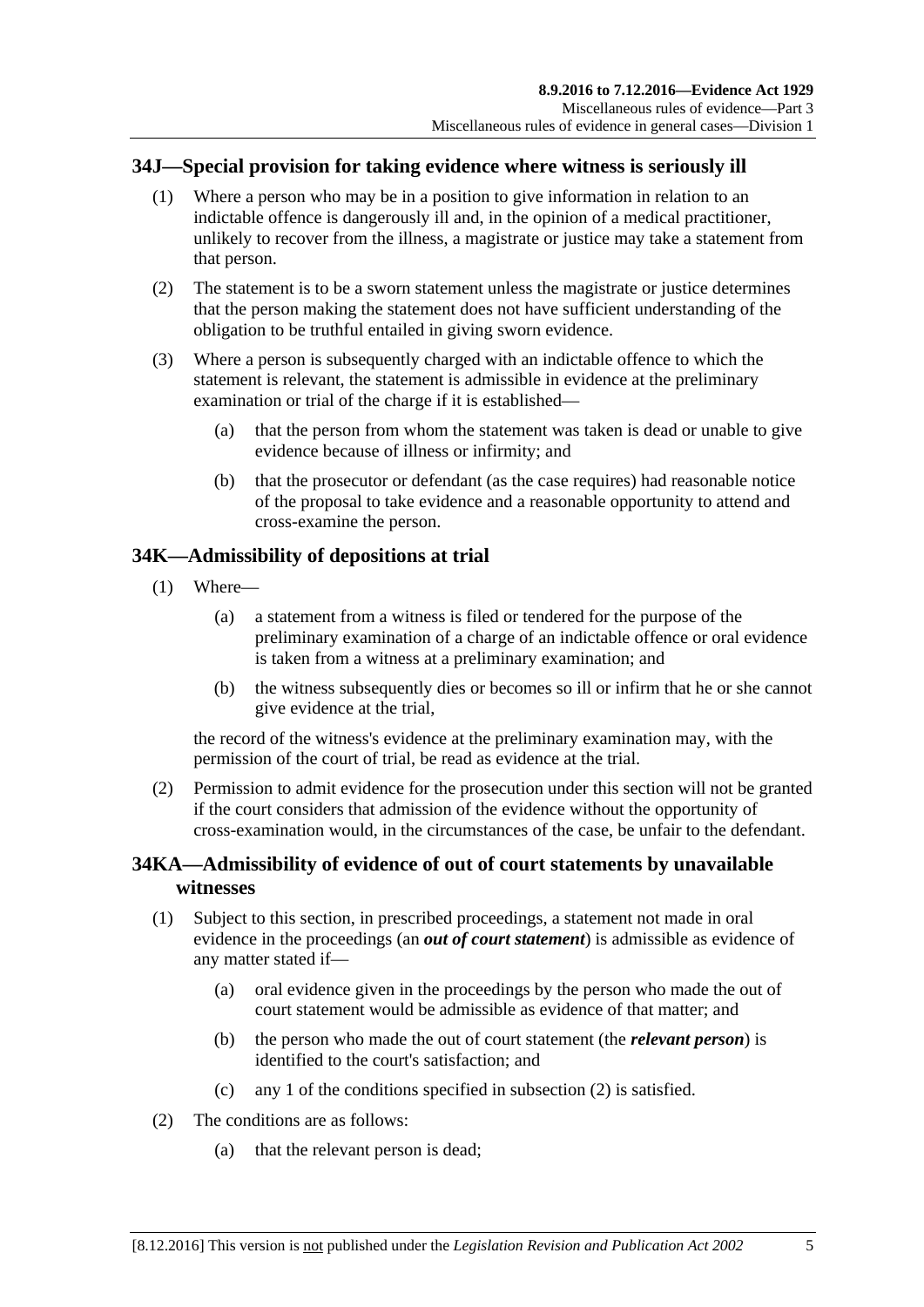- (b) that the relevant person is unfit to be a witness because of a bodily or mental condition;
- (c) that the relevant person is outside of the State and it is not reasonably practicable to secure his or her attendance;
- (d) that the relevant person cannot be found although such steps as it is reasonably practicable to take to find him or her have been taken;
- <span id="page-35-0"></span>(e) that through fear the relevant person does not give (or does not continue to give) oral evidence in the proceedings, either at all or in connection with the subject matter of the out of court statement, and the court gives leave for the out of court statement to be given in evidence.
- (3) For the purposes of [subsection](#page-35-0) (2)(e) *fear* is to be widely construed and includes, for example, fear of the death or injury of another person or of financial loss.
- (4) Leave may be given under [subsection](#page-35-0)  $(2)(e)$  only if the court considers that the out of court statement ought to be admitted in the interests of justice, having regard to—
	- (a) any information (whether or not given in evidence, or of a kind that could be given in evidence) suggesting threats have been made to the witness, whether directly or indirectly; and
	- (b) the statement's contents; and
	- (c) any risk that its admission or exclusion will result in unfairness to a defendant in the proceedings (and in particular to how difficult it will be to challenge the statement if the relevant person does not give oral evidence and the defendant is not able to cross-examine the person); and
	- (d) any other measures that could be taken by the court in relation to the relevant person; and
	- (e) any other relevant circumstances.
- (5) A condition set out in any paragraph of [subsection](#page-34-3) (2) which is in fact satisfied is to be treated as not satisfied if it is shown that the circumstances described in that paragraph are caused—
	- (a) by the person in support of whose case it is sought to give the out of court statement in evidence; or
	- (b) by a person acting on his or her behalf, in order to prevent the relevant person giving oral evidence in the proceedings (whether at all or in connection with the subject matter of the out of court statement).
- (6) Nothing in this section makes an out of court statement admissible as evidence if it was made by a person who was not competent at the time when he or she made the statement.
- (7) This section is in addition to, and does not derogate from, any other power of a court to admit an out of court statement into evidence.
- (8) In this section—

*prescribed proceedings* means—

- (a) proceedings for a criminal offence; or
- (b) proceedings under the *[Serious and Organised Crime \(Control\) Act](http://www.legislation.sa.gov.au/index.aspx?action=legref&type=act&legtitle=Serious%20and%20Organised%20Crime%20(Control)%20Act%202008) 2008*.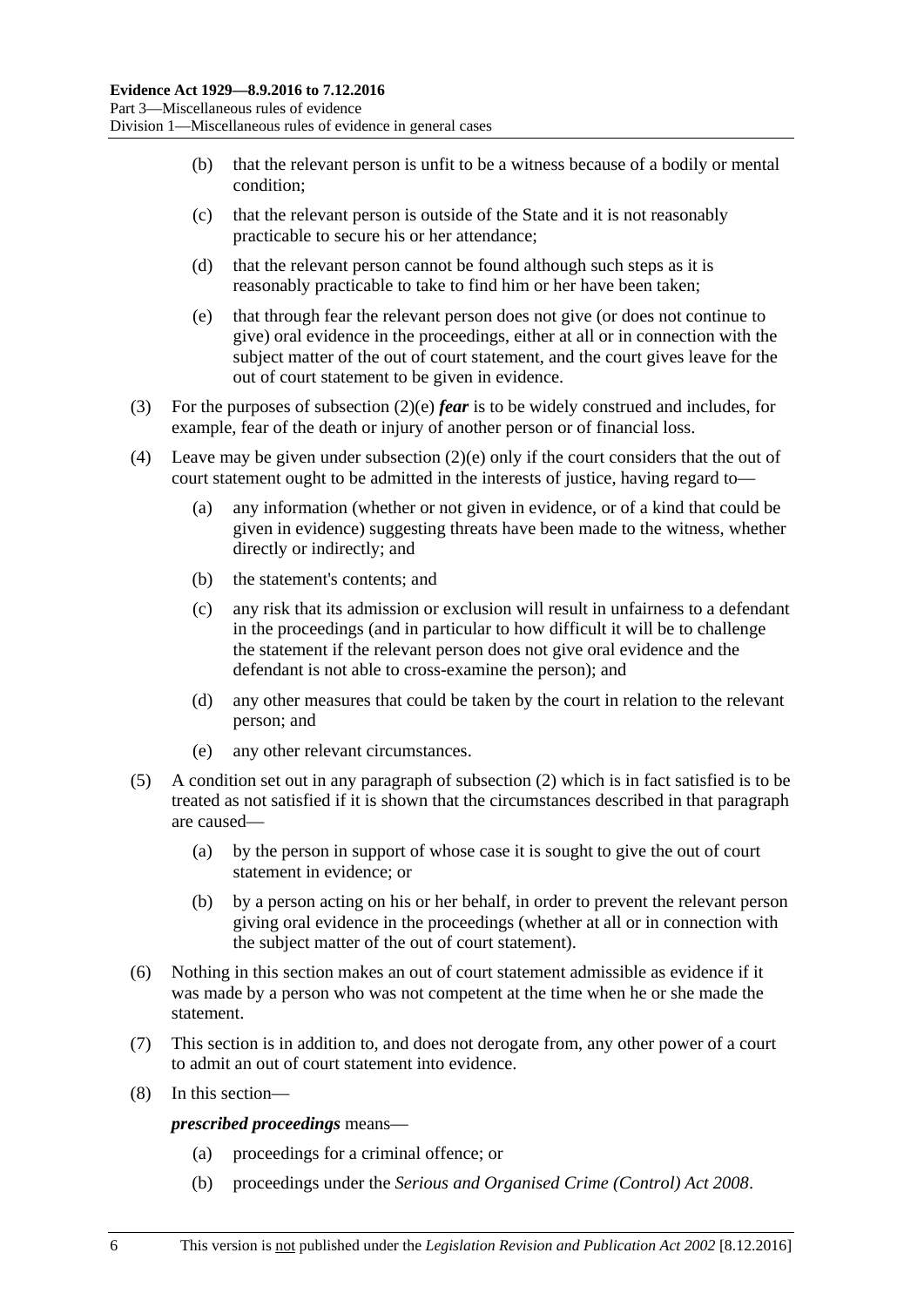# **34KB—Credibility**

- (1) This section applies if in prescribed proceedings—
	- (a) a statement not made in oral evidence in the proceedings (an *out of court statement*) is admitted as evidence of a matter stated; and
	- (b) the maker of the out of court statement does not give oral evidence in connection with the subject matter of the statement.
- (2) In a case to which this section applies—
	- (a) any evidence which (if the person who made the out of court statement had given such evidence) would have been admissible as relevant to the reliability of the statement and the person's credibility as a witness is so admissible in the proceedings; and
	- (b) evidence may, with the court's leave, be given of any matter which (if the person who made the out of court statement had given such evidence) could have been put to the person in cross-examination as relevant to the reliability of the statement and the person's credibility as a witness but of which evidence could not have been adduced by the cross-examining party; and
	- (c) evidence tending to prove that the person who made the out of court statement made (at whatever time) any other statement inconsistent with the statement admitted as evidence is admissible for the purpose of showing that the person contradicted himself or herself.
- (3) If as a result of evidence admitted under this section an allegation is made against the maker of a statement, the court may permit a party to lead additional evidence of such description as the court may specify for the purposes of denying or answering the allegation.
- (4) In this section—

#### *prescribed proceedings* means—

- (a) proceedings for a criminal offence; or
- (b) proceedings under the *[Serious and Organised Crime \(Control\) Act](http://www.legislation.sa.gov.au/index.aspx?action=legref&type=act&legtitle=Serious%20and%20Organised%20Crime%20(Control)%20Act%202008) 2008*.

# <span id="page-36-0"></span>**34KC—Stopping the case where evidence is unconvincing**

- (1) If on a defendant's trial before a judge and jury for an offence the judge is satisfied at any time after the close of the case for the prosecution that—
	- (a) the case against the defendant is based wholly or partly on a statement not made in oral evidence in the proceedings (an *out of court statement*); and
	- (b) the evidence provided by the out of court statement is so unconvincing that, considering its importance to the case against the defendant, a conviction of the offence would be unsafe,

the judge must either direct the jury to acquit the defendant of the offence or, if it considers that there ought to be a retrial, discharge the jury.

- (2) Where—
	- (a) a jury is directed under [subsection](#page-36-0) (1) to acquit a defendant of an offence; and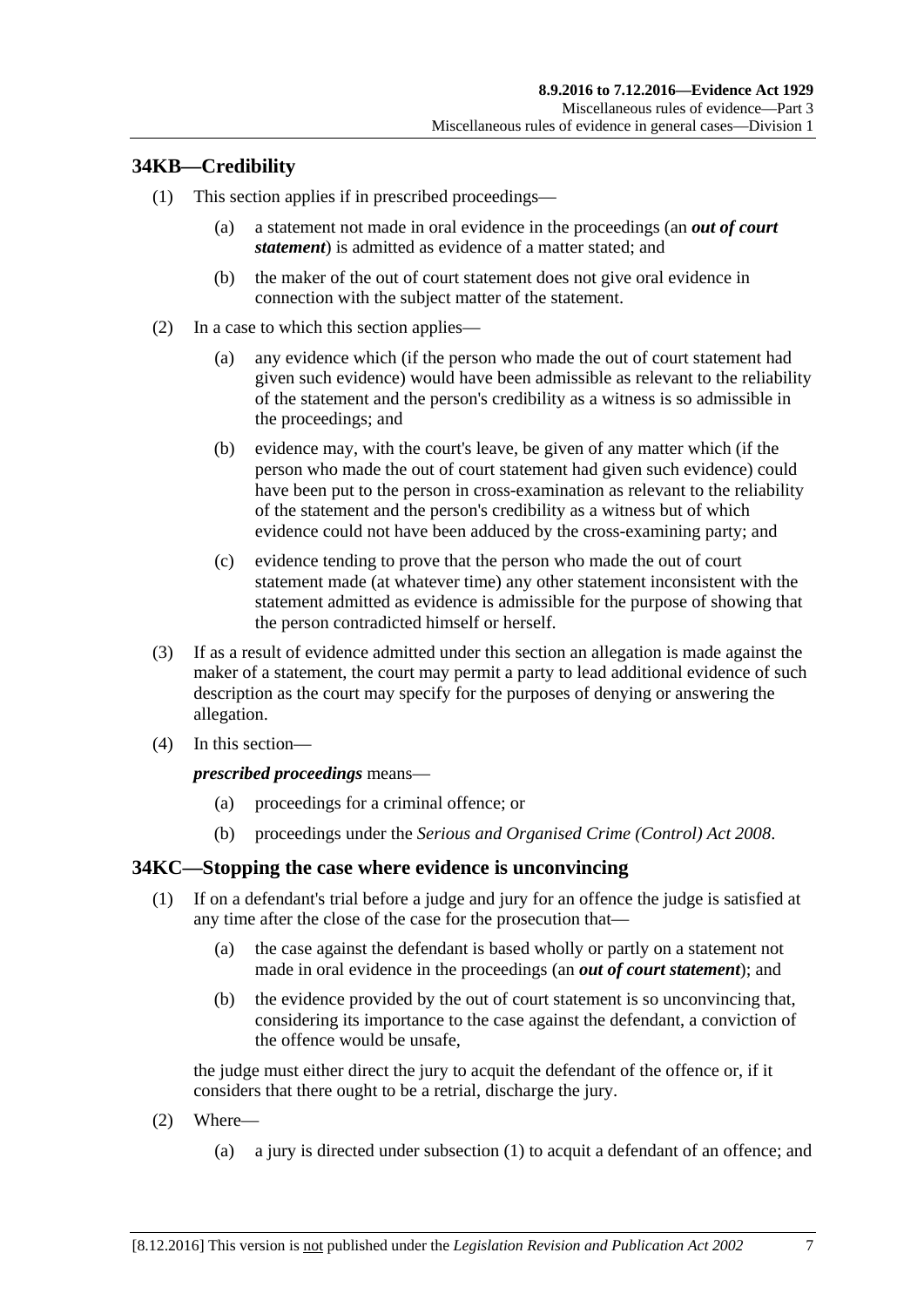(b) the circumstances are such that, apart from this subsection, the defendant could if acquitted of that offence be found guilty of another offence,

the defendant may not be found guilty of that other offence if the judge is satisfied as mentioned in [subsection](#page-36-0) (1) in respect of it.

(3) This section does not prejudice any other power a judge may have to direct a jury to acquit a person of an offence or to discharge a jury.

### **34KD—Court's general discretion to exclude evidence**

- (1) In prescribed proceedings the court may refuse to admit a statement as evidence of a matter stated if—
	- (a) the statement was made otherwise than in oral evidence in the proceedings; and
	- (b) the court is satisfied that the case for excluding the statement, taking account of the danger that to admit it would result in undue waste of time, substantially outweighs the case for admitting it, taking account of the value of the evidence.
- (2) Nothing in this section derogates from any other power of a court to exclude evidence at its discretion (whether by preventing questions from being put or otherwise).
- (3) In this section—

*prescribed proceedings* means—

- (a) proceedings for a criminal offence; or
- (b) proceedings under the *[Serious and Organised Crime \(Control\) Act](http://www.legislation.sa.gov.au/index.aspx?action=legref&type=act&legtitle=Serious%20and%20Organised%20Crime%20(Control)%20Act%202008) 2008*.

# **Division 2—Miscellaneous rules of evidence in sexual cases**

#### **34L—Evidence in sexual cases generally**

- <span id="page-37-0"></span>(1) In proceedings in which a person is charged with a sexual offence, no question may be asked or evidence admitted—
	- (a) as to the sexual reputation of the alleged victim of the offence; or
	- (b) except with the permission of the judge—as to the alleged victim's sexual activities before or after the events of and surrounding the alleged offence (other than recent sexual activities with the accused).
- (2) In deciding whether permission should be granted under [subsection](#page-37-0) (1)(b), the judge must give effect to the principle that alleged victims of sexual offences should not be subjected to unnecessary distress, humiliation or embarrassment through the asking of questions or admission of evidence of the kind referred to in that subsection, and must not grant permission unless satisfied that the evidence in respect of which permission is sought—
	- (a) is of substantial probative value; or
	- (b) would, in the circumstances, be likely materially to impair confidence in the reliability of the evidence of the alleged victim,

and that its admission is required in the interests of justice.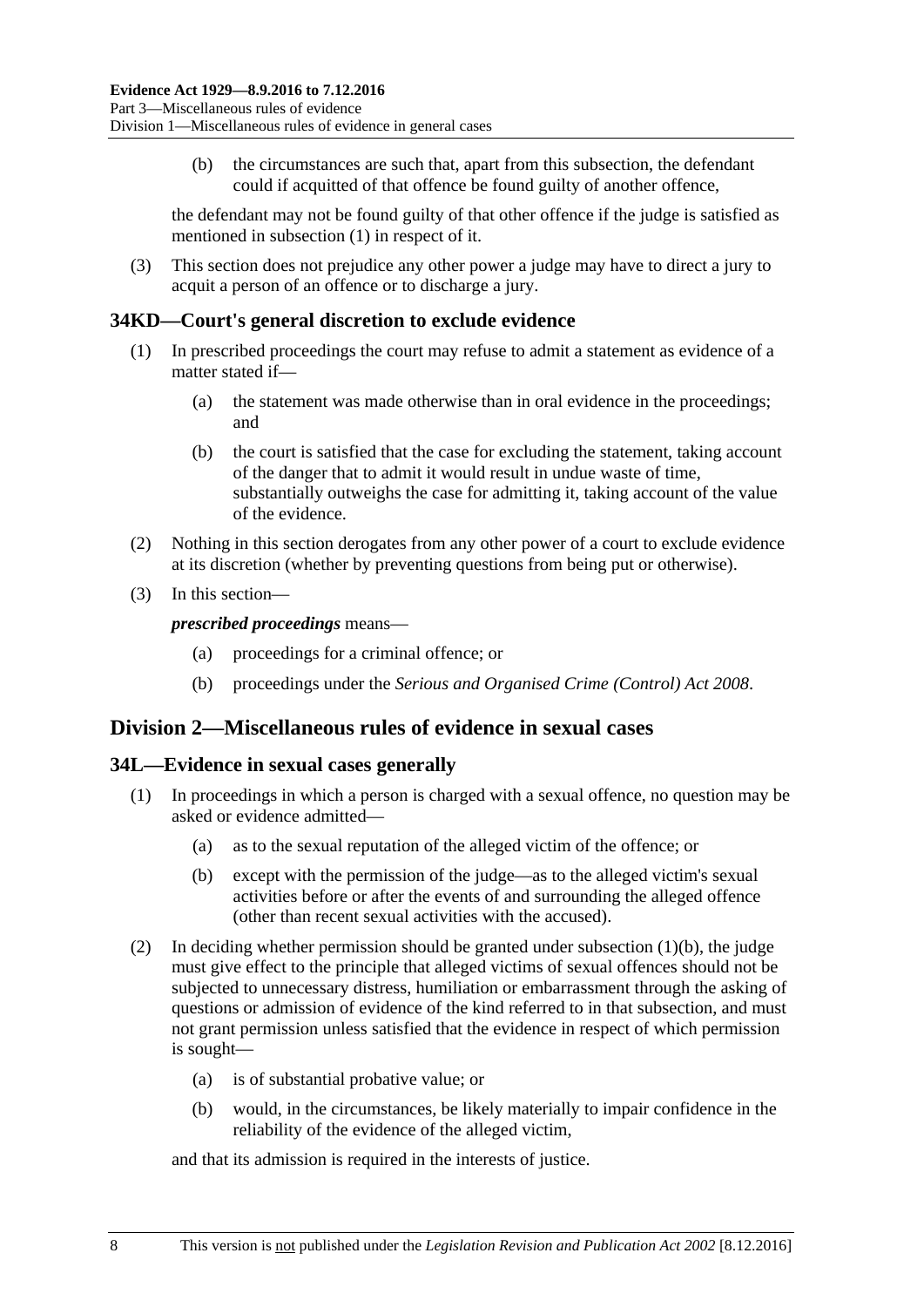- (3) Permission must not be granted under [subsection](#page-37-0) (1)(b) authorising the asking of questions or the admission of evidence the purpose of which is only to raise inferences from some general disposition of the alleged victim.
- (4) An application for permission under [subsection](#page-37-0) (1)(b) must be heard and determined in the absence of the jury (if any).
- <span id="page-38-0"></span>(5) In a trial of a charge of a sexual offence, the judge is not required by any rule of law or practice to warn the jury that it is unsafe to convict the accused on the uncorroborated evidence of the alleged victim of the offence.
- (6) [Subsection](#page-38-0) (5) does not affect the operation of any provision of this or any other Act requiring that the evidence of a witness be corroborated.
- (7) In this section—

*evidence* includes an allegation or statement made by way of an unsworn statement;

*sexual activities* includes sexual experience or lack of sexual experience.

# **34LA—Admissibility of evidence of out of court statements by certain alleged victims of sexual offences**

- (1) In proceedings in which a person is charged with a sexual offence, a statement not made in oral evidence in the proceedings (an *out of court statement*) is admissible as evidence of any matter stated if—
	- (a) oral evidence given in the proceedings by the person who made the out of court statement would be admissible as evidence of that matter; and
	- (b) the person who made the out of court statement is identified to the court's satisfaction; and
	- (c) each of the conditions specified in [subsection](#page-38-1) (2) is satisfied.
- <span id="page-38-2"></span><span id="page-38-1"></span>(2) The conditions are as follows:
	- (a) the person who made the out of court statement is the alleged victim of the sexual offence;
	- (b) the person will not be called as a witness in the proceedings because the judge is satisfied that, at the time the person made the out of court statement, the person was—
		- (i) a young child; or
		- (ii) a person with a disability that adversely affects the person's capacity to give a coherent account of the person's experiences or to respond rationally to questions;
	- (c) the out of court statement was not made by the person to an investigating or other authority as part of a formal interview process conducted in relation to the alleged offence;
	- (d) after considering the out of court statement, the circumstances in which it was made and any other relevant factor, the judge is of the opinion that the evidence has sufficient probative value to justify its admission.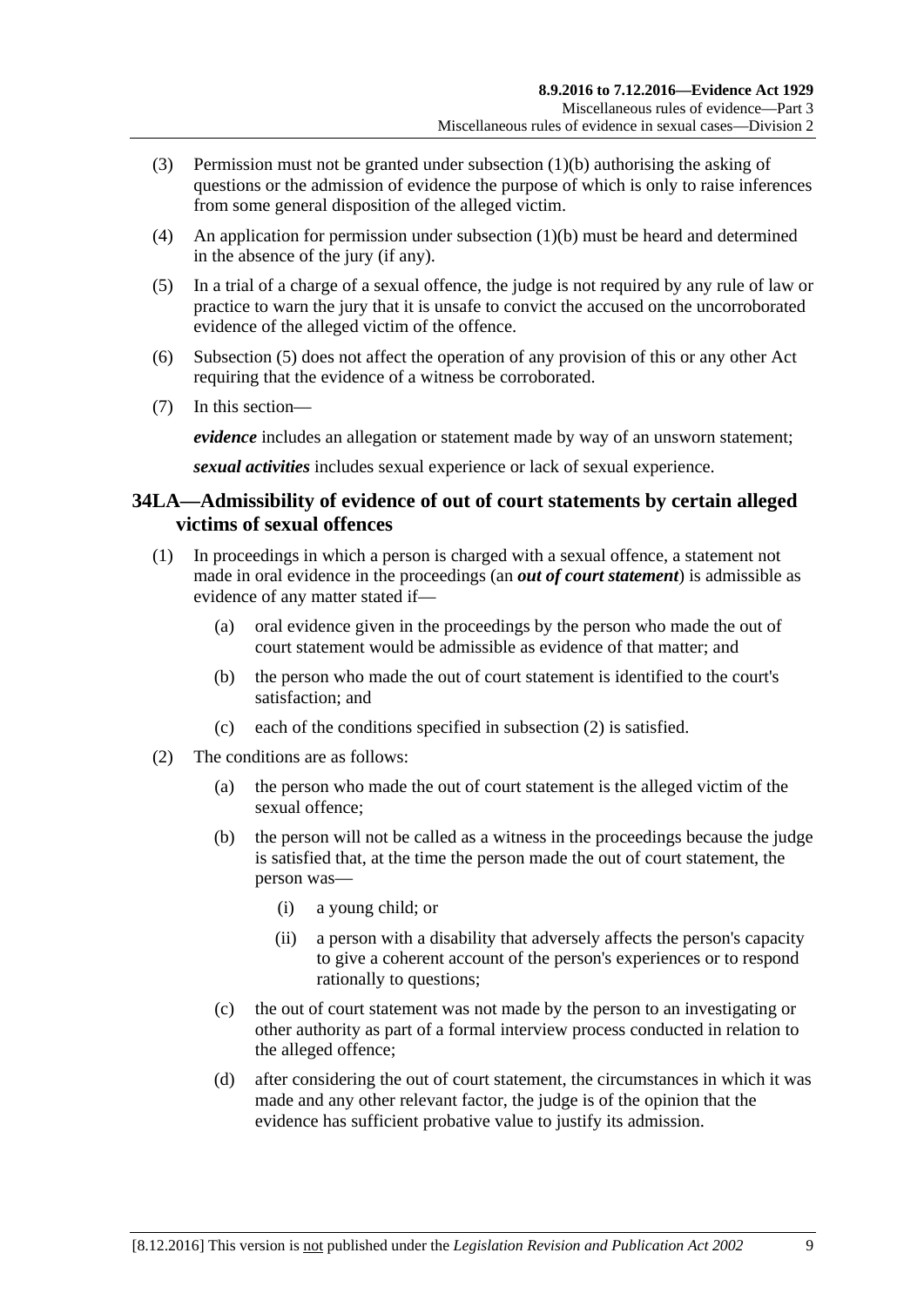- (3) [Subsection \(2\)\(b\)](#page-38-2) applies regardless of the age of the person or the person's capacity at the time the judge is considering whether to admit the evidence of the out of court statement in the proceedings.
- (4) Evidence of an out of court statement admitted under this section may be used to prove the truth of the facts asserted in the statement.
- (5) If evidence of an out of court statement is admitted under this section, the judge must warn the jury to treat the evidence of the out of court statement with particular care because it has not been tested by way of examination or cross-examination of the alleged victim.

# **34M—Evidence relating to complaint in sexual cases**

(1) This section abolishes the common law relating to recent complaint in sexual cases. **Note—**

See *Kilby v The Queen* (1973) 129 CLR 460; *Crofts v The Queen* (1996) 186 CLR 427

- (2) In a trial of a charge of a sexual offence, no suggestion or statement may be made to the jury that a failure to make, or a delay in making, a complaint of a sexual offence is of itself of probative value in relation to the alleged victim's credibility or consistency of conduct.
- <span id="page-39-0"></span>(3) Despite any other rule of law or practice, evidence related to the making of an initial complaint of an alleged sexual offence is admissible in a trial of a charge of the sexual offence.

#### **Examples—**

Evidence may be given by any person about—

- when the complaint was made and to whom:
- the content of the complaint;
- how the complaint was solicited;
- why the complaint was made to a particular person at a particular time:
- why the alleged victim did not make the complaint at an earlier time.
- <span id="page-39-1"></span>(4) If evidence referred to in [subsection](#page-39-0) (3) is admitted in a trial, the judge must direct the jury that—
	- (a) it is admitted—
		- (i) to inform the jury as to how the allegation first came to light; and
		- (ii) as evidence of the degree of consistency of conduct of the alleged victim; and
	- (b) it is not admitted as evidence of the truth of what was alleged; and
	- (c) there may be varied reasons why the alleged victim of a sexual offence has made a complaint of the offence at a particular time or to a particular person,

but that, otherwise, it is a matter for the jury to determine the significance (if any) of the evidence in the circumstances of the particular case.

(5) It is not necessary that a particular form of words be used in giving the direction under [subsection](#page-39-1)  $(4)$ .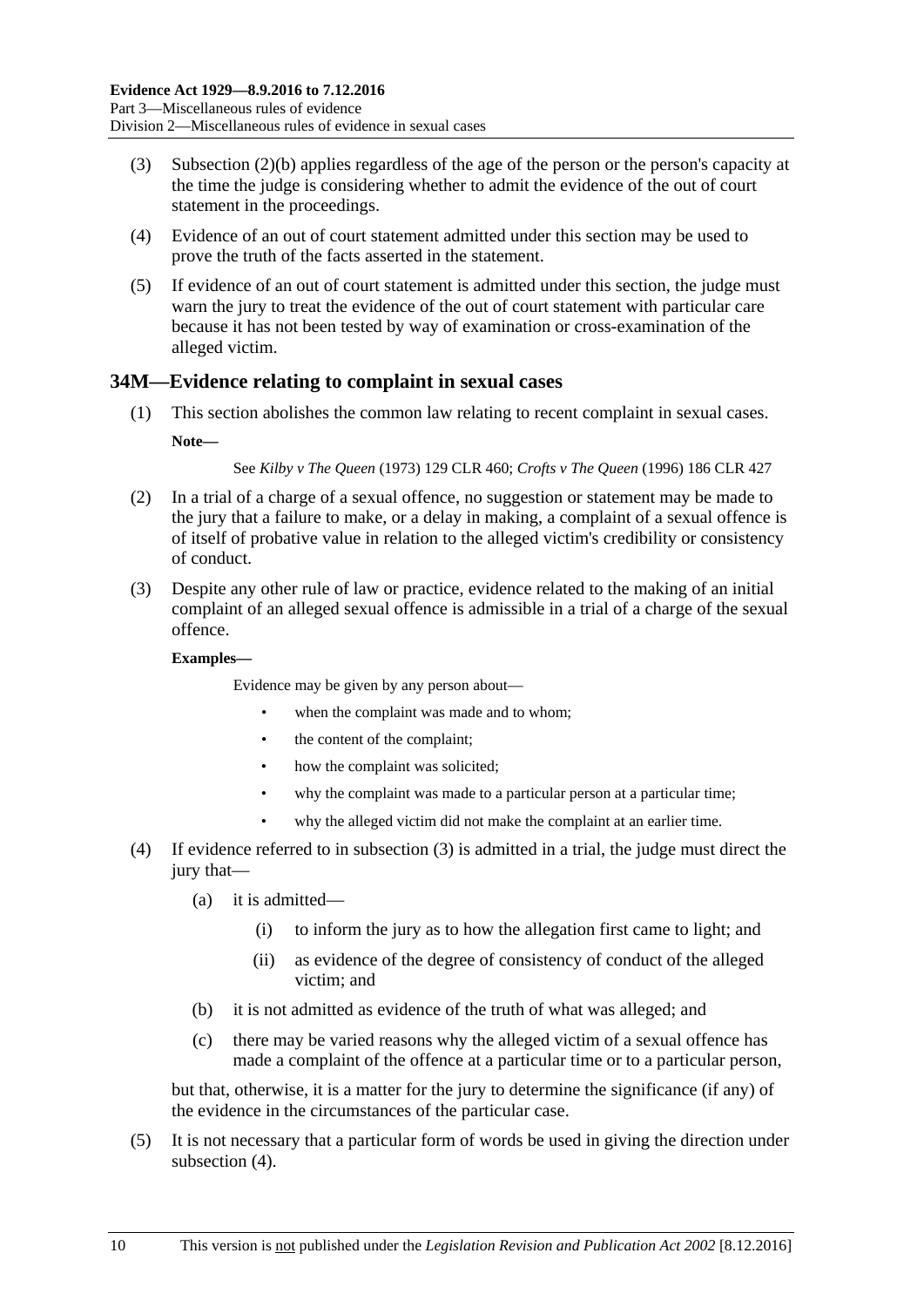(6) In this section—

*complaint*, in relation to a sexual offence, includes a report or any other disclosure (whether to a police officer or otherwise);

*initial complaint*, in relation to a sexual offence, includes information provided by way of elaboration of the initial complaint (whether provided at the time of the initial complaint or at a later time).

#### <span id="page-40-0"></span>**34N—Directions relating to consent in certain sexual cases**

- (1) In a trial of a charge of a sexual offence where a lack of consent of a person in relation to a particular sexual activity is in issue, the judge must direct the jury that the person is not to be regarded as having consented to the sexual activity the subject of the charge merely because—
	- (a) the person did not say or do anything to indicate that he or she did not freely and voluntarily agree to the sexual activity; or
	- (b) the person did not protest to or physically resist the sexual activity; or
	- (c) the person was not physically injured in the course of, or in connection with, the sexual activity; or
	- (d) 1 or more of the following circumstances apply:
		- (i) the person freely and voluntarily agreed to sexual activity of a different kind with the defendant;
		- (ii) the person had freely and voluntarily agreed to sexual activity (whether or not of the same kind) with the defendant on an earlier occasion;
		- (iii) the person had, on that or some other occasion, freely and voluntarily agreed to sexual activity (whether or not of the same kind) with another person.
- (2) The judge must, in a trial referred to in [subsection](#page-40-0) (1), give each of the directions referred to in that subsection as may be applicable in the circumstances of the particular case.
- (3) In this section—

*consent*, in relation to a sexual activity, has the same meaning as in the *[Criminal Law](http://www.legislation.sa.gov.au/index.aspx?action=legref&type=act&legtitle=Criminal%20Law%20Consolidation%20Act%201935)  [Consolidation Act](http://www.legislation.sa.gov.au/index.aspx?action=legref&type=act&legtitle=Criminal%20Law%20Consolidation%20Act%201935) 1935*;

*sexual activity* includes sexual intercourse (within the meaning of the *[Criminal Law](http://www.legislation.sa.gov.au/index.aspx?action=legref&type=act&legtitle=Criminal%20Law%20Consolidation%20Act%201935)  [Consolidation Act](http://www.legislation.sa.gov.au/index.aspx?action=legref&type=act&legtitle=Criminal%20Law%20Consolidation%20Act%201935) 1935*).

# **Division 3—Admissibility of evidence showing discreditable conduct or disposition**

#### **34O—Application of Division**

(1) This Division applies to the trial of a charge of an offence and prevails over any relevant common law rule of admissibility of evidence to the extent of any inconsistency.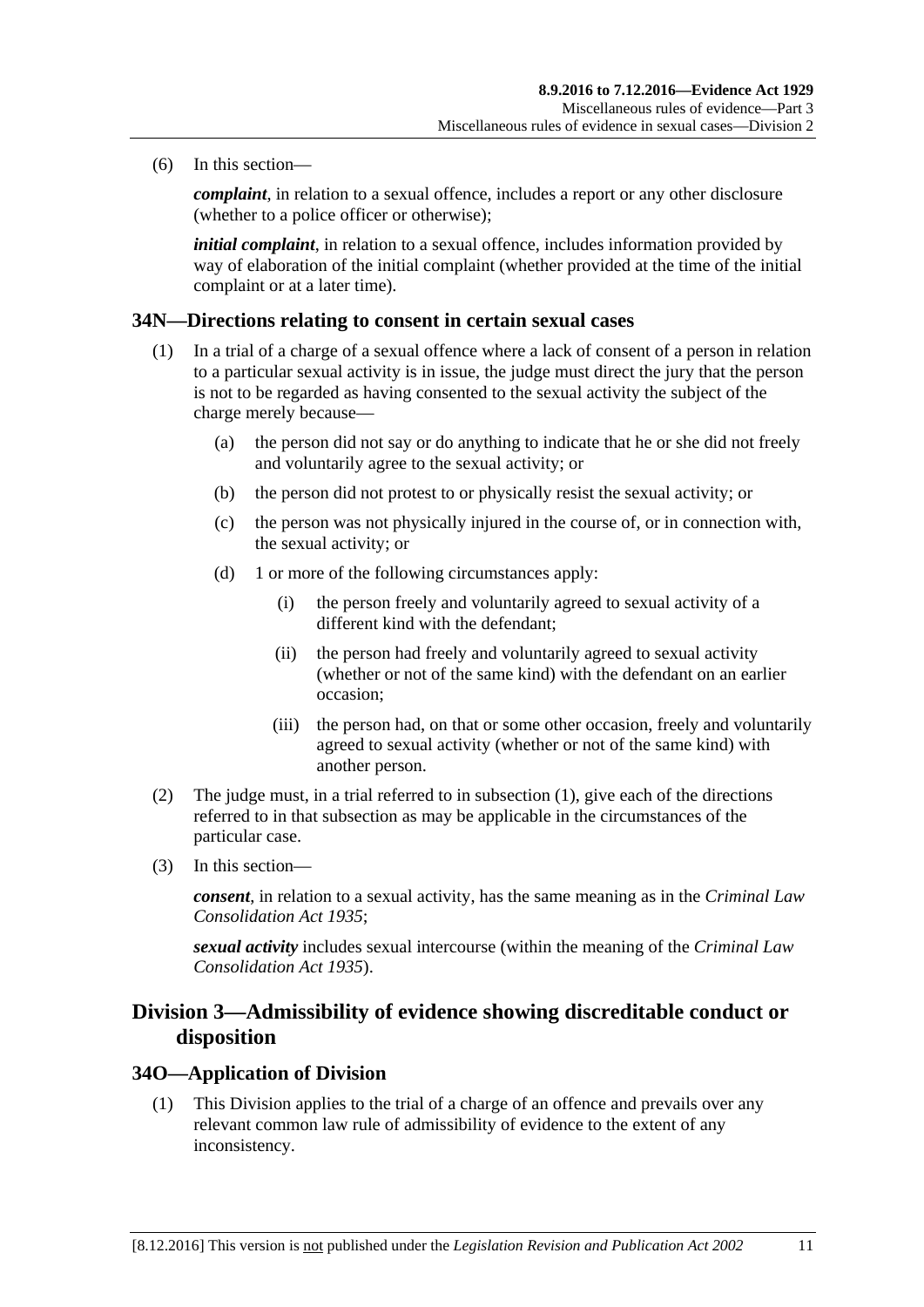- (2) This Division does not apply to—
	- (a) evidence adduced pursuant to [section](#page-24-0) 18; or
	- (b) evidence of the character, reputation, conduct or disposition of a person as a fact in issue.

### <span id="page-41-4"></span>**34P—Evidence of discreditable conduct**

- (1) In the trial of a charge of an offence, evidence tending to suggest that a defendant has engaged in discreditable conduct, whether or not constituting an offence, other than conduct constituting the offence (*discreditable conduct evidence*)—
	- (a) cannot be used to suggest that the defendant is more likely to have committed the offence because he or she has engaged in discreditable conduct; and
	- (b) is inadmissible for that purpose (*impermissible use*); and
	- (c) subject to [subsection](#page-41-0) (2), is inadmissible for any other purpose.
- <span id="page-41-1"></span><span id="page-41-0"></span>(2) Discreditable conduct evidence may be admitted for a use (the *permissible use*) other than the impermissible use if, and only if—
	- (a) the judge is satisfied that the probative value of the evidence admitted for a permissible use substantially outweighs any prejudicial effect it may have on the defendant; and
	- (b) in the case of evidence admitted for a permissible use that relies on a particular propensity or disposition of the defendant as circumstantial evidence of a fact in issue—the evidence has strong probative value having regard to the particular issue or issues arising at trial.
- (3) In the determination of the question in [subsection](#page-41-1) (2)(a), the judge must have regard to whether the permissible use is, and can be kept, sufficiently separate and distinct from the impermissible use so as to remove any appreciable risk of the evidence being used for that purpose.
- <span id="page-41-3"></span>(4) Subject to [subsection](#page-41-2) (5), a party seeking to adduce evidence that relies on a particular propensity or disposition of the defendant as circumstantial evidence of a fact in issue under this section must give reasonable notice in writing to each other party in the proceedings in accordance with the rules of court.
- <span id="page-41-2"></span>(5) The court may, if it thinks fit, dispense with the requirement in [subsection](#page-41-3) (4).

#### **34Q—Use of evidence for other purposes**

Evidence that under this Division is not admissible for 1 use must not be used in that way even if it is relevant and admissible for another use.

# **34R—Trial directions**

(1) If evidence is admitted under [section](#page-41-4) 34P, the judge must (whether or not sitting with a jury) identify and explain the purpose for which the evidence may, and may not, be used.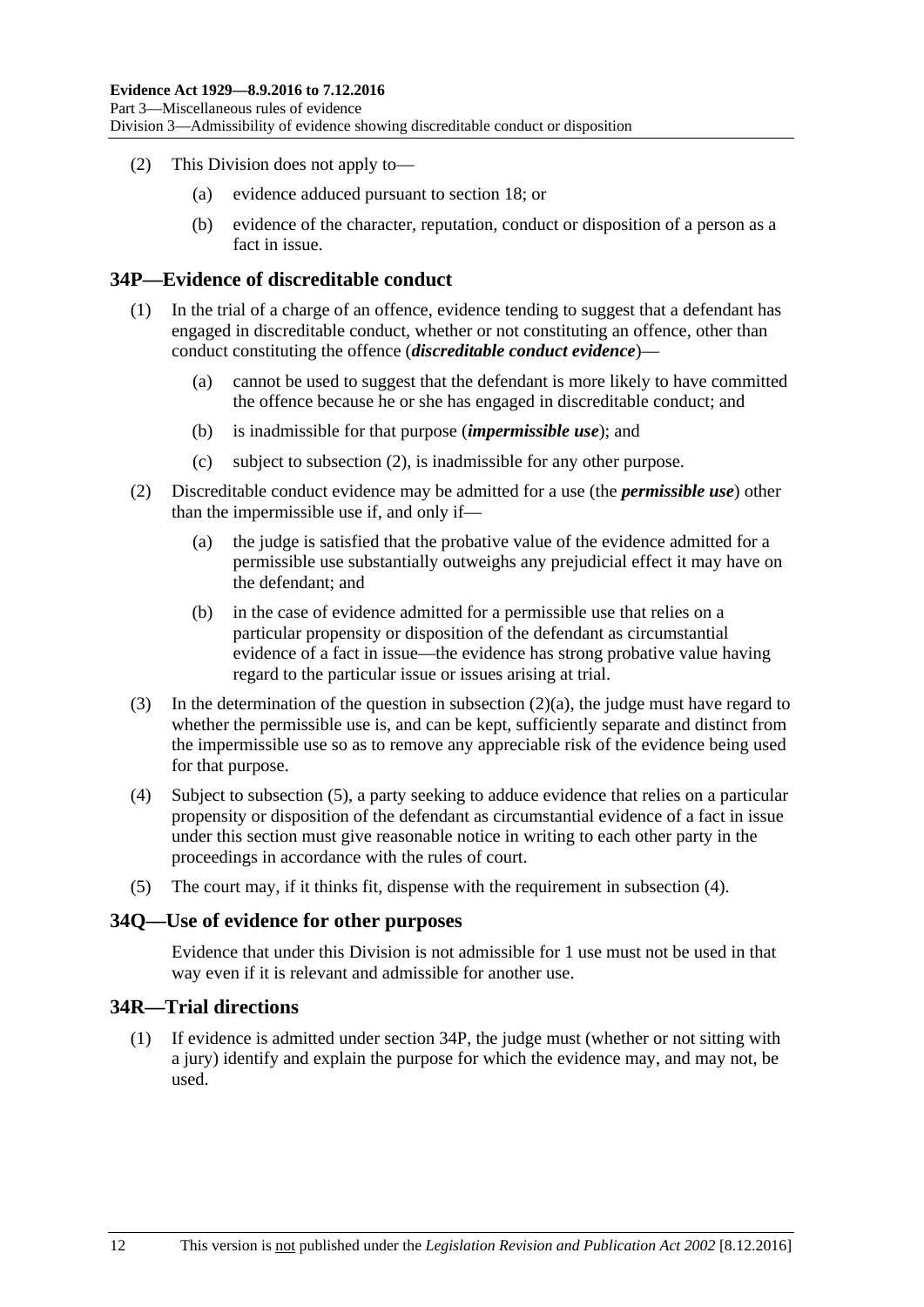(2) If evidence is admitted under [section](#page-41-4) 34P and that evidence is essential to the process of reasoning leading to a finding of guilt, the evidence cannot be used unless on the whole of the evidence, the facts in proof of which the evidence was admitted are established beyond reasonable doubt, and the judge must (whether or not sitting with a jury) give a direction accordingly.

# **34S—Certain matters excluded from consideration of admissibility**

Evidence may not be excluded under this Division if the only grounds for excluding the evidence would be either (or both) of the following:

- (a) there is a reasonable explanation in relation to the evidence consistent with the innocence of the defendant;
- (b) the evidence may be the result of collusion or concoction.

# **34T—Severance**

Where—

- (a) 2 or more defendants are charged in the same information; and
- (b) a party proposes to adduce discreditable conduct evidence; and
- (c) a defendant (the *applicant*) applies prior to or during a trial for a separate trial or for a charge to be severed from the information,

the court, when considering the application, must give strong weight to a real possibility that the applicant may be prejudiced by—

- (d) evidence proposed to be adduced by the prosecutor against another defendant which is not admissible against the applicant; or
- (e) evidence proposed to be adduced by another defendant which is not admissible against the applicant; or
- (f) the applicant's inability to adduce with respect to another defendant relevant evidence that would be admissible but for the operation of [section](#page-41-4) 34P.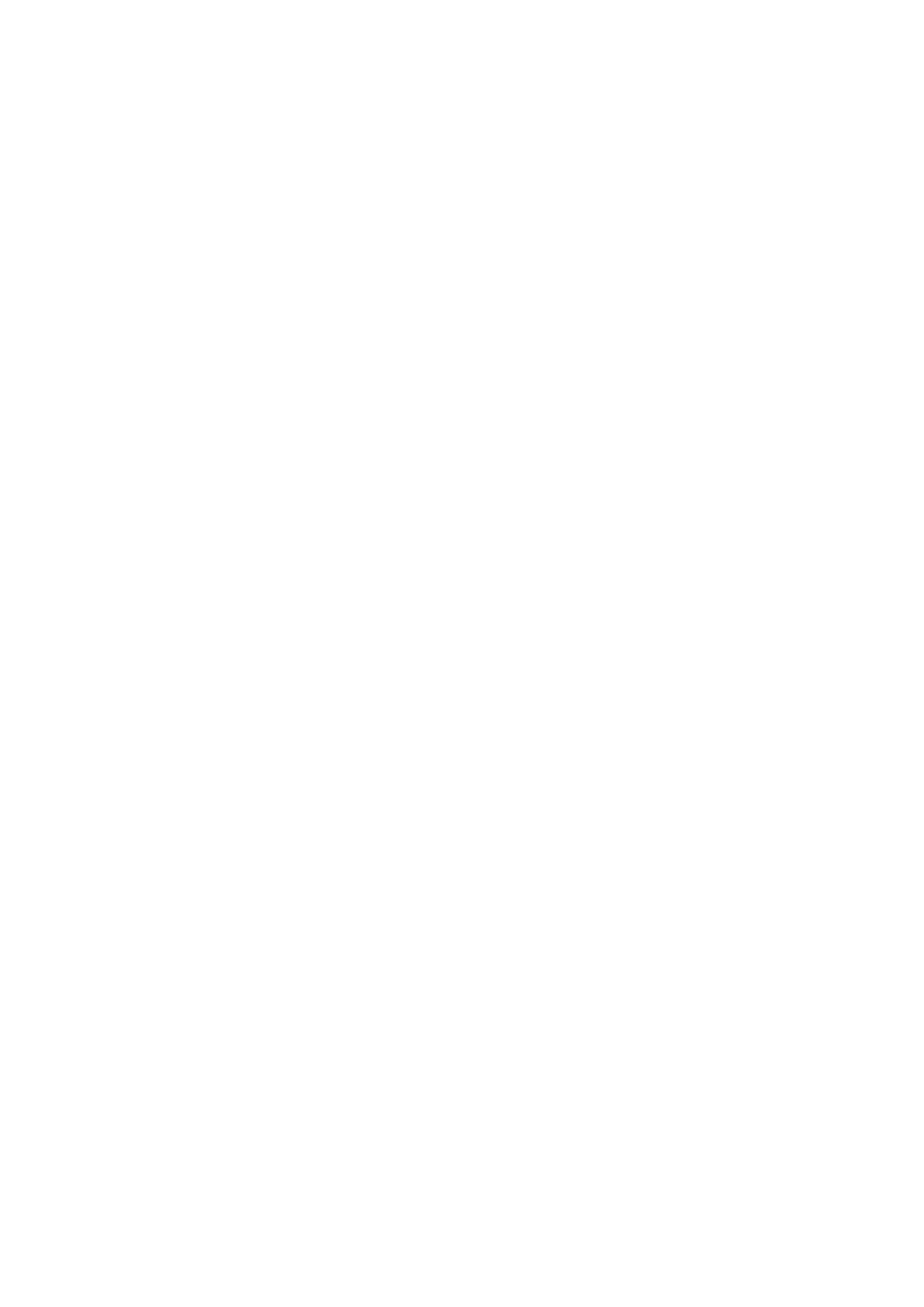# **Part 4—Documents and other records**

# **Division 1—Public Acts and documents**

# **35—Judicial notice of legislative instruments**

- (1) A court must take judicial notice of a legislative instrument.
- (2) In this section—

### *legislative instrument* means—

- (a) an Act of this State, or an Act or ordinance of any other State or a Territory of the Commonwealth;
- (b) an Act of the Imperial Parliament that forms part of the law of this State or of any other State or a Territory of the Commonwealth;
- (c) a regulation, rule, by-law or other form of subordinate legislation made under the law of this State or of any other State or a Territory of the Commonwealth;
- (d) a proclamation, order or notice published in the Gazette or the corresponding official publication of some other State or a Territory of the Commonwealth;
- (e) an Act or other instrument of a kind referred to in a preceding paragraph as published or republished under—
	- (i) the *[Legislation Revision and Publication Act](http://www.legislation.sa.gov.au/index.aspx?action=legref&type=act&legtitle=Legislation%20Revision%20and%20Publication%20Act%202002) 2002*; or
	- (ii) a former Act, or provision of an Act, of this State that provided for the reprinting or consolidation of any such instruments; or
	- (iii) a corresponding Act or ordinance of any other State or a Territory of the Commonwealth.

# **36—Proof of votes and proceedings of Parliament**

All documents purporting to be copies of the votes and proceedings or journals or minutes of either House of Parliament, or of papers presented to either House of Parliament, if purporting to be printed by the Government Printer, shall on their mere production be admitted as evidence thereof.

# **37—Evidentiary value of official publications**

The Gazette or the corresponding official publication of some other State or a Territory of the Commonwealth is admissible in any legal proceedings as evidence of any legislative, judicial or administrative acts published or notified in it.

# **37A—Proof of Gazette**

The mere production of a paper purporting to be the Gazette shall in all courts be evidence that the paper is the Gazette and was published on the day on which it bears date.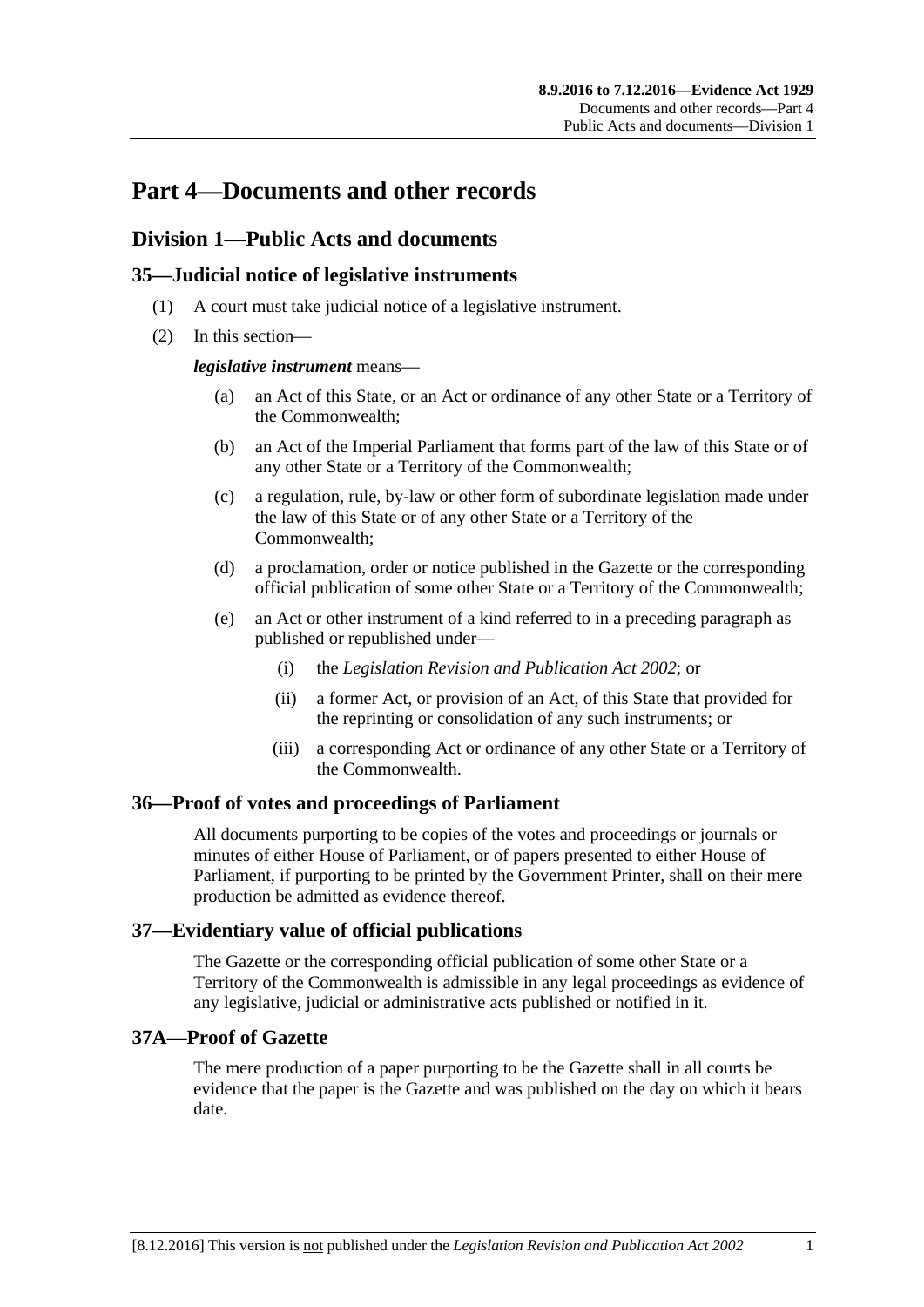# **37B—Proof of printing by Government Printer**

The mere production of a paper purporting to be printed by the Government Printer or by the authority of the Government of the State shall in all courts be evidence that the paper was printed by the Government Printer or by such authority.

# **37C—Proof of Imperial orders-in-Council**

(1) In this section—

*Imperial order-in-Council* means—

- (a) any letters patent or Imperial order-in-Council; or
- (b) any admiralty map or chart issued by, or under the authority of, the Government of Great Britain, or the United Kingdom.
- <span id="page-45-0"></span>(2) Evidence of the making and contents of an Imperial order-in-Council may be given by production of a document purporting to be certified by the Secretary to the Attorney-General as a true copy of the Imperial order-in-Council.
- (3) A statement in a document produced in evidence under [subsection](#page-45-0) (2) of this section as to the date of publication of the Imperial order-in-Council shall be evidence that the Imperial order-in-Council was published on that date.

### **38—Foreign and Colonial Acts of State, judgments etc provable by copies**

- (1) Evidence of any proclamation, treaty, or other act of State, of any foreign State, or in any part of His Majesty's Dominions outside the Commonwealth and other than the United Kingdom, may be given by the production of a document, purporting to be a copy thereof and—
	- (a) proved to be an examined copy thereof; or
	- (b) purporting to be sealed with the seal of the foreign State or of the said part of His Majesty's Dominions.
- (2) Evidence of any judgment, decree, order or other judicial proceeding of any court of justice in the United Kingdom or in any foreign State or part of His Majesty's Dominions outside the Commonwealth and other than the United Kingdom (including any affidavit, pleading, or other legal document filed or deposited in the court) may be given by the production of a document purporting to be a copy thereof; and
	- (a) proved to be an examined copy thereof; or
	- (b) purporting to be sealed with the seal of such court; or
	- (c) purporting to be signed by a judge of such court with a statement in writing attached by him to his signature that such court has no seal, and without proof of his judicial character, or of the truth of such statement.
- (3) If any such document as aforesaid purports to be sealed or signed as aforesaid it shall be admissible without proof of the seal or of the signature as the case may be.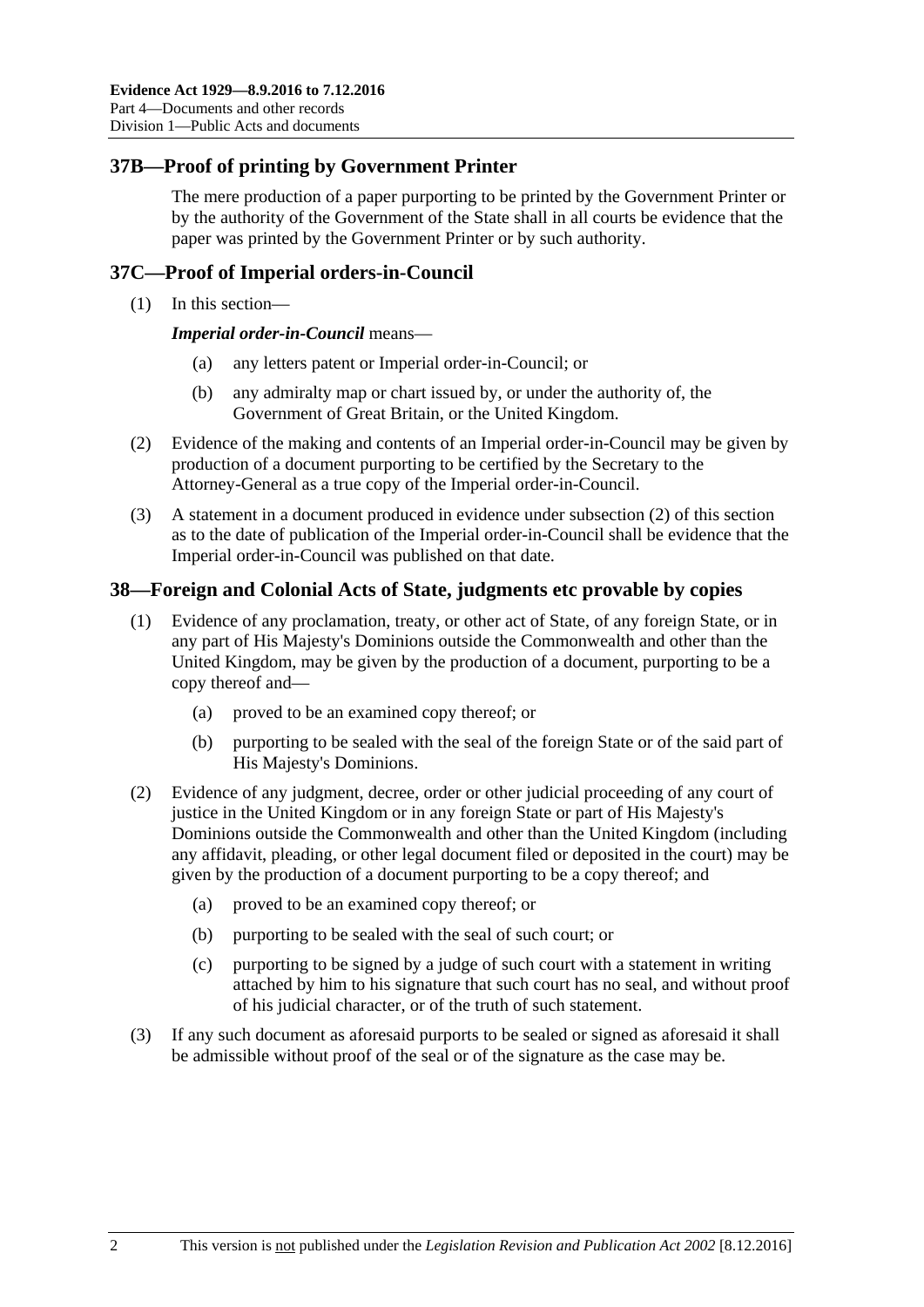# **39—Public documents provable by examined or certified copy**

- (1) Whenever any book or other document is of such a public nature as to be admissible in evidence on its mere production from the proper custody, and no Act exists which renders its contents provable by means of a copy, any copy thereof or extract therefrom shall be admissible in evidence,
	- (a) if it is proved to be an examined copy or extract; or
	- (b) it purports to be signed and certified as a true copy or extract by the officer to whose custody the original is entrusted.
- (2) Every such officer is hereby required to furnish such certified copy or extract to any person applying for the same at a reasonable time, upon payment of a reasonable sum for the same, not exceeding five cents for every folio of ninety words.

# **40—Proof of documents by examined or certified copies**

Whenever any book, or other document, in the United Kingdom, or in any part of His Majesty's Dominions outside the Commonwealth and other than the United Kingdom, is provable (according to the law of England, or of the said part of His Majesty's Dominions) by means of a copy, any copy thereof or extract therefrom shall be admissible in evidence if it—

- (a) is proved to be an examined copy or extract; or
- (b) purports to be signed and certified as a true copy or extract by some officer who shall further certify that he is the officer to whose custody the original is entrusted.

# **41—Certifying a false document**

If any officer authorised or required by this Act to furnish any certified copy or extract shall wilfully certify any document as being a true copy or extract, knowing that the same is not a true copy or extract, as the case may be, he shall be guilty of an offence, and be liable, on conviction, to imprisonment for any term not less than eighteen months or more than three years.

# **Division 2—Proof of convictions, acquittals etc**

# **42—Proof of conviction or acquittal of an indictable offence**

- (1) The information, trial, and conviction, or acquittal of any person for an indictable offence may be proved by a certificate purporting to be under the hand of the Registrar of the Supreme Court or the District Court or the associate or other officer having the custody of the records of the court where such conviction, or acquittal took place, or of the deputy of such associate or other officer.
- (2) The certificate may set forth the substance and effect of the record omitting the formal parts thereof.
- (3) A conviction for any offence committed in any other State or any Territory of the Commonwealth may be proved by a like certificate.
- (4) No proof shall be required of the handwriting or official position of any person certifying in pursuance of this section.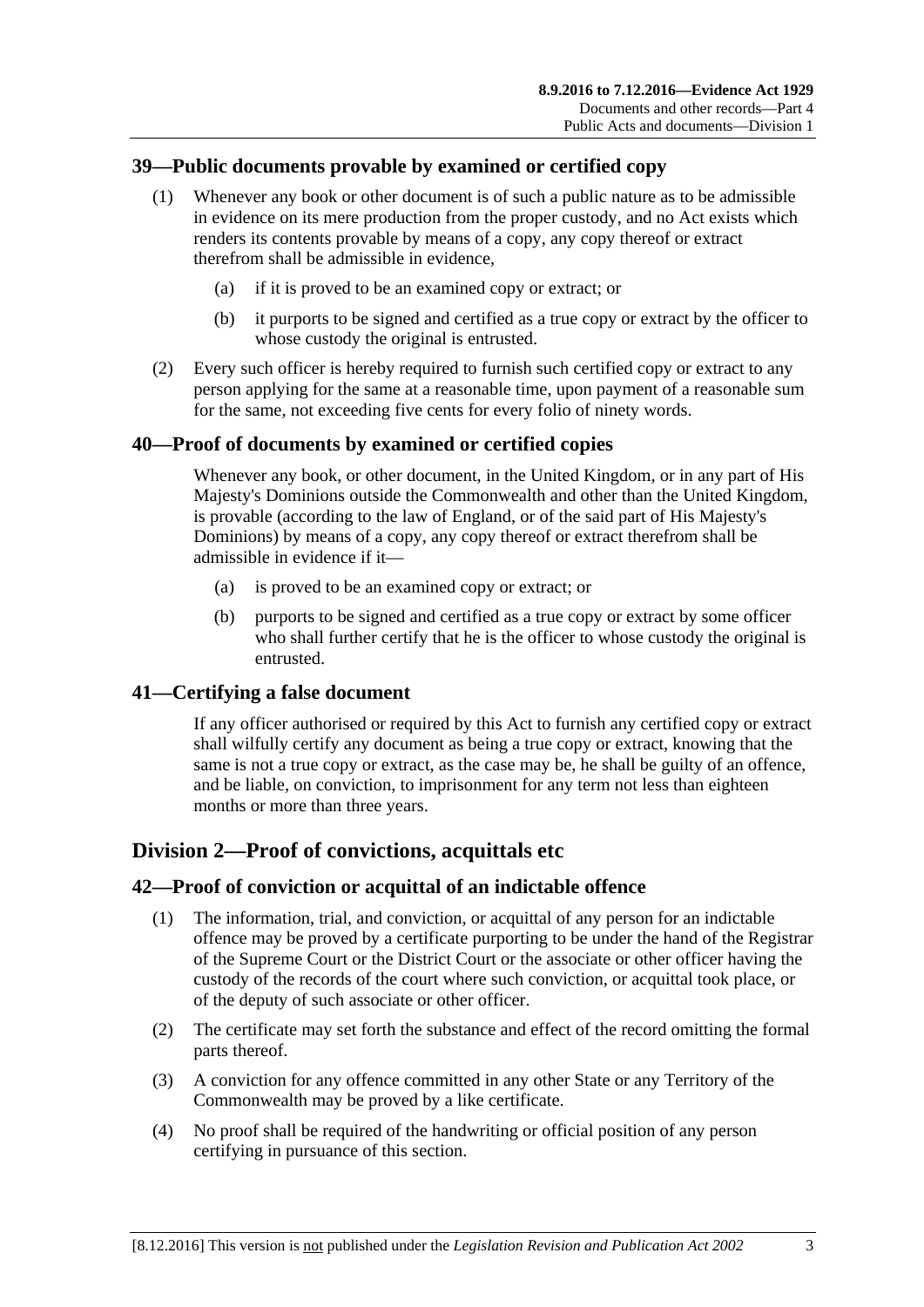(5) The mode of proof authorised by this section shall be in addition to and not to the exclusion of any other authorised mode of proof.

### **43—Proof of convictions and orders of courts of summary jurisdiction**

- (1) Any conviction, order of dismissal or other order made by a court of summary jurisdiction may be proved in any court whatever by the production of a copy of such conviction, order of dismissal or other order, purporting to be certified by the clerk of the court by which such conviction, order of dismissal or other order was made, or by the deputy of such clerk.
- (2) No proof shall be required of the signature or official character of the person appearing to have signed any such copy as aforesaid.
- (3) This section shall apply to any conviction, order of dismissal or other order made before or after the commencement of this Act.
- (4) In this section the expression *court of summary jurisdiction* shall mean any court, by whatever name called, which in any State or Territory of the Commonwealth has jurisdiction to try offences summarily.

### **43A—Proof of identity of person convicted in another State**

For the purpose of proving the identity of any person alleged to have been convicted in any other State, or any Territory of the Commonwealth, an affidavit substantially in the form of [Schedule 4](#page-95-0) shall be admissible in evidence in all courts and shall be *prima facie* evidence that the person whose finger-prints are exhibited thereto—

- (a) is the person who in any document exhibited to the said affidavit and purporting to be a certificate of conviction or a certified copy of conviction, is referred to as having been convicted;
- (b) has been convicted of the offences mentioned in the said affidavit.

# **Division 3—Documents relating to ships or transport**

# **44—Registers of British vessels and certificates of registry admissible as** *prima facie* **evidence of their contents**

- (1) Every register of vessels kept under any of the Acts of the Imperial Parliament relating to the registry of British vessels, may be proved either by the production of the original or by an examined copy thereof, or by a copy thereof purporting to be certified under the hand of the person having the charge of the original.
- (2) Every such register, or such copy of a register, and also every certificate of registry granted under any of the said Acts relating to the registry of British vessels, and purporting to be signed as required by law, shall be received in evidence as *prima facie* proof of all the matters contained or recited in such register when the register or such copy thereof as aforesaid is produced, and of all matters contained or recited in or endorsed on such certificate of registry when the said certificate is produced.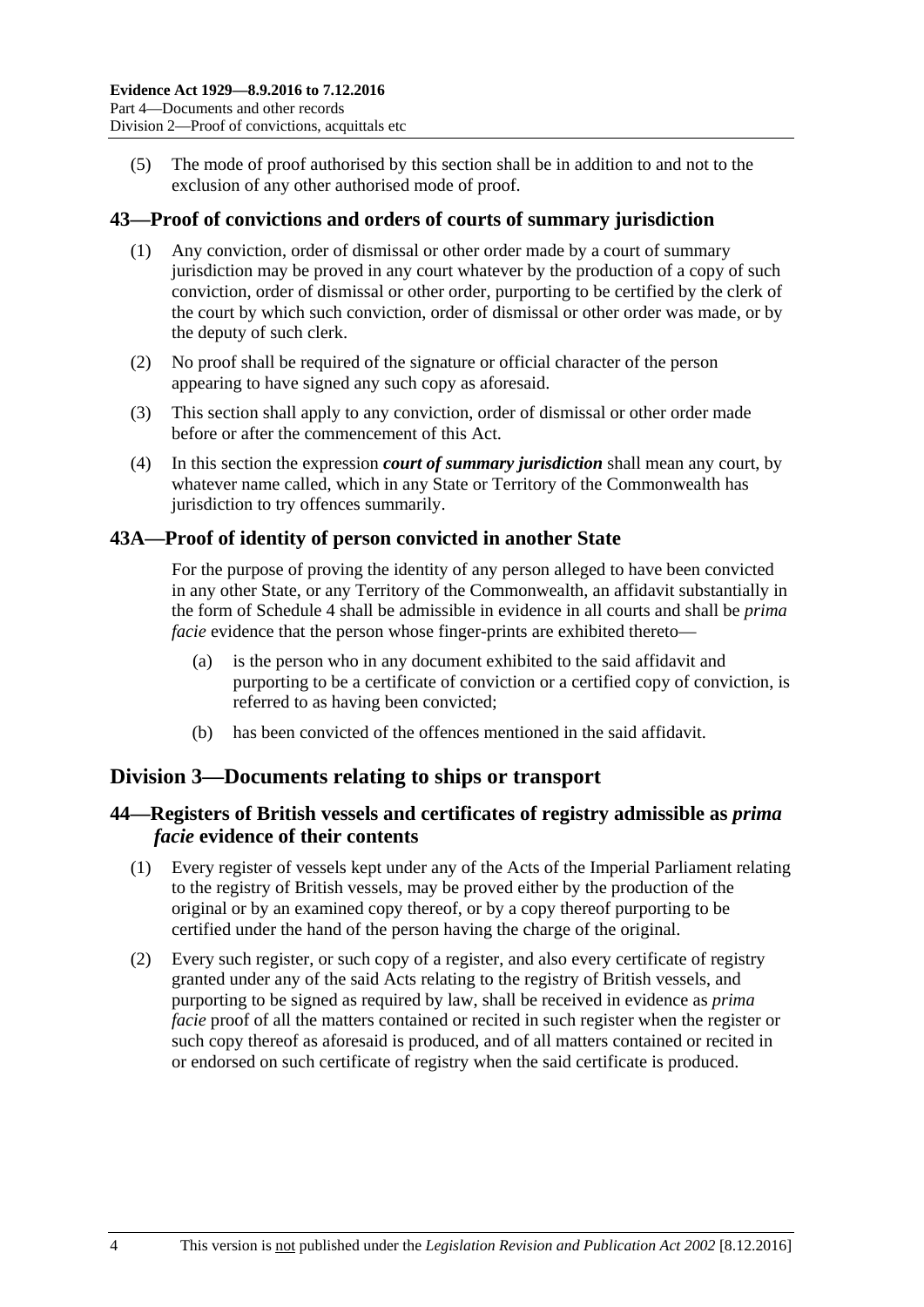# **45—Documents relating to transportation of persons or goods**

- (1) An apparently genuine document purporting to be a document of a prescribed nature and to relate to the transportation or shipment of any person or goods, from one place to another—
	- (a) shall be admissible in evidence on production without further proof; and
	- (b) shall be evidence of any fact stated, or referred to, in the document, or to be inferred from the document, and where the document relates to the shipment of goods, shall be evidence that the ownership of goods referred to in the document is in the consignee named in the document or his assignee.
- (2) Evidence of the description of any package or property, or of any inscription or mark upon any package or property shall be admissible (without production of the original inscription or mark) for the purpose of raising an inference as to the identity of the package or property with that referred to in a document admissible in evidence under this section.
- (3) For the purpose of determining the evidentiary weight, if any, of a document admitted in evidence under this section, consideration shall be given to the source from which the document is produced, the safeguards (if any) that have been taken to ensure its accuracy and any other relevant matters.
- (4) In this section—

### *document of a prescribed nature* means—

- (a) bill of lading, manifest, shipping receipt, consignment note, way-bill, delivery sheet, register or order, invoice, ticket, passenger list or register, and any document of a like nature; or
- (b) any reproduction of any such document by photographic, photostatic, lithographic or other like process;

*shipment* means carriage by any means by air, land or water.

# **Division 4—Banking records**

# **46—Interpretation**

In this Division—

*bank* means—

- (a) a body corporate carrying on the business of banking in a State or Territory of the Commonwealth; or
- (d) any other body that accepts money on deposit from the public;

#### *banking records* means—

- (a) books of account, accounts, and accounting records (including working papers and other documents necessary to explain the methods and calculations by which accounts are made up); and
- (b) books, diaries, or other records used in the course of carrying on the business of a bank; and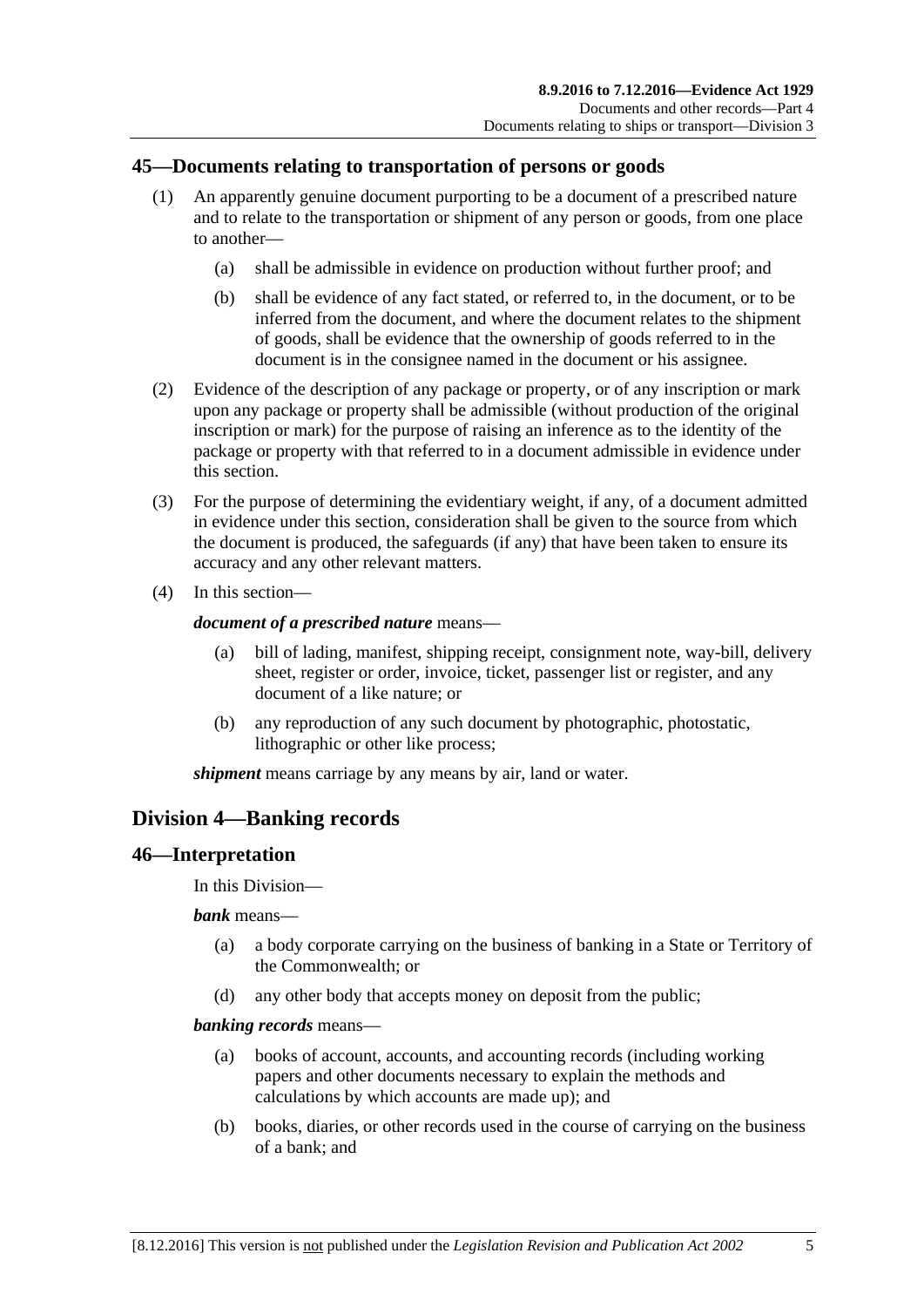- (c) cheques, bills of exchange, promissory notes, deposit slips, orders for the payment of money, invoices, receipts and vouchers; and
- (d) securities, and documents of title to securities,

in the possession or control of a bank;

*copy*, in relation to a banking record made by microfilming or by a mechanical or electronic process, means a document produced from the record containing, in an intelligible form, the information stored in the record.

### **47—Admission of banking record in evidence**

- (1) Subject to [subsection](#page-49-0) (2), a copy of a banking record is admissible in legal proceedings as evidence—
	- (a) of the record; and
	- (b) of the transactions or matters to which the record relates.
- <span id="page-49-0"></span>(2) The copy shall not be admitted in evidence unless it is first proved—
	- (a) that the record was compiled in the ordinary course of business; and
	- (b) that the record is in the custody or control of the bank; and
	- (c) that reasonable steps have been taken to ensure that the copy is an accurate copy of the record, or accurately reproduces information stored in the record.
- (3) Evidence may be given orally or by affidavit by an officer of the bank for the purpose of proving the matters referred to in [subsection](#page-49-0) (2).

#### **48—Evidence of non-existence of account may be given by affidavit**

An affidavit made by an officer of a bank stating that a person named in the affidavit had at a time, or over a period, specified in the affidavit no account at the bank, or at a specified branch, is admissible in legal proceedings as evidence of the fact stated.

#### **49—Power to order inspection of banking records etc**

- (1) On the application of any party to a legal proceeding a judge may order that such party be at liberty to inspect and take copies of a banking record for any of the purposes of such proceedings.
- <span id="page-49-1"></span>(1a) Where—
	- (a) a Judge of the Supreme Court; or
	- (b) a District Court Judge; or
	- (c) a Magistrate,

is satisfied on the application of a member of the police force or an officer of the Corporate Affairs Commission that it would be in the interests of the administration of justice to permit the applicant to inspect and take copies of banking records, the Judge may order that the applicant be at liberty to inspect and take copies of those banking records.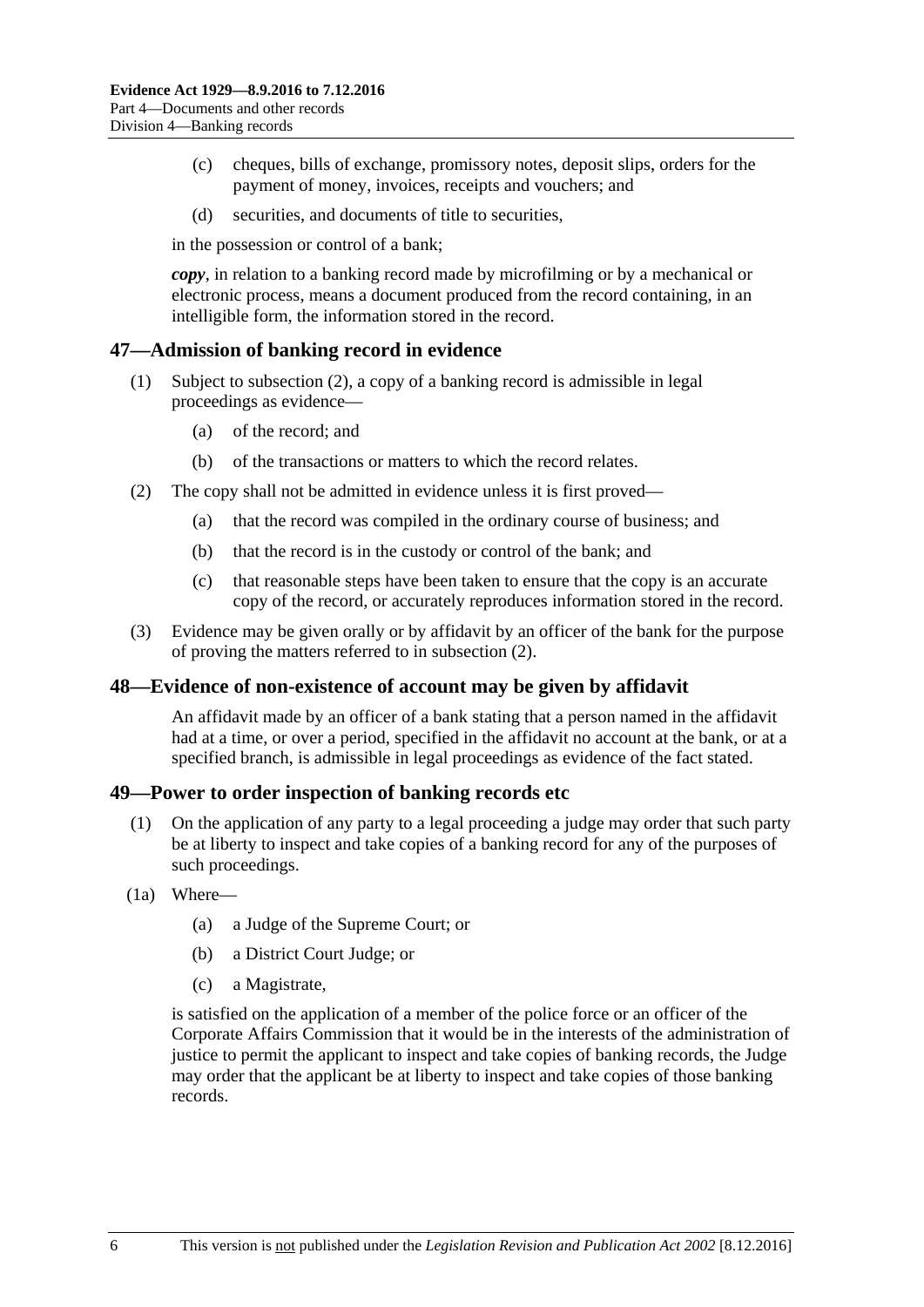- (2) An order under this section may be made either with or without summoning the bank or any other person, and shall be served on the bank three clear days before the same is to be obeyed, unless the judge otherwise directs. Any Sunday or public holiday shall be excluded from the computation of time under this section.
- <span id="page-50-1"></span>(3) Subject to [subsection](#page-50-0) (4), where an order is made under [subsection](#page-49-1) (1a), the applicant shall cause a copy of the order to be served personally or by post on the person subject to investigation within six months of the date of the order or such further period as may be allowed by a Judge.

Maximum penalty: \$1 000.

- <span id="page-50-0"></span>(4) Service of a copy of an order is not required under [subsection](#page-50-1) (3)—
	- (a) if evidence of the commission of an offence was obtained in pursuance of the order and, within the period allowed under [subsection](#page-50-1) (3) for service of a copy of the order, the person subject to investigation is charged with that offence; or
	- (b) if the whereabouts of the person on whom the copy is to be served is unknown and not ascertainable by reasonable inquiry.
- (5) A reference in [subsection](#page-50-1) (3) or [\(4\)](#page-50-0) to the person subject to investigation shall be construed as a reference to the person to whose financial transactions the banking records subject to inspection in pursuance of an order under [subsection](#page-49-1) (1a) relate.
- (6) Copies of applications made under [subsection](#page-49-1) (1a) shall be retained for a period of six years—
	- (a) in the case of applications made by members of the police force—by the Commissioner of Police; and
	- (b) in the case of applications made by officers of the Corporate Affairs Commission—by the Corporate Affairs Commission.
- <span id="page-50-2"></span>(7) The Commissioner of Police shall in each calendar year report to the Minister responsible for the police force the number of applications made under [subsection](#page-49-1) (1a) by members of the police force during the previous calendar year, and the Corporate Affairs Commission shall in each calendar year report to the Minister to whom it is responsible the number of applications made under [subsection](#page-49-1) (1a) by officers of the Commission during the previous calendar year.
- (8) A report under [subsection](#page-50-2) (7) may be incorporated in any other annual report that the Commissioner of Police or the Corporate Affairs Commission (as the case may be) is required by or under statute to make to the Minister to whom the report under that subsection is to be submitted.
- (9) A person who divulges, otherwise than in the course of his official duties, information obtained by him by virtue of an order under [subsection](#page-49-1) (1a) shall be guilty of an offence and liable to a penalty not exceeding \$5 000.

#### **50—Bank not compellable to produce records except under order**

A bank or officer of a bank shall not in any legal proceeding to which the bank is not a party be compellable—

(a) to produce any banking record, the contents of which can be proved under this Act; or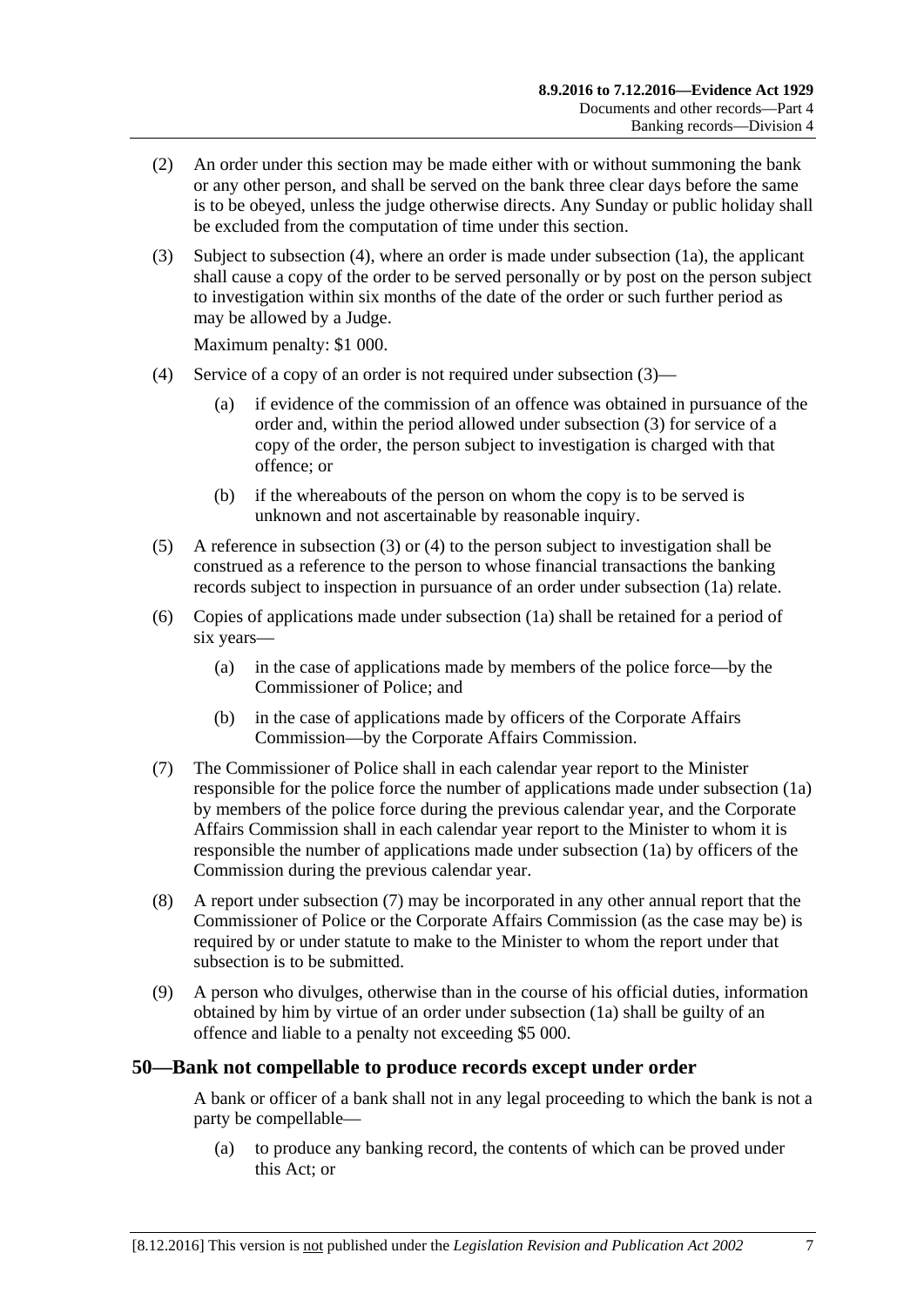(b) to appear as a witness to prove the matters, transactions, and accounts recorded in a banking record,

unless by order of a judge made for special cause.

### **51—Costs occasioned by default of bank**

- (1) Costs occasioned by a default or delay by a bank in complying with an order under this Part (not being an order under [section](#page-49-1) 49(1a)) may be awarded by the judge against the bank.
- (2) Any such order against a bank may be enforced as if the bank were a party to the proceedings in aid of which the application is made.

# **Division 5—Other documents and records**

#### <span id="page-51-0"></span>**52—Admission of certain documents in evidence**

- (1) An apparently genuine document purporting to contain a statement of fact, or written, graphical or pictorial matter in which a statement of fact is implicit, or from which a statement of fact may be inferred is, subject to this section, admissible in evidence.
- (2) A document must not be admitted in evidence under [subsection](#page-51-0) (1) if the court is not satisfied that the person by whom, or at whose direction, the document was prepared could, at the time of the preparation of the document have deposed of his or her own knowledge to the statement that is contained or implicit in, or may be inferred from, the contents of the document.
- (3) A document must not be admitted in evidence under [subsection](#page-51-0) (1) if the court is of the opinion—
	- (a) that the person by whom, or at whose direction, the document was prepared can and should be called by the party tendering the document to give evidence of the matters contained in the document; or
	- (b) that the evidentiary weight of the document is slight and is outweighed by the prejudice that might result to any of the parties from the admission of the document in evidence; or
	- (c) that it would be otherwise contrary to the interests of justice to admit the document in evidence.
- (4) In determining whether to admit a document in evidence under this section, the court may receive evidence by affidavit of any matter pertaining to the admission of that document in evidence.
- (5) For the purpose of determining the evidentiary weight (if any) of a document admitted in evidence under this section, consideration must be given to the source from which the document was produced, the safeguards (if any) that have been taken to ensure its accuracy, and any other relevant matters.

# <span id="page-51-1"></span>**53—Admission of business records in evidence**

- (1) An apparently genuine document purporting to be a business record—
	- (a) is admissible in evidence without further proof; and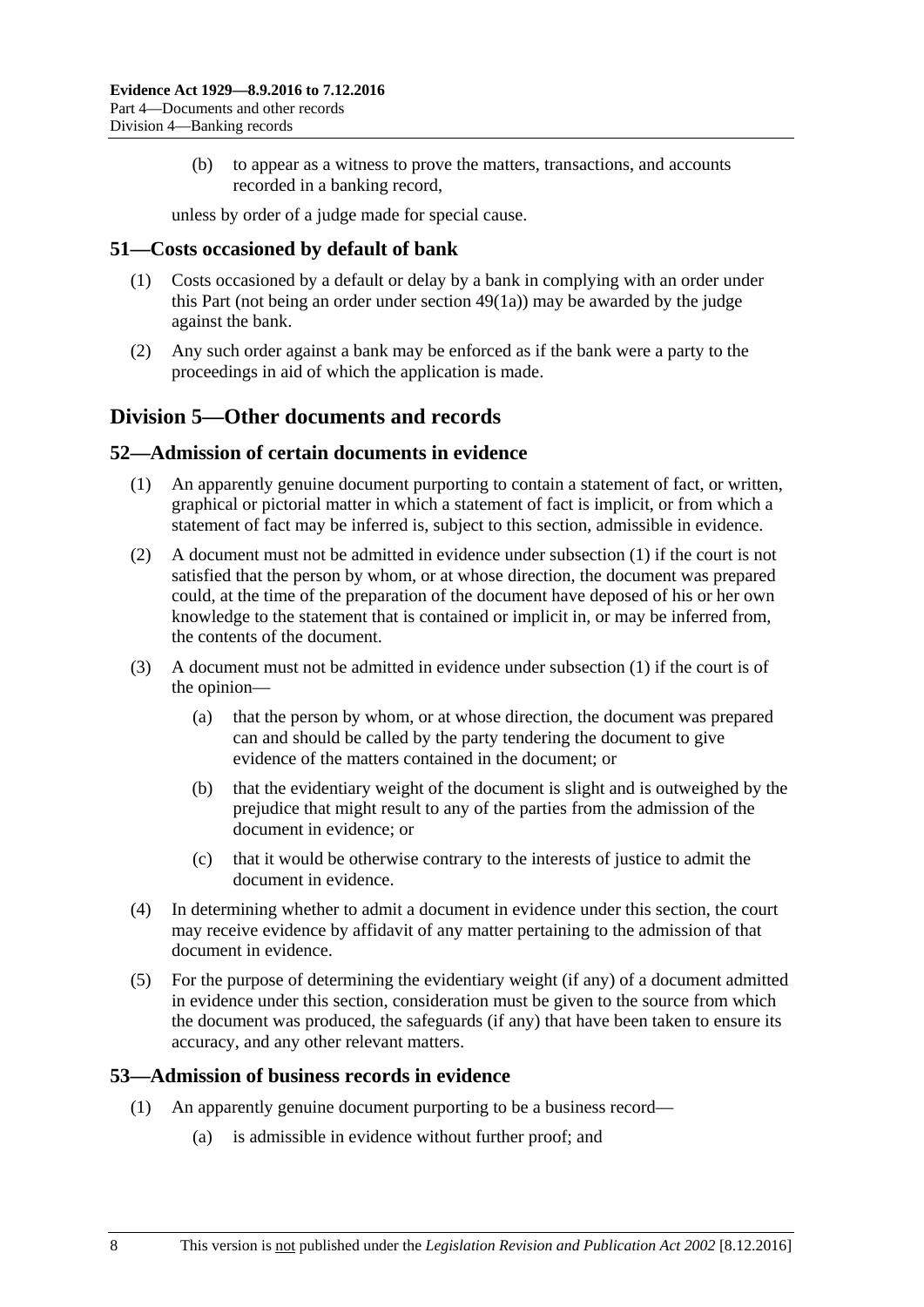- (b) is evidence of a fact stated in the record, or any fact that may be inferred from the record (whether the inference arises wholly from the matter contained in the record, or from that matter in conjunction with other evidence).
- (2) A document must not be admitted in evidence under [subsection](#page-51-1) (1) if the court is of the opinion—
	- (a) that the person by whom, or at whose direction, the document was prepared can and should be called by the party tendering the document to give evidence of the matters contained in the document; or
	- (b) that the evidentiary weight of the document is slight and is outweighed by the prejudice that might result to any of the parties from the admission of the document in evidence; or
	- (c) that it would be otherwise contrary to the interests of justice to admit the document in evidence.
- (3) For the purpose of determining the evidentiary weight (if any) of a document admitted in evidence under [subsection](#page-51-1) (1), consideration must be given to the source from which the document is produced, the safeguards (if any) that have been taken to ensure its accuracy, and any other relevant matters.
- (4) In this section—

*business* means business, occupation, trade or calling and includes the business of any governmental or local governmental body or instrumentality;

#### *business record* means—

- (a) any book of account or other document prepared or used in the ordinary course of a business for the purpose of recording any matter relating to the business; or
- (b) any reproduction of any such record by photographic, photostatic, lithographic or other like process.

# **Division 6—Matters relating to communications**

# <span id="page-52-0"></span>**54—Electronic communications**

- (1) If an apparently genuine document purports to contain a record of an electronic communication (other than one referred to in [section](#page-53-0) 55), it will be presumed in the absence of evidence to the contrary, that the communication—
	- (a) was sent or made in the form of electronic communication that appears from the document to have been the form by which it was sent or made; and
	- (b) was sent or made by or on behalf of the person by or on whose behalf it appears from the document to have been sent or made; and
	- (c) was sent or made on the day on which, at the time at which and from the place from which it appears from the document to have been sent or made; and
	- (d) was received at the destination to which it appears from the document to have been sent; and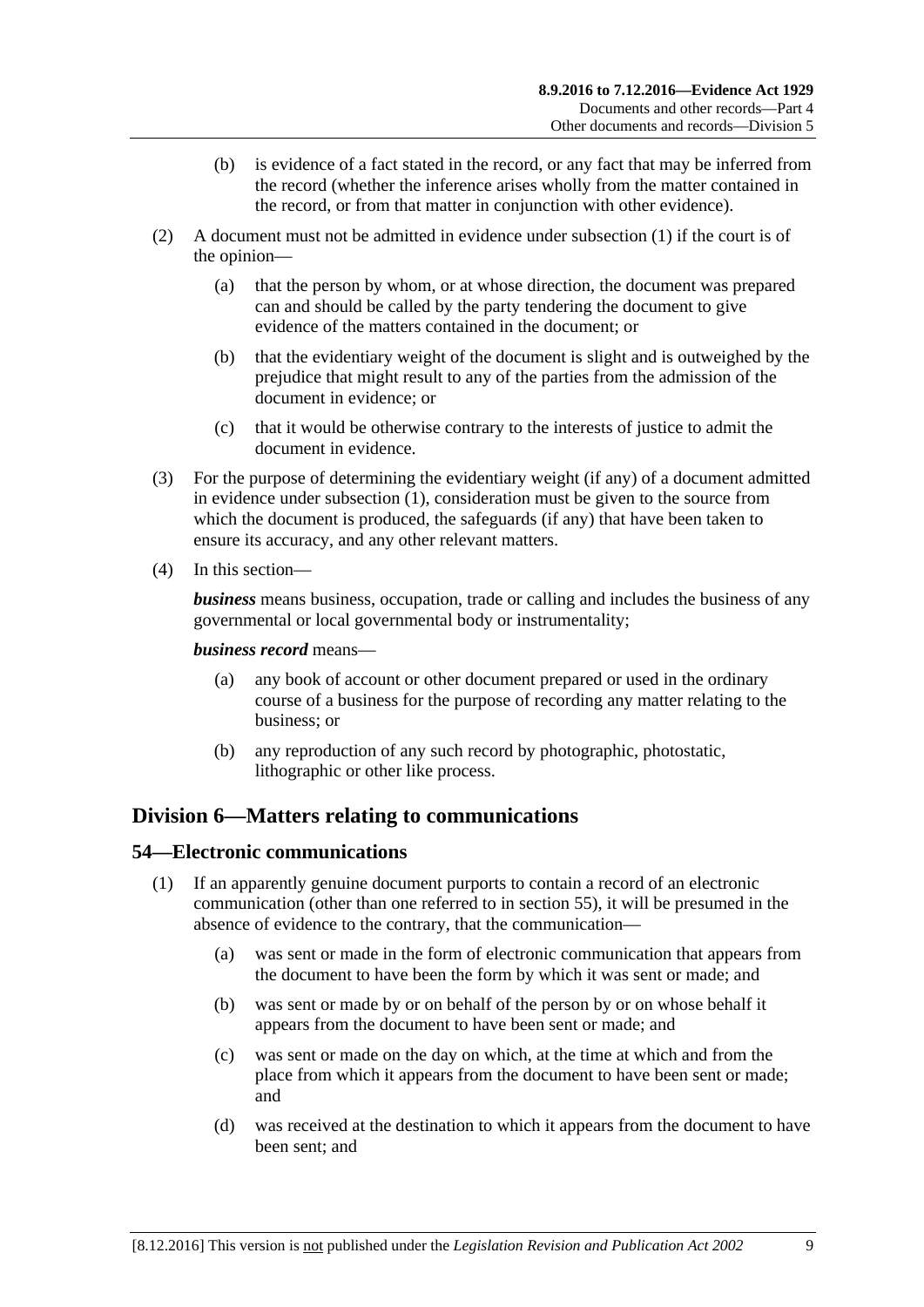- (e) if it appears from the document that the sending of the communication concluded at a particular time—was received at that destination at that time.
- (2) A provision of [subsection](#page-52-0) (1) does not apply in proceedings if—
	- (a) the proceedings relate to a contract; and
	- (b) all parties to the proceedings are parties to the contract; and
	- (c) the provision is inconsistent with a term of the contract.
- (3) A document referred to in [subsection](#page-52-0) (1) may be admitted in proceedings as evidence of any of the following representations contained in the document:
	- (a) the identity of the person from whom or on whose behalf the electronic communication was sent;
	- (b) the date on which or the time at which the communication was sent;
	- (c) the destination of the communication or the identity of the person to whom the communication was addressed.
- (4) In this section—

*electronic communication* has the same meaning as in the *[Electronic Transactions](http://www.legislation.sa.gov.au/index.aspx?action=legref&type=act&legtitle=Electronic%20Transactions%20Act%202000)  Act [2000](http://www.legislation.sa.gov.au/index.aspx?action=legref&type=act&legtitle=Electronic%20Transactions%20Act%202000)*.

#### <span id="page-53-1"></span><span id="page-53-0"></span>**55—Telegrams and lettergrams**

- (1) If a document purporting to contain a record of a message is transmitted by means of a lettergram or telegram, it will be presumed, in the absence of evidence to the contrary, that the message was received by the person to whom the message is addressed no later than 24 hours after the message was delivered to a post office for transmission as a lettergram or telegram.
- (2) This section does not apply in proceedings if—
	- (a) the proceedings relate to a contract; and
	- (b) all parties to the proceedings are parties to the contract; and
	- (c) [subsection \(1\)](#page-53-1) is inconsistent with a term of the contract.

# **Division 7—Miscellaneous**

#### **56—Evidence produced by processes, machines and other devices**

- (1) This section applies to a document or thing—
	- (a) that is produced wholly or partly by a device or process; and
	- (b) that is tendered by a party to proceedings who asserts that, in producing the document or thing, the device or process has produced a particular outcome.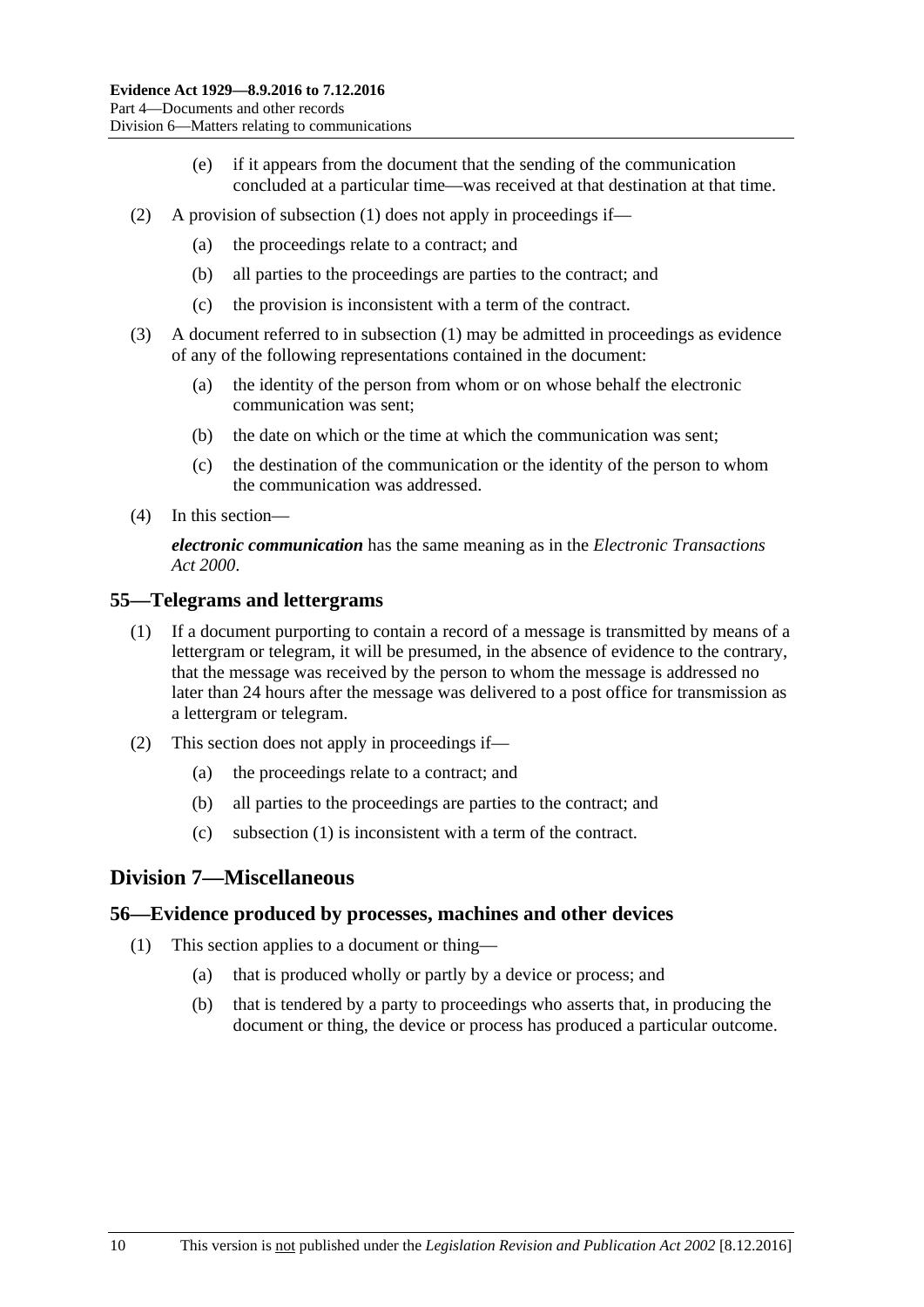(2) If a device or process is one that, or is of a kind that, if properly used, will ordinarily produce that outcome, it will be presumed, in the absence of evidence to the contrary, that, in producing the document or thing on the occasion in question, the device or process produced that outcome.

#### **Example—**

It would not be necessary to call evidence to prove that a photocopier normally produced complete copies of documents and that it was working properly when it was used to photocopy a particular document.

# **57—Modification of best evidence rule**

- (1) A document that reproduces the contents of another document is admissible in evidence before a court in the same circumstances, and for the same purposes, as that other document (whether or not that other document still exists).
- (2) This section applies to a reproduction made—
	- (a) by an instantaneous process; or
	- (b) by a process in which the contents of a document—
		- (i) recorded by photographic, electronic or other means; or
		- (ii) stored on a data storage device,

are reproduced, whether in the same form or in some other form; or

- (c) in any other way.
- (3) If a court admits or refuses to admit a document under this section, the court must, if so requested by a party to the proceedings, state the reason for its decision.
- (4) In determining whether a particular document accurately reproduces the contents of another, a court is not bound by the rules of evidence and, in particular, the court may rely on its own knowledge of the nature and reliability of the processes by which the reproduction was made.

#### **Example—**

A photograph displaying the contents of an image on a computer screen, or a transcript of sounds or words captured on an audio recording, may be admissible as a reproduction of the contents of the image or recording (as the case may be).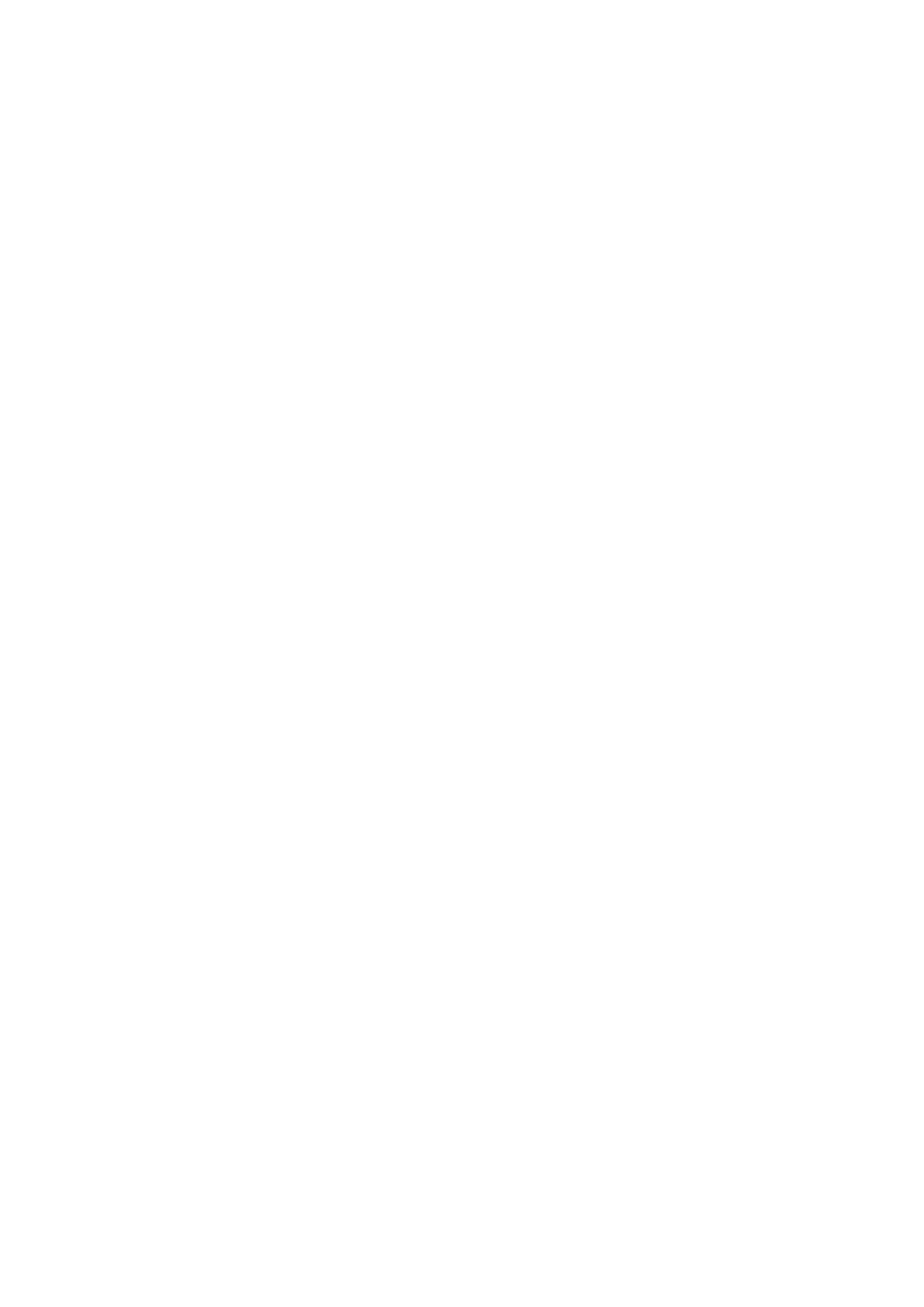# **Part 6B—Obtaining evidence from outside a court's territorial jurisdiction**

# **59D—Interpretation**

(1) In this Part—

### *authorised South Australian court* means—

- (a) the Supreme Court;
- (b) the District Court;
- (c) the Magistrates Court;
- (e) a court or tribunal declared by the Attorney-General, by notice in the Gazette, to be an authorised South Australian court for the purposes of this Part;

*foreign court* means a court established under the law of some country, state or territory other than this State.

- (2) This Part applies in respect of—
	- (a) civil proceedings originating in courts within or outside Australia;
	- (b) criminal proceedings originating in Australian courts.

# **59E—Taking of evidence outside the State**

- (1) Where, in the opinion of an authorised South Australian court, it is necessary or expedient that evidence relating to proceedings before it be taken outside the State, the court may—
	- (a) sit outside the State for the purpose of taking the evidence; or
	- (b) issue a commission to an officer of the court or some other appropriate person to take the evidence; or
	- (c) request a foreign court to take the evidence.
- (2) Subject to any just exception—
	- (a) any depositions taken on commission or by a foreign court that takes evidence in pursuance of a request under this Part may be put in as evidence at the hearing of the proceedings to which they relate; and
	- (b) any documents produced to a commissioner or a foreign court that takes evidence in pursuance of a request under this Part are admissible at the hearing of the proceedings to which they relate as if produced at the hearing.
- (3) Any documents appearing to be depositions or documents so taken or produced, will, in the absence of evidence to the contrary, be accepted as such.
- (4) An authorised South Australian court may take evidence from a place outside the State by video link or any other form of telecommunication that the court thinks appropriate in the circumstances.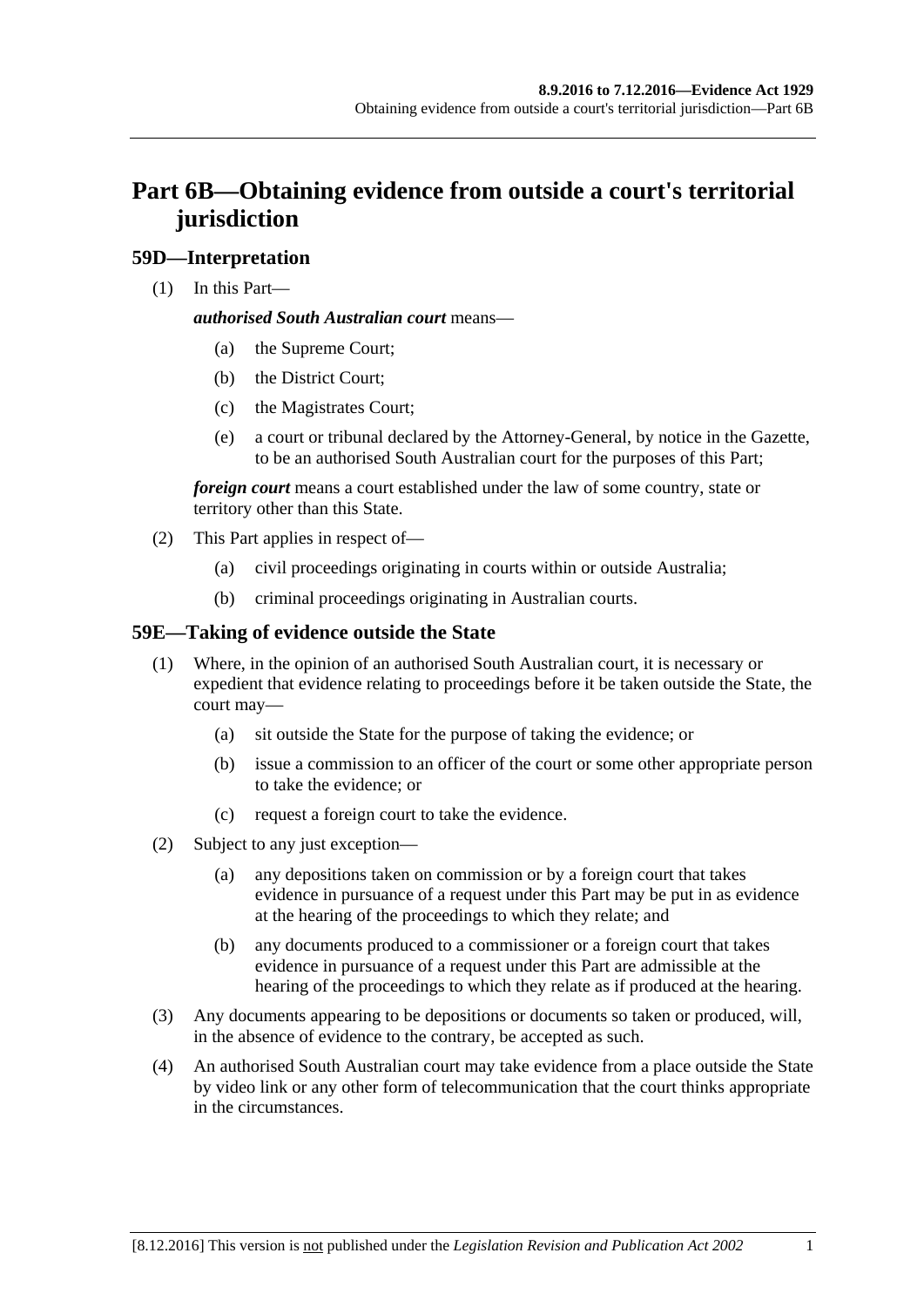Part 6B—Obtaining evidence from outside a court's territorial jurisdiction

#### **59F—Power of South Australian Court to take evidence on request**

- (1) Where a foreign court requests an authorised South Australian court to take evidence in this State for the purpose of proceedings before that foreign court the South Australian court may summon any person to appear before it for the purpose of giving evidence or for the purpose of producing documents.
- (2) A witness summoned to appear before an authorised South Australian court under this section may be examined, cross-examined or re-examined before that court.
- (3) Subject to this Part, the South Australian court in taking evidence under this section shall have the same powers as if the proceedings originated in that court.
- (4) If, while any person is being examined before an authorised South Australian court, objection is taken to any question, or to answering any question, the ground of the objection and the answer (if any) to the question shall be set out in the deposition of that person.
- (5) Subject to [subsections](#page-57-0) (6) and [\(7\),](#page-57-1) the validity of the ground of any such objection shall not be determined by the authorised South Australian court but by the foreign court at whose request the examination is being conducted.
- <span id="page-57-0"></span>(6) The authorised South Australian court may permit a witness to decline to answer a question where in the opinion of the court the answer to that question might incriminate him or where it would in the opinion of the court be unfair to the witness, or to any other person, that the answer should be given and recorded.
- <span id="page-57-1"></span>(7) A witness cannot be compelled to give evidence on a particular subject if he or she could not be compelled to give evidence on that subject in the foreign court from which the request to take evidence originated.

#### **59G—Depositions to be signed**

Where pursuant to this Part—

- (a) a witness has given evidence before an authorised South Australian court, his deposition shall be signed by him and by the person presiding over the court; or
- (b) a document has been produced before an authorised South Australian court, the person presiding over the court shall attach to that document a certificate signed by him stating the name of the person by whom the document was produced.

#### **59H—Transmission of request**

Where an authorised South Australian court receives a request from a foreign court for the examination of a witness, or the production of documents, and it appears to the court that the witness or person by whom the evidence is to be given, or the documents produced, is not in South Australia and is not proceeding to South Australia, but is in, or proceeding to, some other country or State, the South Australian court—

(a) may transmit the request to a foreign court in that other country or State together with such information as it possesses concerning the whereabouts of that person; and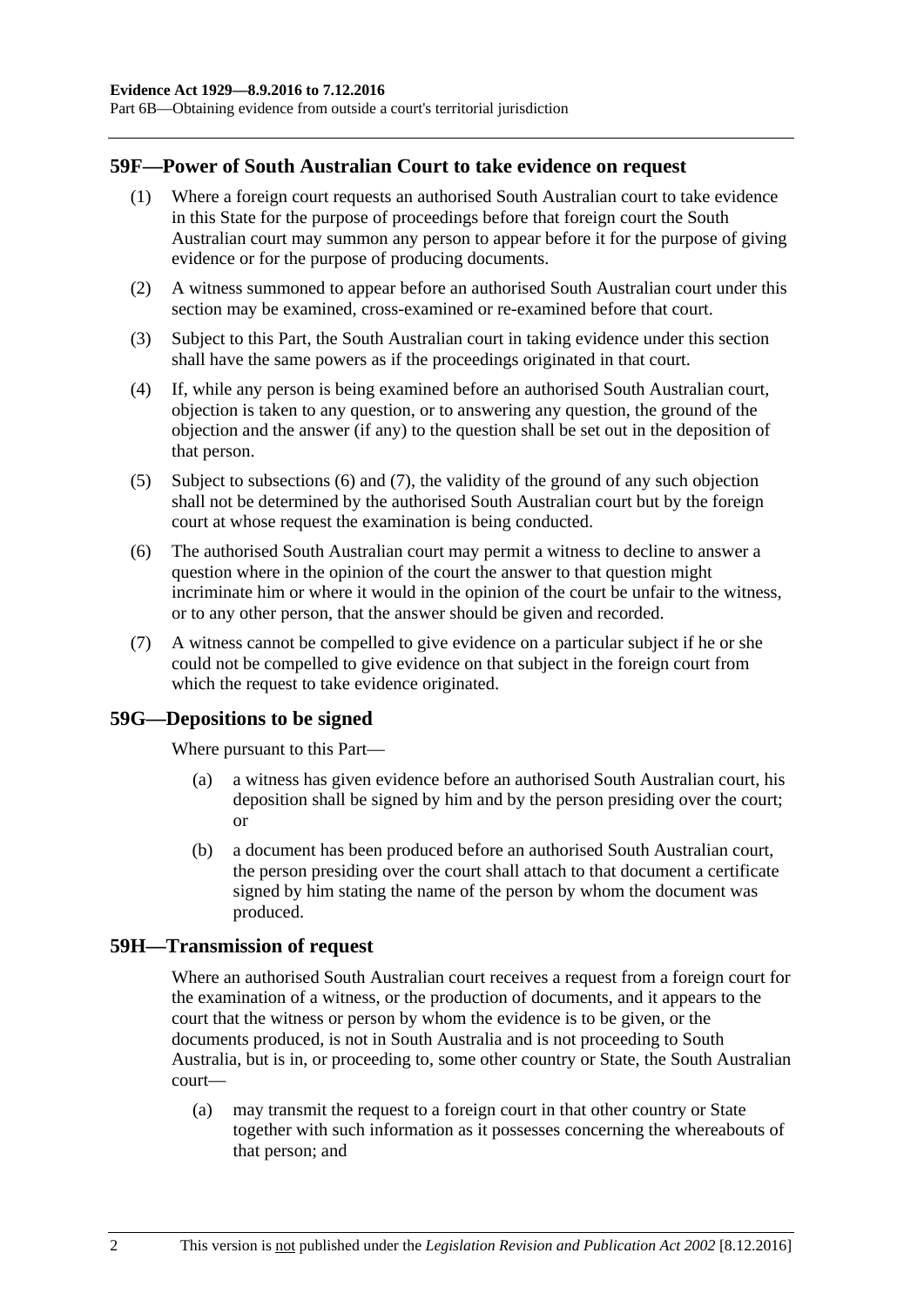(b) shall give notice to the foreign court from which it received the request of the fact that the request has been so transmitted.

# **59I—Saving provision**

- (1) Nothing in this Part limits the power of a court to require a witness to attend in person before the court.
- (2) The provisions of this Part are supplementary to, and do not derogate from, the provisions of any other Act or law.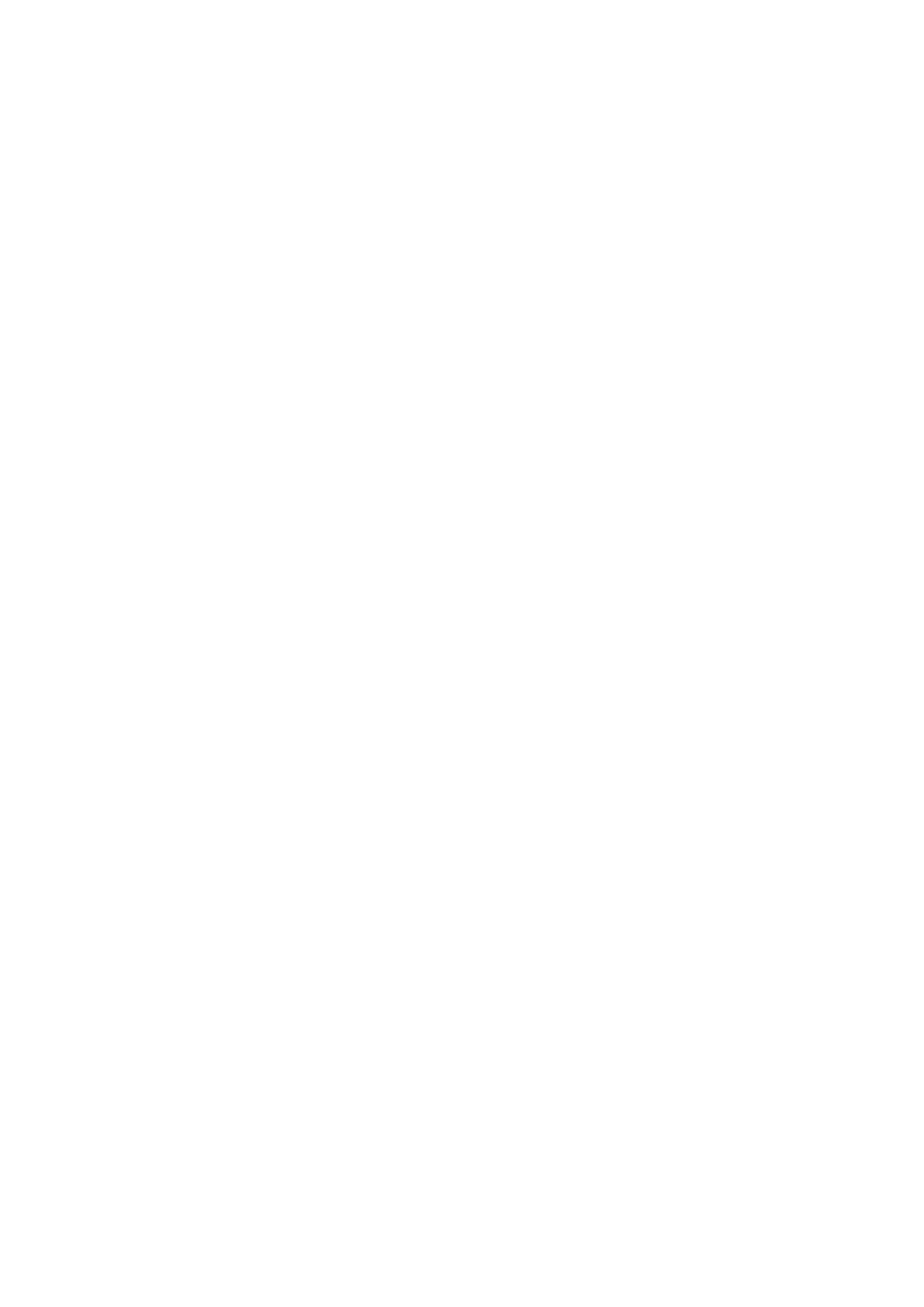# **Part 6C—Use of audio and audio visual links**

# **Division 1—Preliminary**

### **59IA—Interpretation**

In this Part—

*audio link* means a system of two-way communication linking different places so that a person speaking at any one of the places can be heard at the other;

#### **Example—**

An audio link may be established by facilities such as a two-way radio or telephone.

*audio visual link* means a system of two-way communication linking different places so that a person speaking at any one of the places can be seen and heard at the other;

#### **Example—**

An audio visual link may be established by facilities such as a closed-circuit television.

*participating State* means another State in which statutory provisions substantially corresponding to this Part are in force;

*recognised court* means a court or tribunal of a participating State that is authorised by the provisions of an Act of that State in terms substantially corresponding to this Part to direct that evidence be taken or submissions made by audio, or audio visual, link from South Australia;

*South Australian court* means—

- (a) the Supreme Court;
- (b) the District Court;
- (c) the Magistrates Court;
- (d) the Coroner's Court;
- (e) a court or tribunal prescribed by regulation to be a South Australian court for the purposes of this Part;

*State* includes Territory;

*tribunal* of a State means a person or body authorised by or under a law of the State to take evidence on oath or affirmation.

#### **59IB—Transitional**

This Part extends to proceedings whether the proceedings were commenced, or the cause of action arose, before or after the commencement of this Part.

#### **59IC—Application of Part**

This Part is in addition to, and does not derogate from, other provisions of this Act or of any other law authorising the taking of evidence, or the conduct of proceedings, outside this State.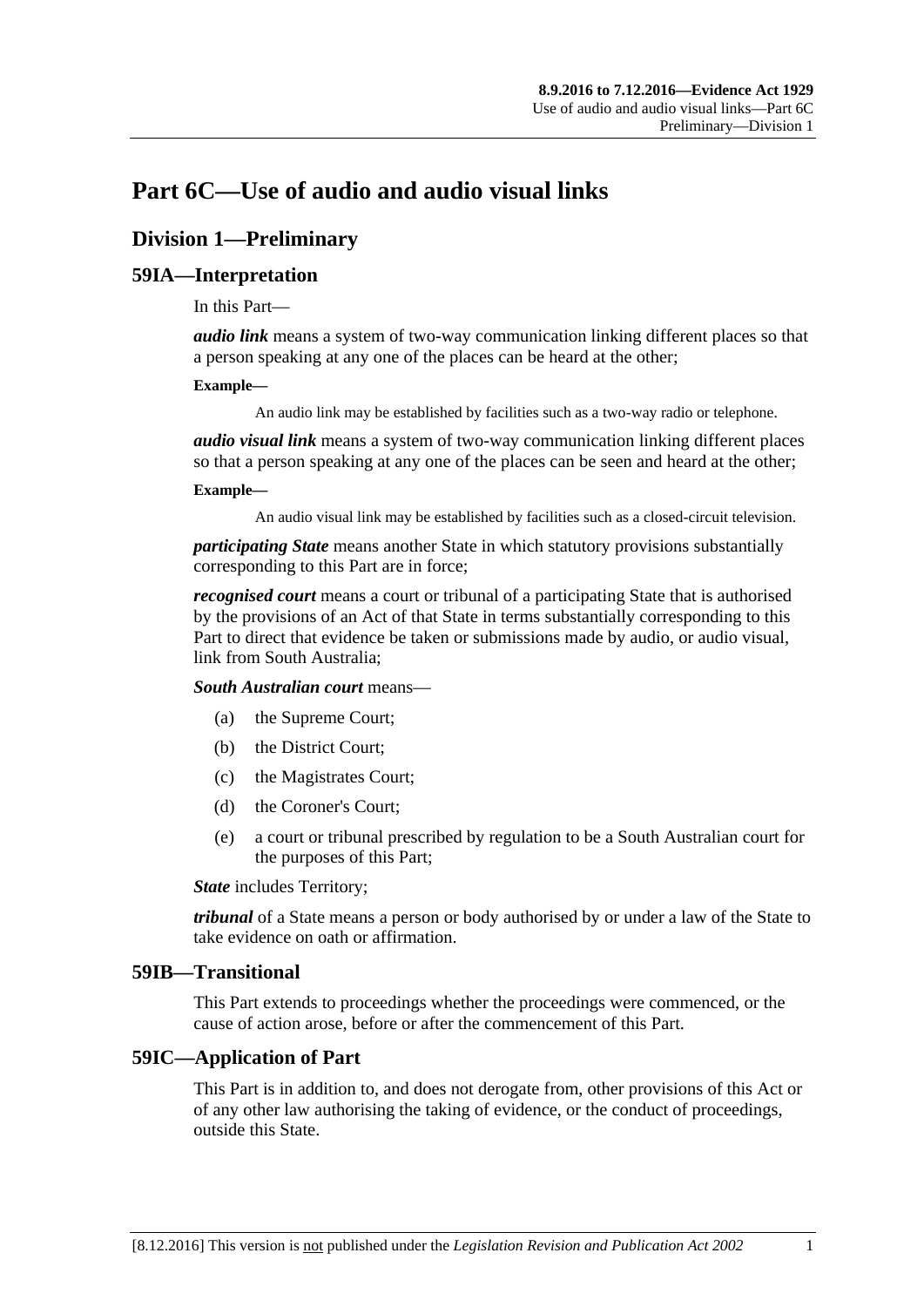# **Division 2—Use of interstate audio or audio visual link in proceedings before South Australian courts**

### **59ID—Application of this Division**

This Division applies to any proceeding (including a criminal proceeding) before a South Australian court.

### **59IE—State courts may take evidence and submissions from outside State**

- (1) A South Australian court may, on the application of a party to a proceeding before the court, direct that evidence be taken or submissions made by audio, or audio visual, link from a participating State.
- (2) The court must not make such a direction if—
	- (a) the necessary facilities are unavailable or cannot reasonably be made available; or
	- (b) the court is satisfied that the evidence or submission can be more conveniently given or made in this State; or
	- (c) the court is satisfied by a party opposing the making of the direction that the direction would be unfair to the party.
- (3) The court may exercise in the participating State in connection with taking evidence or receiving submissions by audio, or audio visual, link any of its powers that the court is permitted, under the law of the participating State, to exercise in the participating State.

#### **59IF—Expenses**

If a South Australian court directs evidence to be taken, or submissions to be made, by audio, or audio visual, link from a person in a participating State, the court may make such orders as it considers just for payment of expenses incurred in connection with—

- (a) taking the evidence or making the submissions; or
- (b) providing the audio, or audio visual, link.

# **59IG—Counsel entitled to practise**

A person who is entitled to practise as a legal practitioner in a participating State is entitled to practise as a barrister, solicitor or both—

- (a) in relation to the examination-in-chief, cross-examination or re-examination of a witness in the participating State whose evidence is being given by audio, or audio visual, link in a proceeding before a South Australian court; and
- (b) in relation to the making of submissions by audio, or audio visual, link from the participating State in a proceeding before a South Australian court.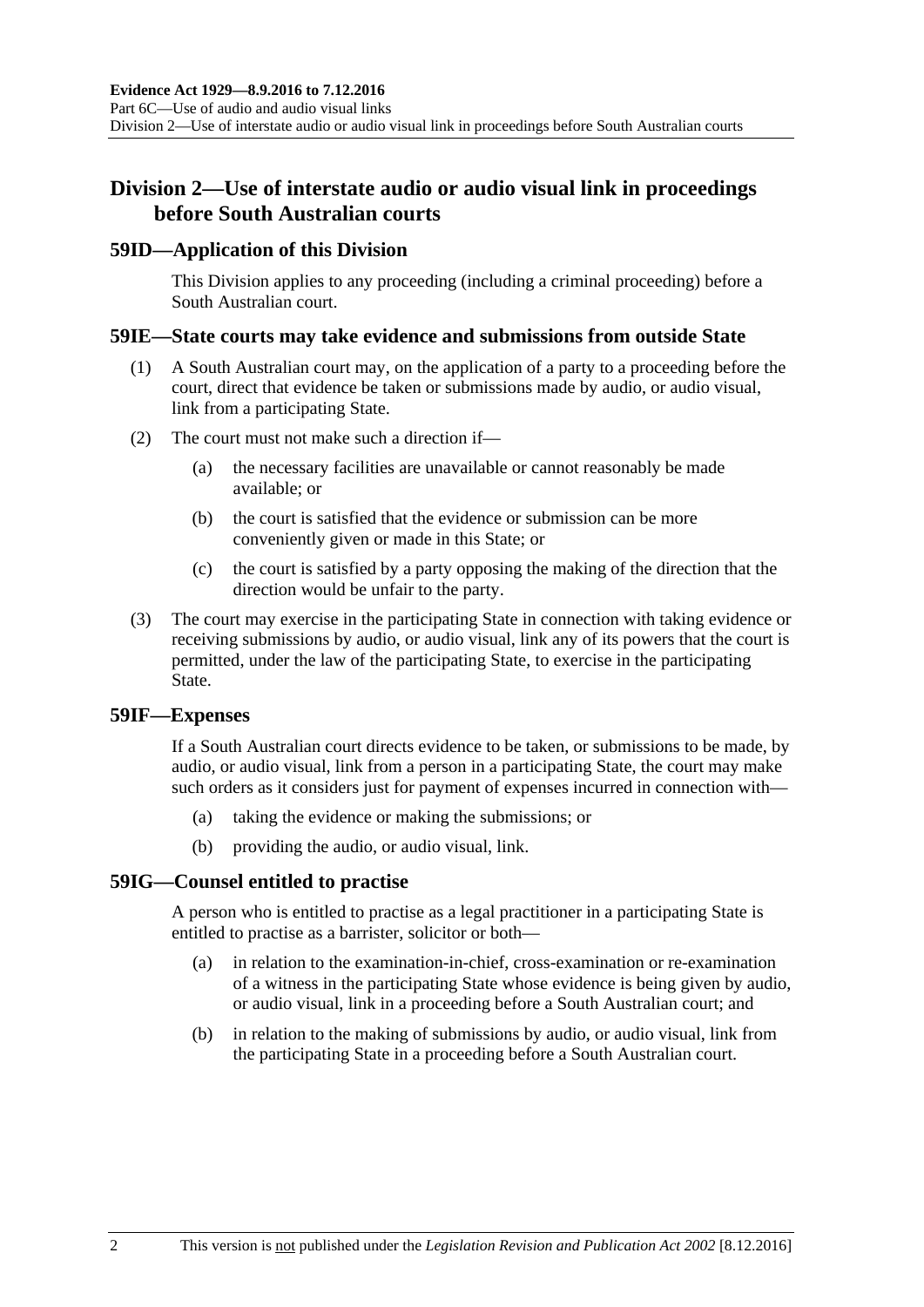# **Division 3—Use of interstate audio or audio visual link in proceedings in participating States**

# **59IH—Application of Division**

This Division applies to any proceeding (including a criminal proceeding) before a recognised court.

# **59II—Recognised courts may take evidence or receive submissions from persons in South Australia**

A recognised court may, for the purposes of a proceeding before it, take evidence or receive submissions by audio, or audio visual, link from a person in South Australia.

### <span id="page-62-0"></span>**59IJ—Powers of recognised courts**

- (1) The recognised court may, for the purposes of the proceeding, exercise in South Australia, in connection with taking evidence or receiving submissions by audio, or audio visual, link any of its powers, except its powers—
	- (a) to punish for contempt; and
	- (b) to enforce or execute its judgments or process.
- (2) The laws of the participating State (including rules of court) that apply to the proceeding in that State also apply, by force of this subsection, to the practice and procedure of the recognised court in taking evidence or receiving submissions by audio, or audio visual, link from a person in South Australia.
- (3) For the purposes of the recognised court exercising its powers, the place in South Australia where evidence is given or submissions are made is taken to be part of the court.

# **59IK—Orders made by recognised court**

Without limiting [section](#page-62-0) 59IJ, the recognised court may, by order—

- (a) direct that the proceeding, or a part of the proceeding, be conducted in private; or
- (b) require a person to leave a place in South Australia where the giving of evidence or the making of submissions is taking place or is going to take place; or
- (c) prohibit or restrict the publication of evidence given in the proceeding or of the name of a party to, or a witness in, the proceeding.

# **59IL—Enforcement of order**

- (1) An order of a recognised court under this Division must be complied with.
- <span id="page-62-1"></span>(2) Subject to rules of court, the order may be enforced by the Supreme Court as if the order were an order of the Supreme Court.
- (3) Without limiting [subsection](#page-62-1) (2), a person who contravenes the order—
	- (a) is taken to be in contempt of the Supreme Court; and
	- (b) is punishable accordingly,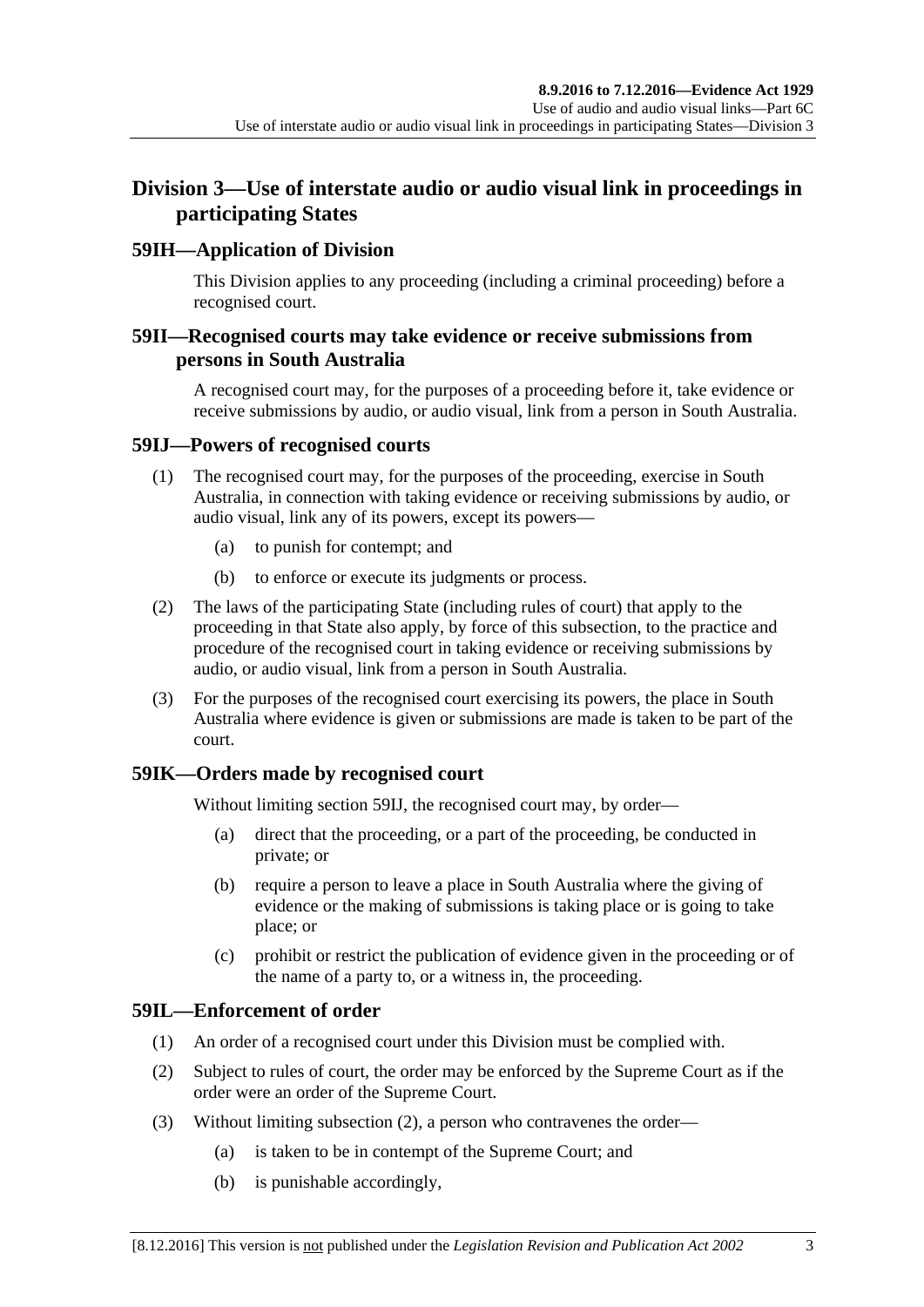unless the person establishes that the contravention should be excused.

# **59IM—Privileges, protection and immunity of participants in proceedings in courts of participating States**

- (1) A judge or other person presiding at a proceeding before a recognised court has, in connection with evidence taken or submissions received by audio, or audio visual, link from a person in South Australia, the same privileges, protection and immunity as a judge of the Supreme Court.
- (2) A person appearing as a legal practitioner in a proceeding before a recognised court has, in connection with evidence taken or submissions received by audio, or audio visual, link from a person in South Australia, the same protection and immunity as a legal practitioner has in appearing for a party in a proceeding before the Supreme Court.
- (3) A person appearing as a witness in a proceeding before a recognised court by audio, or audio visual, link from South Australia has the same protection as a witness in a proceeding before the Supreme Court.

# **59IN—Recognised court may administer oath in South Australia**

- (1) A recognised court may, for the purpose of obtaining in the proceeding by audio, or audio visual, link the testimony of a person in South Australia, administer an oath or affirmation in accordance with the practice and procedure of the recognised court.
- (2) Evidence given by a person on oath or affirmation so administered is, for the purposes of the law of South Australia, testimony given in a judicial proceeding.

# **59IO—Assistance to recognised court**

An officer of a South Australian court may, at the request of a recognised court—

- (a) attend at the place in the State where evidence is to be or is being taken, or submissions are to be or are being made, in the proceeding; and
- (b) take such action as the recognised court directs to facilitate the proceeding; and
- (c) assist with the administering by the recognised court of an oath or affirmation.

#### <span id="page-63-0"></span>**59IP—Contempt of recognised courts**

- (1) A person must not, in relation to proceedings in South Australia for the purpose of taking of evidence or the receiving of submissions by a recognised court by audio, or audio visual, link, engage in conduct that would, if the proceeding were before the Supreme Court, constitute—
	- (a) an offence; or
	- (b) a contempt of the Supreme Court.
- (2) A person who contravenes [subsection](#page-63-0) (1) is liable to—
	- (a) if the conduct would have constituted an offence—the same penalty as if the offence had been committed in relation to proceedings before the Supreme Court; or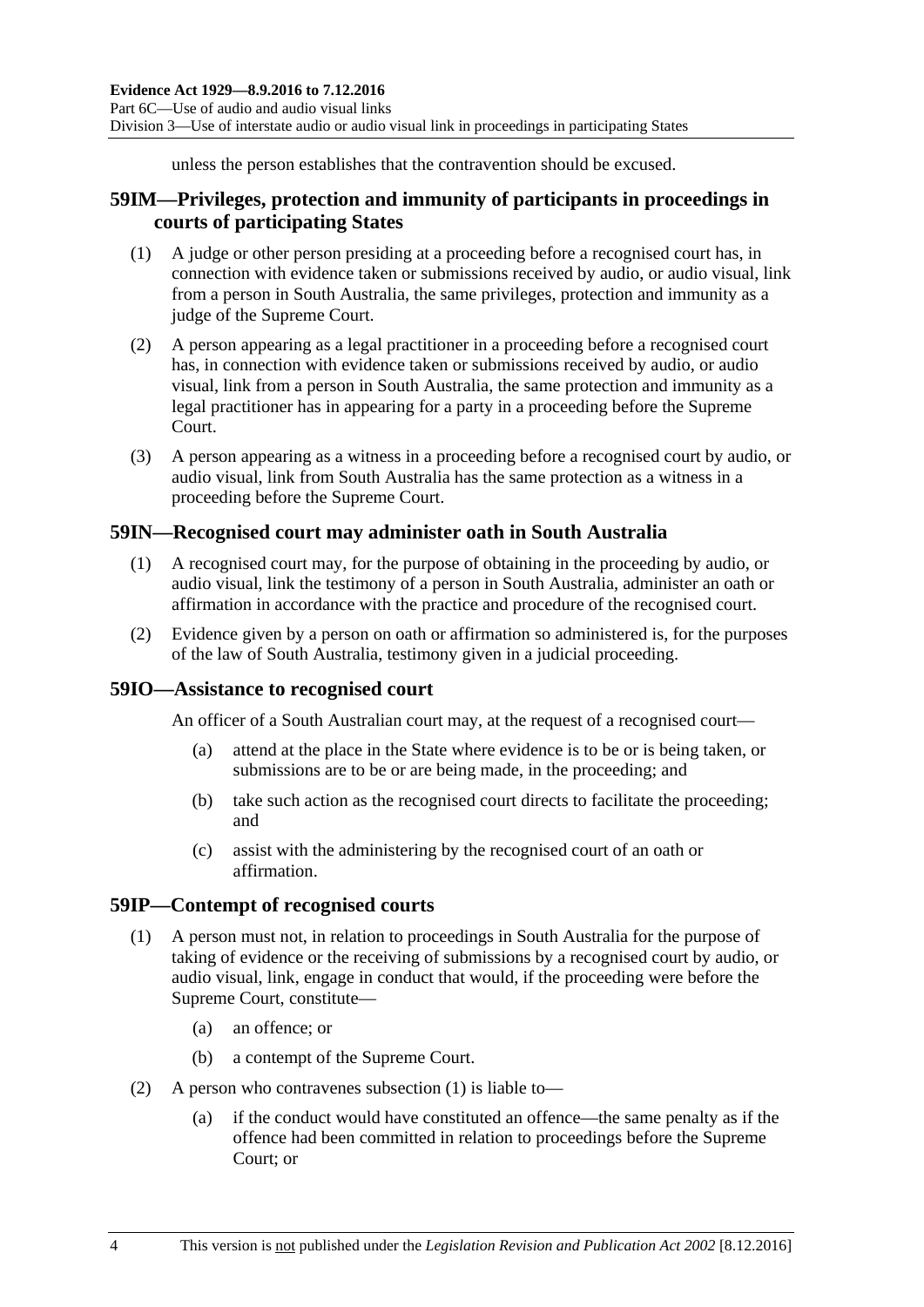(b) if the conduct would have constituted a contempt—imprisonment for 3 months.

# **Division 4—Use of audio visual link or audio link generally**

# **59IQ—Appearance etc by audio visual link or audio link**

- (1) A court may, subject to this Division and any relevant rules of court, receive evidence or submissions from a person who is in the State but not physically present in the courtroom by means of an audio visual link or an audio link.
- (2) The court may administer an oath or affirmation by means of the link for the purpose of taking evidence (and may adapt its normal practice in that regard to the extent necessary in the circumstances).
- (3) While the link is in operation the person from whom evidence or submissions are taken, and anyone else present in the place from which that person gives evidence or makes submissions, is taken to be before the court.

Any law or rule of practice relevant to contempt of the court applies accordingly.

Any law or rule of practice requiring the personal appearance of a person before the court is taken to be satisfied while the link between the court and the person remains in operation.

- <span id="page-64-1"></span> $(4)$  If—
	- (a) a defendant is in custody prior to trial and is to be dealt with by a court to which the provisions of this subsection are extended by regulation; and
	- (b) facilities exist for dealing with the proceedings by audio visual link,

the court should, subject to [subsection](#page-64-0) (5) and relevant rules of court, deal with the proceedings by audio visual link and without requiring the personal attendance of the defendant.

- <span id="page-64-0"></span>(5) The personal attendance of a defendant who is in custody is, however, required if—
	- (a) the proceeding is—
		- (i) the defendant's first appearance before a court in connection with the charge or charges for which the defendant is in custody; or
		- (ii) a preliminary examination of an indictable offence that involves the taking of oral evidence (but this subparagraph does not prevent the use of an audio visual link for parts of the proceeding that do not involve the taking of oral evidence or for incidental proceedings such as an adjournment or an application for bail or further remand in custody that do involve the taking of oral evidence); or
		- (iii) a proceeding for which the defendant's personal attendance is required by regulation,

(but in any of the above cases, the defendant may ask the court to be allowed to use an audio visual link and, if the court agrees, the defendant need not attend personally before the court); or

(b) the proceeding is an investigation into the defendant's fitness to stand trial; or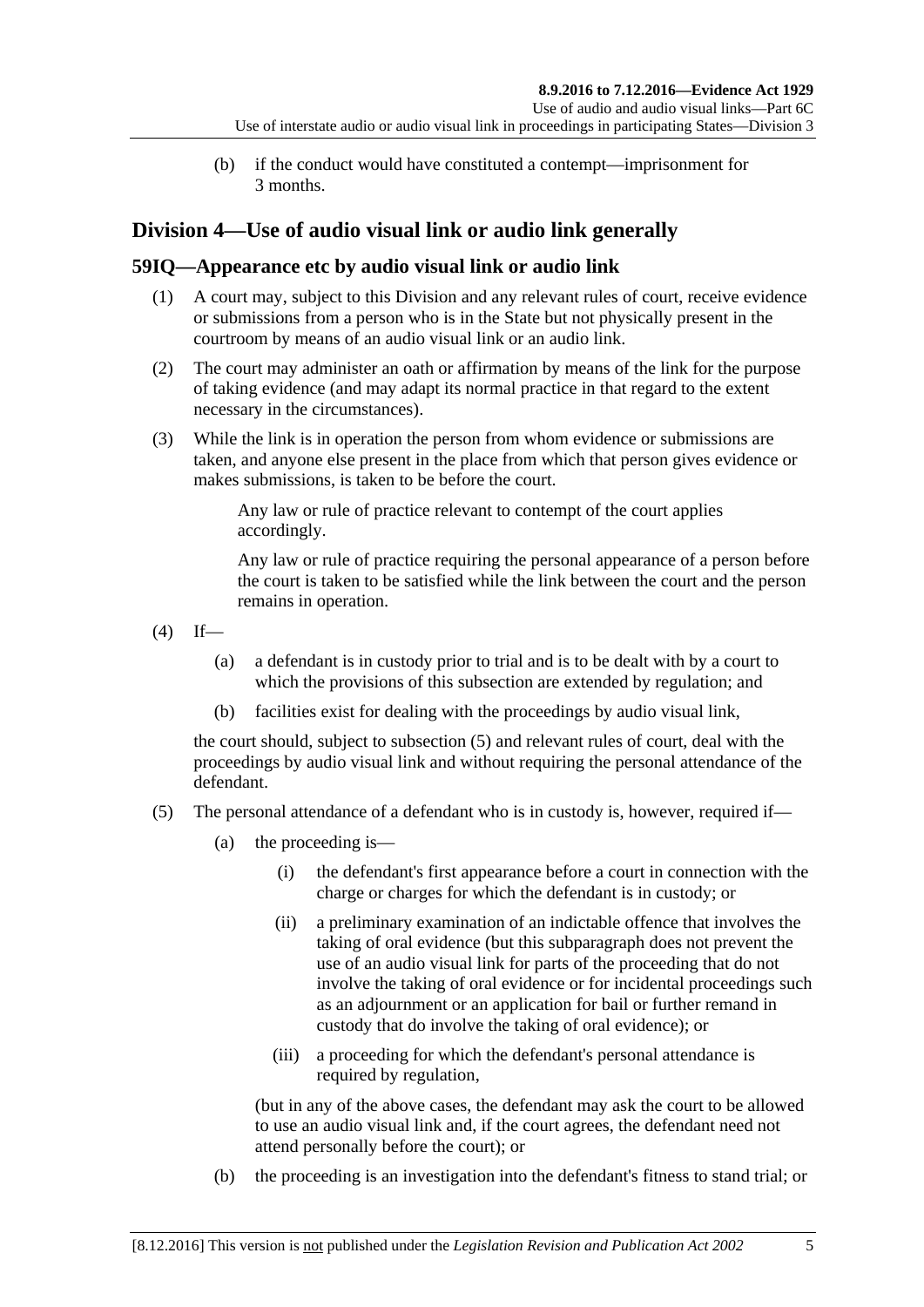- (c) the court is of the opinion that there are good reasons in the circumstances of the particular case for requiring the defendant's personal attendance and directs accordingly; or
- (d) there are other matters to be dealt with on the same occasion for which the defendant's personal attendance is necessary or desirable.
- (6) The court should give the parties a reasonable opportunity to object to the use of an audio visual link or an audio link under this Division (but may, if it is convenient to do so, use the link for the purpose of hearing the objection).
- <span id="page-65-0"></span>(7) In proceedings relating to an offence (other than proceedings to which [subsection](#page-64-1) (4) applies), the prosecuting authority must object to the use by the court of an audio visual link or an audio link if requested to do so by—
	- (a) an alleged victim of the offence; or
	- (b) if an alleged victim of the offence—
		- (i) is a child—a parent or guardian of the alleged victim; or
		- (ii) is deceased or unable to represent himself or herself because of some physical or medical condition—a member of the alleged victim's immediate family.

#### (8) In [subsection](#page-65-0) (7)—

*immediate family* of an alleged victim means—

- (a) a spouse or domestic partner; or
- (b) a parent or guardian; or
- (c) a grandparent; or
- (d) an adult child; or
- (e) an adult grandchild; or
- (f) a brother or sister;

*victim*, in relation to an offence, means—

- (a) a person who suffers physical or mental injury, damage or loss as a result of the commission of the offence;
- (b) a person who suffers psychological injury as a result of being directly involved in the circumstances of the offence or in operations in the immediate aftermath of the offence to deal with its consequences.

#### **59IR—Communication between lawyer and client**

- (1) This section applies where—
	- (a) a person who is to give evidence or make submissions (or on whose behalf submissions are to be made) is represented by a lawyer; and
	- (b) the lawyer and the client are physically separated—the lawyer being in the courtroom and the client in the remote location.
- (2) Evidence or submissions are not to be taken by audio visual link or by audio link if facilities do not exist to enable private oral communication between the lawyer and the client.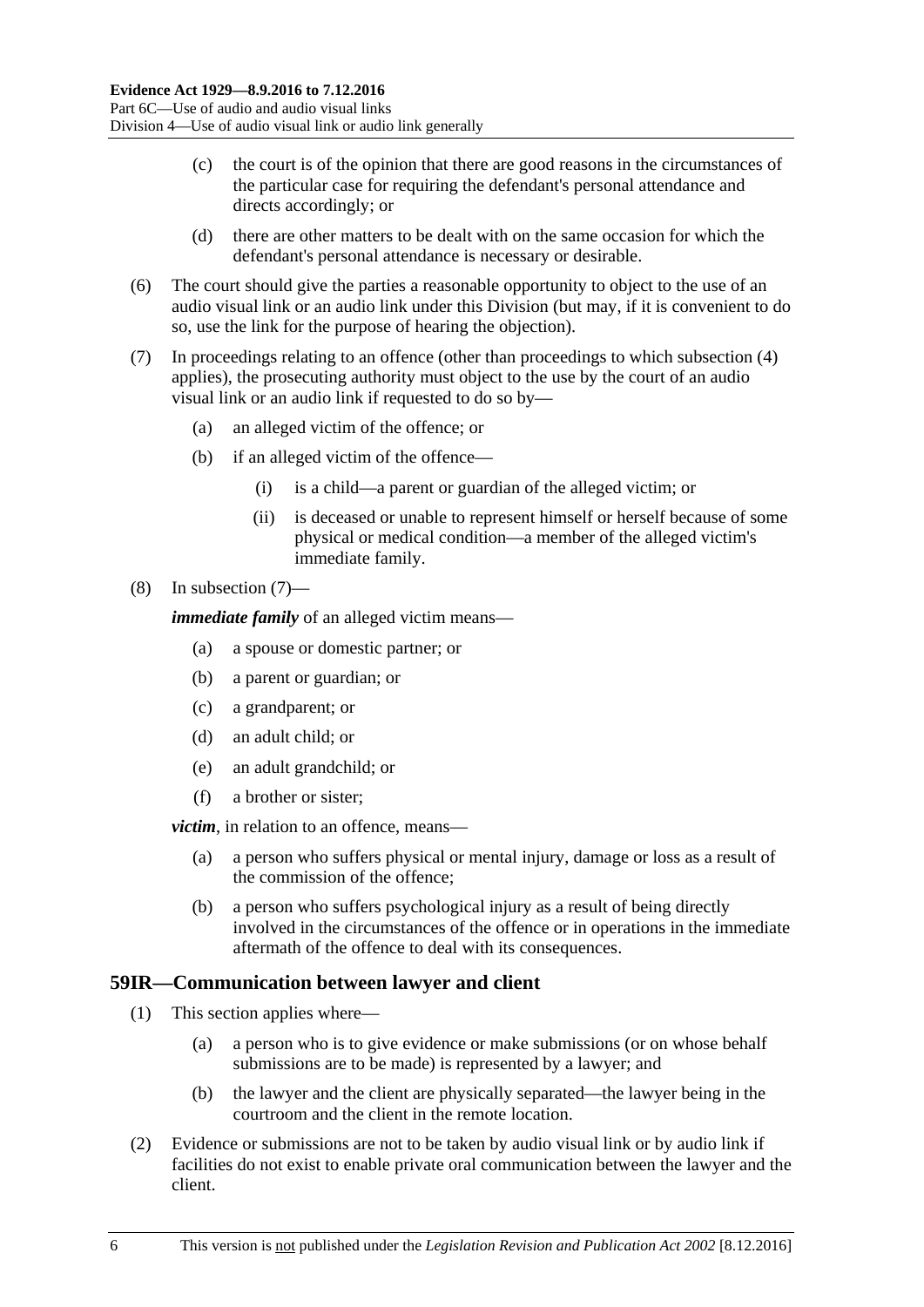- (3) The court must, at the lawyer's request, make appropriate arrangements for the private communication of a document between the lawyer and the client.
- (4) Any communication between lawyer and client is absolutely privileged.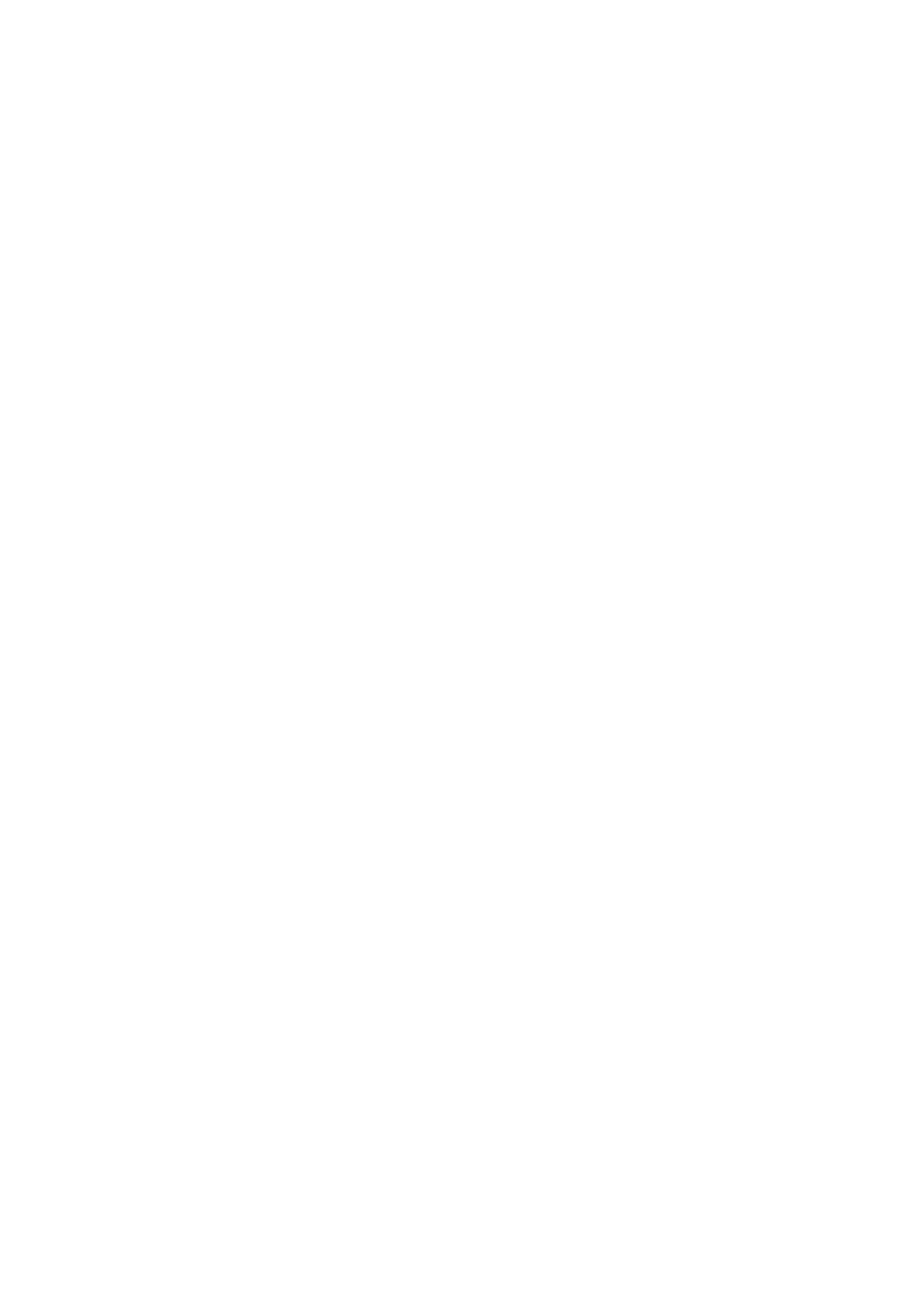# **Part 7—General provisions**

# **Division 1—Power to dispense with formal proof**

# <span id="page-68-0"></span>**59J—Court's power to dispense with formal proof**

- (1) A court may at any stage of civil or criminal proceedings—
	- (a) dispense with compliance with the rules of evidence for proving any matter that is not genuinely in dispute; or
	- (b) dispense with compliance with the rules of evidence where compliance might involve unreasonable expense or delay.
- (2) In exercising its power under [subsection](#page-68-0) (1) the court may, for example, dispense with proof of—
	- (a) a document or the execution of a document;
	- (b) handwriting;
	- (c) the identity of a party;
	- (d) the conferral of an authority to do a particular act.
- (3) A court is not bound by the rules of evidence in informing itself on any matter relevant to the exercise of its discretion under this section.

# **Division 2—Notice of action**

# **60—Sufficiency of notice of action**

In any action or other proceeding in any court of justice in which notice of action is required, such notice shall be deemed sufficient if, in the opinion of the person presiding, such notice shall have given the defendant reasonable notice of the cause of such action, and the sufficiency of such notice shall be a question of fact and not of law; and no notice of action shall be held insufficient merely for want of form.

# **Division 3—Facilitation of proof of certain matters**

# **62—Proof of "public place" in certain cases**

Whenever in any proceedings before justices, in respect of any offence, it is an essential ingredient of the offence that the place (where any fact or matter occurred or was done) should be a public place, an allegation, in the complaint or information, that the place (specified as that in which the fact or matter charged occurred or was done) was a public place, shall be *prima facie* evidence of that fact, but the court may, if it thinks fit, and at any stage of the proceedings, permit evidence to be called with respect to the said fact.

# **62A—Proof of place being within municipality etc**

(1) In any complaint or information an allegation that any place is within a municipality, district council district, town or township, shall be *prima facie* evidence of the fact so alleged.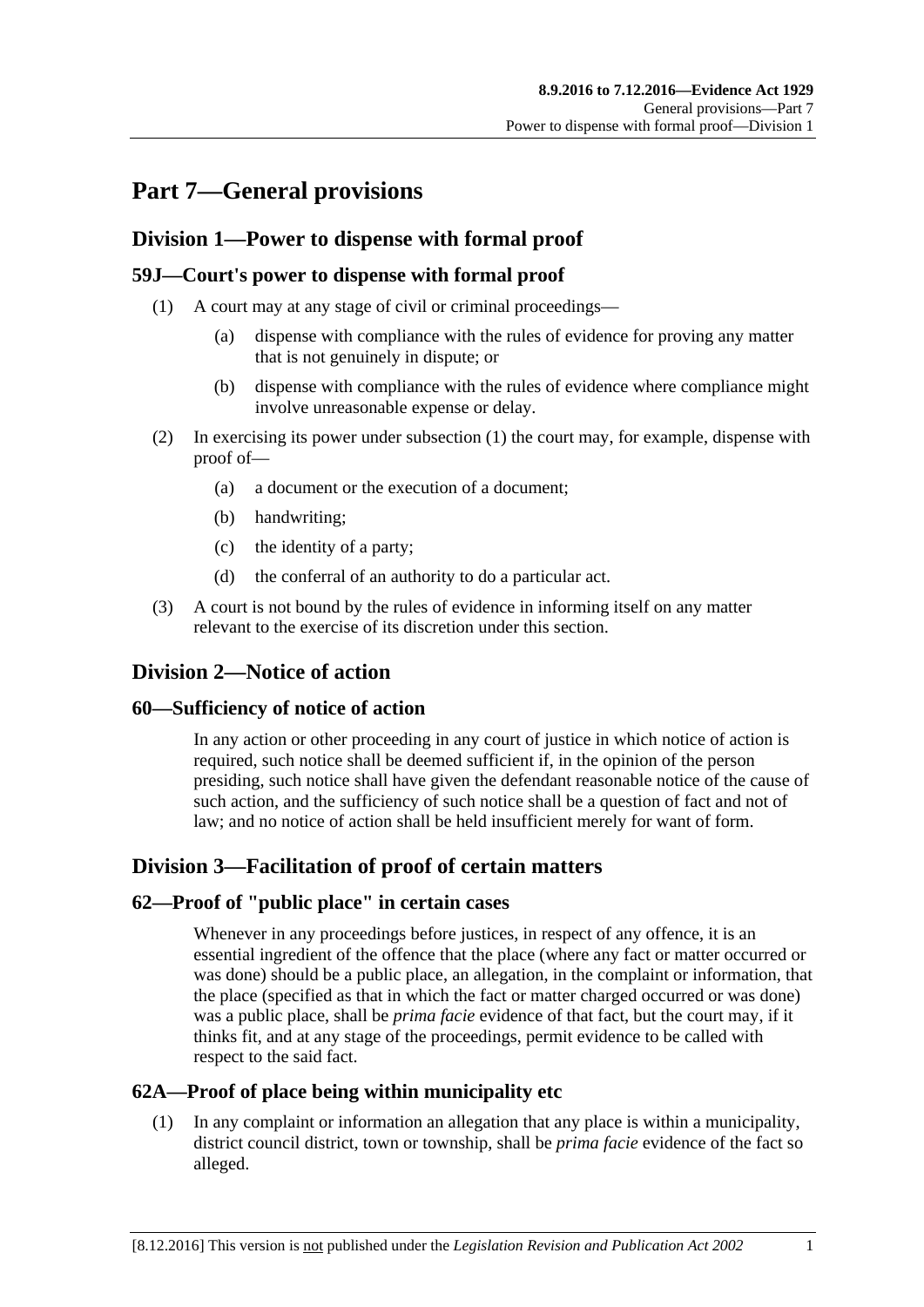(2) In this section the word *place* shall include any place, public or private, however described in the complaint or information, including any street road or other thoroughfare, or part thereof, and any building or structure or part thereof.

# **63—Proof of foreign law**

Printed books purporting to contain statutes, ordinances or other written laws in force in any country, although not purporting to have been printed or published by authority, and books purporting to contain reports of decisions of courts or judges in such country, and text books treating of the laws of such country, may be referred to by all courts for the purpose of ascertaining the laws in force in such country; but such courts shall not be bound to accept or act on the statements in any such books as evidence of such laws.

# **63A—Evidence as to foreign law**

Where upon trial of any proceedings by judge and jury it is necessary to ascertain the law of any other country or state applicable to the proceedings, any question as to the effect of evidence given with respect to that law shall, instead of being submitted to the jury, be decided by the judge.

# **64—Proof of matters of history, science etc**

All courts may, in matters of public history, literature, science, or art, refer, for the purposes of evidence, to such published books, calendars, maps, or charts as such courts consider to be of authority on the subjects to which they respectively relate: Provided that nothing herein contained shall be deemed to require any such court to accept or act upon any such evidence when tendered, unless it thinks fit.

# **65—Reference by court to books, official certificates etc**

- (1) In any matter relating to—
	- (a) the ordinary course of the post between any place within the Commonwealth and any other place, whether within or without the Commonwealth, or to the public business and transactions of the Australian Postal Commission; or
	- (b) the territorial limits of the area controlled by any municipal or district council or other local governing body, or of any other area designated or proclaimed or appointed by or under any statute or to the inclusion in any such area or the exclusion therefrom of any particular place; or
	- (c) the distance between any two places in the State;

every court may refer to—

- (d) any such published book, map, chart, or document as the court considers to be of authority upon the subject to which it relates; or
- (e) any certificate purporting to be signed by some person occupying any official position which, in the opinion of the court, qualifies him to certify to the fact in question.
- (2) However nothing herein contained shall be deemed to require any such court to accept or act upon any such evidence when tendered unless it thinks fit.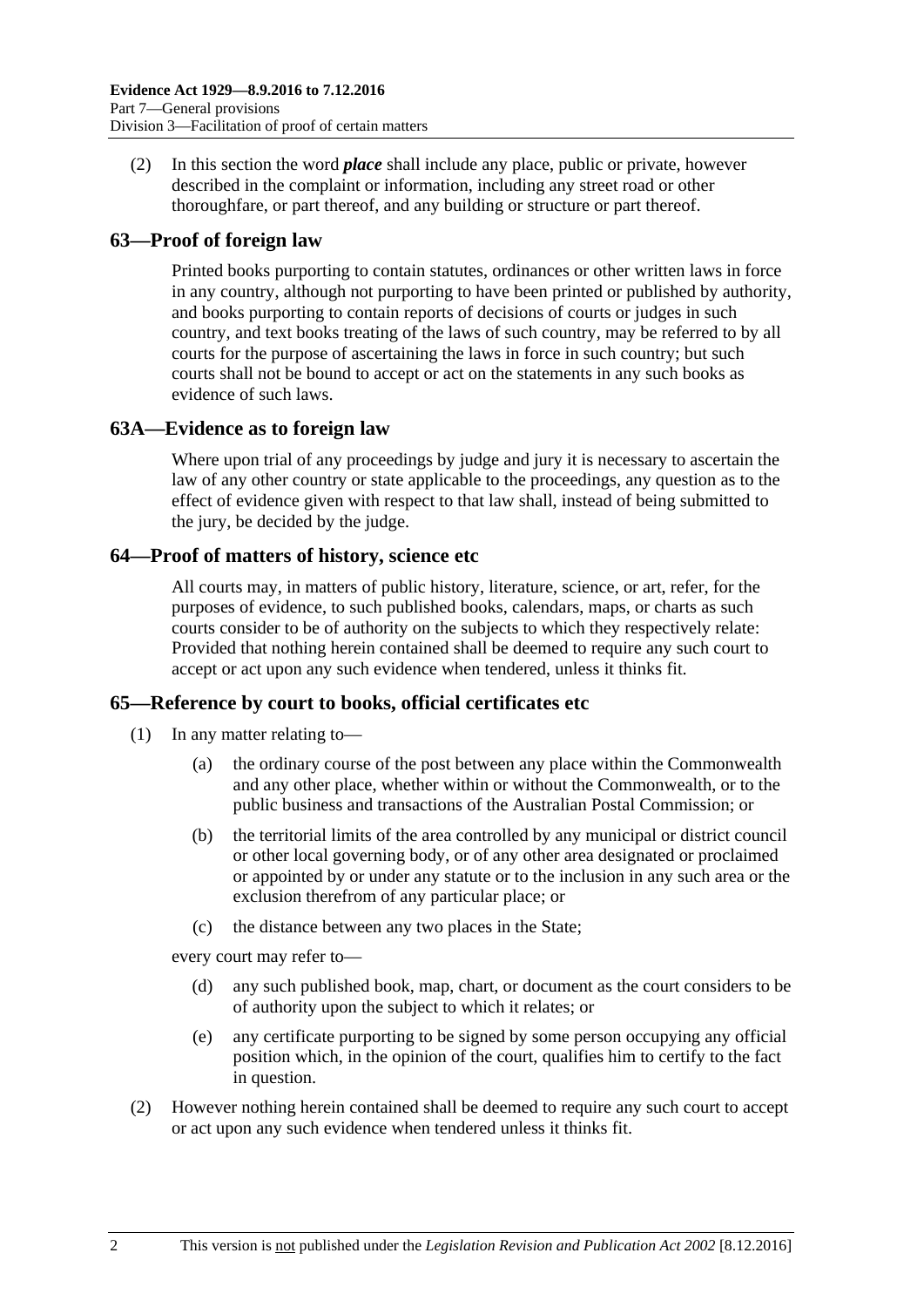# **65A—Proof of age**

If—

- (a) the age of a person is relevant to proceedings before a court; and
- (b) a document that appears to be a certified copy of, or extract from, a register of births kept under an Australian law, or under the law of the country in which the person was born, is produced to the court; and
- (c) the name of the person to whom the document relates is the name or a former name of the person whose age is to be established,

it will be presumed, in the absence of evidence to the contrary, that the person whose age is to be established is the person named in the document produced to the court and that the date of his or her birth is the date of birth shown in that document.

# **Division 4—Taking affidavits etc outside the State**

# <span id="page-70-3"></span>**66—Taking of affidavits out of the State**

- <span id="page-70-2"></span><span id="page-70-1"></span><span id="page-70-0"></span>(1) Any oath or affidavit required for the purpose of any court or matter in the State may be taken or made, in any place out of the State, before—
	- (a) a commissioner for taking affidavits in the Supreme Court empowered and authorised to act in that place; or
	- (b) a British diplomatic or consular agent exercising his function in that place; or
	- (ba) any person appointed to hold or act in any of the following offices of the Commonwealth in that place:
		- (i) ambassador;
		- (ii) high commissioner;
		- (iii) minister;
		- (iv) head of mission;
		- (v) commissioner;
		- (vi) charge d'affaires;
		- (vii) counsellor or secretary at an embassy, high commissioner's office, legation or other post;
		- (viii) consul-general;
		- (ix) consul;
		- (x) vice-consul;
		- (xi) trade commissioner;
		- (xii) consular agent; or
	- (bb) an employee of the Commonwealth, or the Australian Trade Commission, authorised under section 3 of the *Consular Fees Act 1955* (Commonwealth) and exercising his or her function in that place; or
	- (c) any person having authority to administer an oath in that place.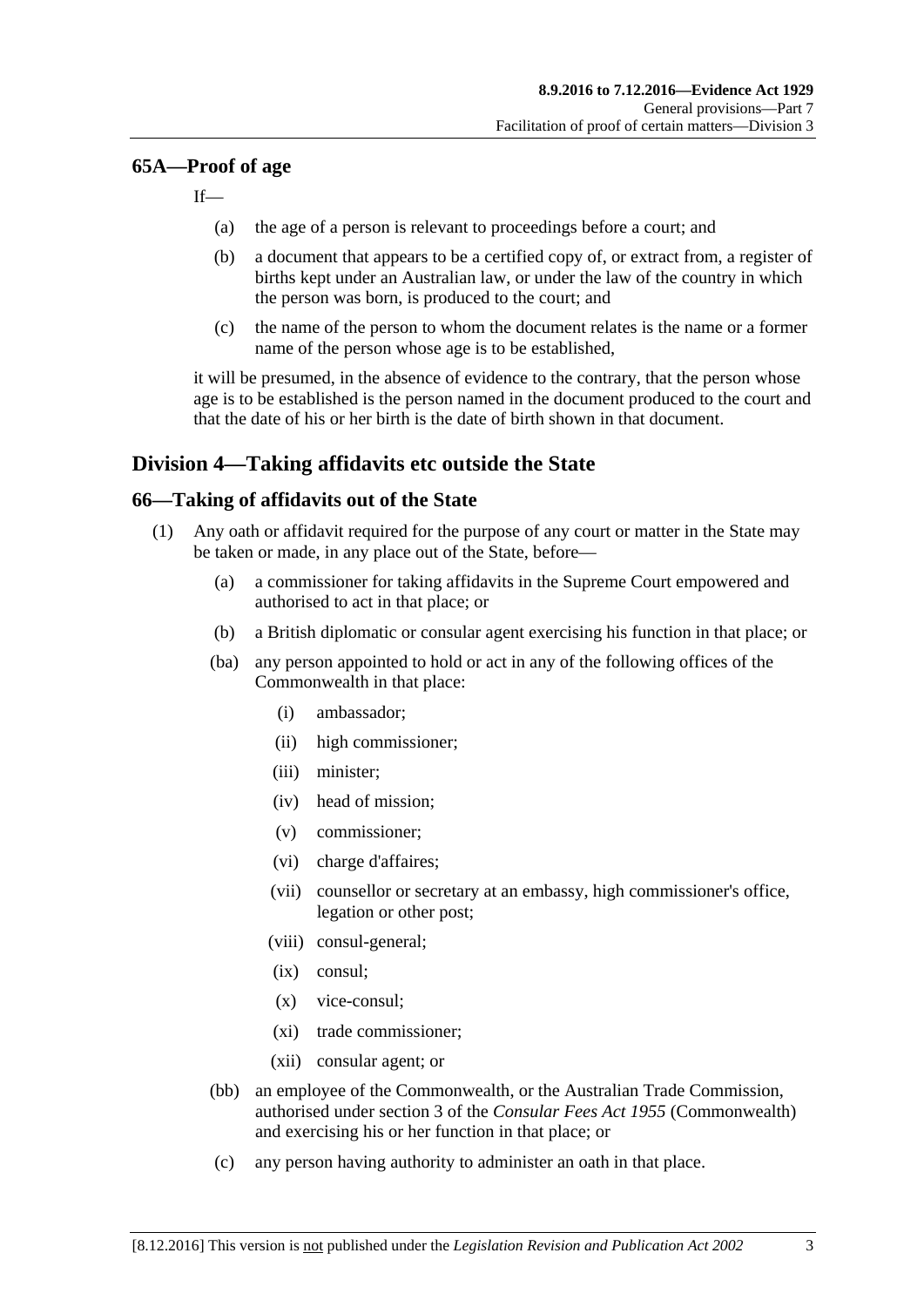- (2) Judicial and official notice may be taken—
	- (a) of the signature or seal of any such commissioner or agent or of any person appointed as aforesaid, or of any person having authority as aforesaid if he purports to have such authority, otherwise than by the law of a foreign country not under the dominion of His Majesty; and
	- (b) of the fact that any particular place is under the dominion of His Majesty.
- (3) In the case of a person purporting to have such authority by the law of a foreign country not under the dominion of His Majesty, such authority may be verified by any of the persons mentioned in [paragraphs](#page-70-0) (a), [\(b\)](#page-70-1) and [\(ba\)](#page-70-2) of [subsection](#page-70-3) (1) hereof, or by the certificate of the superior court of such place, and if such authority purports to be so verified the oath or affidavit may be admitted or received without further proof of the signature or seal, or of the judicial, official, or other character of such first mentioned person.
- (4) In this section—

*oath* includes affirmation and declaration;

*affidavit* includes any statutory or other declaration, acknowledgment, or examination;

*diplomatic agent* means ambassador, envoy, minister, charge d'affaires, or secretary of embassy or legation;

*consular agent* means consul-general, consul, vice-consul, or consular agent, or acting consul-general, acting consul, acting vice-consul, or acting consular agent.

# <span id="page-71-0"></span>**66A—Taking of affidavits out of the State by sailors, soldiers and airmen**

- (1) Any oath or affidavit required to be made by any member of a fighting force, for the purpose of any court or matter in the State, may be taken or made in any place out of the State before any officer of any naval, military or air force of any part of His Majesty's dominions who holds a rank not below the following, namely:
	- (a) in the case of a naval officer, lieutenant;
	- (b) in the case of a military officer, captain;
	- (c) in the case of an officer of an air force, flight-lieutenant,

or before any person having authority to administer an oath in the State.

- (2) An officer administering an oath or taking an affidavit by virtue of the powers conferred by this section shall state in the jurat or attestation to the oath or affidavit the following matters, namely:
	- (a) the date on which the oath or affidavit is taken or sworn;
	- (b) the full name and rank of the officer.
- (3) An apparently genuine signature purporting to be the signature of a person administering an oath or taking an affidavit, and purporting to be the signature of an officer of a naval, military or air force of any part of His Majesty's dominions who holds a rank not below that specified in [subsection](#page-71-0) (1) of this section, may be deemed to be the signature of such an officer unless the contrary is shown.
- (5) In this section—

*affidavit* includes any statutory or other declaration, acknowledgment, or examination;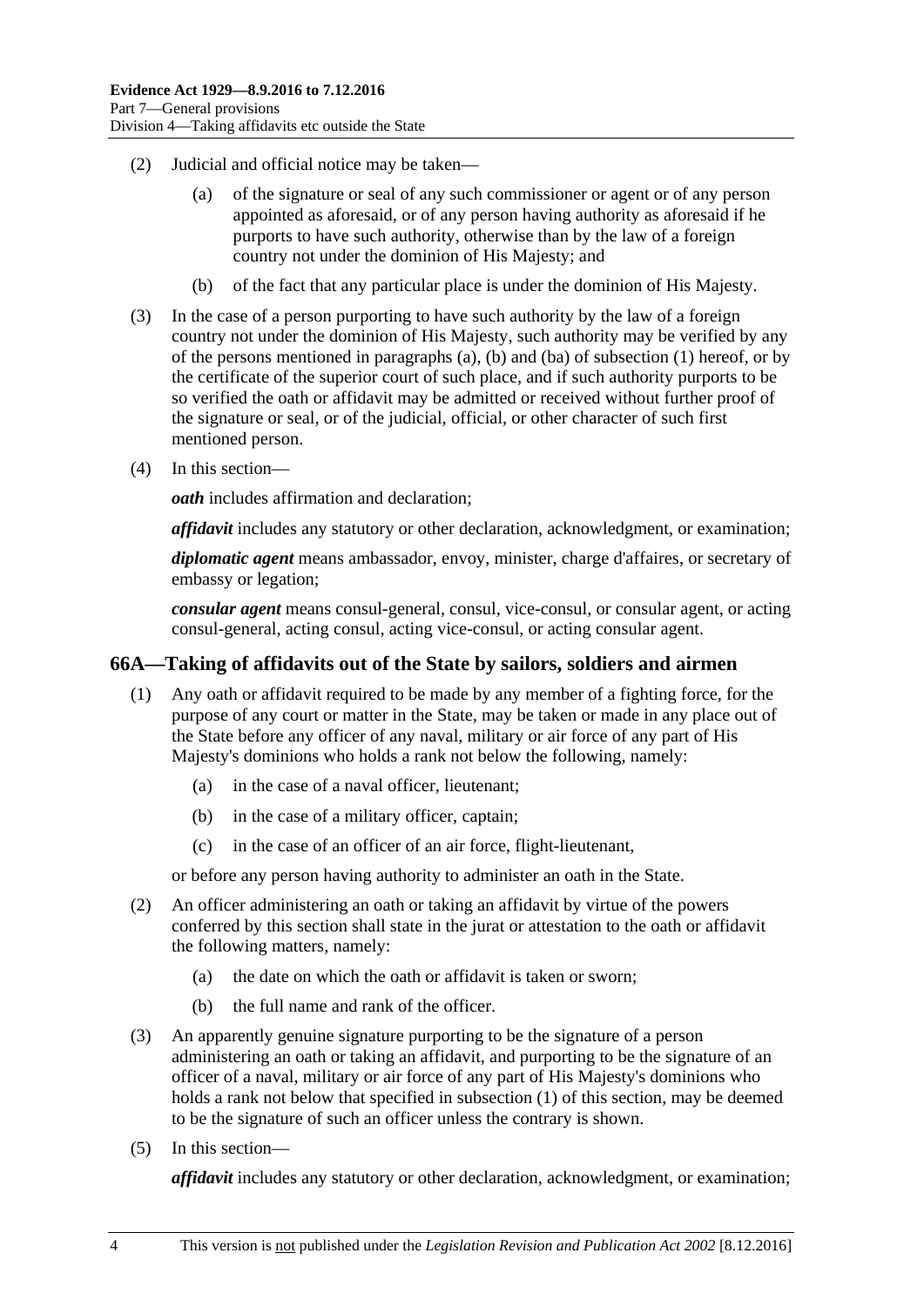*His Majesty's dominions* includes the United Kingdom of Great Britain and Northern Ireland, and all self-governing dominions, dependencies, colonies, protectorates, protected states, and mandated territories of His Majesty;

*member of a fighting force* includes any man or woman who is a member of a naval, military or air force of any country, and any person who, as a representative or employee of any charitable, religious or other organisation for promoting the welfare of members of any such force, is attached to any such force;

*oath* includes affirmation and declaration.

## **67—Extension of provisions relating to affidavits to attestation etc of other documents**

- <span id="page-72-0"></span>(1) The provisions of [section](#page-70-0) 66 and [66A](#page-71-0) shall, as far as applicable, extend to every attestation, verification, acknowledgment, or signature in relation to any document required, authorised, or permitted by or under any statute or by custom or otherwise to be attested, verified, acknowledged, or signed, and to the doing of all notarial acts as if such provisions had been re-enacted in this section, excluding words relating to the administration of oaths or affirmations and the taking of affidavits and substituting therefor words relating to attestation, verification, acknowledgment, or signature, as the case may be.
- <span id="page-72-2"></span>(1a) Notwithstanding the provisions of [section](#page-70-0) 66 of this Act as affected by [subsection](#page-72-0) (1) of this section, judicial and official notice may be taken of the signature or seal of a person who, in connection with any of the matters to which those provisions so extend, appears to have signed that signature or affixed that seal while acting in the capacity of a notary public under the law for the time being in force in any country state or territory that is declared by proclamation to be a place within the Commonwealth of Nations to which this subsection applies, whether or not his authority for so acting has been verified in accordance with the provisions of [subsection](#page-72-1) (3) of [section](#page-70-0) 66 as so extended.
- (1b) A proclamation referred to in [subsection](#page-72-2) (1a) of this section may be made, and may be varied or cancelled by subsequent proclamation, as the Governor thinks fit.
- (2) *Notarial act* includes any act, matter, or thing which in South Australia or elsewhere a notary public can attest or verify or otherwise do by or under any Act of Parliament or custom or otherwise for the purpose of being used in the State.
- <span id="page-72-1"></span>(3) The provisions of this section apply to documents required, authorised, or permitted by or under the *[Real Property Act](http://www.legislation.sa.gov.au/index.aspx?action=legref&type=act&legtitle=Real%20Property%20Act%201886) 1886*.

# **Division 5—Admission of official documents in evidence**

#### **67A—Admissibility of documents without proof of seal etc**

Every document admissible in evidence for any purpose in any court of justice in England or Wales without proof of the seal, or stamp, or signature authenticating the document, or of the judicial or official character of the person appearing to have signed it, shall be admissible in evidence for the like purpose in any court of the State or before any person acting judicially under any law of the State, without proof of the seal, or stamp, or signature authenticating the document, or of the judicial or official character of the person appearing to have signed it.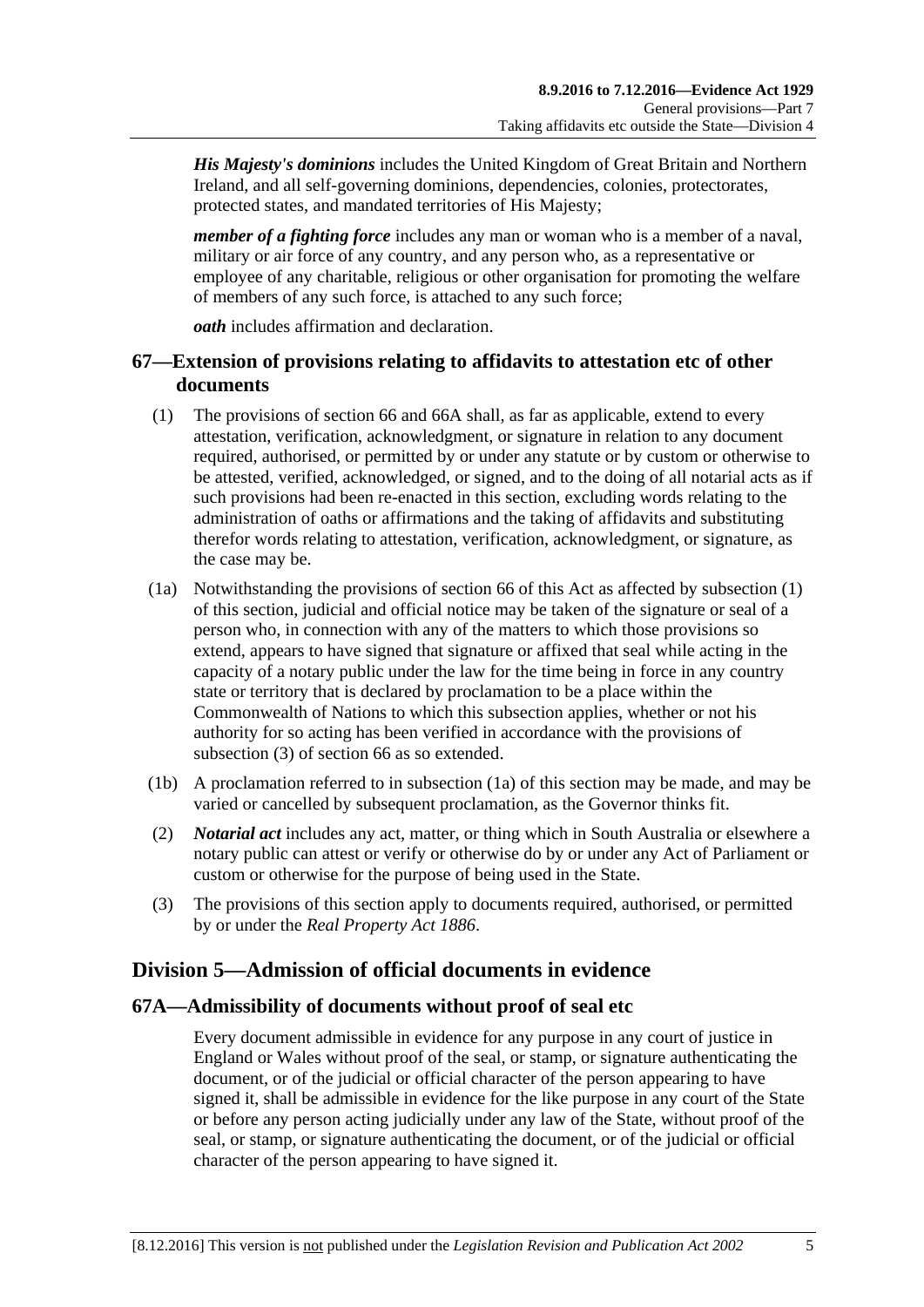## **Division 6—Power of foreign authority to take evidence**

#### **67AB—Taking of evidence in this State by foreign authorities**

- (1) Subject to [subsection](#page-73-0) (2) of this section, a foreign authority may—
	- (a) take evidence; and
	- (b) administer an oath or affirmation to any witness for the purpose of taking evidence,

in this State.

- <span id="page-73-0"></span>(2) Where—
	- (a) the foreign authority is not a court constituted of a person who holds judicial office under the laws of the place in which the court is established; or
	- (b) the evidence to be taken by the foreign authority relates to criminal proceedings,

it shall not be lawful for the foreign authority to take evidence, or to administer an oath or affirmation, in this State without the authority of the Attorney-General.

(3) In this section—

*foreign authority* means—

- (a) a court established under the law of a place outside this State; or
- (b) any body or person authorised under the law of a place outside this State to take evidence; or
- (c) any person commissioned or otherwise authorised by any such court, body or person to act on its behalf in taking evidence in this State.

## **Division 7—Select Committee evidence**

#### **67B—Evidence before the Parliamentary Select Committee of Inquiry into Prostitution**

- <span id="page-73-1"></span>(1) Where a person in evidence, or in a submission, to the Select Committee makes a statement tending to incriminate himself of an offence, no proceedings in respect of that offence shall be commenced against him in respect of that offence except upon the authorisation of the Attorney-General.
- (2) Notwithstanding any law to the contrary no Minister or other person shall have power to give an authorisation under [subsection](#page-73-1) (1) of this section on behalf of or in place of the Attorney-General.
- (3) An apparently genuine document purporting to be under the hand of the Attorney-General and to authorise the commencement of proceedings in respect of an offence shall be accepted, in the absence of proof to the contrary, as proof of the authorisation required by [subsection](#page-73-1) (1) of this section.
- (4) A person who, without the authority of the Select Committee, publishes—
	- (a) the name of any person who gives evidence, or makes a submission, to the Select Committee; or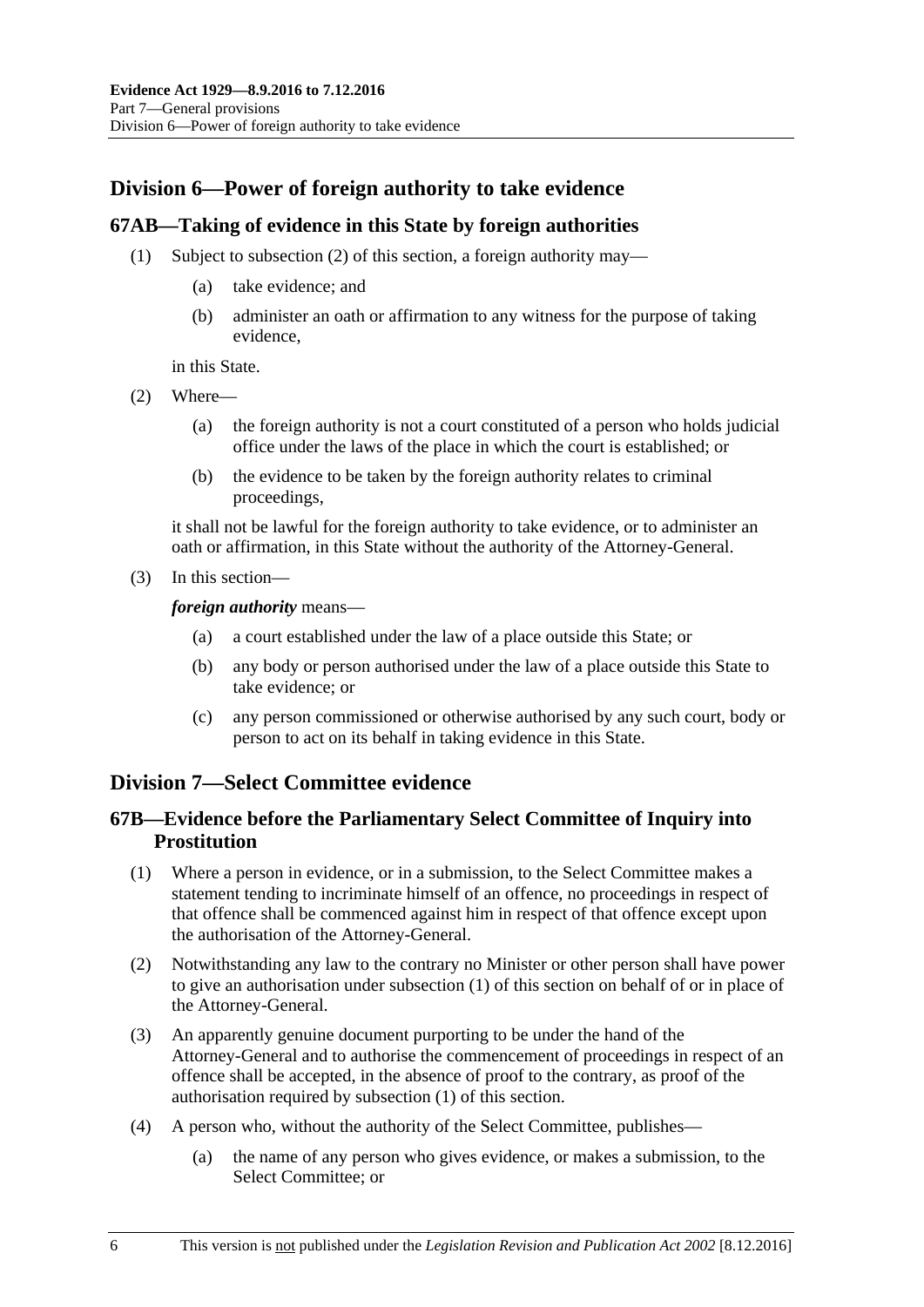(b) any information or material tending to identify any person who gives evidence, or makes a submission, to the Select Committee,

shall be guilty of an offence and liable, upon summary conviction, to a penalty not exceeding \$5 000.

(5) In this section—

*the Select Committee* means the Parliamentary Select Committee of Inquiry into Prostitution.

## **Division 8—Evidence of settlement negotiations**

#### <span id="page-74-0"></span>**67C—Exclusion of evidence of settlement negotiations**

- (1) Subject to this section, evidence of a communication made in connection with an attempt to negotiate the settlement of a civil dispute, or of a document prepared in connection with such an attempt, is not admissible in any civil or criminal proceedings.
- (2) Such evidence is, however, admissible if—
	- (a) the parties to the dispute consent; or
	- (b) the substance of the evidence has been disclosed with the express or implied consent of the parties to the dispute; or
	- (c) the substance of the evidence has been partly disclosed with the express or implied consent of the parties to the dispute, and full disclosure of the evidence is reasonably necessary to—
		- (i) enable a proper understanding of the other evidence that has already been adduced; or
		- (ii) avoid unfairness to any of the parties to the dispute; or
	- (d) the communication or document included a statement to the effect that it was not to be treated as confidential; or
	- (e) the proceeding in which the evidence is to be adduced is a proceeding to enforce an agreement for the settlement of the dispute or a proceeding in which the making of such an agreement is in issue; or
	- (f) the evidence tends to contradict or to qualify evidence that has already been admitted about the course of an attempt to settle the dispute; or
	- (g) the making of the communication, or the preparation of the document, affects the rights of a party to the dispute; or
	- (h) the communication was made, or the document was prepared, in furtherance of—
		- (i) the commission of a fraud or an offence; or
		- (ii) the doing of an act that renders a person liable to a civil penalty; or
		- (iii) the abuse of a statutory power.
- (3) [Subsection](#page-74-0) (1) does not apply to parts of a document that do not concern attempts to negotiate a settlement of a dispute, if it would not be misleading to adduce evidence of only those parts of the document.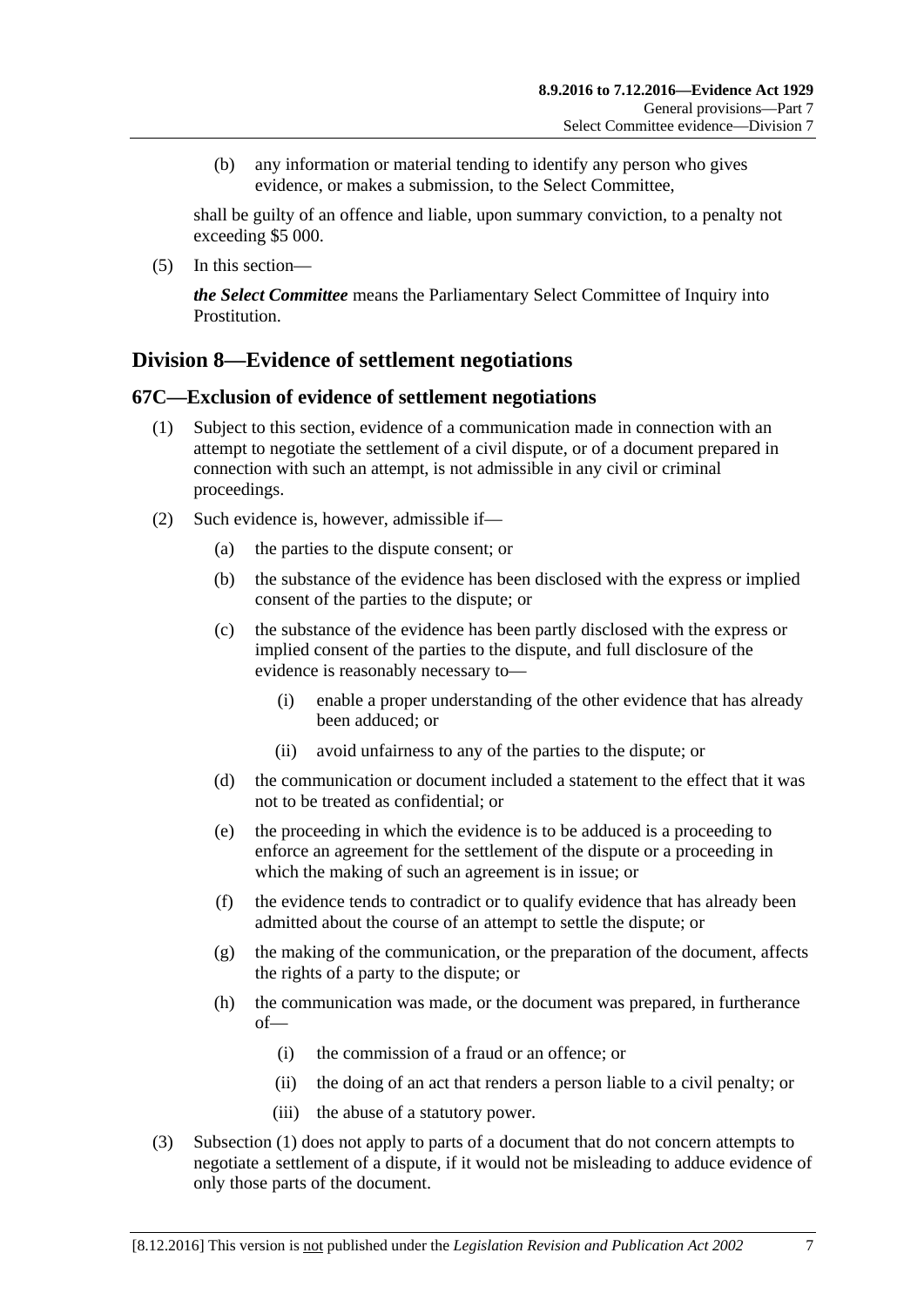# **Division 9—Protected communications**

#### **67D—Interpretation**

In this Division—

*committal proceedings* means proceedings for the preliminary examination of a charge of an indictable offence;

*counsellor or therapist* means a person whose profession or work consists of, or includes, providing psychiatric or psychological therapy to victims of trauma (and includes a person who works voluntarily in that field);

*protected communication* means a communication that is protected by public interest immunity under [section](#page-75-0) 67E;

*psychiatric or psychological therapy* includes counselling;

*therapeutic context*—a communication relating to a victim or alleged victim of a sexual offence is made in a therapeutic context if—

- (a) the communication is made—
	- (i) to enable a counsellor or therapist to assess the nature and severity of the trauma suffered by the victim or alleged victim, or consequent psychiatric, psychological or emotional harm; or
	- (ii) for the purposes, or in the course, of psychiatric or psychological therapy provided to the victim or alleged victim; and
- (b) the communication is made in circumstances that give rise to a duty of confidentiality or a reasonable expectation of confidentiality.

#### <span id="page-75-0"></span>**67E—Certain communications to be protected by public interest immunity**

- (1) A communication relating to a victim or alleged victim of a sexual offence is, if made in a therapeutic context, protected from disclosure in legal proceedings by public interest immunity.
- (2) However, the following communications are not subject to public interest immunity:
	- (a) a communication made for the purposes of, or in the course of, a physical examination of the victim or alleged victim of a sexual offence by a registered medical practitioner or registered nurse; or
	- (b) a communication made for the purposes of legal proceedings arising from the commission of the alleged offence or for commencing such legal proceedings; or
	- (c) a communication as to which reasonable grounds exist to suspect that the communication evidences a criminal fraud, an attempt to pervert the administration of justice, perjury or another offence.
- (3) A public interest immunity arising under this section cannot be waived by—
	- (a) the counsellor or therapist; or
	- (b) a party to the protected communication; or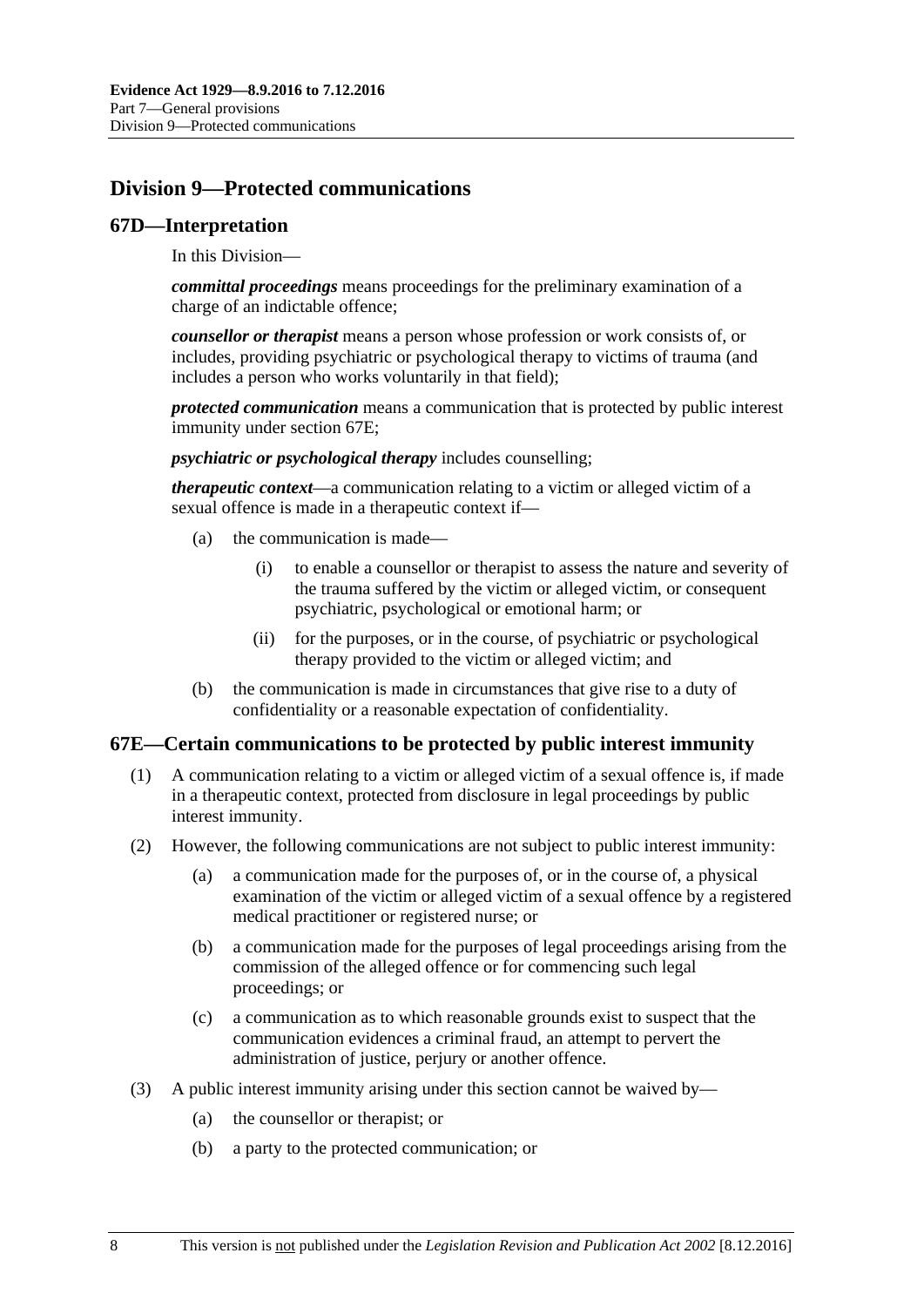(c) the victim or alleged victim of the sexual offence or the guardian of the victim or alleged victim.

## **67F—Evidence of protected communications**

- (1) Evidence of a protected communication—
	- (a) is entirely inadmissible in committal proceedings; and
	- (b) cannot be admitted in other legal proceedings unless—
		- (i) the court gives permission to a party to the proceedings to adduce the evidence; and
		- (ii) the admission of the evidence is consistent with any limitations or restrictions fixed by the court; and
	- (c) is not liable to discovery or any other form of pre-trial disclosure.
- (2) On an application for permission to adduce evidence of a protected communication, the judge may make a preliminary examination of the relevant evidence if satisfied that—
	- (a) the applicant has a legitimate forensic purpose for seeking permission to adduce the evidence; and
	- (b) there is an arguable case that the evidence would materially assist the applicant in the presentation or furtherance of his or her case.
- (3) For the purposes of a preliminary examination of evidence, the court may order the counsellor or therapist to do one or more of the following:
	- (a) to provide written answers to questions;
	- (b) to produce written materials relating to the relevant protected communications;
	- (c) to appear for oral examination.

#### **Exceptions—**

- 1 If the counsellor or therapist who provided the counselling or therapy is an employee, answerable to another (the *principal*) in the organisation in which the counsellor or therapist is employed, an order under this subsection is to be addressed to the principal unless the court is satisfied that there are good reasons for not taking that course in the circumstances of the particular case.
- 2 An order requiring a person to appear for oral examination is not to be made unless the court is satisfied that the examination cannot otherwise be effectively conducted.
- (4) The following provisions govern the conduct of a preliminary examination:
	- (a) the preliminary examination is to be conducted—
		- (i) in the absence of the jury (if any); and
		- (ii) in a room closed to the public; and
	- (b) the evidence taken at the preliminary examination is not to be disclosed to the parties or their legal representatives except to the extent determined by the court; and
	- (c) no record of the preliminary examination is to be available for public access.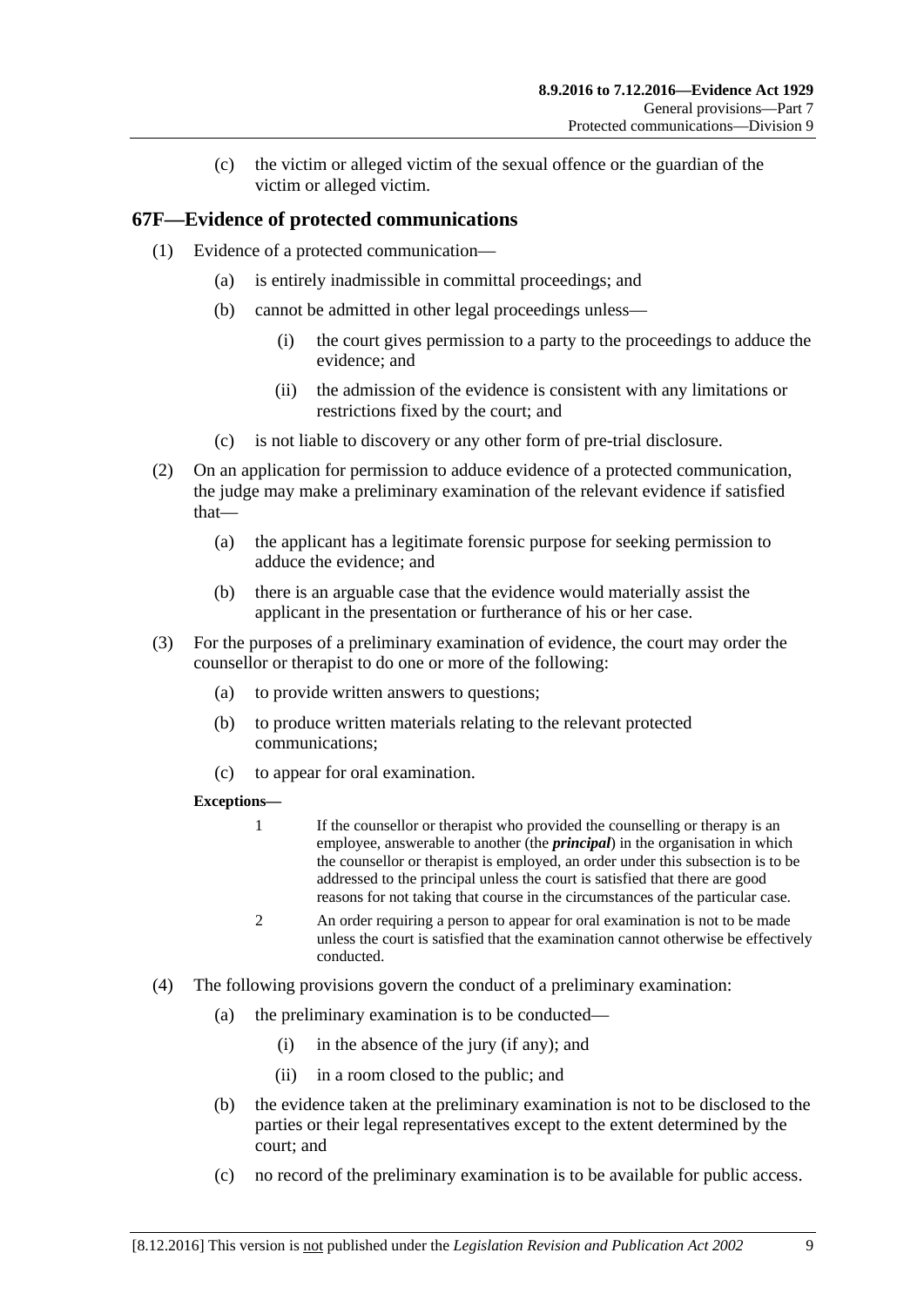- (5) In deciding whether to grant permission to adduce evidence of a protected communication, the court is to weigh—
	- (a) the public interest in preserving the confidentiality of protected communications;

against—

- (b) the public interest in preventing a miscarriage of justice that might arise from suppression of relevant evidence.
- (6) In weighing the above considerations, the court is to have regard to—
	- (a) the need to encourage victims of sexual offences to seek psychiatric or psychological therapy and the extent to which the effectiveness of such therapy is dependent on the maintenance of confidentiality between the counsellor or therapist and the victim;
	- (b) the probative value of the evidence and whether its exclusion may lead to a miscarriage of justice;
	- (c) the attitude of the victim or alleged victim to whom the communication relates (or the guardian of the victim or alleged victim) to the admission of the evidence;
	- (d) whether admission of the evidence is being sought on the basis of a discriminatory belief or bias;
	- (e) the extent to which admission of the evidence would infringe a reasonable expectation of privacy and the potential prejudice to any person who would otherwise be protected by public interest immunity.
- (7) The court is not to grant permission to adduce evidence of a protected communication unless satisfied that the public interest in preserving the confidentiality of protected communications is outweighed, in the circumstances of the case, by the public interest in preventing a miscarriage of justice that might arise from suppression of relevant evidence.
- (8) If the court decides to grant permission to adduce evidence of a protected communication, it may make ancillary orders—
	- (a) to prevent further publication or dissemination of the evidence; or
	- (b) for any other purpose the court considers appropriate.

## **Division 10—Sensitive material**

#### **67G—Interpretation and application**

- (1) In this Division
	- *access*—a person gives another person access to sensitive material if the person—
		- (a) allows the other to view the material; or
		- (b) gives the other a copy of the material; or
		- (c) gives the other a tape, disk or device from which the material may be produced or reproduced; or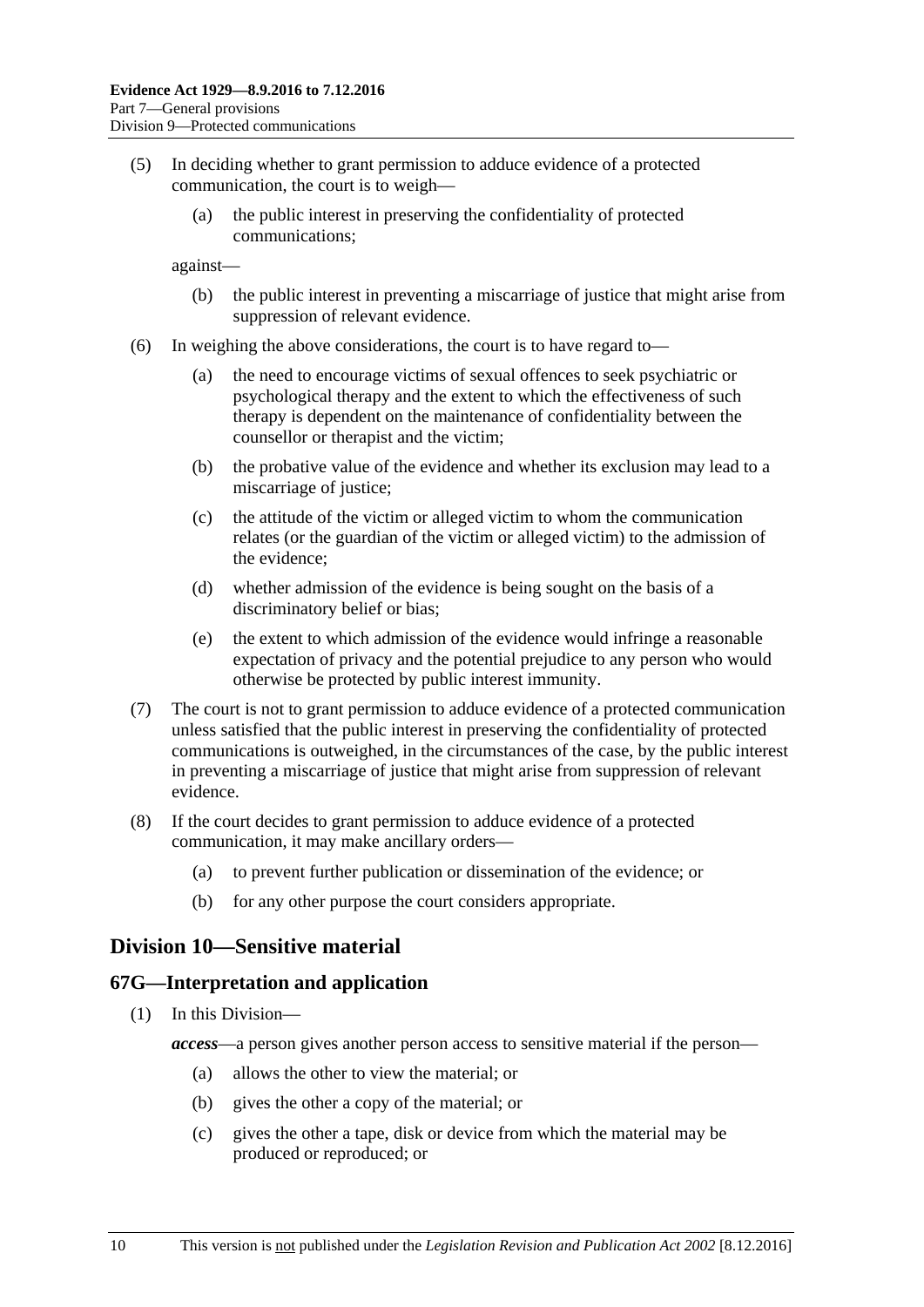(d) transmits the material, or a copy of the material, to the other in the form of computer data;

*conditions of access*—see [section](#page-80-0) 67I(4);

*criminal investigation* means the investigation of an offence, or alleged offence;

*criminal proceedings* means proceedings against a person for an offence (whether summary or indictable), including the following:

- (a) proceedings for the preliminary examination of an indictable offence;
- (b) proceedings relating to bail;
- (c) proceedings for the trial of an offence;
- (d) proceedings relating to sentencing;
- (e) proceedings on an appeal against conviction or sentence;

*private act* means—

- (a) a sexual act; or
- (b) an act involving an intimate bodily function such as using a toilet; or
- (c) an activity involving nudity or exposure or partial exposure of sexual organs, pubic area, buttocks or female breasts;

*prosecuting authority* means—

- (a) in relation to criminal proceedings—the Director of Public Prosecutions, a delegate of the Director of Public Prosecutions, a police officer, or any other person acting in a public official capacity, who is responsible for commencing or conducting a prosecution; and
- (b) in relation to a criminal investigation—a police officer or any other person acting in a public official capacity who is responsible for conducting a criminal investigation;

*public official* means—

- (a) a police officer; or
- (b) a person who holds an office or position in the employment of the State or an instrumentality or agency of the State; or
- (c) any person classified by regulation as a public official;

*restricted access* to sensitive material means access subject to conditions imposed under this Division;

*sensitive material* has the meaning given by [section](#page-79-0) 67H;

*sensitive material notice*—see [section](#page-79-1) 67I;

*unrestricted access* to sensitive material means access that is not subject to conditions imposed under this Division.

(2) In this Division, a reference to a *prosecuting authority* includes a reference to a legal practitioner representing the prosecuting authority.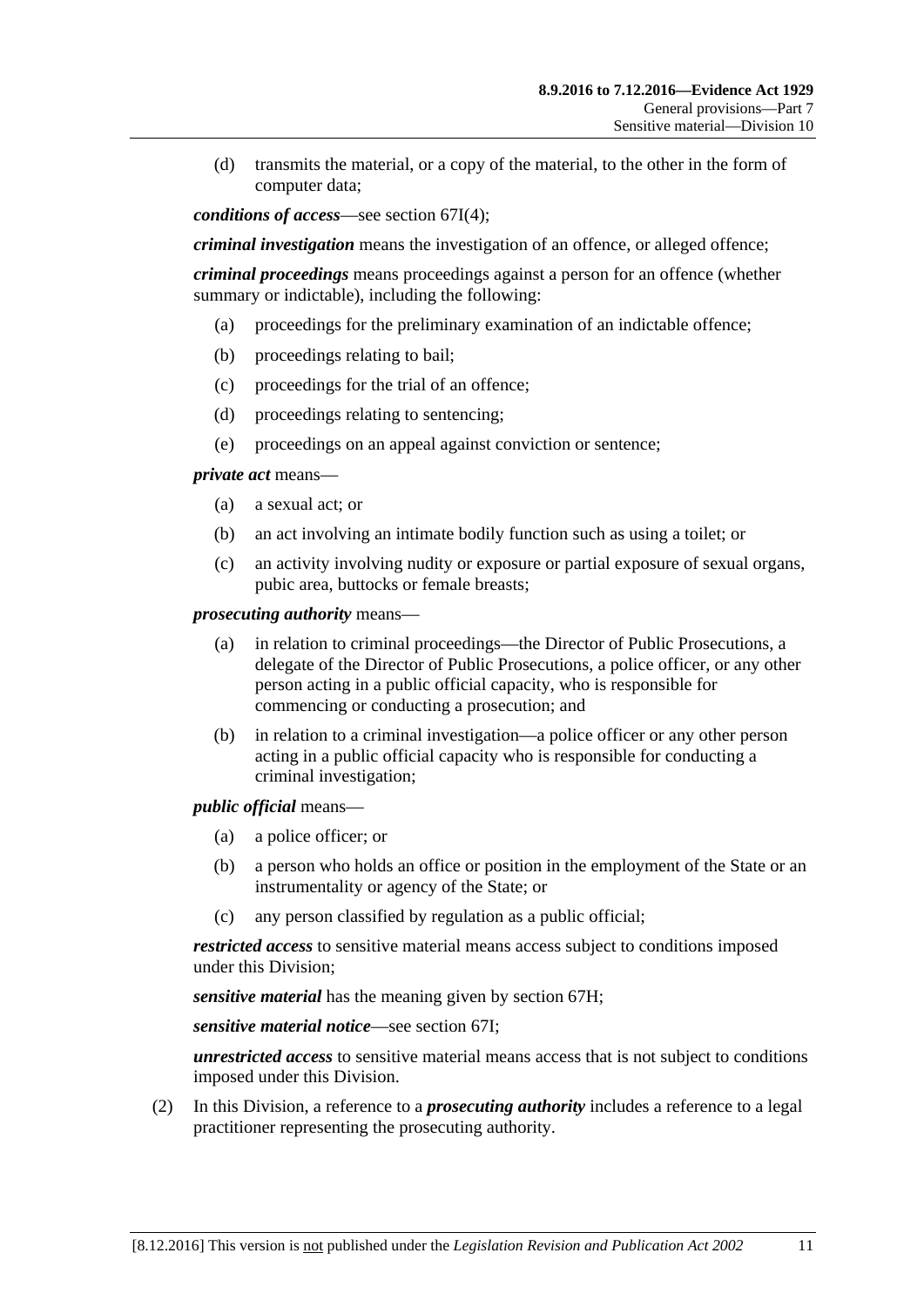#### <span id="page-79-3"></span><span id="page-79-0"></span>**67H—Meaning of sensitive material**

- <span id="page-79-2"></span>(1) For the purposes of this Division, *sensitive material* includes—
	- (a) the whole or a part of—
		- (i) an audio visual record; or
		- (ii) the transcript of any such record,

of the interview of a witness to whom this paragraph applies that has been made pursuant to—

- (iii) [section](#page-12-0) 12AB; or
- (iv) Part 17 Division 3 of the *[Summary Offences Act](http://www.legislation.sa.gov.au/index.aspx?action=legref&type=act&legtitle=Summary%20Offences%20Act%201953) 1953*; and
- (b) anything that contains or displays an image of a person if—
	- (i) the image is of the person engaged or apparently engaged in a private act; or
	- (ii) the image is of the victim, or alleged victim, of a sexual offence or an offence of stalking under section 19AA of the *[Criminal Law](http://www.legislation.sa.gov.au/index.aspx?action=legref&type=act&legtitle=Criminal%20Law%20Consolidation%20Act%201935)  [Consolidation Act](http://www.legislation.sa.gov.au/index.aspx?action=legref&type=act&legtitle=Criminal%20Law%20Consolidation%20Act%201935) 1935*; or
	- (iii) the image is of the person taken or made after the person's death.
- (2) A reference to *sensitive material* extends to anything in a prosecuting authority's possession that the prosecuting authority reasonably considers to be sensitive material.
- (3) [Paragraph](#page-79-2) (a) of [subsection](#page-79-3) (1) applies to a witness—
	- (a) who is—
		- (i) a young child; or
		- (ii) a person with a disability that adversely affects the person's capacity to give a coherent account of the person's experiences or to respond rationally to questions; and
	- (b) who is the victim of a sexual offence.

#### **67HA—Court may give access to certain sensitive material in certain circumstances**

A court may, if of the opinion that giving access to sensitive material of a kind referred to in section [67H\(1\)\(a\)](#page-79-2) that has been, or may be, admitted as evidence in proceedings before the court would assist a medical practitioner or psychologist—

- (a) to prepare an expert report for the court; or
- (b) to provide treatment or therapy to the witness,

make the sensitive material available to the medical practitioner or psychologist (as the case may be) subject to such conditions as the court thinks fit.

#### <span id="page-79-1"></span>**67I—Procedures for giving restricted access to sensitive material**

(1) If, but for this Division, a prosecuting authority would be required to give unrestricted access to sensitive material, the prosecuting authority has a discretion to give either unrestricted or restricted access to the sensitive material.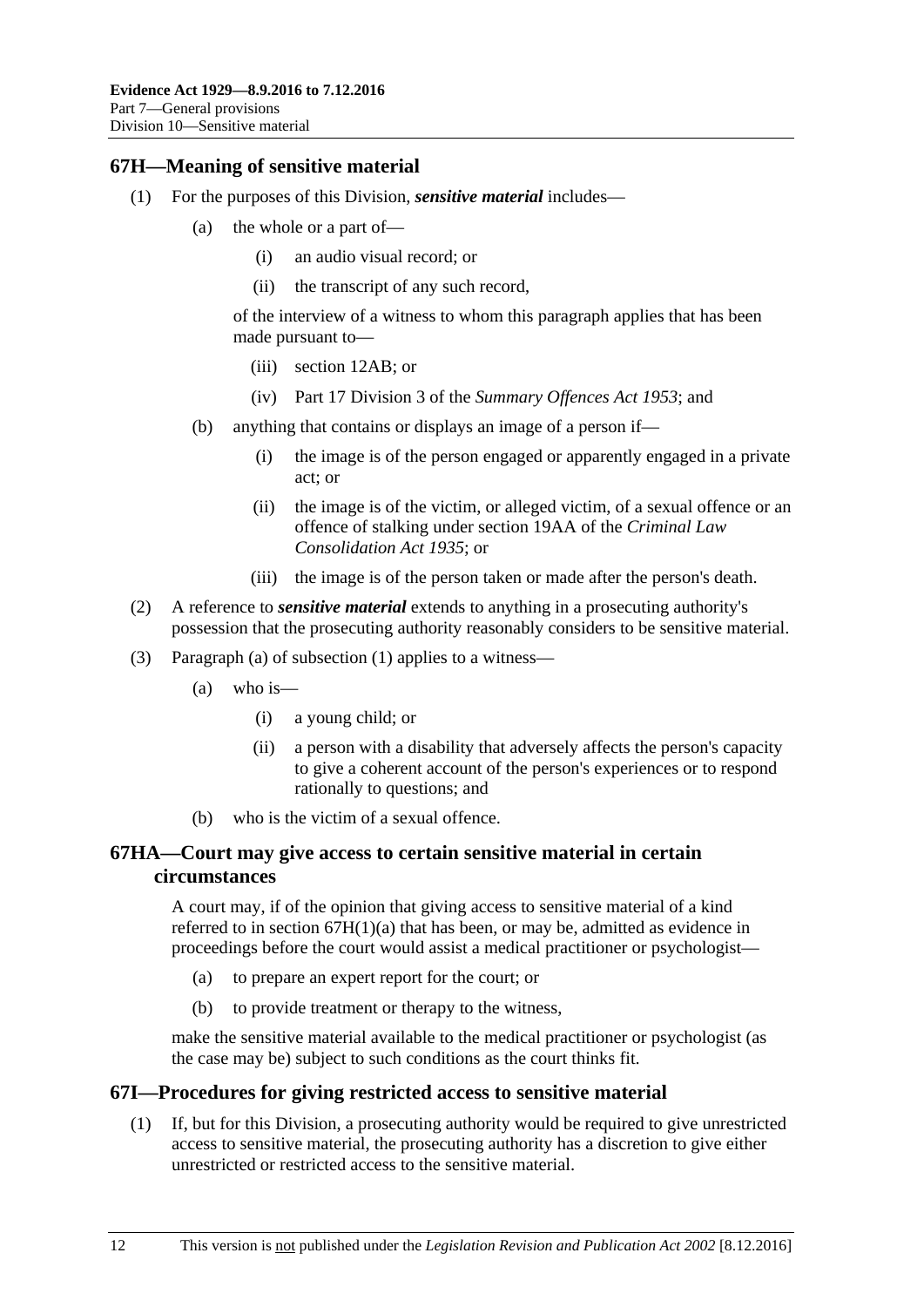- (2) A prosecuting authority cannot, however, exercise its powers under this Division to restrict access to sensitive material by—
	- (a) a court; or
	- (b) a public official who reasonably requires access to the sensitive material for purposes connected with his or her official functions.
- (3) If the prosecuting authority decides to give restricted access, the authority must give the person entitled to access a notice (a *sensitive material notice*) that complies with this section.
- <span id="page-80-0"></span>(4) The sensitive material notice must—
	- (a) describe the sensitive material; and
	- (b) indicate that the prosecuting authority has decided to exercise its powers under this section to restrict the person's access to the sensitive material; and
	- (c) state that the restricted access to the sensitive material is subject to the following conditions:
		- (i) the condition that the material will be available for examination by the person under the supervision of the prosecuting authority at a place specified in the notice and at a time to be arranged at the request of the person;
		- (ii) any other condition the prosecuting authority considers necessary or desirable to protect the integrity of the material and to prevent unauthorised reproduction or dissemination; and
	- (d) set out the name and contact details of the person who is responsible for arranging restricted access to the material on behalf of the prosecuting authority.
- (5) After receiving a sensitive material notice, the person entitled to restricted access may ask the prosecuting authority to give the person access to the sensitive material.
- (6) The prosecuting authority must, as soon as practicable after receiving such a request, give the person entitled to restricted access such opportunity or opportunities as may be reasonable in the circumstances to access the sensitive material under the conditions of access.
- (7) A decision by a prosecuting authority under this section to restrict access to sensitive material is administrative and final and not subject to any form of review.
- (8) A person who is given restricted access to sensitive material by a prosecuting authority under this section must not contravene a condition of access.

Maximum penalty: \$8 000 or imprisonment for 2 years or both.

## <span id="page-80-1"></span>**67J—Improper dissemination of sensitive material**

- (1) A person who creates sensitive material for a prosecuting authority, or who obtains possession of sensitive material on behalf of or from a prosecuting authority, in connection with a criminal investigation, or criminal or civil proceedings, must not allow access to the material except—
	- (a) for the legitimate purposes of the investigation or proceedings; or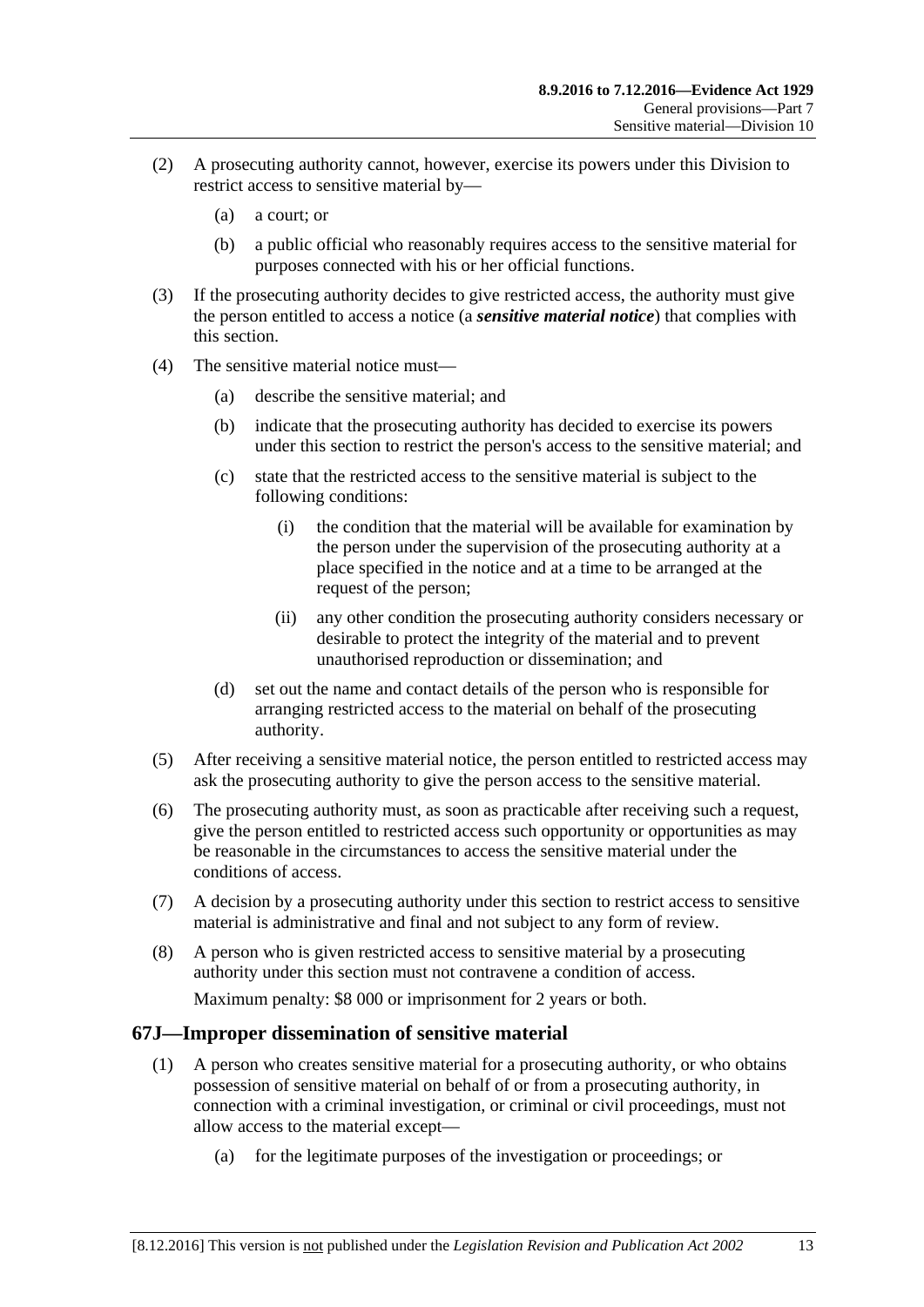(b) as may be authorised by the prosecuting authority.

Maximum penalty: \$8 000 or imprisonment for 2 years or both.

<span id="page-81-0"></span>(2) A public official who creates, or obtains possession of, sensitive material in connection with official functions must not allow access to the material except as reasonably required for purposes connected with his or her official functions (which may include functions relating to education or training).

Maximum penalty: \$8 000 or imprisonment for 2 years or both.

(3) In proceedings for an offence against [subsection](#page-80-1) (1) or [\(2\),](#page-81-0) it is a defence to prove that the act or omission constituting the offence was attributable to an honest and reasonable mistake on the defendant's part.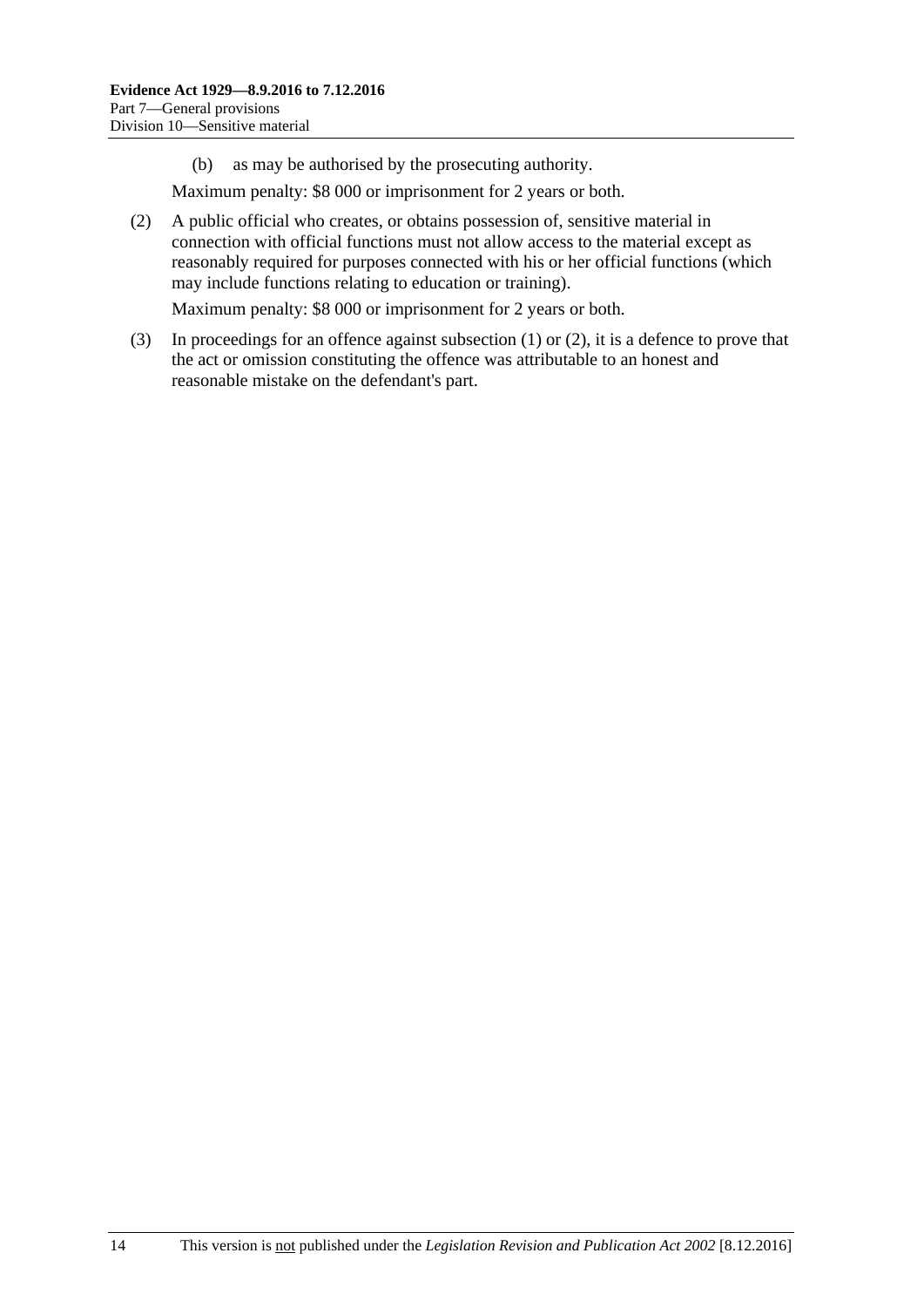# **Part 8—Publication of evidence**

## **Division 1—Preliminary**

### **68—Interpretation**

In this Part—

*court* includes any person acting judicially;

*evidence* includes any statement made before a court whether or not the statement constitutes evidence for the purposes of the proceedings before the court;

*interim suppression order* means a suppression order under section [69A\(3\);](#page-83-0)

*news media* means those who carry on the business of publishing;

*newspaper* means a newspaper, journal, magazine or other publication that is published at periodic intervals;

*primary court*, in relation to an appeal, means the court by which the decision or order subject to appeal was made;

*publish* means publish by newspaper, radio or television, or on the internet, or by other similar means of communication to the public;

*suppression order* means an order—

- (a) forbidding the publication of specified evidence or of any account or report of specified evidence; or
- (b) forbidding the publication of the name of—
	- (i) a party or witness; or
	- (ii) a person alluded to in the course of proceedings before the court,

and of any other material tending to identify any such person.

## **Division 2—Orders for clearing court or suppressing publication of evidence etc**

#### <span id="page-82-0"></span>**69—Order for clearing court**

- (1) Where a court considers it desirable in the interests of the administration of justice, or in order to prevent hardship or embarrassment to any person, to exercise the powers conferred by this section, it may order specified persons, or all persons except those specified, to absent themselves from the place in which the court is being held during the whole or any part of the proceedings before the court.
- (1a) Where the alleged victim of a sexual offence is a child and is to give evidence (including evidence admitted in the form of an audio visual record) in proceedings related to the offence, an order must be made under [subsection](#page-82-0) (1) requiring all persons except—
	- (a) those whose presence is required for the purposes of the proceedings; and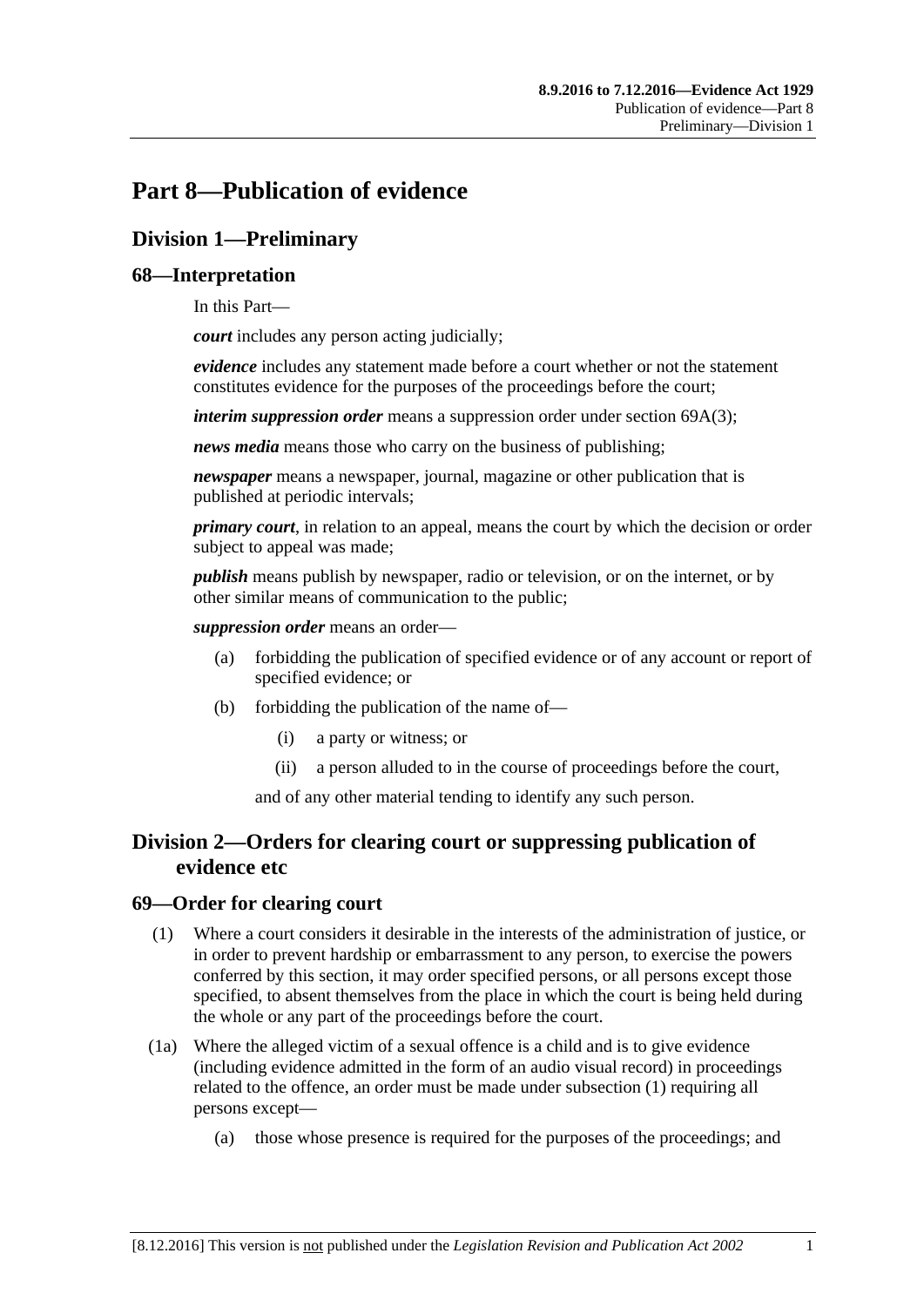- (b) a person who is present at the request or with the consent of the child to provide emotional support for the child; and
- (c) any other person who, in the opinion of the court, should be allowed to be present,

to absent themselves from the place in which the court is being held while the child is giving evidence.

- <span id="page-83-1"></span>(2) The court may, on the application of a person against whom an order under [subsection](#page-82-0) (1) operates, make available to him a transcript of evidence, and a record of proceedings, taken before the court during the operation of the order.
- (3) Where a court refuses an application under [subsection](#page-83-1) (2), the applicant may appeal against the refusal.

#### **69A—Suppression orders**

- (1) Where a court is satisfied that a suppression order should be made—
	- (a) to prevent prejudice to the proper administration of justice; or
	- (b) to prevent undue hardship—
		- (i) to an alleged victim of crime; or
		- (ii) to a witness or potential witness in civil or criminal proceedings who is not a party to those proceedings; or
		- (iii) to a child,

the court may, subject to this section, make such an order.

- (2) If a court is considering whether to make a suppression order (other than an interim suppression order), the court—
	- (a) must recognise that a primary objective in the administration of justice is to safeguard the public interest in open justice and the consequential right of the news media to publish information relating to court proceedings; and
	- (b) may only make a suppression order if satisfied that special circumstances exist giving rise to a sufficiently serious threat of prejudice to the proper administration of justice, or undue hardship, to justify the making of the order in the particular case.
- <span id="page-83-0"></span>(3) Where an application is made to a court for a suppression order, the court may, without inquiring into the merits of the application, make such an order (an *interim suppression order*) to have effect, subject to revocation by the court, until the application is determined; but if such an order is made the court must determine the application as a matter of urgency and, wherever practicable, within 72 hours after making the interim suppression order.
- (4) A suppression order may be made subject to such exceptions and conditions as the court thinks fit and specifies in the order.
- <span id="page-83-2"></span>(5) Where an application is made to a court for a suppression order—
	- (a) any of the following persons, namely:
		- (i) the applicant for the suppression order;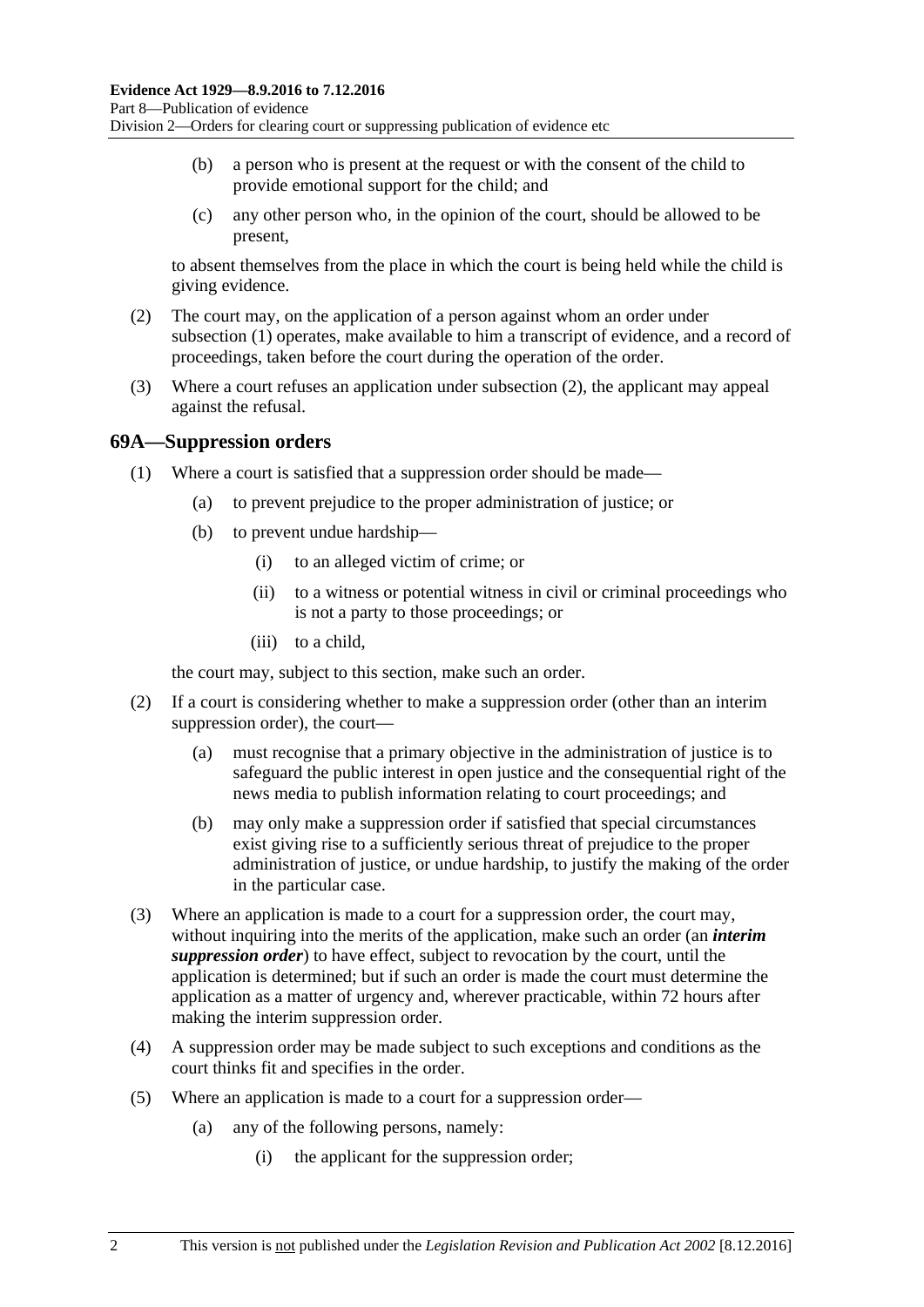- (ii) a party to the proceedings in which the suppression order is sought;
- <span id="page-84-0"></span>(iii) a representative of a newspaper or a radio or television station;
- (iv) any person who has, in the opinion of the court, a proper interest in the question of whether a suppression order should be made,

<span id="page-84-1"></span>is entitled to make submissions to the court on the application and may, with the permission of the court, call or give evidence in support of those submissions;

- (b) the court may (but is not obliged to) delay determining the application to make possible or facilitate non-party intervention in the proceedings under [paragraph](#page-84-0) (a)(iii) or [\(iv\).](#page-84-1)
- (6) A suppression order may be varied or revoked by the court by which it was made, on the application of any of the persons entitled to make submissions by virtue of [subsection](#page-83-2) (5)(a).
- (7) On an application for the making, variation or revocation of a suppression order—
	- (a) a matter of fact is sufficiently proved if proved on the balance of probabilities;
	- (b) if there appears to be no serious dispute as to a particular matter of fact, the court (having regard to the desirability of dealing expeditiously with the application) may—
		- (i) dispense with the taking of evidence on that matter; and
		- (ii) accept the relevant fact as proved.
- (8) If a court makes a suppression order, the court must—
	- (a) as soon as reasonably practicable forward to the Registrar a copy of the order; and
	- (b) except in the case of an interim suppression order—within 30 days, forward to the Attorney-General a report setting out—
		- (i) the terms of the order; and
		- (ii) the name of any person whose name is suppressed from publication; and
		- (iii) a transcript or other record of any evidence suppressed from publication; and
		- (iv) full particulars of the reasons for which the order was made.
- (9) If a court orders the variation or revocation of a suppression order, the court must as soon as reasonably practicable forward a copy of the order to the Registrar.
- (10) The Registrar—
	- (a) will establish and maintain a register of all suppression orders; and
	- (b) will, immediately after receiving a copy of a suppression order, or an order for the variation or revocation of a suppression order, enter the order in the register; and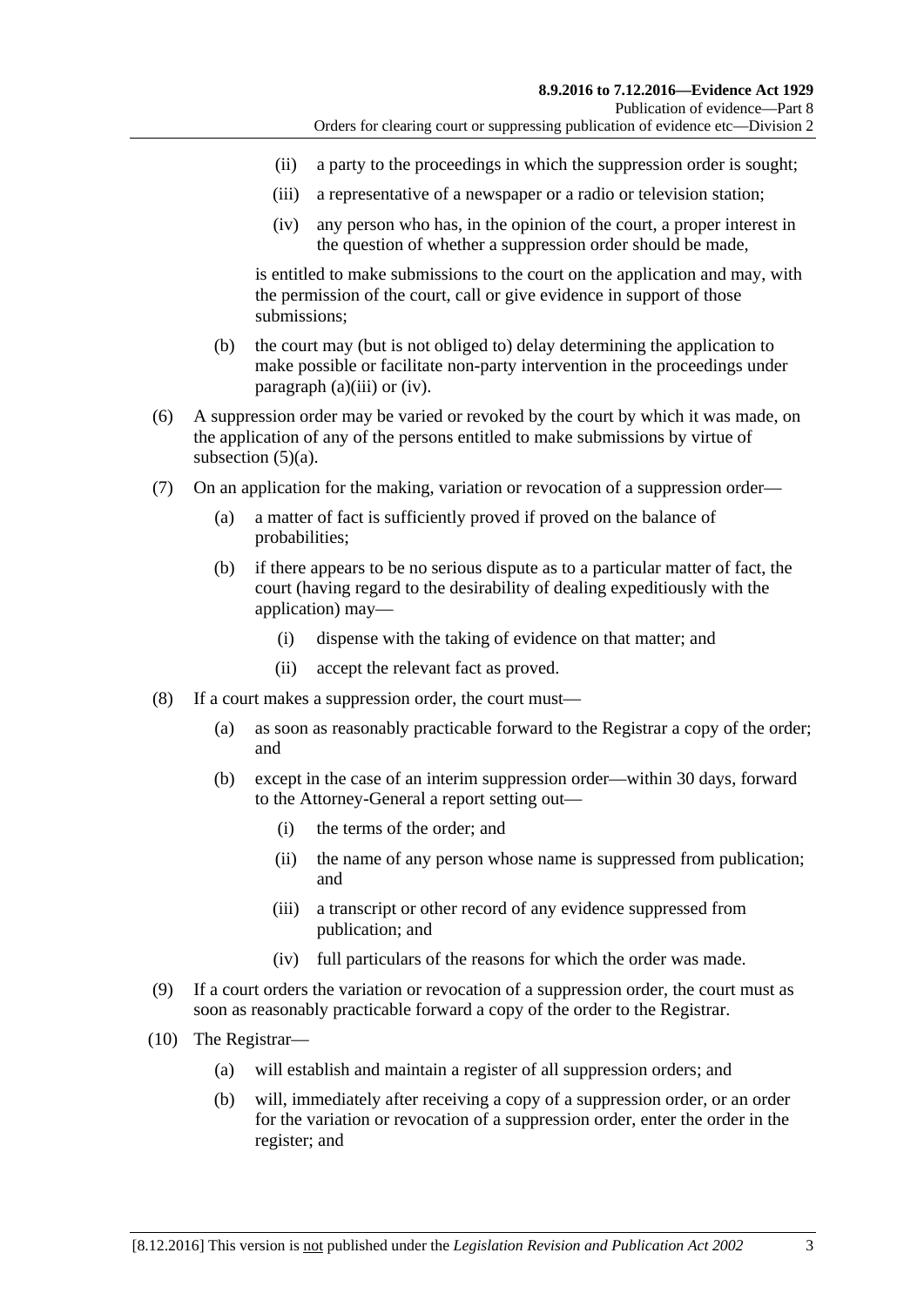- (c) will, when an order is entered in the register, immediately transmit by fax, email or other electronic means notice of the order to the nominated address of each authorised news media representative.
- <span id="page-85-0"></span>(11) The register will be made available for inspection by members of the public free of charge during ordinary office hours.
- (12) Without limiting the ways in which notice of a suppression order, or an order varying or revoking a suppression order, may be given, the entry of such an order in the register is notice to the news media and the public generally (within and outside the State) of the making and terms of the order.
- (13) In this section—

#### *authorised news media representative* means a person—

- (a) who is nominated by a member of the news media to be the member's authorised representative for the purpose of receiving notices under [subsection](#page-85-0)  $(10)(c)$ ; and
- (b) who has given the Registrar a notice specifying the representative's nominated address for the receipt of notices under [subsection](#page-85-0) (10)(c); and
- (c) who has paid the relevant fee or fees (which may consist of, or include, periodic fees) fixed by the regulations;

*nominated address* of a nominated representative means the fax number, email address or other address for the receipt of electronic communications nominated by the representative as the address to which notices may be sent to the representative by the Registrar under [subsection](#page-85-0)  $(10)(c)$ ;

*Registrar* means a person to whom the functions of the Registrar under this section are assigned by the Attorney-General.

#### **69AB—Review of suppression orders**

- (1) Subject to the regulations, a suppression order becomes liable to review as follows:
	- (a) if the order relates to criminal proceedings and is in force at the time, the order becomes liable to review as follows:
		- (i) on the completion or termination of a preliminary examination;
		- (ii) on the withdrawal of a charge after the completion of a preliminary examination;
		- (iii) on the acquittal of the defendant;
		- (iv) when an appeal against conviction or sentence has been determined or all rights to appeal against conviction or sentence have been exhausted or expired;
		- (v) on the defendant being declared under Part 8A of the *[Criminal Law](http://www.legislation.sa.gov.au/index.aspx?action=legref&type=act&legtitle=Criminal%20Law%20Consolidation%20Act%201935)  [Consolidation Act](http://www.legislation.sa.gov.au/index.aspx?action=legref&type=act&legtitle=Criminal%20Law%20Consolidation%20Act%201935) 1935* to be liable to supervision;
		- (vi) in any other case—when the proceedings are otherwise concluded or terminated,

(and, if more than 1 such occasion for review occurs in the course of the same proceedings, the order becomes liable to review on each such occasion);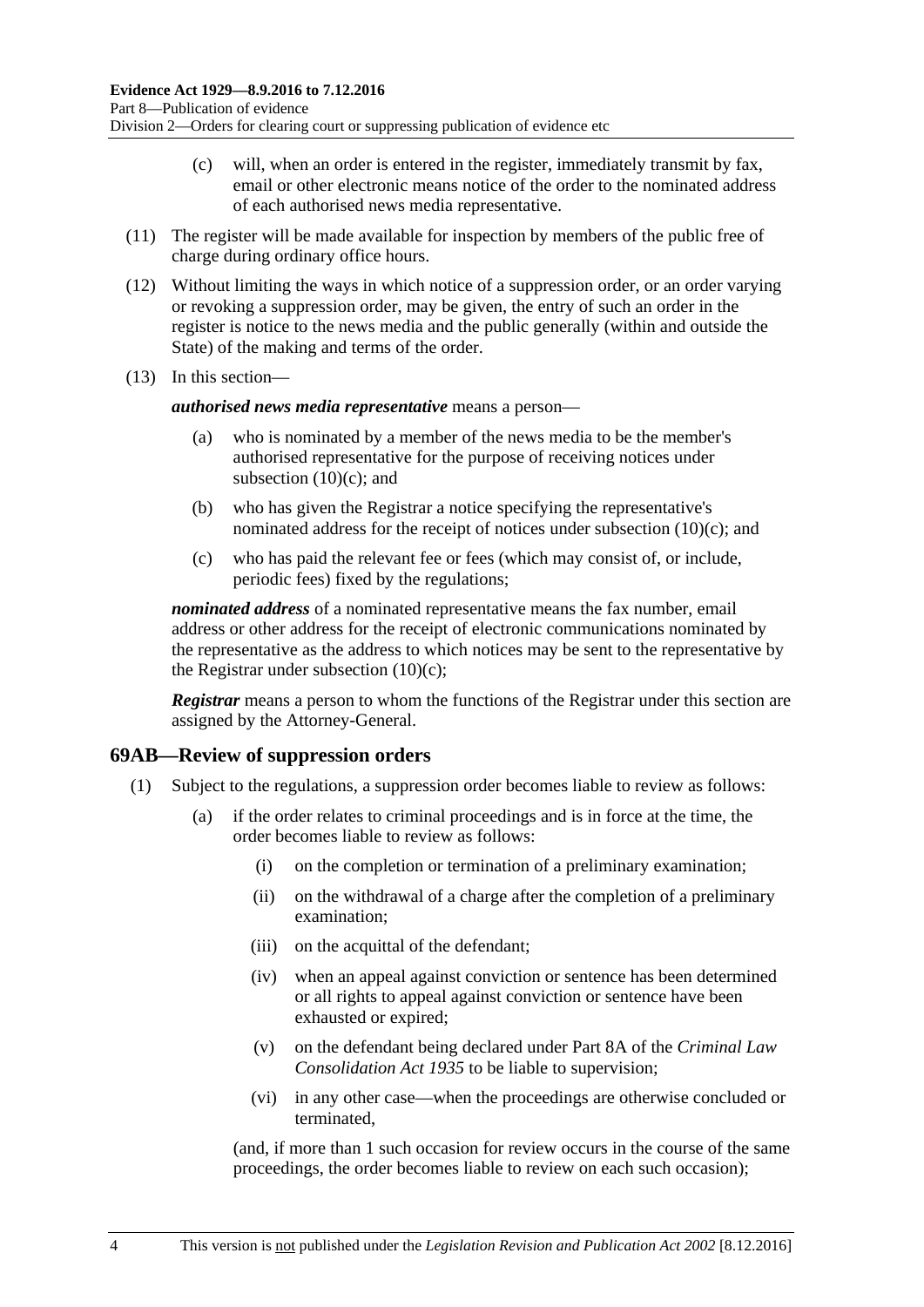- (b) if the order relates to a coronial inquest, the order becomes liable to review when the coroner gives his or her findings on the inquest;
- (c) if the order relates to civil proceedings, the order becomes liable to review when the court gives its judgment in the proceedings or the proceedings are settled or withdrawn.
- (2) When a suppression order becomes liable to review, the court that made the order must conduct a review as soon as practicable.
- (3) The following persons are entitled to be heard on a review:
	- (a) the applicant for the suppression order;
	- (b) a party to the proceedings in which the suppression order was made;
	- (c) a representative of a newspaper or a radio or television station;
	- (d) any other person who has, in the opinion of the court, a proper interest in the matters to be considered on the review.
- (4) On a review, the court may confirm, vary or revoke the suppression order.

#### **69AC—Appeal against suppression order etc**

- (1) An appeal lies against—
	- (a) a suppression order or a decision by a court not to make a suppression order; or
	- (b) the variation or revocation of a suppression order or a decision by a court not to vary or revoke a suppression order; or
	- (c) a decision by a court on the review of a suppression order.
- (2) Any of the following persons is entitled to bring, or to be heard on, an appeal under this section:
	- (a) the applicant for the suppression order;
	- (b) a party to the proceedings in which the order or decision subject to appeal was made;
	- (c) a representative of a newspaper or a radio or television station;
	- (d) a person who appeared in proceedings before the primary court related to the making or review of the suppression order;
	- (e) a person who—
		- (i) did not appear in proceedings before the primary court related to the making or review of the suppression order but has, in the opinion of the appellate court, a proper interest in the subject matter of the appeal or proposed appeal; and
		- (ii) satisfies the appellate court that the failure to appear in the proceedings before the primary court is not attributable to a lack of proper diligence.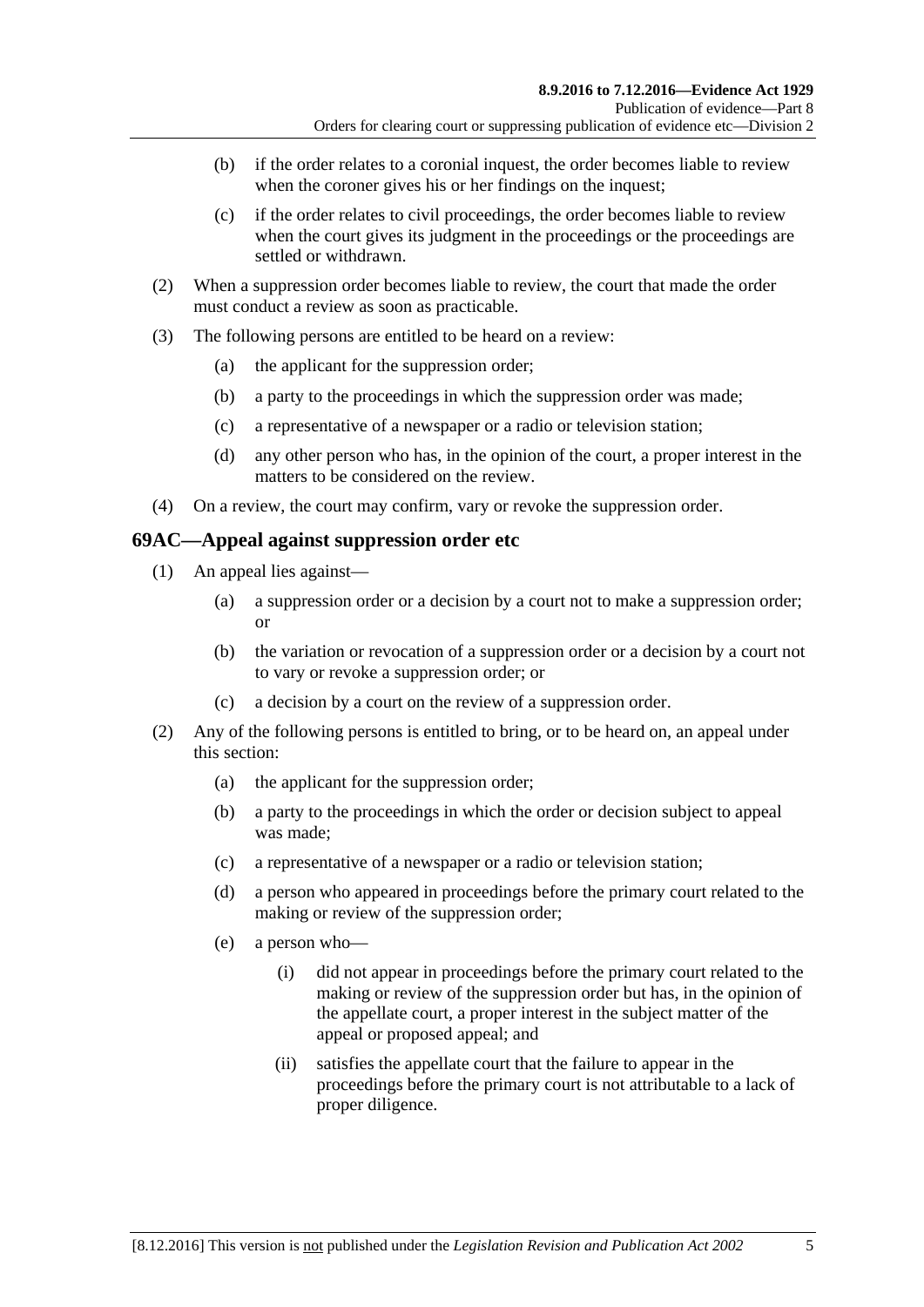#### **69B—Appeals**

- (1) An appeal under this Division lies to
	- the court to which appeals lie against final judgments or orders of the primary court; and
	- (b) where there is no such court—the Supreme Court constituted of a single judge,

and where the appeal lies in accordance with the above principles to some court other than the Full Court, a further appeal lies to the Full Court from a judgment or order of the primary appellate court.

- (2) An appeal under this Division shall be heard and determined as expeditiously as possible.
- (3) Upon an appeal under this Division, the appellate court—
	- (a) may confirm, vary or revoke the order or decision subject to the appeal; and
	- (b) may make any order or decision under this Division that could have been made in the first instance; and
	- (c) may make orders for costs and orders dealing with any other incidental or ancillary matters.
- (4) Except as provided in this Division, no appeal lies against a decision or order of a court made under this Division.

#### **70—Disobedience to orders under this Division**

- (1) If a person disobeys an order under this Division and the court by which the order was made has power to punish for contempt, the person is guilty of a contempt of the court.
- (1a) If a person disobeys an order under this Division, whether or not the court by which the order was made has power to punish for contempt, the person is guilty of an offence.

Maximum penalty:

- (a) in the case of a natural person—\$10 000 or imprisonment for 2 years;
- (b) in the case of a body corporate—\$120 000.
- (2) A person shall not, in respect of the same act or default, be proceeded against under this section both for a contempt of court and a summary offence.

#### **71—Attorney-General to provide annual report**

- (1) The Attorney-General shall, on or before the thirty-first day of October in each year, prepare a report relating to the preceding financial year specifying—
	- (a) the total number of orders made under this Division or a corresponding previous enactment; and
	- (b) the number of such orders made by each of the various courts; and
	- (c) a summary of the reasons assigned by the courts for making such orders.
- (2) The Attorney-General shall, as soon as practicable after the report is prepared, cause a copy of the report to be laid before each House of Parliament.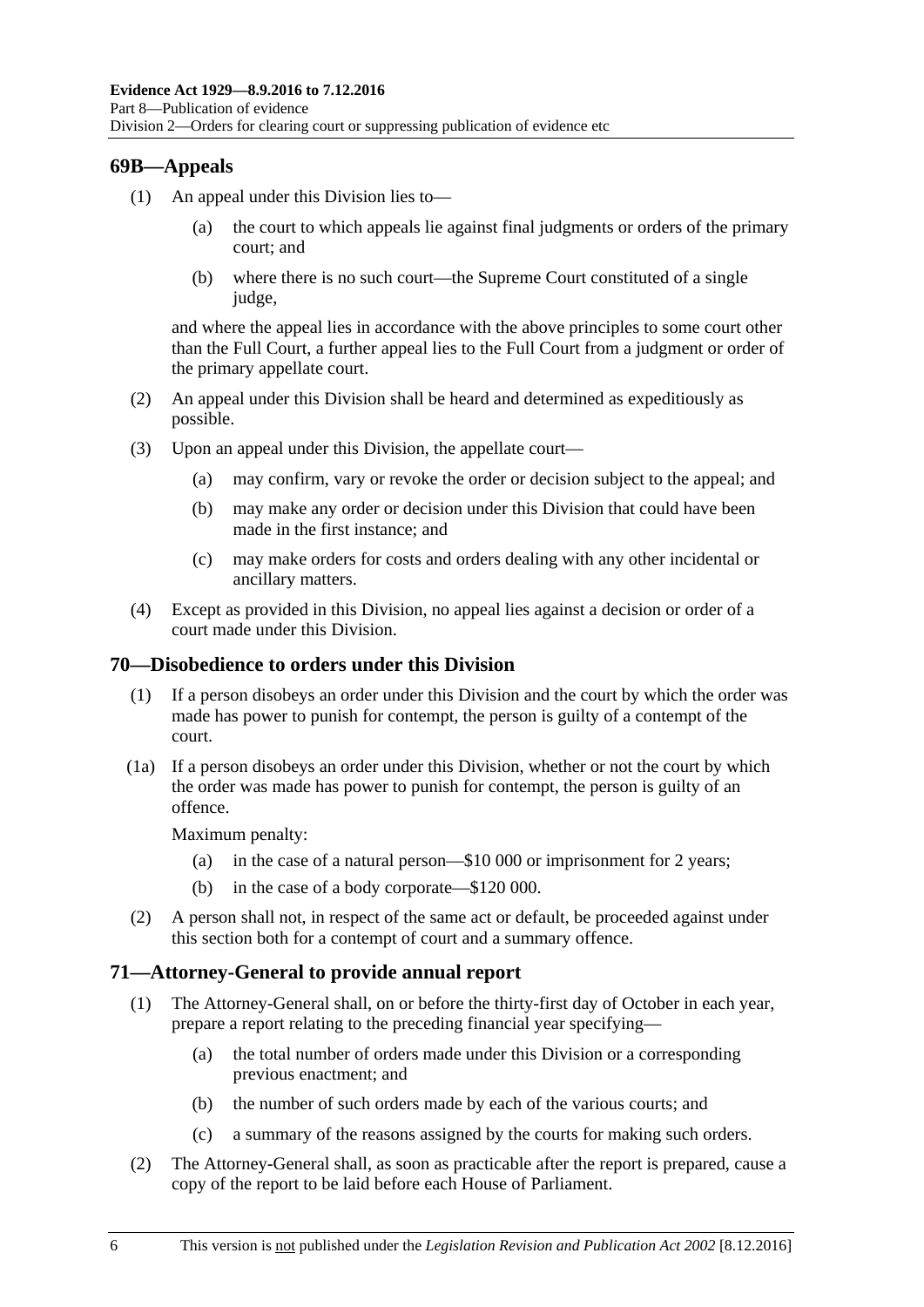## **Division 3—Sexual cases**

#### <span id="page-88-0"></span>**71A—Restriction on reporting on sexual offences**

- (1) Subject to this section, a person must not, before the relevant date, publish—
	- (a) any evidence given in proceedings against a person charged with a sexual offence (whether the evidence is given in the course of proceedings for a summary or minor indictable offence or in a preliminary examination of an indictable offence); or
	- (b) any report on such proceedings; or
	- (c) any evidence given in, or report of, related proceedings in which the accused person is involved after the accused person is charged but before the relevant date,

unless the accused person consents to the publication.

Maximum penalty:

- (a) in the case of a natural person—\$10 000;
- (b) in the case of a body corporate—\$120 000.
- <span id="page-88-1"></span>(2) Subject to this section, a person must not, before the relevant date, publish any statement or representation—
	- (a) by which the identity of a person who has been, or is about to be, charged with a sexual offence is revealed; or
	- (b) from which the identity of a person who has been, or is about to be, charged with a sexual offence, might reasonably be inferred,

unless the accused person consents to the publication.

Maximum penalty:

- (a) in the case of a natural person—\$10 000;
- (b) in the case of a body corporate—\$120 000.
- (3) If an accused person has not consented to the publication of material under [subsection](#page-88-0) (1) or [\(2\),](#page-88-1) the court may, on application, make an order (a *publication order*) that the restriction on publication under the relevant subsection be varied or removed altogether, if satisfied that to do so—
	- (a) may assist in the investigation of an offence; or
	- (b) is otherwise in the public interest.
- (3a) A publication order may be subject to such exceptions and conditions as the court thinks fit and specifies in the order.
- (3b) An application for a publication order may be made, with the permission of the court, by any person who has, in the opinion of the court, a proper interest in the question of whether an order should be made.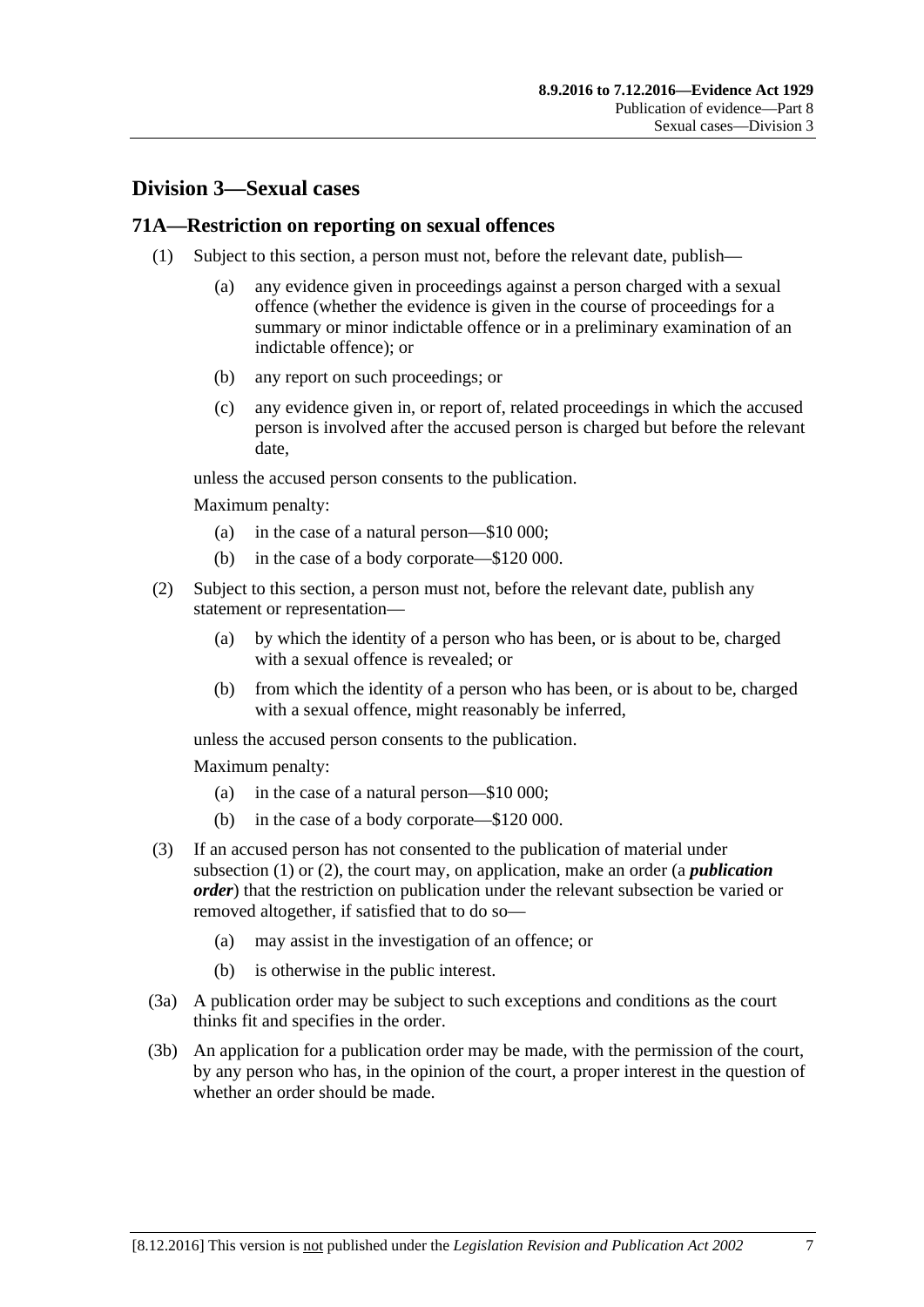- <span id="page-89-0"></span>(3c) If the court permits an application for a publication order to be made, any of the following persons may make submissions to the court on the application and, with the permission of the court, call or give evidence in support of those submissions:
	- (a) the applicant for the publication order;
	- (b) a party to the proceedings in which the order is sought;
	- (c) a representative of a newspaper or a radio or television station;
	- (d) any other person who has, in the opinion of the court, a proper interest in the question of whether an order should be made.
- (3d) A publication order may be varied or revoked by the court by which it was made, on the application of any of the persons entitled to make submissions by virtue of [subsection](#page-89-0) (3c).
- (3e) On an application for the making, variation or revocation of a publication order—
	- (a) a matter of fact is sufficiently proved if proved on the balance of probabilities; and
	- (b) if there appears to be no serious dispute as to a particular matter of fact, the court (having regard to the desirability of dealing expeditiously with the application) may—
		- (i) dispense with the taking of evidence on that matter; and
		- (ii) accept the relevant fact as proved.
- (4) A person must not publish any statement or representation—
	- (a) by which the identity of a person alleged in any legal proceedings to be the victim of a sexual offence is revealed; or
	- (b) from which the identity of a person alleged in any legal proceedings to be the victim of a sexual offence might reasonably be inferred,

unless the judge authorises, or the alleged victim consents to, the publication (but no such authorisation or consent can be given where the alleged victim is a child).

Maximum penalty:

- (a) in the case of a natural person—\$10 000;
- (b) in the case of a body corporate—\$120 000.
- (5) In this section—

#### *relevant date* means—

- (aa) in relation to a charge of a major indictable offence for which the Magistrates Court is to determine and impose sentence—the date on which a plea of guilty is entered by the accused person; or
- (a) in relation to a charge of any other major indictable offence or a charge of a minor indictable offence for which the accused person has elected to be tried by a superior court—the date on which the accused person is committed for trial or sentence; or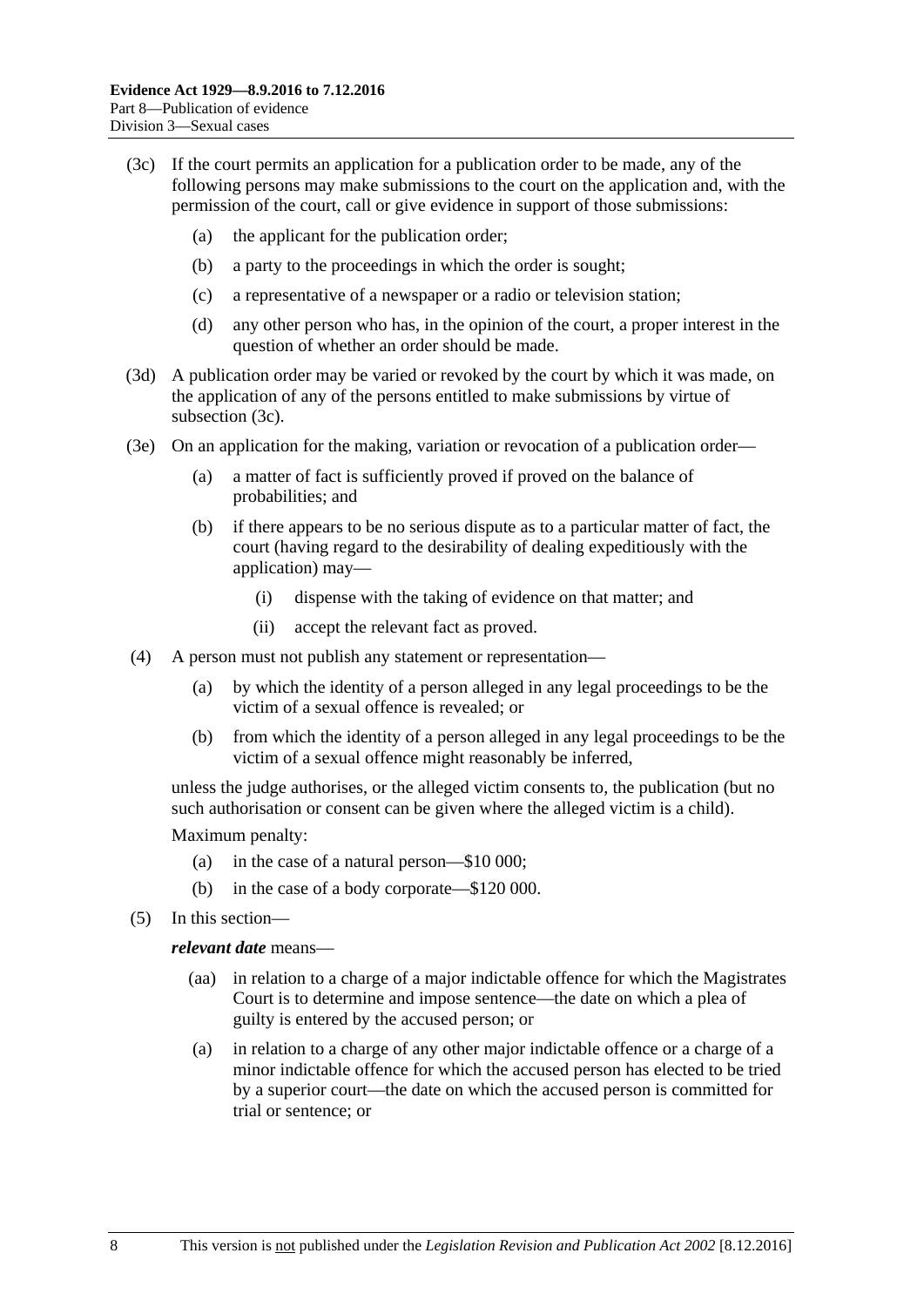- (b) in relation to a charge of any other minor indictable offence or a charge of a summary offence—the date on which a plea of guilty is entered by the accused person or the date on which the accused person is found guilty following a trial; or
- (c) in any case—the date on which the charge is dismissed or the proceedings lapse by reason of the death of the accused person, for want of prosecution, or for any other reason.

## **Division 4—Cases generally**

#### <span id="page-90-0"></span>**71B—Publishers required to report result of certain proceedings**

- (1) Where—
	- (a) a report of proceedings taken against a person for an offence is published;
	- (b) the report identifies the person against whom the proceedings have been taken or contains information tending to identify that person;
	- (c) the report is published before the result of the proceedings is known;
	- (d) those proceedings do not result in conviction of the person to whom the report relates of the offence with which he was charged,

the person by whom the publication is made shall, as soon as practicable after the determination of the proceedings, publish a fair and accurate report of the result of the proceedings with reasonable prominence having regard to the prominence given to the earlier report.

Maximum penalty:

- (a) in the case of a natural person—\$10 000;
- (b) in the case of a body corporate—\$120 000.
- (2) A person required under [subsection](#page-90-0) (1) to publish a report of the result of proceedings may apply to the Supreme Court for directions in relation to the manner in which he should comply with that subsection.
- (3) Where—
	- (a) a report of proceedings taken against a person for an offence is published;
	- (b) the report identifies the person against whom the proceedings have been taken or contains information tending to identify that person;
	- (c) the report is published after the result of the proceedings is known;
	- (d) those proceedings did not result in conviction of the person to whom the report relates of the offence with which he was charged,

the person by whom the publication is made shall include prominently in the report a statement of the result of the proceedings.

Maximum penalty:

- (a) in the case of a natural person—\$10 000;
- (b) in the case of a body corporate—\$120 000.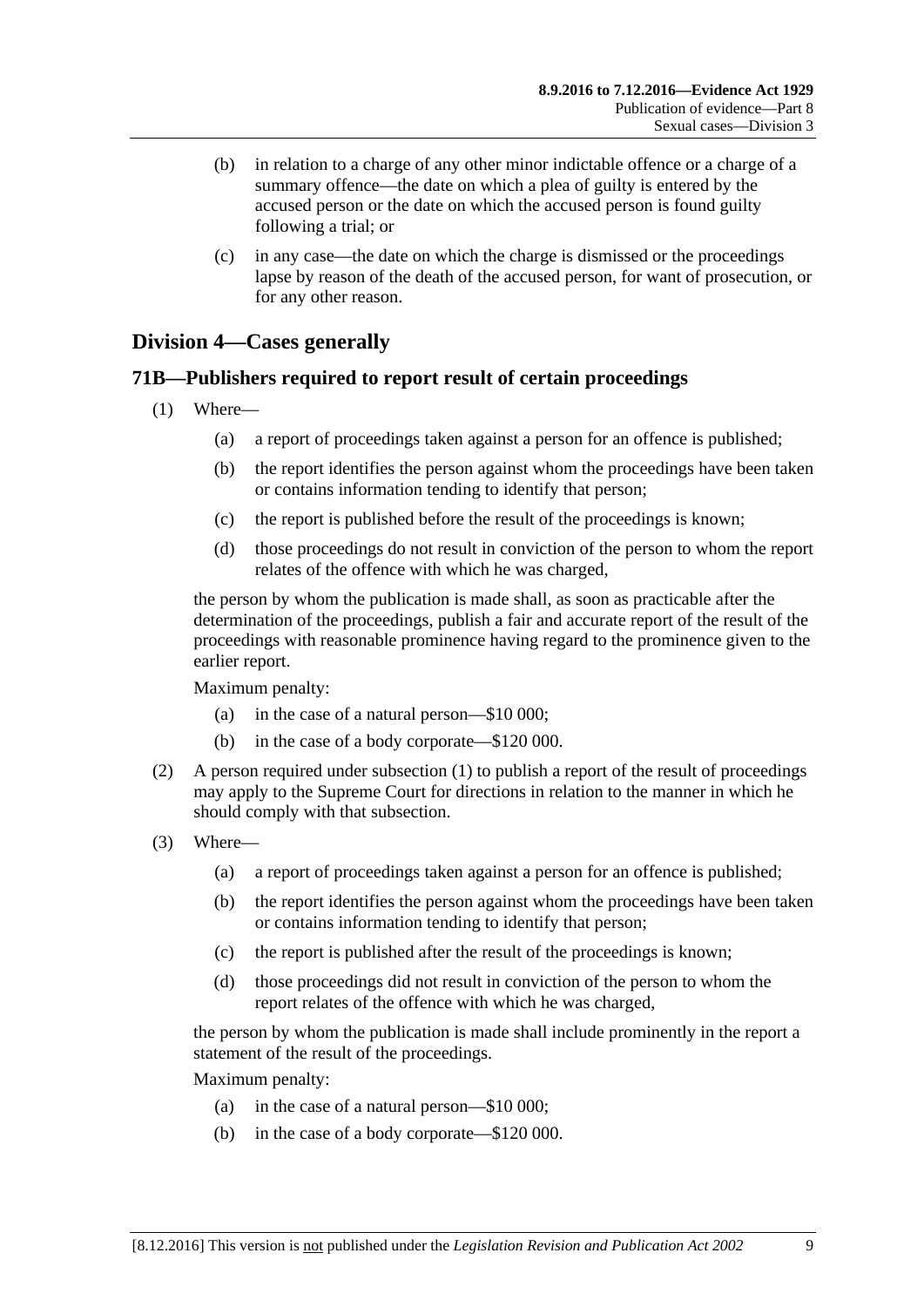(4) In this section—

*proceedings* includes, in relation to an offence, the laying of a charge of the offence.

#### **71C—Restriction on reporting of proceedings following acquittals**

- (1) Where an application has been made for the reservation of a question of law arising at the trial of a person who was tried on information and acquitted, a person must not publish any report, statement or representation in relation to the application or any consequent proceedings—
	- (a) by which the identity of the acquitted person is revealed; or
	- (b) from which the identity of the acquitted person might reasonably be inferred,

unless the acquitted person consents to the publication.

Maximum penalty:

- (a) in the case of a natural person—\$10 000;
- (b) in the case of a body corporate—\$120 000.
- (2) This section does not apply to the publication in printed or electronic form of material that—
	- (a) consists solely or primarily of the reported judgements or decisions of a court or courts; or
	- (b) is of a technical nature designed primarily for use by legal practitioners.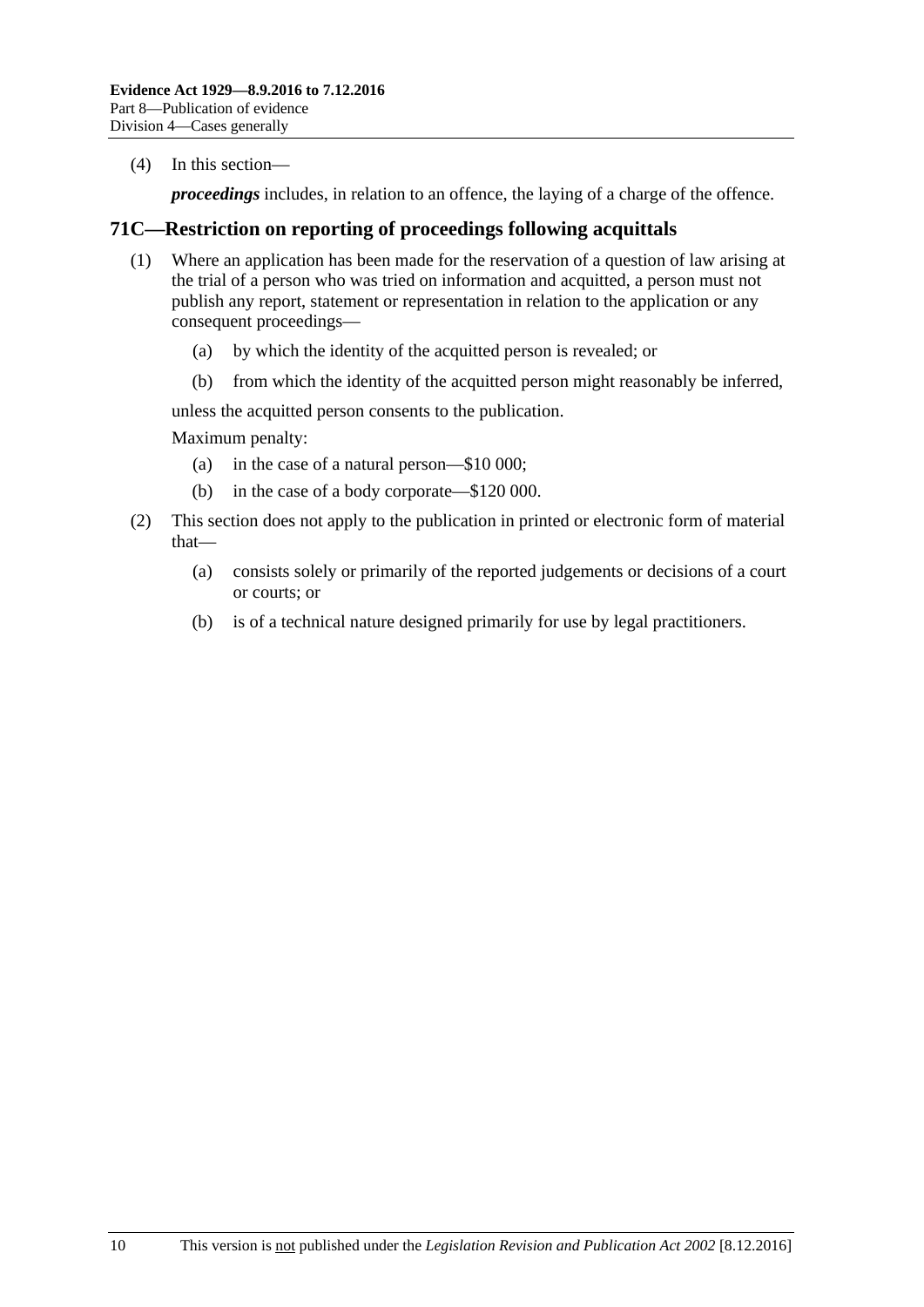# **Part 9—Miscellaneous**

## **73—Regulations**

The Governor may make such regulations as are necessary or expedient for the purposes of, or as are contemplated by, this Act.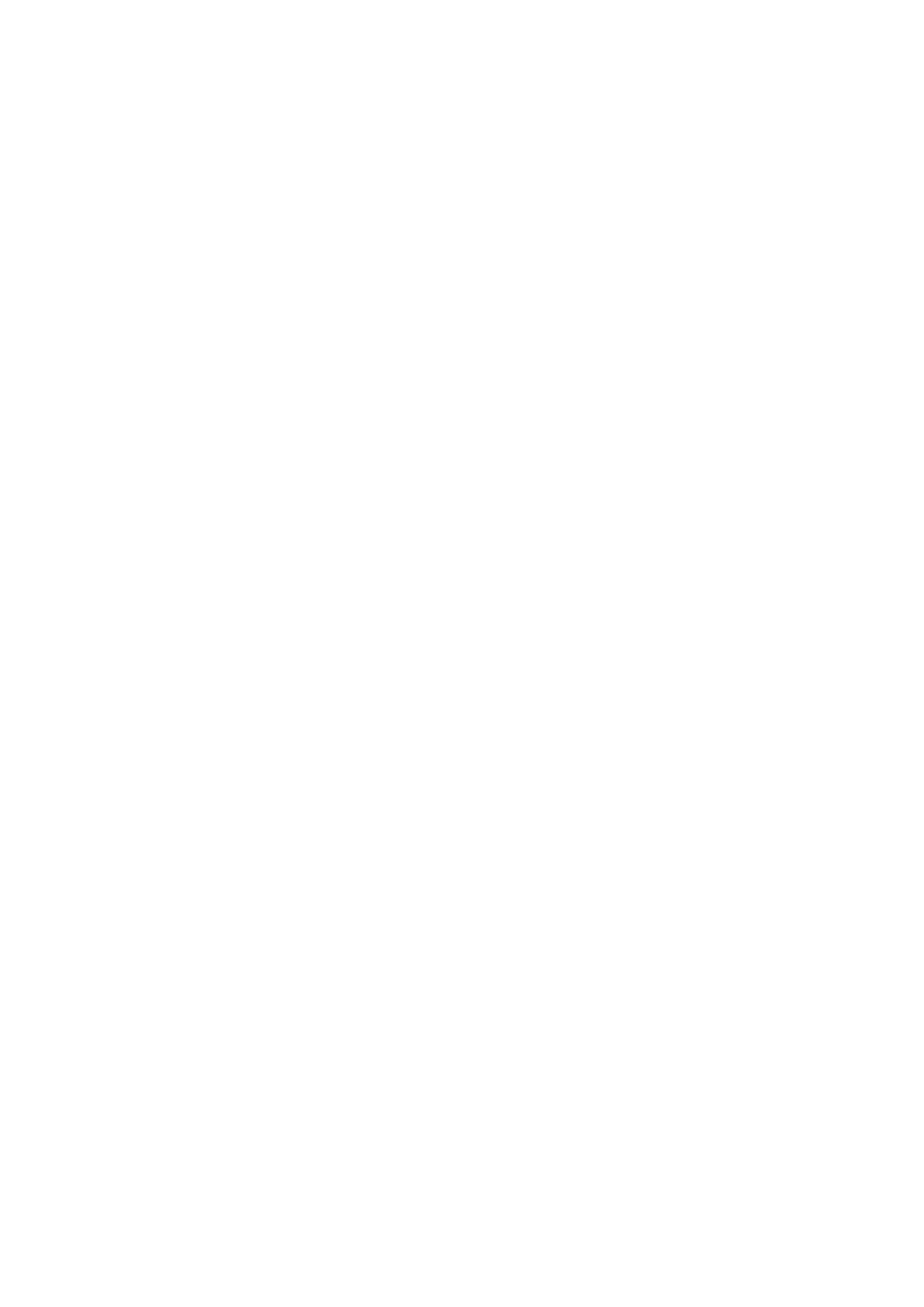# **Schedule 1—Review of identity parade evidence**

#### **1—Review and report on section 34AB**

- (1) The Minister must, within 12 months after the commencement of this clause, cause a review to be carried out of any orders and directions issued by the Commissioner of Police to support the operation of section 34AB of this Act (as inserted by the *[Evidence \(Identification Evidence\) Amendment Bill](http://www.legislation.sa.gov.au/index.aspx?action=legref&type=act&legtitle=Evidence%20(Identification%20Evidence)%20Amendment%20Bill%202013) 2013*), including the extent to which any such orders and directions—
	- (a) reflect scientific best practice; and
	- (b) make provision for the following:
		- (i) persons with disability;
		- (ii) persons of cultural and linguistic diversity.

#### <span id="page-94-0"></span>**Example—**

Ensuring that the procedures to be followed are accessible to persons referred to in [paragraph](#page-94-0) (b).

- (2) A report on the review must be provided to the Minister within 3 months after the commencement of the review.
- (3) The Minister must, within 12 sitting days after receipt of the report under this clause, cause a copy of the report to be laid before each House of Parliament.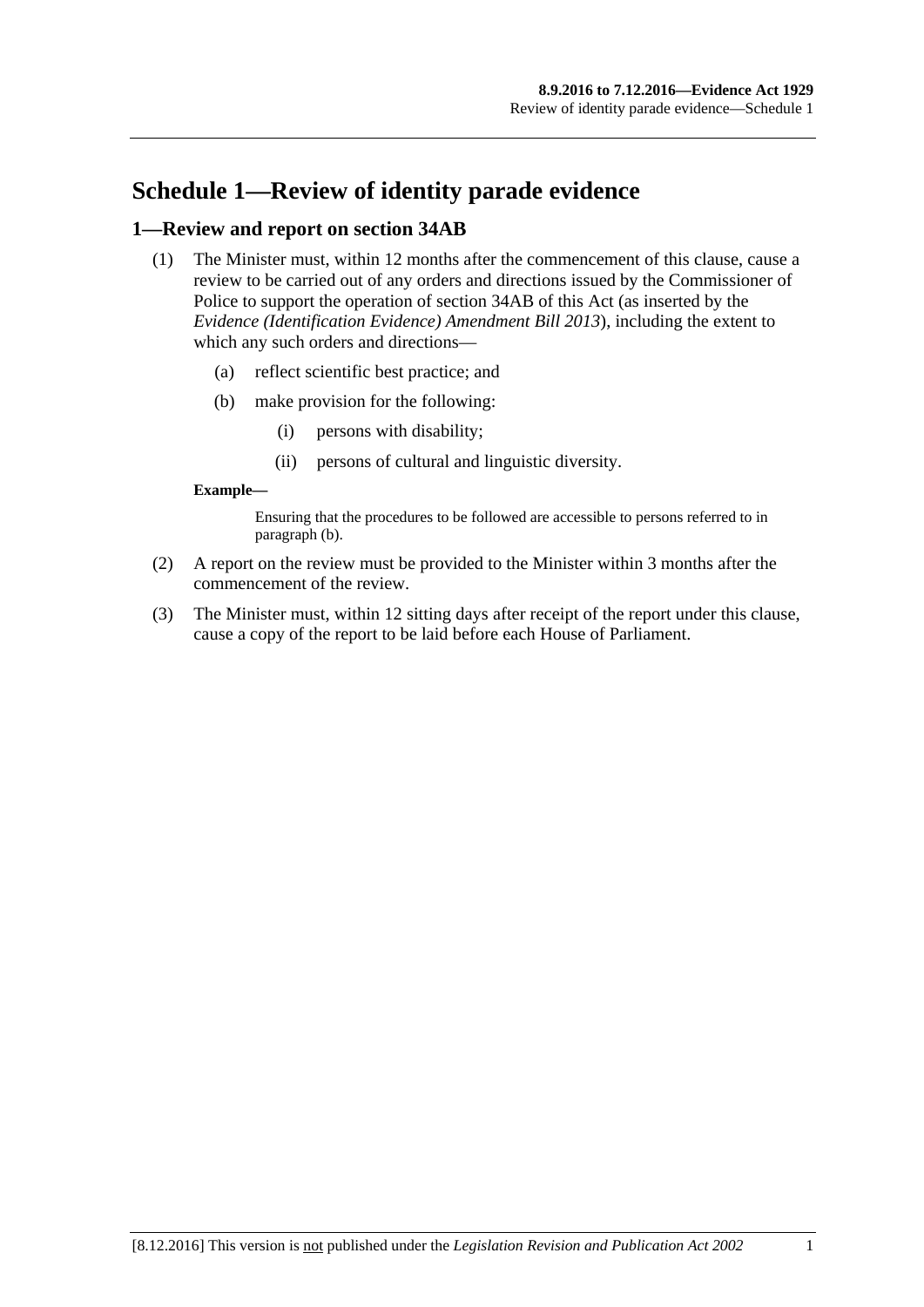#### **Evidence Act 1929—8.9.2016 to 7.12.2016**

Schedule 4—Affidavit about proof of identity of person convicted in another State or Territory

# **Schedule 4—Affidavit about proof of identity of person convicted in another State or Territory**

South Australia

|              | [In the]                               | Court]                 |                                                                                                                                                                                                                                                                               |  |
|--------------|----------------------------------------|------------------------|-------------------------------------------------------------------------------------------------------------------------------------------------------------------------------------------------------------------------------------------------------------------------------|--|
|              |                                        | or as the case may be] |                                                                                                                                                                                                                                                                               |  |
|              |                                        |                        | a fingerprint expert attached to the Police Department of the State [or Territory] of                                                                                                                                                                                         |  |
| $\mathbf{1}$ |                                        |                        | I have examined the fingerprint card now produced and shown to me marked "A". The<br>fingerprints on the said card are identical with those on a fingerprint card portion of the                                                                                              |  |
| 2            | of the offences set out below, namely: |                        |                                                                                                                                                                                                                                                                               |  |
|              | the dates of the convictions]          |                        | [Here insert description of offences, the Courts in which the convictions took place and                                                                                                                                                                                      |  |
| 3            |                                        |                        | From an examination of the said records I believe that the person referred to as having<br>been convicted, in the document(s) now shown to me and marked respectively "B" ["C",<br>"D" etc], is identical with the person whose fingerprints are on the said card marked "A". |  |
|              |                                        |                        |                                                                                                                                                                                                                                                                               |  |
|              |                                        |                        |                                                                                                                                                                                                                                                                               |  |
|              |                                        |                        |                                                                                                                                                                                                                                                                               |  |
| Before me    |                                        |                        |                                                                                                                                                                                                                                                                               |  |

A person having authority to take affidavits in the State [or Territory] in which the affidavit is sworn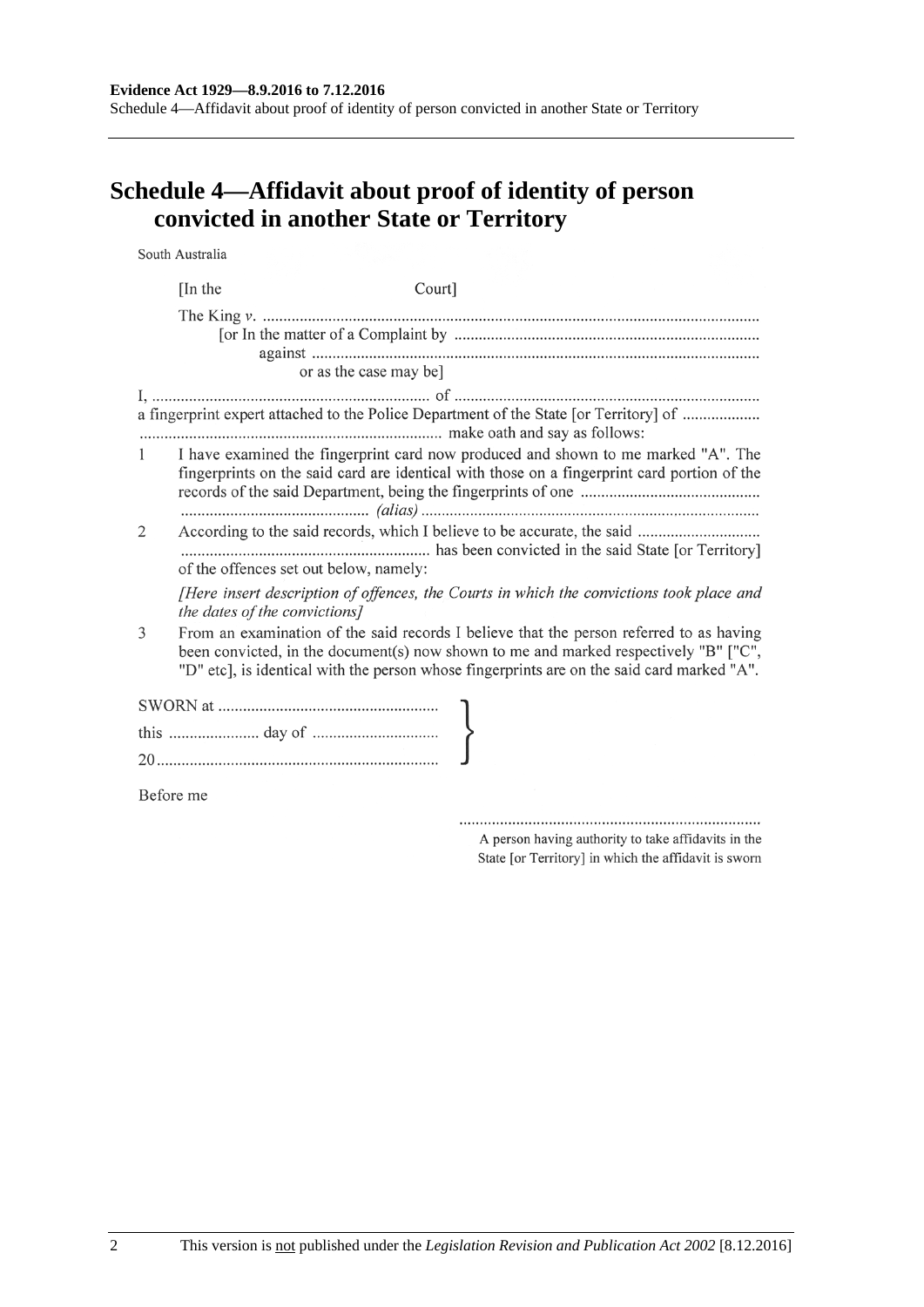# **Legislative history**

## **Notes**

• This version is comprised of the following:

| Part 1    | 1.7.2016                 |
|-----------|--------------------------|
| Part 2    | 1.7.2016                 |
| Part 3    | 8.9.2016                 |
| Part 4    | 4.4.2016                 |
| Part 6B   | 1.1.2003 (Reprint No 13) |
| Part 6C   | 23.11.2008               |
| Part 7    | 1.7.2016                 |
| Part 8    | 1.7.2016                 |
| Part 9    | 1.1.2003 (Reprint No 13) |
| Schedules | 7.7.2014                 |
|           |                          |

- Please note—References in the legislation to other legislation or instruments or to titles of bodies or offices are not automatically updated as part of the program for the revision and publication of legislation and therefore may be obsolete.
- Earlier versions of this Act (historical versions) are listed at the end of the legislative history.
- For further information relating to the Act and subordinate legislation made under the Act see the Index of South Australian Statutes or www.legislation.sa.gov.au.

# **Legislation repealed by principal Act**

The *Evidence Act 1929* repealed the following:

*An Act for Improving the Law of Evidence*

*Ordinance to Facilitate the Admission of the unsworn Testimony of the Aboriginal Inhabitants of South Australia and the parts adjacent*

*Ordinance to amend Ordinance 3 of 1848*

*An Act to amend the Law of Evidence*

*Evidence Further Amendment Act 1869*

*An Act for Shortening and Explaining the Language used in Acts of Parliament, and for other purposes*

*The Telegraphic Messages Act 1873*

*The Bankers Books Evidence Act 1879*

*Evidence Further Amendment Act 1888*

*The Oaths and Affirmations Act 1911*

*Evidence Publication Act 1917*

*Evidence Amendment Act 1925*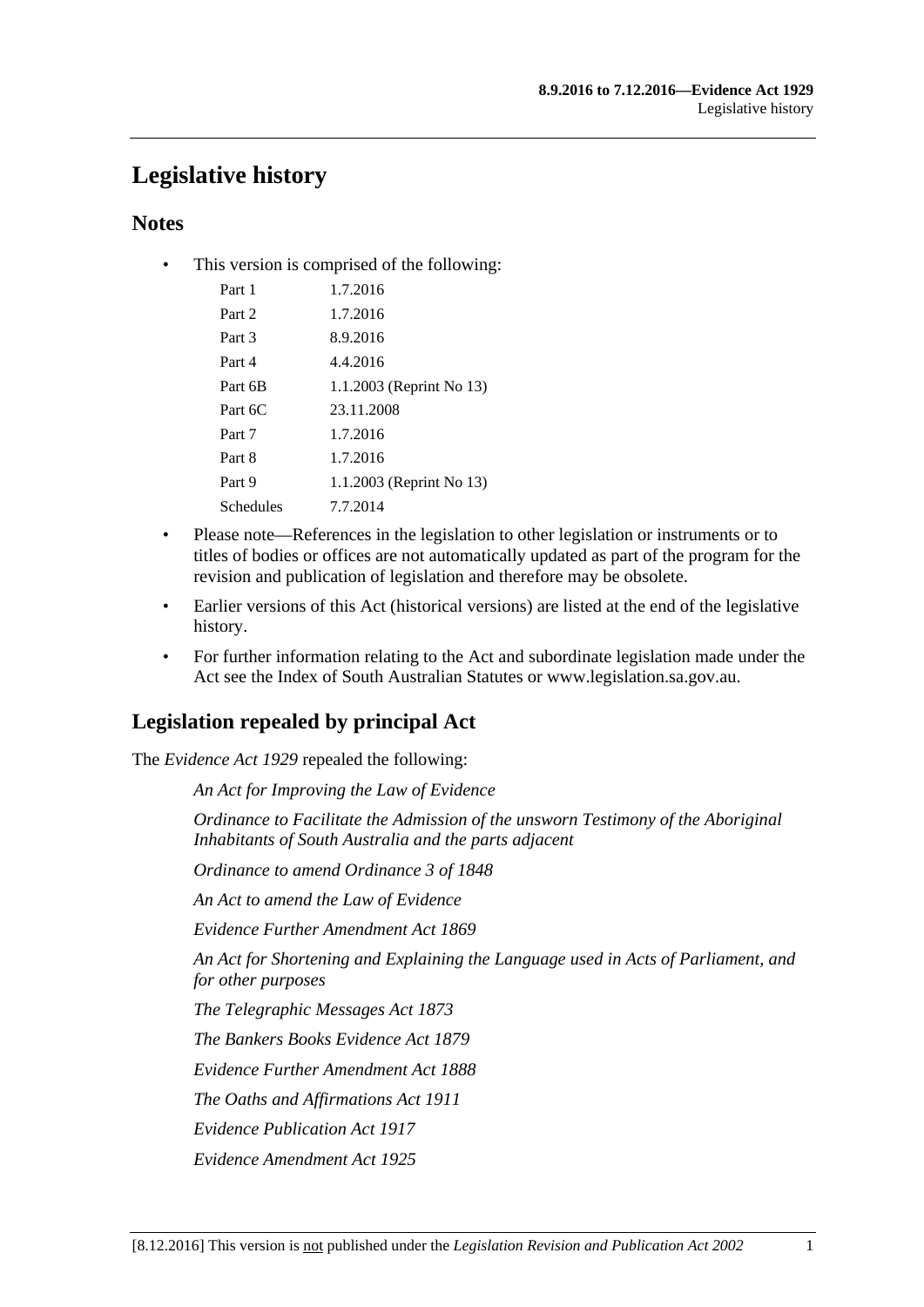# **Legislation amended by principal Act**

The *Evidence Act 1929* amended the following:

*The Supreme Court Procedure Act 1855 An Act for amending the Law of Evidence and Practice on Criminal trials Matrimonial Causes Act 1867 The Criminal Law Consolidation Act 1876*

## **Principal Act and amendments**

New entries appear in bold.

| Year | N <sub>o</sub> | Title                                                               | Assent     | Commencement                          |
|------|----------------|---------------------------------------------------------------------|------------|---------------------------------------|
| 1929 | 1907           | Evidence Act 1929                                                   | 30.10.1929 | 30.10.1929                            |
| 1933 | 2110           | Evidence Act Amendment Act 1933                                     | 31.8.1933  | 31.8.1933                             |
| 1940 | 40             | Evidence Act Amendment Act 1940                                     | 28.11.1940 | 28.11.1940                            |
| 1941 | 27             | Evidence Act Amendment Act 1941                                     | 13.11.1941 | 13.11.1941                            |
| 1945 | 29             | Evidence Act Amendment Act 1945                                     | 3.1.1946   | 3.1.1946                              |
| 1947 | 5              | Evidence Act Amendment Act 1947                                     | 2.10.1947  | 2.10.1947                             |
| 1949 | 36             | Evidence Act Amendment Act 1949                                     | 24.11.1949 | 24.11.1949                            |
| 1952 | 42             | <b>Statute Law Revision Act 1952</b>                                | 4.12.1952  | 4.12.1952                             |
| 1955 | 26             | Evidence Act Amendment Act 1955                                     | 1.12.1955  | 1.12.1955                             |
| 1957 | 36             | Evidence Act Amendment Act 1957                                     | 14.11.1957 | 14.11.1957                            |
| 1960 | 25             | Evidence Act Amendment Act 1960                                     | 27.10.1960 | 27.10.1960                            |
| 1968 | 46             | Evidence Act Amendment Act 1968                                     | 19.12.1968 | 19.12.1968                            |
| 1969 | 72             | Evidence Act Amendment Act 1969                                     | 11.12.1969 | 31.8.1970 (Gazette 20.8.1970 p701)    |
| 1972 | 53             | Evidence Act Amendment Act 1972                                     | 27.4.1972  | 1.2.1973 (Gazette 1.2.1973 p377)      |
| 1972 | 54             | <b>Local and District Criminal Courts</b><br>Act Amendment Act 1972 | 27.4.1972  | 9.11.1972 (Gazette 9.11.1972 p2252)   |
| 1974 | 71             | Evidence Act Amendment Act 1974                                     | 17.10.1974 | 28.11.1974 (Gazette 28.11.1974 p3372) |
| 1976 | 84             | Evidence Act Amendment Act 1976                                     | 9.12.1976  | 9.12.1976                             |
| 1978 | 65             | Evidence Act Amendment Act 1978                                     | 28.9.1978  | 28.9.1978                             |
| 1979 | 9              | Evidence Act Amendment Act 1979                                     | 1.3.1979   | 1.3.1979                              |
| 1982 | 40             | Evidence Act Amendment Act 1982                                     | 22.4.1982  | 6.5.1982 (Gazette 6.5.1982 p1438)     |
| 1983 | 47             | Evidence Act Amendment Act 1983                                     | 16.6.1983  | 16.6.1983                             |
| 1983 | 55             | Evidence Act Amendment Act<br>$(No. 2)$ 1983                        | 16.6.1983  | 1.8.1983 (Gazette 7.7.1983 p5)        |
| 1984 | 24             | Evidence Act Amendment Act 1984                                     | 10.5.1984  | 10.5.1984                             |
| 1984 | 56             | Statutes Amendment (Oaths and<br>Affirmations) Act 1984             | 24.5.1984  | 1.7.1984 (Gazette 28.6.1984 p1897)    |
| 1984 | 90             | Evidence Act Amendment Act<br>$(No. 2)$ 1984                        | 29.11.1984 | 1.1.1985 (Gazette 13.12.1984 p1811)   |
| 1984 | 107            | Evidence Act Amendment Act<br>$(No. 3)$ 1984                        | 20.12.1984 | 20.12.1984                            |
| 1985 | 96             | Evidence Act Amendment Act 1985                                     | 1.11.1985  | 1.12.1985 (Gazette 7.11.1985 p1361)   |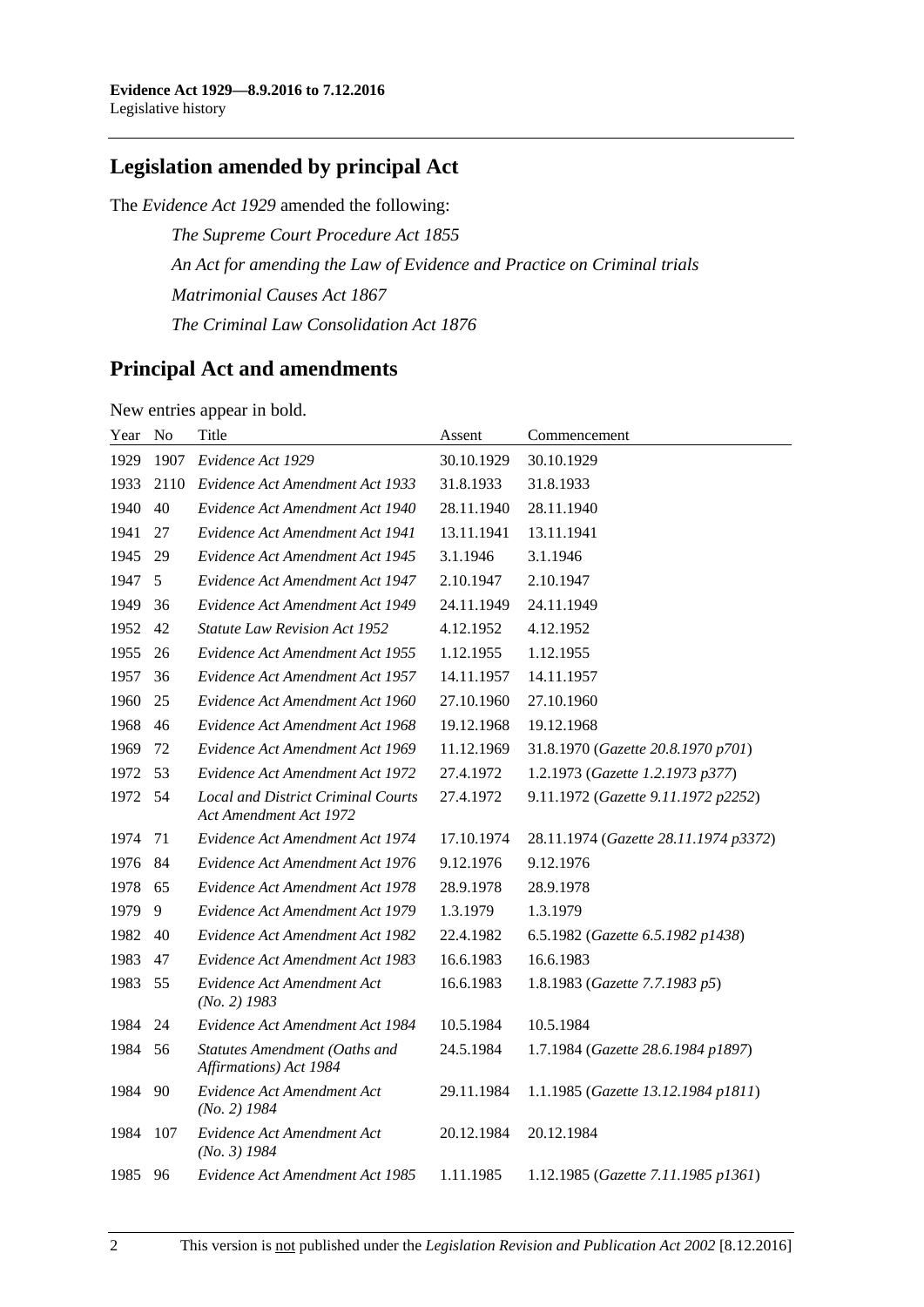| 1986    | 107 | Evidence Act Amendment Act 1986                                                             | 18.12.1986 | 5.4.1987 (Gazette 26.2.1987 p434)                                                                                                                                                                                                                        |
|---------|-----|---------------------------------------------------------------------------------------------|------------|----------------------------------------------------------------------------------------------------------------------------------------------------------------------------------------------------------------------------------------------------------|
| 1988    | 32  | Evidence Act Amendment Act 1988                                                             | 21.4.1988  | 1.5.1988 (Gazette 28.4.1988 p1066)                                                                                                                                                                                                                       |
| 1988    | 45  | Evidence Act Amendment Act<br>$(No. 2)$ 1988                                                | 5.5.1988   | 5.5.1988                                                                                                                                                                                                                                                 |
| 1989    | 43  | Evidence Act Amendment Act 1989                                                             | 4.5.1989   | 15.5.1989 (Gazette 11.5.1989 p1250)                                                                                                                                                                                                                      |
| 1990    | 72  | Evidence Act Amendment Act 1990                                                             | 20.12.1990 | 20.12.1990                                                                                                                                                                                                                                               |
| 1991    | 41  | Evidence Amendment Act 1991                                                                 | 31.10.1991 | 16.7.1992 (Gazette 16.7.1992 p622)                                                                                                                                                                                                                       |
| 1991    | 49  | Director of Public Prosecutions<br>Act 1991                                                 | 21.11.1991 | 6.7.1992 (Gazette 25.6.1992 p1869)                                                                                                                                                                                                                       |
| 1992 26 |     | <b>Statutes Amendment</b><br>(Attorney-General's Portfolio)<br>Act 1992                     | 14.5.1992  | 6.7.1992 (Gazette 2.7.1992 p209)                                                                                                                                                                                                                         |
| 1992    | 76  | Statutes Amendment (Right of Reply) 26.11.1992<br>Act 1992                                  |            | s 5-1.1.1993 (Gazette 10.12.1992<br>p1752)                                                                                                                                                                                                               |
| 1993    | 37  | Evidence (Miscellaneous) Amendment 13.5.1993<br>Act 1993                                    |            | 15.7.1993 (Gazette 15.7.1993 p520)                                                                                                                                                                                                                       |
| 1993    | 53  | Evidence (Vulnerable Witnesses)<br>Amendment Act 1993                                       | 27.5.1993  | 1.9.1993 (Gazette 15.7.1993 p520)                                                                                                                                                                                                                        |
| 1994 59 |     | Criminal Law Consolidation (Felonies 27.10.1994<br>and Misdemeanours) Amendment<br>Act 1994 |            | 1.1.1995 (Gazette 8.12.1994 p1942)                                                                                                                                                                                                                       |
| 1995    | 27  | <b>Statutes Amendment</b><br>(Attorney-General's Portfolio)<br>Act 1995                     | 27.4.1995  | s 13-10.7.1995 (Gazette 29.6.1995<br>p2973)                                                                                                                                                                                                              |
| 1996    | 26  | Evidence (Settlement Negotiations)<br>Amendment Act 1996                                    | 2.5.1996   | 2.5.1996                                                                                                                                                                                                                                                 |
| 1997    | 59  | <b>Statutes Amendment</b><br>(Attorney-General's Portfolio)<br>Act 1997                     | 31.7.1997  | Pt 4 (s 6)-14.9.1997 (Gazette 11.9.1997<br>p704)                                                                                                                                                                                                         |
| 1998 9  |     | Evidence (Use of Audio and Audio<br>Visual Links) Amendment Act 1998                        | 2.4.1998   | 27.6.1999 (Gazette 17.6.1999 p3090)                                                                                                                                                                                                                      |
| 1999    | 17  | Evidence (Confidential<br>Communications) Amendment<br>Act 1999                             | 1.4.1999   | 27.6.1999 (Gazette 17.6.1999 p3090)                                                                                                                                                                                                                      |
| 1999    | 18  | Evidence (Miscellaneous) Amendment 1.4.1999<br>Act 1999                                     |            | 27.6.1999 (Gazette 17.6.1999 p3090)                                                                                                                                                                                                                      |
| 1999    | 33  | Financial Sector Reform (South<br>Australia) Act 1999                                       | 17.6.1999  | Sch (item $21$ )—1.7.1999 being the date<br>specified under s 3(16) of the Financial<br>Sector Reform (Amendments and<br>Transitional Provisions) Act (No. 1) 1999<br>of the Commonwealth as the transfer date<br>for the purposes of that Act: $s$ 2(2) |
| 2000    | 57  | <b>Statutes Amendment and Repeal</b><br>(Attorney-General's Portfolio)<br>Act 2000          | 20.7.2000  | Pt 11 (s 25)-14.8.2000 (Gazette<br>10.8.2000 p444)                                                                                                                                                                                                       |
| 2002    | 32  | Legislation Revision and Publication 28.11.2002<br>Act 2002                                 |            | Sch (cl 2)-1.1.2003 (Gazette 19.12.2002<br>p4735)                                                                                                                                                                                                        |
| 2002    | 33  | <b>Statutes Amendment</b><br>(Attorney-General's Portfolio)<br>Act 2002                     | 28.11.2002 | Pt 6 (ss 8 & 9)-3.3.2003 (Gazette<br>27.2.2003 p807)                                                                                                                                                                                                     |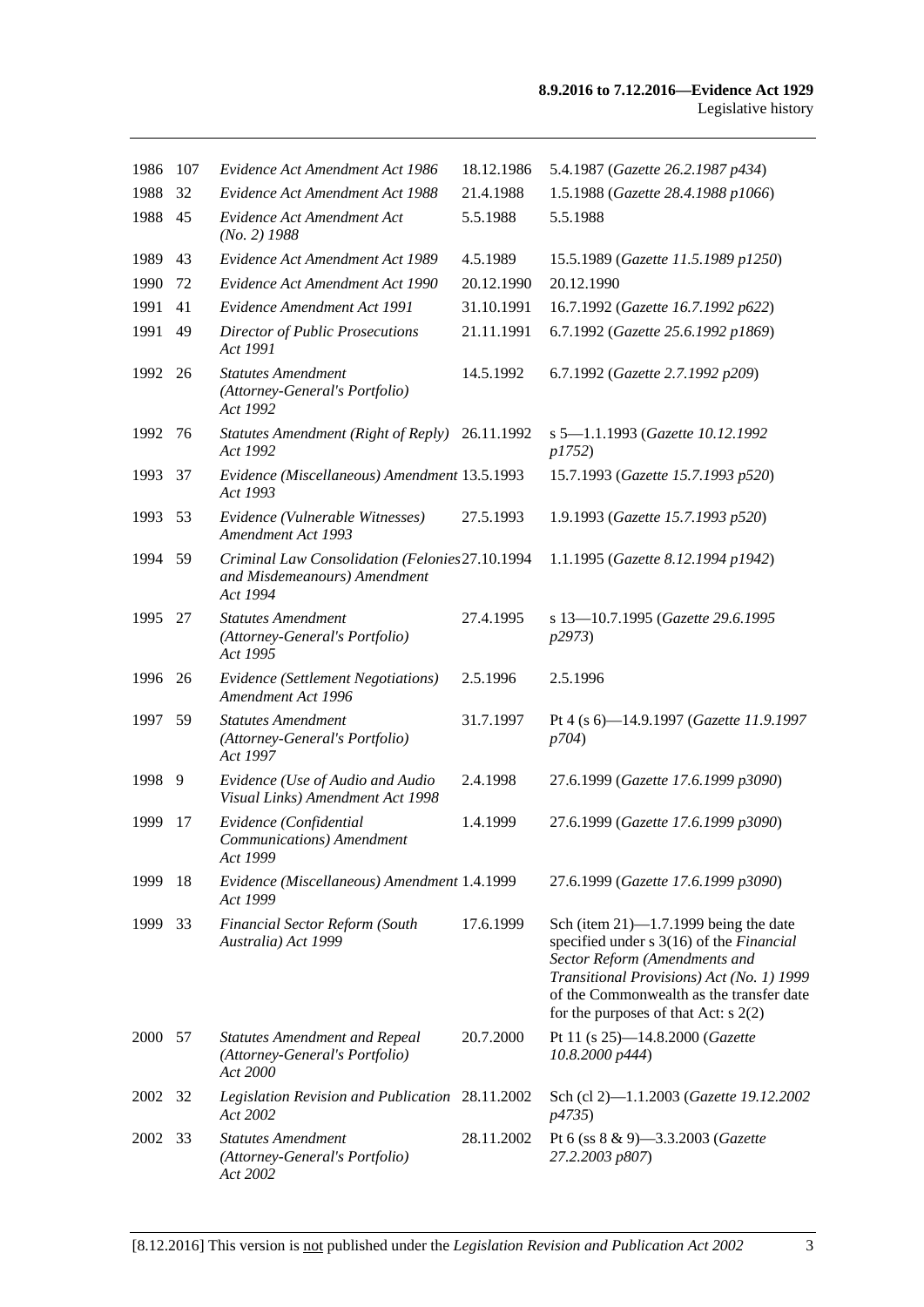#### **Evidence Act 1929—8.9.2016 to 7.12.2016**

Legislative history

| 2003    | -33 | Coroners Act 2003                                                                  | 31.7.2003  | Sch (cll 10-12)-1.7.2005 (Gazette<br>23.6.2005 p1899)                                                                                                    |
|---------|-----|------------------------------------------------------------------------------------|------------|----------------------------------------------------------------------------------------------------------------------------------------------------------|
| 2003    | 44  | <b>Statute Law Revision Act 2003</b>                                               | 23.10.2003 | Sch 1-24.11.2003 (Gazette 13.11.2003<br>p4048)                                                                                                           |
| 2005    | 50  | Defamation Act 2005                                                                | 27.10.2005 | Sch 1 (cl 5)-1.1.2006: s 2                                                                                                                               |
| 2006    | 17  | <b>Statutes Amendment (New Rules of</b><br>Civil Procedure) Act 2006               | 6.7.2006   | Pt 31 (ss 113-118)-4.9.2006 (Gazette<br>17.8.2006 p2831)                                                                                                 |
| 2006    | 30  | Evidence (Suppression Orders)<br>Amendment Act 2006                                | 23.11.2006 | 1.4.2007 (Gazette 29.3.2007 p929)                                                                                                                        |
| 2006    | 33  | Evidence (Use of Audio and Audio<br>Visual Links) Amendment Act 2006               | 30.11.2006 | 1.4.2007 (Gazette 22.3.2007 p864)                                                                                                                        |
| 2006    | 43  | <b>Statutes Amendment (Domestic</b><br>Partners) Act 2006                          | 14.12.2006 | Pt 33 (s 97)-1.6.2007 (Gazette<br>26.4.2007 p1352)                                                                                                       |
| 2006    | 44  | <b>Statutes Amendment (Justice</b><br>Portfolio) Act 2006                          | 14.12.2006 | Pt 13 (s 21)-18.1.2007 (Gazette<br>18.1.2007 p234)                                                                                                       |
| 2007    | 48  | <b>Statutes Amendment (Victims of</b><br>Crime) Act 2007                           | 8.11.2007  | Pt 4 (s 6)-17.7.2008 (Gazette 17.7.2008<br>p3372)                                                                                                        |
| 2008    | 7   | Statutes Amendment (Evidence and<br>Procedure) Act 2008                            | 17.4.2008  | Pt 4 (ss 10-22)-23.11.2008 (Gazette<br>20.11.2008 p5171) except new ss 13A,<br>13C & 13D (as inserted by s<br>12)-4.10.2009 (Gazette 1.10.2009<br>p4764) |
| 2008    | -10 | Criminal Law Consolidation (Rape<br>and Sexual Offences) Amendment Act<br>2008     | 17.4.2008  | Sch 1 (cl 5)-23.11.2008 (Gazette<br>20.11.2008 p5171)                                                                                                    |
| 2009    | 85  | Intervention Orders (Prevention of<br>Abuse) Act 2009                              | 10.12.2009 | Sch 1 (cl 14)-9.12.2011 (Gazette<br>20.10.2011 p4269)                                                                                                    |
| 2011    | 34  | Evidence (Discreditable Conduct)<br>Amendment Act 2011                             | 22.9.2011  | Pt 2 (s 4) & Sch 1-1.6.2012 (Gazette<br>31.5.2012 p2637)                                                                                                 |
| 2012    | 12  | <b>Statutes Amendment (Serious and</b><br>Organised Crime) Act 2012                | 10.5.2012  | Pt 8 (ss 40-42)-17.6.2012 (Gazette<br>14.6.2012 p2756)                                                                                                   |
| 2012 44 |     | Evidence (Reporting on Sexual<br>Offences) Amendment Act 2012                      | 22.11.2012 | 11.2.2013 (Gazette 7.2.2013 p262)                                                                                                                        |
| 2013 11 |     | <i><b>Statutes Amendment</b></i><br>(Attorney-General's Portfolio)<br>Act 2013     | 18.4.2013  | Pt 6 (s 14)-9.6.2013 (Gazette 6.6.2013<br>p2498)                                                                                                         |
| 2013    | 26  | Magistrates (Miscellaneous)<br>Amendment Act 2013                                  | 27.6.2013  | Sch 1 (cl 2)-4.7.2013 (Gazette 4.7.2013<br>p2970)                                                                                                        |
| 2013 47 |     | <b>Statutes Amendment</b><br>(Attorney-General's Portfolio No 2)<br>Act 2013       | 24.10.2013 | Pt 5 (ss 7 & 8)-17.5.2014 (Gazette<br>8.5.2014 p1630)                                                                                                    |
| 2013    | 50  | Evidence (Discreditable Conduct)<br>Amendment Act 2013                             | 24.10.2013 | 25.11.2013 (Gazette 21.11.2013 p4276)                                                                                                                    |
| 2013    | 58  | Evidence (Identification Evidence)<br>Amendment Act 2013                           | 7.11.2013  | 7.7.2014 (Gazette 3.7.2014 p3127)                                                                                                                        |
| 2015    | 14  | Intervention Orders (Prevention of<br>Abuse) (Miscellaneous) Amendment<br>Act 2015 | 9.7.2015   | Sch 1 (cl 4)-1.12.2015 (Gazette<br>19.11.2015 p4975)                                                                                                     |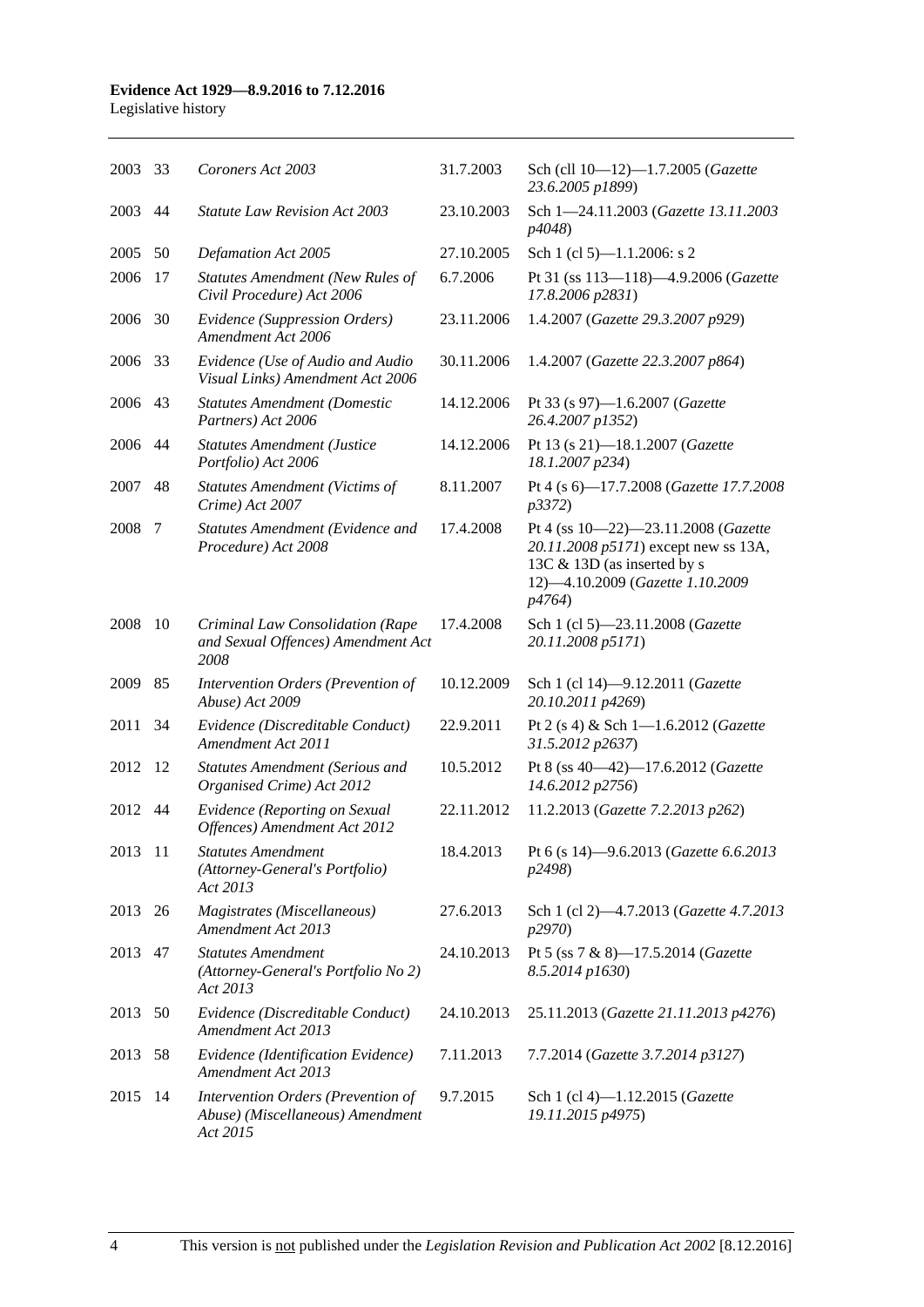| 2016 35     | and Equity) Act 2016                                                           |            | Pt 7 (s 32)-8.9.2016 (Gazette 8.9.2016)<br>p3676                       |
|-------------|--------------------------------------------------------------------------------|------------|------------------------------------------------------------------------|
| -28<br>2016 | <b>Statutes Amendment</b><br>(Attorney-General's Portfolio)<br>Act 2016        | 16.6.2016  | Pt 8 (s $21$ )—1.7.2016 immediately after<br>s 5 of $16/2015$ : s 2(4) |
| 2015 39     | Evidence (Records and Documents)<br>Amendment Act 2015                         | 26.11.2015 | 4.4.2016 ( <i>Gazette 4.2.2016 p366</i> )                              |
| -16         | Statutes Amendment (Vulnerable<br>Witnesses) Act 2015 as amended by<br>28/2016 | 6.8.2015   | Pt 3 (ss 5—20) & Sch 1 (cl 1)—1.7.2016<br>(Gazette 23.6.2016 p2618)    |
|             |                                                                                |            | <b>Statutes Amendment (Gender Identity 4.8.2016</b>                    |

# **Provisions amended since 3 February 1976**

• Legislative history prior to 3 February 1976 appears in marginal notes and footnotes included in the consolidation of this Act contained in Volume 3 of The Public General Acts of South Australia 1837-1975 at page 790.

New entries appear in bold.

Entries that relate to provisions that have been deleted appear in italics.

| Provision                             | How varied                                                            | Commencement |
|---------------------------------------|-----------------------------------------------------------------------|--------------|
| Pt1                                   |                                                                       |              |
| s <sub>2</sub>                        | amended by 40/1982 s 3                                                | 6.5.1982     |
|                                       | omitted under Legislation Revision and<br><b>Publication Act 2002</b> | 1.1.2003     |
| s <sub>3</sub>                        | omitted under Legislation Revision and<br><b>Publication Act 2002</b> | 7.7.2014     |
| s <sub>4</sub>                        |                                                                       |              |
| s(4(1))                               | s 4 redesignated as $s$ 4(1) by 28/2016 s 21                          | 1.7.2016     |
| bank                                  | deleted by $40/1982 s 4$                                              | 6.5.1982     |
| banker                                | deleted by 40/1982 s 4                                                | 6.5.1982     |
| banker's book                         | deleted by $40/1982$ s 4                                              | 6.5.1982     |
| child                                 | inserted by $32/1988$ s $3(a)$                                        | 1.5.1988     |
| cognitive<br>impairment               | inserted by $16/2015$ s $5(1)$                                        | 1.7.2016     |
| communication<br>partner              | inserted by $16/2015$ s $5(1)$                                        | 1.7.2016     |
| court                                 | substituted by $56/1984$ s $3(a)$                                     | 1.7.1984     |
| domestic partner                      | inserted by $7/2008$ s $10(1)$                                        | 23.11.2008   |
| electric telegraph                    | amended by 9/1979 s 2                                                 | 1.3.1979     |
| mental disability                     | inserted by $7/2008 s 10(2)$                                          | 23.11.2008   |
|                                       | deleted by $16/2015$ s $5(2)$                                         | 1.7.2016     |
| serious offence<br>against the person | inserted by $7/2008$ s $10(2)$                                        | 23.11.2008   |
| sexual offence                        | inserted by 84/1976 s 2                                               | 9.12.1976    |
|                                       | amended by 26/1992 s 7                                                | 6.7.1992     |
|                                       | amended by 10/2008 Sch 1 cl 5                                         | 23.11.2008   |
|                                       | amended by 16/2015 s 5(3)                                             | 1.7.2016     |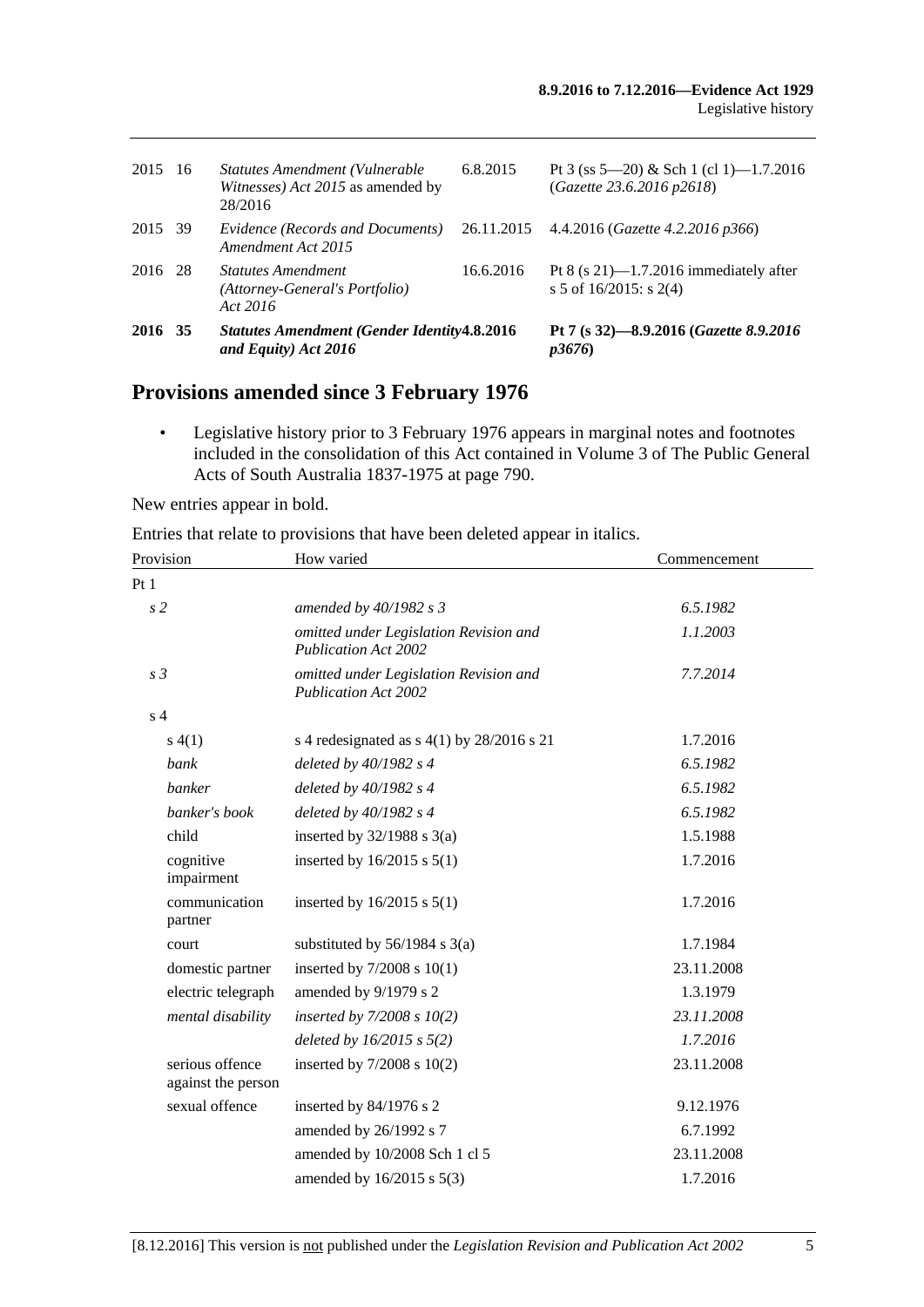|      | spouse                                   | inserted by $7/2008$ s $10(3)$                        | 23.11.2008 |
|------|------------------------------------------|-------------------------------------------------------|------------|
|      | statement                                | inserted by $12/2012$ s $40(1)$                       | 17.6.2012  |
|      | sworn evidence                           | inserted by 18/1999 s 3                               | 27.6.1999  |
|      | telegraph station                        | amended by 9/1979 s 2                                 | 1.3.1979   |
|      |                                          | vulnerable witness inserted by 7/2008 s 10(4)         | 23.11.2008 |
|      |                                          | amended by $12/2012$ s $40(2)$                        | 17.6.2012  |
|      |                                          | amended by 16/2015 s 5(4)                             | 1.7.2016   |
|      | young child                              | inserted by $32/1988$ s $3(b)$                        | 1.5.1988   |
|      |                                          | amended by 16/2015 s 5(5)                             | 1.7.2016   |
|      | $s(4(2)$ and $(3)$                       | inserted by 28/2016 s 21                              | 1.7.2016   |
| Pt 2 |                                          |                                                       |            |
|      | s <sub>6</sub>                           | substituted by $56/1984$ s $3(b)$                     | 1.7.1984   |
|      | s(6(3))                                  | substituted by 18/1999 s 4                            | 27.6.1999  |
|      | s(4)                                     | substituted by 33/2002 s 8                            | 3.3.2003   |
|      | s 7                                      | substituted by $56/1984$ s 3(b)                       | 1.7.1984   |
|      | $s\,8$                                   | deleted by $56/1984 s 3(b)$                           | 1.7.1984   |
|      | s 9                                      | amended by 32/1988 s 4                                | 1.5.1988   |
|      |                                          | substituted by 18/1999 s 5                            | 27.6.1999  |
|      | $s\,9(4)$                                | amended by 7/2008 s 11                                | 23.11.2008 |
|      | $s \, 9(6)$                              | inserted by $16/2015$ s 6                             | 1.7.2016   |
|      | s 12                                     | substituted by 32/1988 s 5                            | 1.5.1988   |
|      | s $12(1)$ —(3)                           | deleted by $18/1999 s 6$                              | 27.6.1999  |
|      | s 12A                                    | inserted by 37/1993 s 3                               | 15.7.1993  |
|      |                                          | substituted by 18/1999 s 7                            | 27.6.1999  |
|      |                                          | substituted by 7/2008 s 12                            | 23.11.2008 |
|      | s 12AB                                   | inserted by 16/2015 s 7                               | 1.7.2016   |
|      | s 13 before<br>substitution by 7/2008    | deleted by 32/1988 s 5                                | 1.5.1988   |
|      |                                          | inserted by 53/1993 s 3                               | 1.9.1993   |
|      | s 13(4)                                  | amended by 18/1999 s 8                                | 27.6.1999  |
|      | s 13                                     | substituted by 7/2008 s 12                            | 23.11.2008 |
|      | s 13(2)                                  | amended by 16/2015 s 8                                | 1.7.2016   |
|      | s 13A                                    | inserted by 7/2008 s 12                               | 4.10.2009  |
|      | s 13A(2)                                 | amended by 16/2015 s 9(1)                             | 1.7.2016   |
|      |                                          | (f) deleted by $16/2015$ s $9(1)$                     | 1.7.2016   |
|      | s 13A(5)                                 | amended by 16/2015 s 9(2)                             | 1.7.2016   |
|      |                                          | s $13A(5a)$ and $(5b)$ inserted by $16/2015$ s $9(3)$ | 1.7.2016   |
|      | s 13B                                    | inserted by 7/2008 s 12                               | 23.11.2008 |
|      | s 13B(1)                                 | amended by 85/2009 Sch 1 cl 14(1)                     | 9.12.2011  |
|      | $s$ 13B(2)                               | deleted by 85/2009 Sch 1 cl 14(2)                     | 9.12.2011  |
|      | s 13B(5)                                 |                                                       |            |
|      | offence to which<br>this section applies | amended by 85/2009 Sch 1 cl 14(3)                     | 9.12.2011  |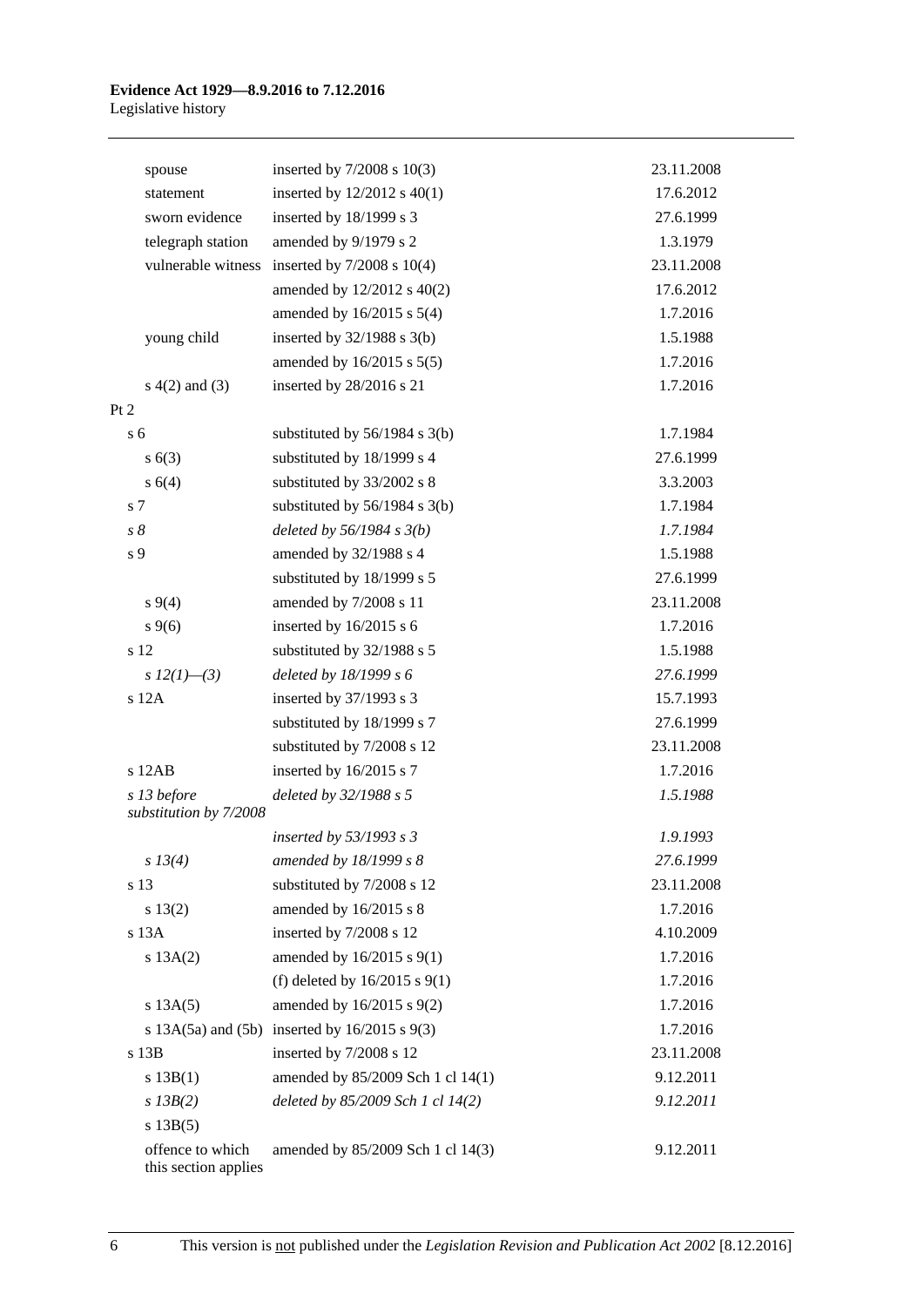|                                           | amended by 14/2015 Sch 1 cl 4                        | 1.12.2015  |
|-------------------------------------------|------------------------------------------------------|------------|
| s 13BA                                    | inserted by 16/2015 s 10                             | 1.7.2016   |
| s 13C                                     | inserted by 7/2008 s 12                              | 4.10.2009  |
| s $13C(1)$                                | amended by 16/2015 s 11(1)                           | 1.7.2016   |
| $s \ 13C(2)$                              | amended by 11/2013 s 14(1)                           | 9.6.2013   |
|                                           | amended by 16/2015 s 11(2)                           | 1.7.2016   |
| s $13C(2a)$                               | inserted by 11/2013 s 14(2)                          | 9.6.2013   |
| s 13D                                     | inserted by 7/2008 s 12                              | 4.10.2009  |
| s <sub>14</sub>                           | inserted by 107/1986 s 3                             | 5.4.1987   |
| s 14(1a)                                  | inserted by 18/1999 s 9                              | 27.6.1999  |
| s 14A                                     | inserted by 16/2015 s 12                             | 1.7.2016   |
| s 18                                      |                                                      |            |
| s 18(1)                                   | s 18 amended by 47/1983 s 2(a)–(d)                   | 16.6.1983  |
|                                           | s 18 redesignated as s $18(1)$ by $47/1983$ s $2(e)$ | 16.6.1983  |
|                                           | amended by $55/1983$ s $3(a)$ , (b)                  | 1.8.1983   |
|                                           | III and IV deleted by $55/1983$ s $3(c)$             | 1.8.1983   |
|                                           | amended by 44/2003 s 3(1) (Sch 1)                    | 24.11.2003 |
| $s 18(2)$ and (3)                         | inserted by $47/1983$ s $2(e)$                       | 16.6.1983  |
|                                           | amended by 44/2003 s 3(1) (Sch 1)                    | 24.11.2003 |
| s 18A                                     | inserted by 47/1983 s 3                              | 16.6.1983  |
|                                           | substituted by 96/1985 s 3                           | 1.12.1985  |
|                                           | substituted by 18/1999 s 10                          | 27.6.1999  |
| ss 19 and 20                              | deleted by 76/1992 s 5                               | 1.1.1993   |
| s 21 before<br>substitution by<br>16/2015 | substituted by 55/1983 s 4                           | 1.8.1983   |
| s2I(3a)                                   | inserted by 37/1993 s 4                              | 15.7.1993  |
| $s \, 2I(5)$                              | substituted by 27/1995 s 13                          | 10.7.1995  |
| $s \, 2I(7)$                              |                                                      |            |
| close relative                            | amended by 43/2006 s 97(1)                           | 1.6.2007   |
| domestic partner                          | inserted by $43/2006$ s $97(2)$                      | 1.6.2007   |
|                                           | deleted by 7/2008 s 13                               | 23.11.2008 |
| spouse                                    | substituted by $43/2006$ s $97(2)$                   | 1.6.2007   |
|                                           | deleted by 7/2008 s 13                               | 23.11.2008 |
| s 21                                      | substituted by 16/2015 s 13                          | 1.7.2016   |
| s 23                                      | amended by 44/2003 s 3(1) (Sch 1)                    | 24.11.2003 |
| s <sub>25</sub>                           | substituted by 7/2008 s 14                           | 23.11.2008 |
| $s \, 25(1)$                              | amended by 16/2015 s 14(1), (2)                      | 1.7.2016   |
| s 25(2)                                   | amended by 16/2015 s 14(3)                           | 1.7.2016   |
| $s\,25(3)$                                | amended by 16/2015 s 14(4)                           | 1.7.2016   |
| s 25(4)                                   | amended by 16/2015 s 14(5), (6)                      | 1.7.2016   |
| s 26                                      | amended by 59/1994 Sch 2                             | 1.1.1995   |
| s 27                                      | amended by 17/2006 s 113                             | 4.9.2006   |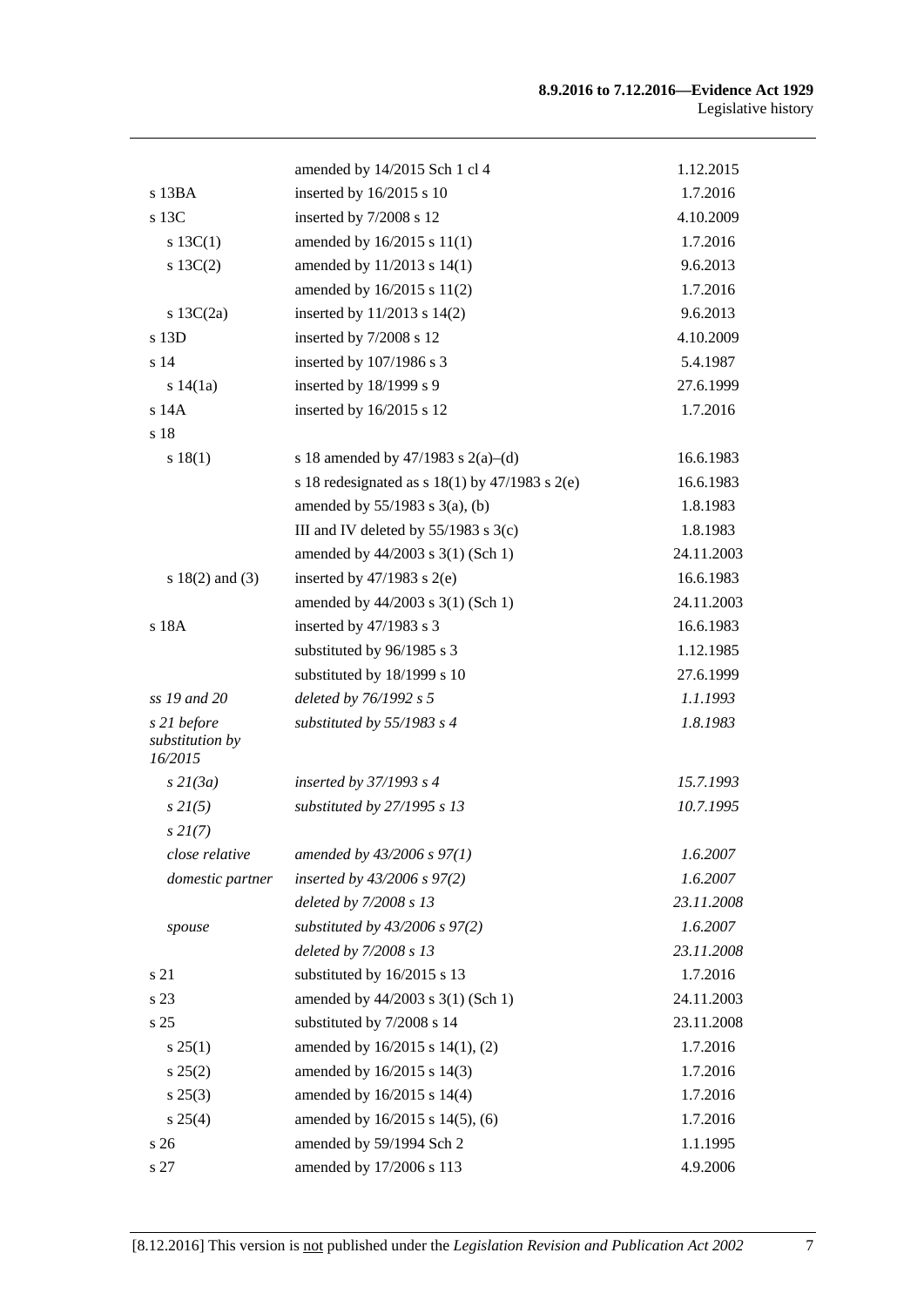# **Evidence Act 1929—8.9.2016 to 7.12.2016**

Legislative history

| s29A                               | inserted by 48/2007 s 6                                                                                                                       | 17.7.2008  |
|------------------------------------|-----------------------------------------------------------------------------------------------------------------------------------------------|------------|
| Pt <sub>3</sub>                    |                                                                                                                                               |            |
| Pt 3 Div 1                         |                                                                                                                                               |            |
| heading                            | inserted by 7/2008 s 15                                                                                                                       | 23.11.2008 |
| s <sub>32</sub>                    | deleted by 9/1979 s 3                                                                                                                         | 1.3.1979   |
| s 33                               | substituted by 50/2005 Sch 1 cl 5                                                                                                             | 1.1.2006   |
| $s \, 33(1)$                       | amended by $47/2013$ s $7(1)$ —(3)                                                                                                            | 17.5.2014  |
| $s \, 33(2)$                       | amended by 47/2013 s 7(4)                                                                                                                     | 17.5.2014  |
| s 34A                              | substituted by 33/2002 s 9                                                                                                                    | 3.3.2003   |
| $s$ 34 $AB$                        | inserted by 58/2013 s 4                                                                                                                       | 7.7.2014   |
| $s\,34B$                           | deleted by 18/1999 s 11                                                                                                                       | 27.6.1999  |
| s 34C                              |                                                                                                                                               |            |
| s $34C(1)$                         | amended by 44/2003 s 3(1) (Sch 1)                                                                                                             | 24.11.2003 |
| s $34C(1a)$                        | contents commencing "Provided that" amended<br>and designated as $s \frac{34C(1a)}{y}$ by $\frac{44}{2003} \frac{s \cdot 3(1)}{y}$<br>(Sch 1) | 24.11.2003 |
| $s\,34CA$                          | inserted by $32/1988 s 6$                                                                                                                     | 1.5.1988   |
|                                    | substituted by 7/2008 s 16                                                                                                                    | 23.11.2008 |
|                                    | deleted by 16/2015 s 15                                                                                                                       | 1.7.2016   |
| s 34CB                             | inserted by 7/2008 s 16                                                                                                                       | 23.11.2008 |
| $s\,34H$                           | deleted by 35/2016 s 32                                                                                                                       | 8.9.2016   |
| s 34I before deletion<br>by 7/2008 | inserted by $84/1976$ s 3                                                                                                                     | 9.12.1976  |
|                                    | amended by 47/1983 s 4                                                                                                                        | 16.6.1983  |
|                                    | substituted by 90/1984 s 3                                                                                                                    | 1.1.1985   |
| $s \, 34I(1)$                      | amended by 17/2006 s 114(1)                                                                                                                   | 4.9.2006   |
| $s \, 34I(2)$                      | amended by 17/2006 s 114(2)                                                                                                                   | 4.9.2006   |
| $s \, 34I(3)$                      | amended by 17/2006 s 114(3)                                                                                                                   | 4.9.2006   |
| $s \, 34I(4)$                      | amended by 17/2006 s 114(4)                                                                                                                   | 4.9.2006   |
| $s \frac{34I(6a)}{2}$              | inserted by 18/1999 s 12                                                                                                                      | 27.6.1999  |
| $s\,34I$                           | deleted by 7/2008 s 17                                                                                                                        | 23.11.2008 |
| s 34J                              | inserted by 41/1991 s 3                                                                                                                       | 16.7.1992  |
| s $34J(2)$                         | substituted by 18/1999 s 13                                                                                                                   | 27.6.1999  |
| s <sub>34K</sub>                   | inserted by 41/1991 s 3                                                                                                                       | 16.7.1992  |
| s $34K(1)$                         | amended by 17/2006 s 115(1)                                                                                                                   | 4.9.2006   |
| $s \, 34K(2)$                      | amended by 17/2006 s 115(2)                                                                                                                   | 4.9.2006   |
| ss 34KA-34KD                       | inserted by 12/2012 s 41                                                                                                                      | 17.6.2012  |
| Pt 3 Div 2                         | inserted by 7/2008 s 18                                                                                                                       | 23.11.2008 |
| s 34LA                             | inserted by 16/2015 s 16                                                                                                                      | 1.7.2016   |
| s 34M                              |                                                                                                                                               |            |
| s $34M(4)$                         | amended by 16/2015 s 17                                                                                                                       | 1.7.2016   |
| Pt 3 Div 3                         | inserted by 34/2011 s 4                                                                                                                       | 1.6.2012   |
| s 34P                              |                                                                                                                                               |            |
| $s \, 34P(4)$                      | amended by 50/2013 s 4                                                                                                                        | 25.11.2013 |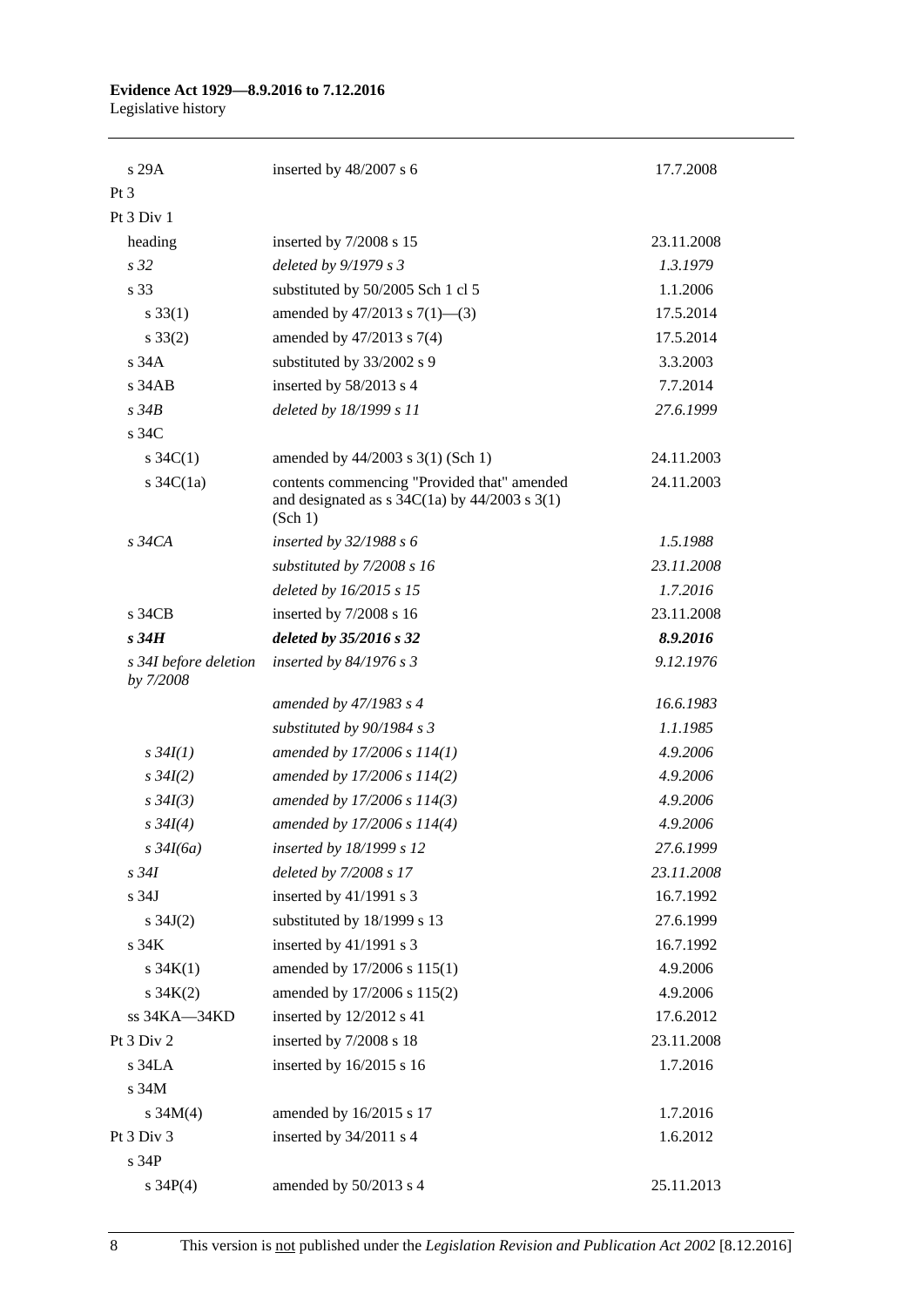#### **8.9.2016 to 7.12.2016—Evidence Act 1929** Legislative history

| Pt 4                                |                                                                        |            |
|-------------------------------------|------------------------------------------------------------------------|------------|
| heading                             | substituted by 39/2015 s 4                                             | 4.4.2016   |
| Pt 4 Div 1                          |                                                                        |            |
| heading                             | inserted by 39/2015 s 5                                                | 4.4.2016   |
| s 35                                | substituted by 72/1990 s 2                                             | 20.12.1990 |
| $s \, 35(2)$                        |                                                                        |            |
| legislative<br>instrument           | amended by 32/2002 Sch cl 2                                            | 1.1.2003   |
| s 37                                | amended by 9/1979 s 4                                                  | 1.3.1979   |
|                                     | substituted by 72/1990 s 3                                             | 20.12.1990 |
| s 37C                               | inserted by 9/1979 s 5                                                 | 1.3.1979   |
| s 41                                | amended by 59/1994 Sch 2                                               | 1.1.1995   |
|                                     | amended by 44/2006 s 21                                                | 18.1.2007  |
| Pt 4 Div 2                          |                                                                        |            |
| heading                             | inserted by $39/2015$ s 6                                              | 4.4.2016   |
| s 42                                |                                                                        |            |
| $s\,42(1)$                          | amended by 33/2002 s 10                                                | 3.3.2003   |
| Pt 4 Div 3                          |                                                                        |            |
| heading                             | inserted by 39/2015 s 7                                                | 4.4.2016   |
| s 45A before deletion<br>by 39/2015 |                                                                        |            |
| $s\,45A(2)$                         | amended by $9/1979 s 6$                                                | 1.3.1979   |
| $s\,45A$                            | deleted by 39/2015 s 8                                                 | 4.4.2016   |
| s 45B before deletion<br>by 39/2015 |                                                                        |            |
| $s\,45B(3)$                         | amended by $9/1979 s 7$                                                | 1.3.1979   |
| $s\,45B$                            | deleted by 39/2015 s 8                                                 | 4.4.2016   |
| by 39/2015                          | s 45C before deletion inserted by 24/1984 s 2                          | 10.5.1984  |
|                                     | substituted by 72/1990 s 4                                             | 20.12.1990 |
| $s$ 45 $C$                          | deleted by 39/2015 s 8                                                 | 4.4.2016   |
| Pt 4 Div 4                          | Pt 5 heading amended by 40/1982 s 5                                    | 6.5.1982   |
|                                     | Pt 5 heading deleted and Pt 4 Div 4 heading<br>inserted by 39/2015 s 9 | 4.4.2016   |
| s 46                                | substituted by 40/1982 s 6                                             | 6.5.1982   |
|                                     | amended by 39/2015 s 10                                                | 4.4.2016   |
| bank                                | (b) and (c) deleted by $33/1999$ Sch (item 21)                         | 1.7.1999   |
| ss 47 and 48                        | substituted by 40/1982 s 6                                             | 6.5.1982   |
| ss 48A and 48B                      | deleted by 40/1982 s 6                                                 | 6.5.1982   |
| s 49                                |                                                                        |            |
| $s\,49(1)$                          | amended by $40/1982$ s $7(a)$                                          | 6.5.1982   |
| $s\,49(1a)$                         | inserted by $40/1982$ s $7(b)$                                         | 6.5.1982   |
|                                     | amended by 37/1993 s 5                                                 | 15.7.1993  |
| $s\,49(2)$                          | amended by $40/1982$ s $7(c)$                                          | 6.5.1982   |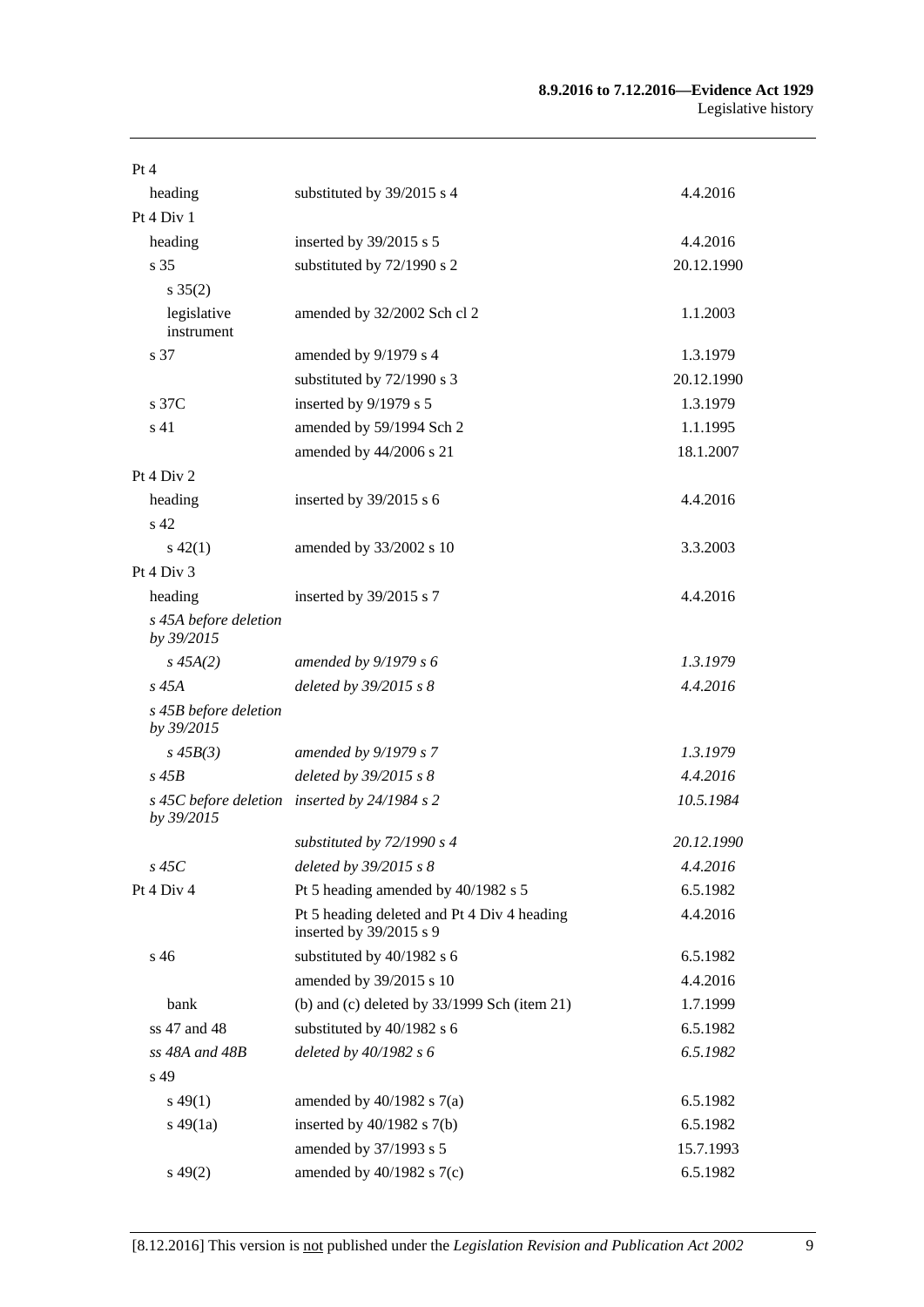#### **Evidence Act 1929—8.9.2016 to 7.12.2016** Legislative history

| $s\ 49(3)$ (9)                       | inserted by $40/1982$ s $7(d)$        | 6.5.1982   |
|--------------------------------------|---------------------------------------|------------|
| s <sub>50</sub>                      | amended by 40/1982 s 8                | 6.5.1982   |
| s 51                                 |                                       |            |
| s 51(1)                              | substituted by 40/1982 s 9            | 6.5.1982   |
| s <sub>52</sub>                      | deleted by 40/1982 s 10               | 6.5.1982   |
| Pt 4 Divs $5-7$                      | inserted by 39/2015 s 11              | 4.4.2016   |
| Pt 5-see Pt 4 Div 4                  |                                       |            |
| Pt 6 before deletion by<br>39/2015   |                                       |            |
| s <sub>55</sub>                      | amended by 18/1999 s 14               | 27.6.1999  |
| s <sub>56</sub>                      |                                       |            |
| $s\,56(1)$                           | amended by $44/2003$ s $3(1)$ (Sch 1) | 24.11.2003 |
| $s\,56(2)$                           | amended by 49/1991 Sch 2              | 6.7.1992   |
| s 59                                 | amended by 59/1994 Sch 2              | 1.1.1995   |
| $Pt\,6$                              | deleted by 39/2015 s 12               | 4.4.2016   |
| Pt 6A before deletion by<br>39/2015  |                                       |            |
| $s$ 59 $B$                           |                                       |            |
| $s$ 59 $B(1)$                        | amended by $9/1979 s 8$               | 1.3.1979   |
| $Pt\,6A$                             | deleted by 39/2015 s 12               | 4.4.2016   |
| Pt 6B                                | heading substituted by 45/1988 s 2    | 5.5.1988   |
| s 59D                                | substituted by 45/1988 s 3            | 5.5.1988   |
| $s$ 59D(1)                           |                                       |            |
| authorised South<br>Australian court | amended by $37/1993$ s $6(a)$         | 15.7.1993  |
|                                      | (d) deleted by $37/1993$ s $6(a)$     | 15.7.1993  |
| foreign court                        | amended by 37/1993 s 6(b)             | 15.7.1993  |
| s 59D(2)                             | substituted by 72/1990 s 5            | 20.12.1990 |
| s 59E                                | substituted by 45/1988 s 4            | 5.5.1988   |
| s 59E(4)                             | inserted by 37/1993 s 7               | 15.7.1993  |
| $s$ 59 $F$                           |                                       |            |
| s 59F(1)                             | amended by 45/1988 s 5                | 5.5.1988   |
| s 59F(5)                             | amended by 45/1988 s 5                | 5.5.1988   |
|                                      | amended by $72/1990$ s $6(a)$         | 20.12.1990 |
| s 59F(7)                             | inserted by $72/1990$ s $6(b)$        | 20.12.1990 |
| s 59H                                | amended by 45/1988 s 6                | 5.5.1988   |
| Pt 6C                                | inserted by 9/1998 s 3                | 27.6.1999  |
| Pt 6C Div 1                          |                                       |            |
| $s$ 59IA                             |                                       |            |
| South Australian<br>court            | amended by 33/2003 Sch (cl 10)        | 1.7.2005   |
| Pt 6C Div 4                          | inserted by 33/2006 s 4               | 1.4.2007   |
| s 59IQ                               |                                       |            |

s 59IQ(8)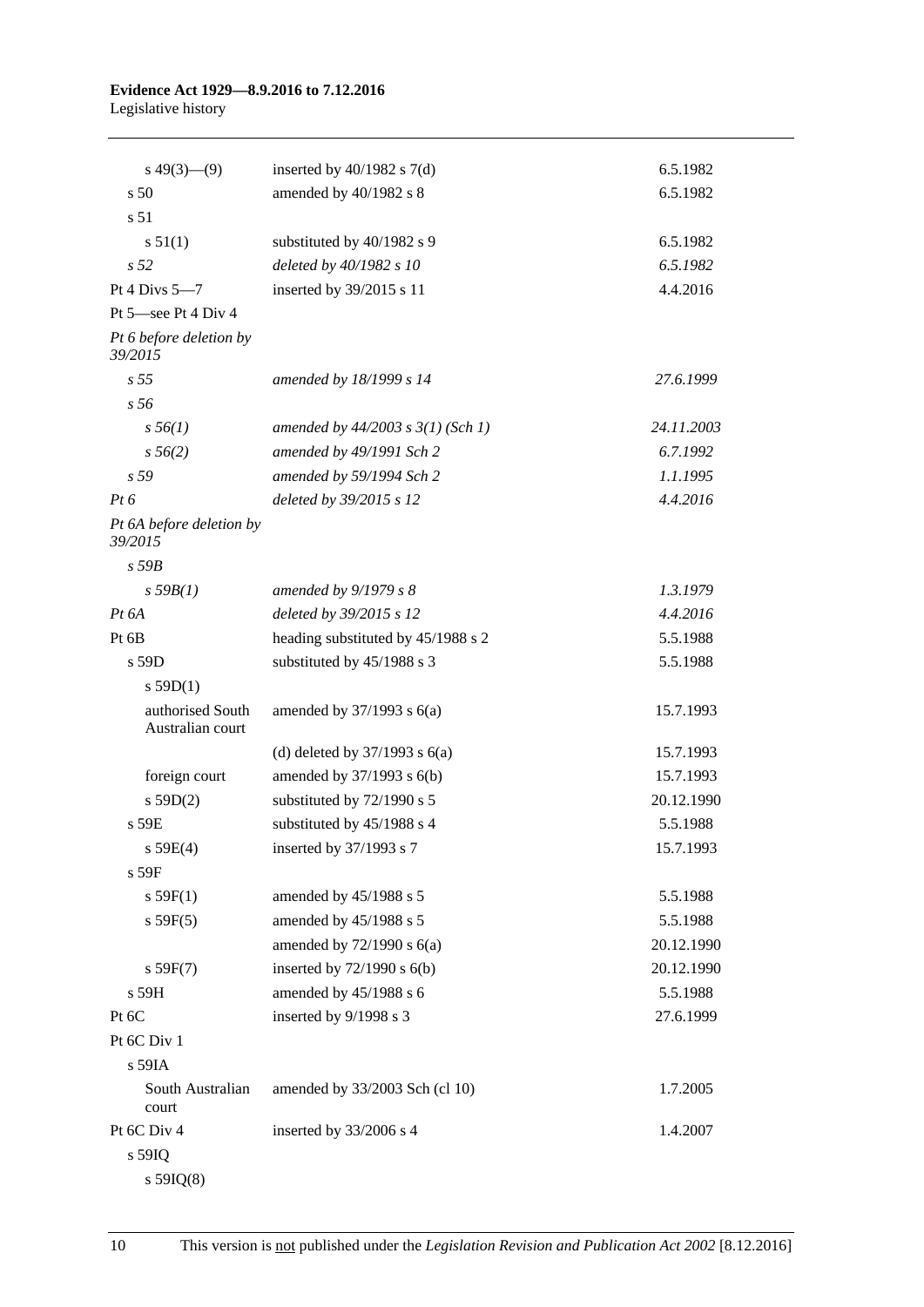#### **8.9.2016 to 7.12.2016—Evidence Act 1929** Legislative history

| immediate family      | amended by 7/2008 s 19                                                    | 23.11.2008 |
|-----------------------|---------------------------------------------------------------------------|------------|
| Pt 7                  |                                                                           |            |
| Pt $7$ Div $1$        | heading inserted by $17/1999$ s $3(a)$                                    | 27.6.1999  |
| s 59J                 | inserted by $26/1992$ s 8                                                 | 6.7.1992   |
| Pt 7 Div 2            | heading inserted by 17/1999 s 3(b)                                        | 27.6.1999  |
| s 60                  | amended by 17/2006 s 116                                                  | 4.9.2006   |
|                       | amended by 26/2013 Sch 1 cl 2                                             | 4.7.2013   |
| $s \, \delta l$       | deleted by $9/1979 s 9$                                                   | 1.3.1979   |
| Pt $7 \mathrm{Div} 3$ | heading inserted by $17/1999$ s $3(c)$                                    | 27.6.1999  |
| s <sub>65</sub>       |                                                                           |            |
| s 65(1)               | s 65 amended by 9/1979 s 10                                               | 1.3.1979   |
|                       | s 65 amended and redesignated as $s$ 65(1) by<br>$44/2003$ s 3(1) (Sch 1) | 24.11.2003 |
| s 65(2)               | s 65 amended and redesignated as s 65(2) by<br>$44/2003$ s 3(1) (Sch 1)   | 24.11.2003 |
| $s$ 65A               | inserted by 32/1988 s 7                                                   | 1.5.1988   |
| Pt 7 Div 4            | heading inserted by $17/1999$ s $3(d)$                                    | 27.6.1999  |
| s 66                  |                                                                           |            |
| s 66(1)               | amended by 57/2000 s 25                                                   | 14.8.2000  |
|                       | amended by $44/2003$ s 3(1) (Sch 1)                                       | 24.11.2003 |
| $s\,66(3)$            | amended by 44/2003 s 3(1) (Sch 1)                                         | 24.11.2003 |
| s 67                  |                                                                           |            |
| s 67(1)               | amended by 18/1999 s 15                                                   | 27.6.1999  |
| Pt 7 Div 5            | heading inserted by $17/1999$ s $3(e)$                                    | 27.6.1999  |
| Pt $7$ Div $6$        | heading inserted by 17/1999 s 3(f)                                        | 27.6.1999  |
| $s$ 67AB              | inserted by 9/1979 s 11                                                   | 1.3.1979   |
| $s$ 67AB $(1)$        | amended by 18/1999 s 16(a)                                                | 27.6.1999  |
| $s$ 67AB $(2)$        | amended by 18/1999 s 16(b)                                                | 27.6.1999  |
| Pt 7 Div 7            | heading inserted by $17/1999$ s $3(g)$                                    | 27.6.1999  |
| s 67B                 | inserted by 65/1978 s 2                                                   | 28.9.1978  |
| Pt 7 Div 8            | heading inserted by $17/1999$ s $3(h)$                                    | 27.6.1999  |
| s 67C                 | inserted by 37/1993 s 8                                                   | 15.7.1993  |
| s 67C(2)              | amended by 26/1996 s 2                                                    | 2.5.1996   |
| Pt 7 Div 9            | inserted by 17/1999 s 4                                                   | 27.6.1999  |
| s 67F                 |                                                                           |            |
| s 67F(1)              | amended by 17/2006 s 117(1)                                               | 4.9.2006   |
| s 67F(2)              | amended by 17/2006 s 117(2)                                               | 4.9.2006   |
| $s$ 67F(5)            | amended by 17/2006 s 117(3)                                               | 4.9.2006   |
| s 67F(7)              | amended by 17/2006 s 117(4)                                               | 4.9.2006   |
| $s$ 67 $F(8)$         | amended by 17/2006 s 117(5)                                               | 4.9.2006   |
| Pt 7 Div 10           | inserted by 7/2008 s 20                                                   | 23.11.2008 |
| s 67H                 |                                                                           |            |
| s 67H(1)              | substituted by $16/2015$ s $18(1)$                                        | 1.7.2016   |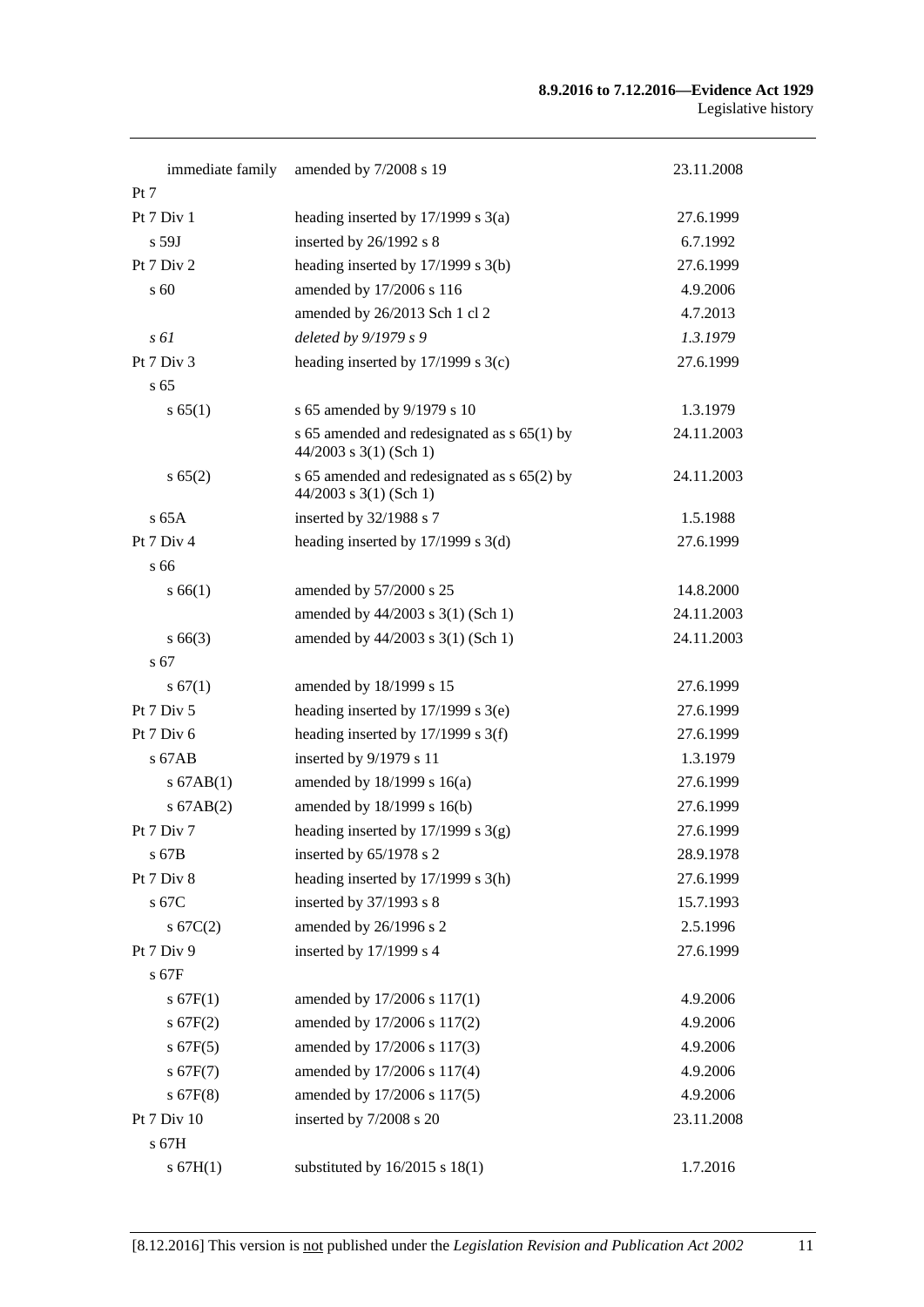# **Evidence Act 1929—8.9.2016 to 7.12.2016**

Legislative history

| s 67H(3)                         | inserted by 16/2015 s 18(2)                     | 1.7.2016   |
|----------------------------------|-------------------------------------------------|------------|
| $s$ 67HA                         | inserted by 16/2015 s 19                        | 1.7.2016   |
| Pt 8                             |                                                 |            |
| Pt 8 Div 1                       | heading inserted by 107/1984 s 2                | 20.12.1984 |
| s 68                             | substituted by 47/1983 s 5                      | 16.6.1983  |
| court                            | substituted by 33/2003 Sch (cl 11)              | 1.7.2005   |
| court of summary<br>jurisdiction | inserted by $107/1984$ s $3(a)$                 | 20.12.1984 |
|                                  | deleted by 33/2003 Sch (cl 11)                  | 1.7.2005   |
| order                            | interim suppression inserted by 107/1984 s 3(b) | 20.12.1984 |
| news media                       | inserted by $43/1989$ s $3(a)$                  | 15.5.1989  |
|                                  | substituted by $18/1999$ s $17(a)$              | 27.6.1999  |
| newspaper                        | inserted by $18/1999$ s $17(a)$                 | 27.6.1999  |
| primary court                    | inserted by $107/1984$ s $3(b)$                 | 20.12.1984 |
| publish                          | inserted by $18/1999$ s $17(b)$                 | 27.6.1999  |
| suppression order                | inserted by 107/1984 s 3(b)                     | 20.12.1984 |
|                                  | substituted by $43/1989$ s $3(b)$               | 15.5.1989  |
| Pt 8 Div 2                       | heading inserted by 107/1984 s 4                | 20.12.1984 |
| s 69                             | substituted by 9/1979 s 12                      | 1.3.1979   |
|                                  | substituted by 107/1984 s 4                     | 20.12.1984 |
| s 69(1a)                         | inserted by 32/1988 s 8                         | 1.5.1988   |
|                                  | amended by 16/2015 s 20                         | 1.7.2016   |
| s 69A                            | inserted by 107/1984 s 4                        | 20.12.1984 |
|                                  | substituted by 43/1989 s 4                      | 15.5.1989  |
| s 69A(1)                         | amended by 72/1990 s 7                          | 20.12.1990 |
|                                  | amended by 18/1999 s 18                         | 27.6.1999  |
| s 69A(2)                         | substituted by $30/2006$ s 4(1)                 | 1.4.2007   |
| s 69A(5)                         | amended by 17/2006 s 118(1)                     | 4.9.2006   |
| s 69A(8)                         | substituted by $30/2006$ s $4(2)$               | 1.4.2007   |
| s 69A(9)                         | amended by 17/2006 s 118(2)                     | 4.9.2006   |
|                                  | substituted by $30/2006$ s $4(2)$               | 1.4.2007   |
| s $69A(10)$ (13)                 | substituted by $30/2006$ s $4(2)$               | 1.4.2007   |
| $s\,69A(14)$                     | deleted by $30/2006 s 4(2)$                     | 1.4.2007   |
| ss 69AB and 69AC                 | inserted by 30/2006 s 5                         | 1.4.2007   |
| s 69B                            | inserted by 107/1984 s 4                        | 20.12.1984 |
| $s$ 69B(1)                       | amended by $43/1989$ s $5(a)$                   | 15.5.1989  |
| s69B(3)                          | amended by 43/1989 s 5(b), (c)                  | 15.5.1989  |
| s 70                             | substituted by 107/1984 s 4                     | 20.12.1984 |
| 570(1)                           | substituted by 30/2006 s 6                      | 1.4.2007   |
| 570(1a)                          | inserted by 30/2006 s 6                         | 1.4.2007   |
| $s \, 70(3)$                     | deleted by 33/2003 Sch (cl 12)                  | 1.7.2005   |
| s 71                             | amended by 9/1979 s 13                          | 1.3.1979   |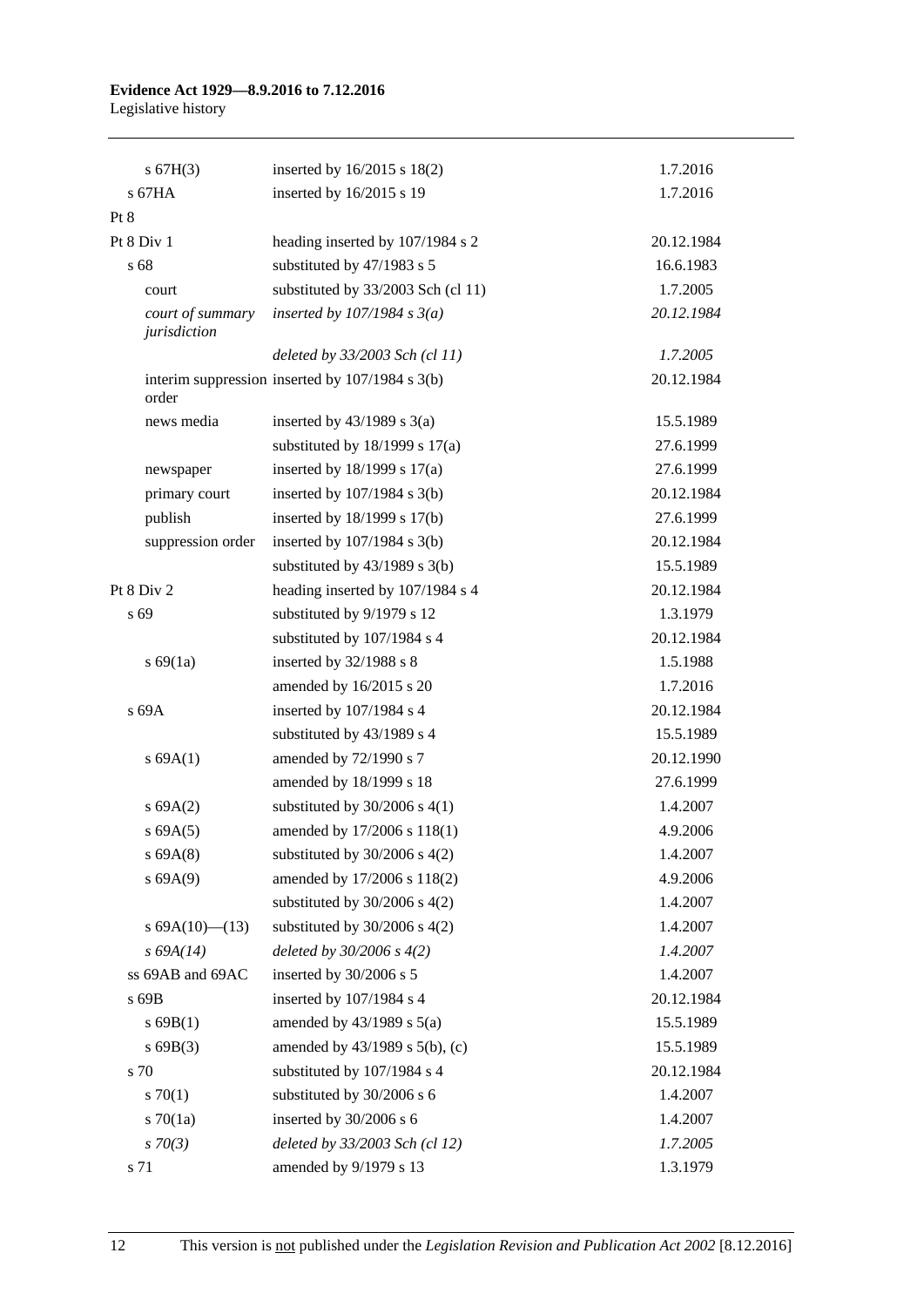#### **8.9.2016 to 7.12.2016—Evidence Act 1929** Legislative history

|                     | amended by 40/1982 s 11               | 6.5.1982   |
|---------------------|---------------------------------------|------------|
|                     | substituted by 107/1984 s 4           | 20.12.1984 |
| Pt $8$ Div $3$      | heading inserted by 107/1984 s 5      | 20.12.1984 |
| s 71A               | inserted by 84/1976 s 4               | 9.12.1976  |
| s 71A(1)            | amended by 40/1982 s 12               | 6.5.1982   |
|                     | amended by 37/1993 s 9                | 15.7.1993  |
|                     | amended by $59/1997$ s $6(a)$         | 14.9.1997  |
|                     | amended by $18/1999$ s $19(a)$        | 27.6.1999  |
|                     | amended by 30/2006 s 7(1)             | 1.4.2007   |
|                     | amended by 44/2012 s 4(1), (2)        | 11.2.2013  |
| s 71A(2)            | amended by 40/1982 s 12               | 6.5.1982   |
|                     | amended by 18/1999 s 19(b)            | 27.6.1999  |
|                     | amended by $30/2006$ s $7(2)$         | 1.4.2007   |
|                     | amended by $44/2012$ s $4(3)$         | 11.2.2013  |
| $s$ 71A(3)          | amended by 40/1982 s 12               | 6.5.1982   |
|                     | deleted by $107/1984 s 6(a)$          | 20.12.1984 |
| s $71A(3)$ — $(3e)$ | inserted by $44/2012$ s $4(4)$        | 11.2.2013  |
| s 71A(4)            | amended by 40/1982 s 12               | 6.5.1982   |
|                     | amended by 32/1988 s 9                | 1.5.1988   |
|                     | amended by 18/1999 s 19(c)            | 27.6.1999  |
|                     | amended by 30/2006 s 7(3)             | 1.4.2007   |
|                     | amended by $44/2012$ s $4(5)$         | 11.2.2013  |
| s 71A(5)            |                                       |            |
| acquittal           | deleted by $107/1984 s 6(b)$          | 20.12.1984 |
| newspaper           | deleted by $18/1999 s 19(d)$          | 27.6.1999  |
| relevant date       | substituted by $59/1997$ s $6(b)$     | 14.9.1997  |
|                     | amended by 47/2013 s 8(1), (2)        | 17.5.2014  |
| Pt 8 Div 4          | heading inserted by 107/1984 s 7      | 20.12.1984 |
| s 71B               | inserted by 107/1984 s 7              | 20.12.1984 |
| $s$ 71B(1)          | amended by $18/1999$ s $20(a)$        | 27.6.1999  |
|                     | amended by 7/2008 s 21(1)             | 23.11.2008 |
| $s$ 71B(2)          | amended by $30/2006$ s $8(1)$         | 1.4.2007   |
|                     | amended by 7/2008 s 21(2)             | 23.11.2008 |
| s71B(3)             | amended by 18/1999 s 20(b)            | 27.6.1999  |
|                     | amended by 30/2006 s 8(2)             | 1.4.2007   |
| s 71C               | inserted by 37/1993 s 10              | 15.7.1993  |
| $s \, 71C(1)$       | amended by $18/1999$ s $21(a)$        | 27.6.1999  |
|                     | amended by 30/2006 s 9                | 1.4.2007   |
| $s \, 71C(2)$       | substituted by $18/1999$ s $21(b)$    | 27.6.1999  |
| Pt 8 Div 5          | amended by 107/1984 s 8               | 20.12.1984 |
|                     | deleted by $44/2003$ s $3(1)$ (Sch 1) | 24.11.2003 |
| Pt 9                | inserted by 72/1990 s 8               | 20.12.1990 |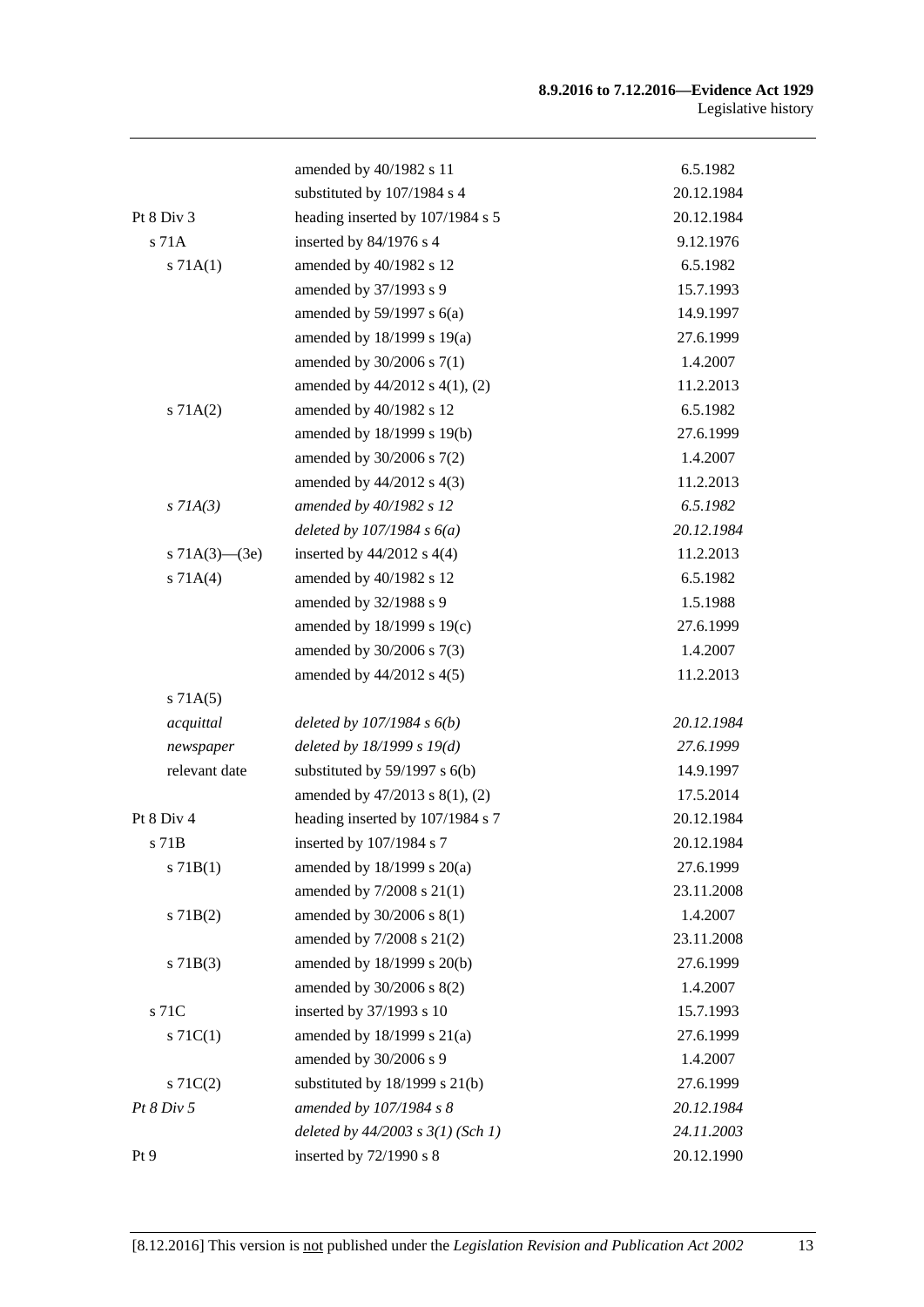*Sch 1 before substitution by 58/2013*

| substituted by $44/2003$ s $3(1)$ (Sch 1)       | 24.11.2003 |
|-------------------------------------------------|------------|
| substituted by $58/2013$ s 5                    | 7.7.2014   |
| deleted by $55/1983$ s 5                        | 1.8.1983   |
| heading substituted by $44/2003$ s 3(1) (Sch 1) | 24.11.2003 |
|                                                 |            |

## **Transitional etc provisions associated with Act or amendments**

### *Evidence (Settlement Negotiations) Amendment Act 1996*

## **3—Application of amendment**

The amendment made by this Act applies to proceedings commenced before or after the commencement of this Act, but does not affect any order made before the commencement of this Act.

### *Statutes Amendment (Evidence and Procedure) Act 2008*

### **22—Transitional provision**

The amendments made by Part 4 of this Act to the *[Evidence Act](http://www.legislation.sa.gov.au/index.aspx?action=legref&type=act&legtitle=Evidence%20Act%201929) 1929* apply to proceedings commenced after the commencement of that Part.

### *Evidence (Discreditable Conduct) Amendment Act 2011, Sch 1*

#### **1—Transitional provision**

- (1) The amendments made by Part 2 of this Act to the *[Evidence Act](http://www.legislation.sa.gov.au/index.aspx?action=legref&type=act&legtitle=Evidence%20Act%201929) 1929* are intended to apply in respect of—
	- (a) proceedings for an offence commenced but not determined before the commencement of this clause; and
	- (b) proceedings for an offence commenced after the commencement of this clause.
- (2) An order made by a court under the *[Evidence Act](http://www.legislation.sa.gov.au/index.aspx?action=legref&type=act&legtitle=Evidence%20Act%201929) 1929* as in force immediately before the commencement of this clause will remain in force according to its terms.

### *Statutes Amendment (Serious and Organised Crime) Act 2012*

### **42—Transitional provision**

Sections 34KA, 34KB, 34KC and 34KD of the *[Evidence Act](http://www.legislation.sa.gov.au/index.aspx?action=legref&type=act&legtitle=Evidence%20Act%201929) 1929* as inserted by section 41 of this Act only apply in relation to proceedings commenced after the commencement of section 41.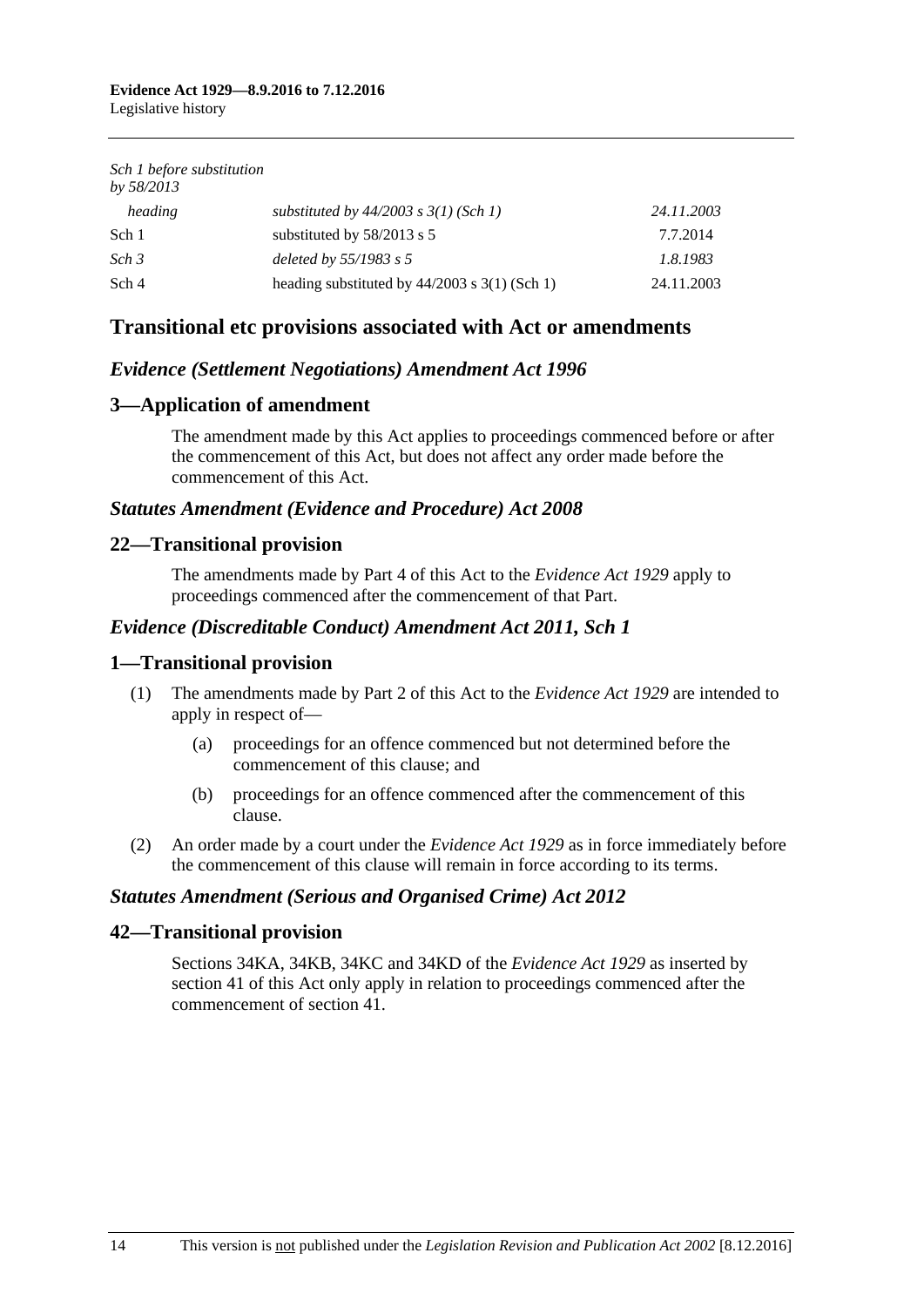## *Statutes Amendment (Vulnerable Witnesses) Act 2015, Sch 1 as amended by Statutes Amendment (Attorney-General's Portfolio) Act 2016, s 27*

### **1—Transitional provision**

- (1) The amendments made by Part 3 of this Act to the *[Evidence Act](http://www.legislation.sa.gov.au/index.aspx?action=legref&type=act&legtitle=Evidence%20Act%201929) 1929* are intended to apply in respect of—
	- (a) proceedings for an offence commenced but not determined before the commencement of this clause; and
	- (b) proceedings for an offence commenced after the commencement of this clause.
- <span id="page-110-0"></span>(2) An audio visual record of the statement of a witness to whom this subclause applies made to an investigating or other authority before the commencement of section 10 of this Act as part of a formal interview process in relation to the investigation of an alleged offence may, after the commencement of that section, be admitted under section 13BA of the *[Evidence Act](http://www.legislation.sa.gov.au/index.aspx?action=legref&type=act&legtitle=Evidence%20Act%201929) 1929* as evidence in the trial of a charge of the offence as if the recording had been made pursuant to Division 3 of Part 17 of the *[Summary Offences Act](http://www.legislation.sa.gov.au/index.aspx?action=legref&type=act&legtitle=Summary%20Offences%20Act%201953) 1953* in accordance with the requirements of that Division.

#### **Note—**

Section 10 of this Act inserts section 13BA into the *[Evidence Act](http://www.legislation.sa.gov.au/index.aspx?action=legref&type=act&legtitle=Evidence%20Act%201929) 1929*.

- (3) [Subclause \(2\)](#page-110-0) applies—
	- (a) to a witness who is—
		- (i) a child of or under the age of 14 years; or
		- (ii) a person with a disability that adversely affects the person's capacity to give a coherent account of the person's experiences or to respond rationally to questions; and
	- (b) despite section 34LA(2)(c) of the *[Evidence Act](http://www.legislation.sa.gov.au/index.aspx?action=legref&type=act&legtitle=Evidence%20Act%201929) 1929*.

# **Historical versions**

Reprint No 1—1.7.1991 Reprint No 2—16.7.1992 Reprint No 3—1.1.1993 Reprint No 4—15.7.1993 Reprint No 5—1.9.1993 Reprint No 6—1.1.1995 Reprint No 7—10.7.1995 Reprint No 8—2.5.1996 Reprint No 9—14.9.1997 Reprint No 10—27.6.1999 Reprint No 11—1.7.1999 Reprint No 12—14.8.2000 Reprint No 13—1.1.2003 Reprint No 14—3.3.2003